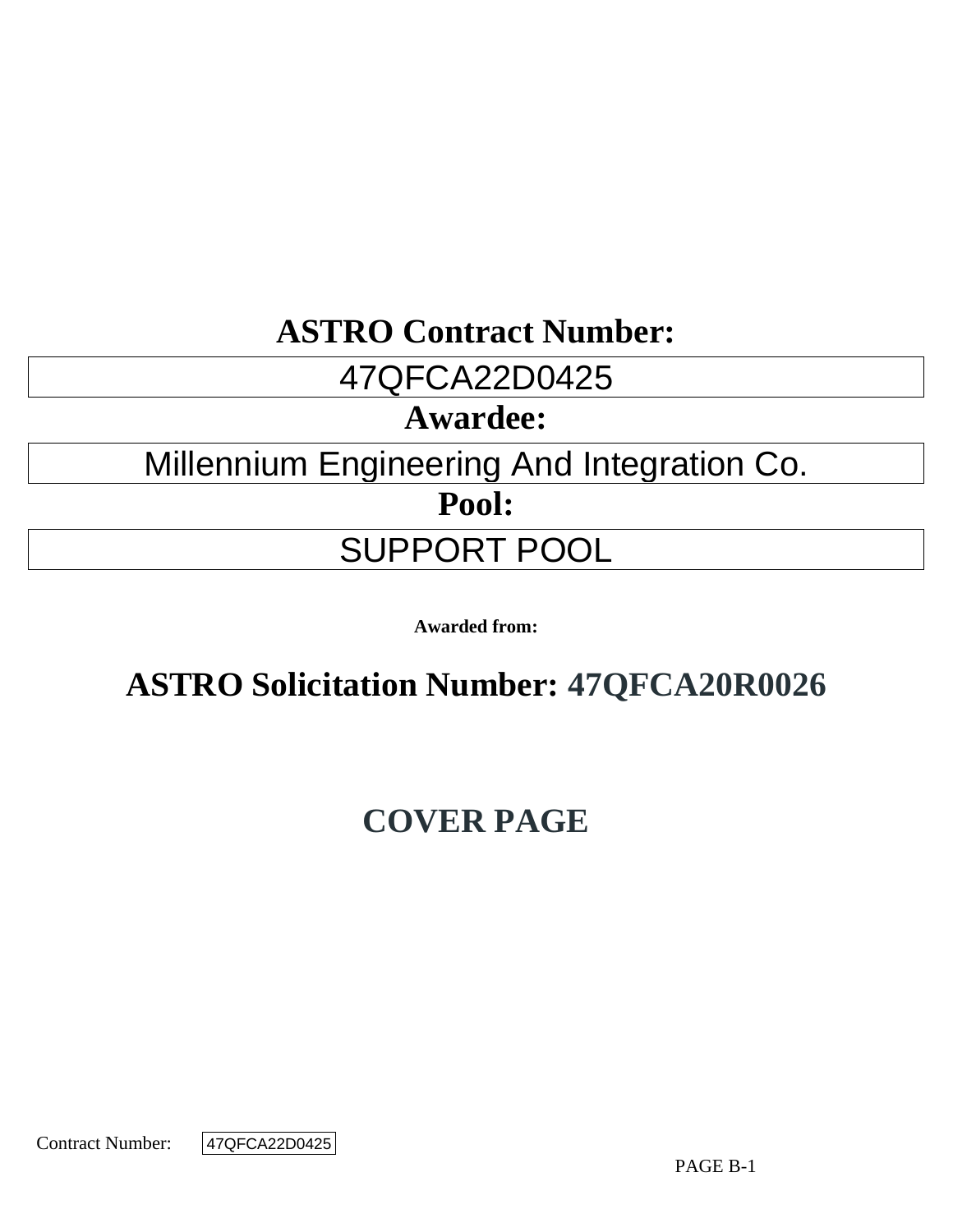This document is the official contract document for awards resulting from solicitation 47QFCA20R0026. This document incorporates the following modifications to the final solicitation documentation:

- **The contract now includes the clause 52.223-99, Ensuring Adequate COVID Safety Protocols for Federal Contractors**
- **For DoD task orders, this contract also includes clause 252.223-7999, Ensuring Adequate COVID-19 Safety Protocols for Federal Contractors (Deviation 2021-O0009)**
- **A typo has been edited in Section J.1 Attachment A to correct the Section B reference to B.4.1 instead of B.2.1**
- **The Notice To Proceed date for this contract is November 15, 2021, which establishes the Ordering Period of the contract as November 15, 2021 – November 14, 2026 for the base period and November 15, 2026 – November 14, 2031 for the option period, if exercised.**

Contract Number:

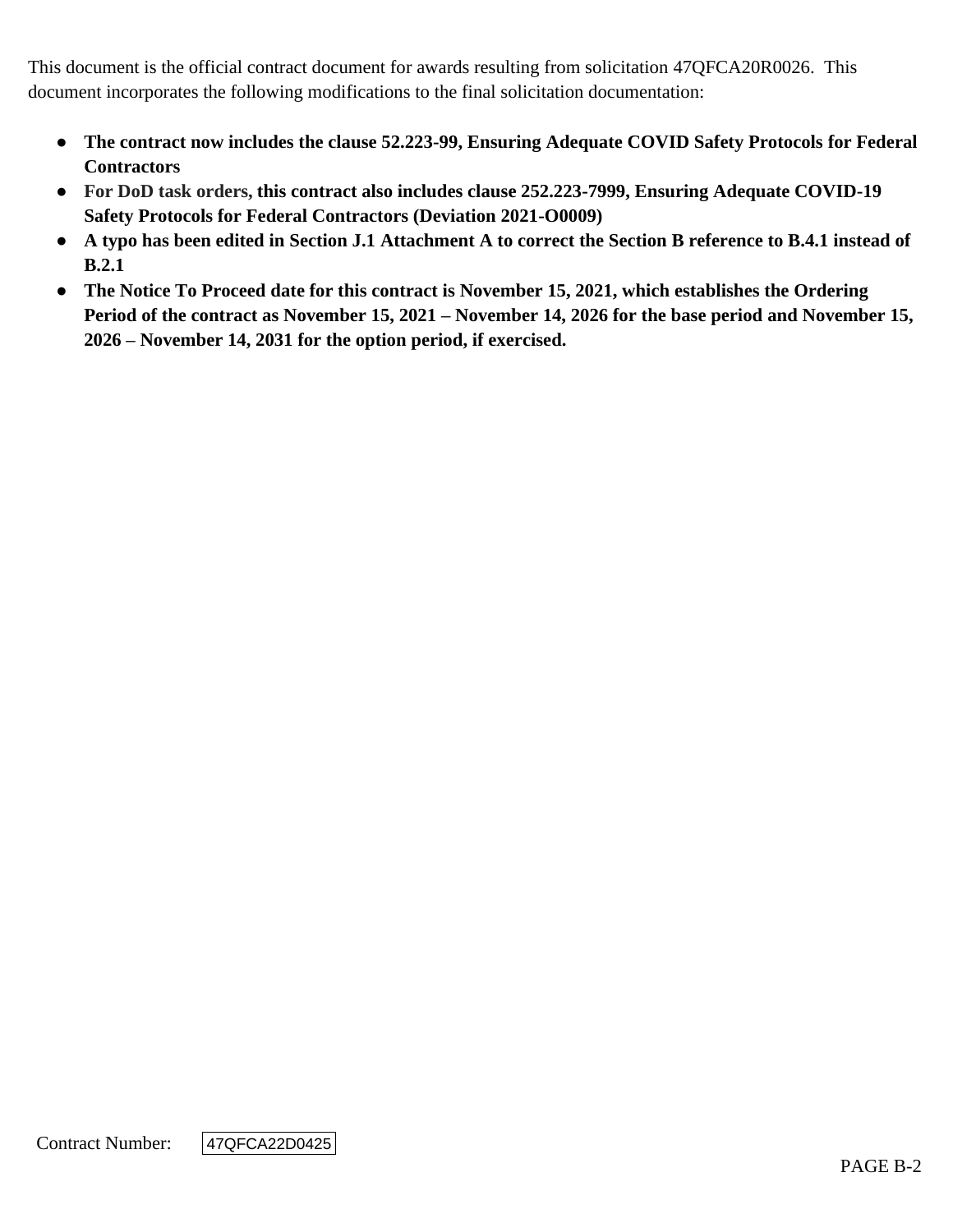# **B.1 BACKGROUND**

This ASTRO solicitation shall establish a family of ten separate, individual, Multiple Award (MA), Indefinite Delivery/Indefinite Quantity (IDIQ) contracts that encompass a variety of services related to manned, unmanned, and optionally manned platforms and robotics as defined in Section C.

Hereafter, the family of ASTRO MA-IDIQ contracts, as a whole, will be referred to as the Master Contract. Each individual Master Contract will be referred to as a Pool within the Master Contract. The ASTRO Contracting Officer (CO) at the Master Contract level will be referred to as the ASTRO CO, and the CO at the task order level will be referred to as the Ordering CO (OCO).

ASTRO is available for use by the GSA FAS AAS FEDSIM organization and any GSA AAS CO granted a Delegation of Procurement Authority (DPA) specifically authorized by the ASTRO CO(s).

# **B.1.1 MINIMUM GUARANTEE AND MAXIMUM DOLLAR CEILING (MASTER CONTRACT)**

The minimum guarantee is \$3,500 for each contract in each Pool that does not obtain a task order award during the ordering period of the Master Contract.

There is no maximum dollar ceiling for the Master Contract as a whole or for each individual Pool.

# **B.1.2 MINIMUM DOLLAR LIMITATION AND MAXIMUM DOLLAR CEILING (TASK ORDER)**

The minimum dollar limitation for an individual task order shall be equal to or greater than the simplified acquisition threshold as defined in FAR 2.101, including the total value of the base period and all option periods combined.

There is no maximum dollar ceiling for an individual task order. An unlimited number of task orders may be placed during the Master Contract's ordering period.

# **B.2 POOLS**

This table identifies the Pools of ASTRO:

#### **DATA OPERATIONS POOL**

Function: Performance of Data Operations including all data collection, processing, exploitation, and dissemination activities associated with manned, unmanned, and optionally manned platforms and robotics supporting mission performance. This includes traditional labor services as well as "as a service" support.

North American Industry Classification System (NAICS) Code and Title: 541990 – All Other Professional, Scientific, and Technical Services

Small Business Size Standard: \$16.5 Million

#### **MISSION OPERATIONS POOL**

Function: Mission Operations includes performance of operational services not included in Data Operations associated with manned, unmanned, and optionally manned platforms and robotics supporting mission performance. This includes traditional labor services as well as "as a service" support.

NAICS Code and Title: 541990 – All Other Professional, Scientific, and Technical **Services** 

Contract Number:

47QFCA22D0425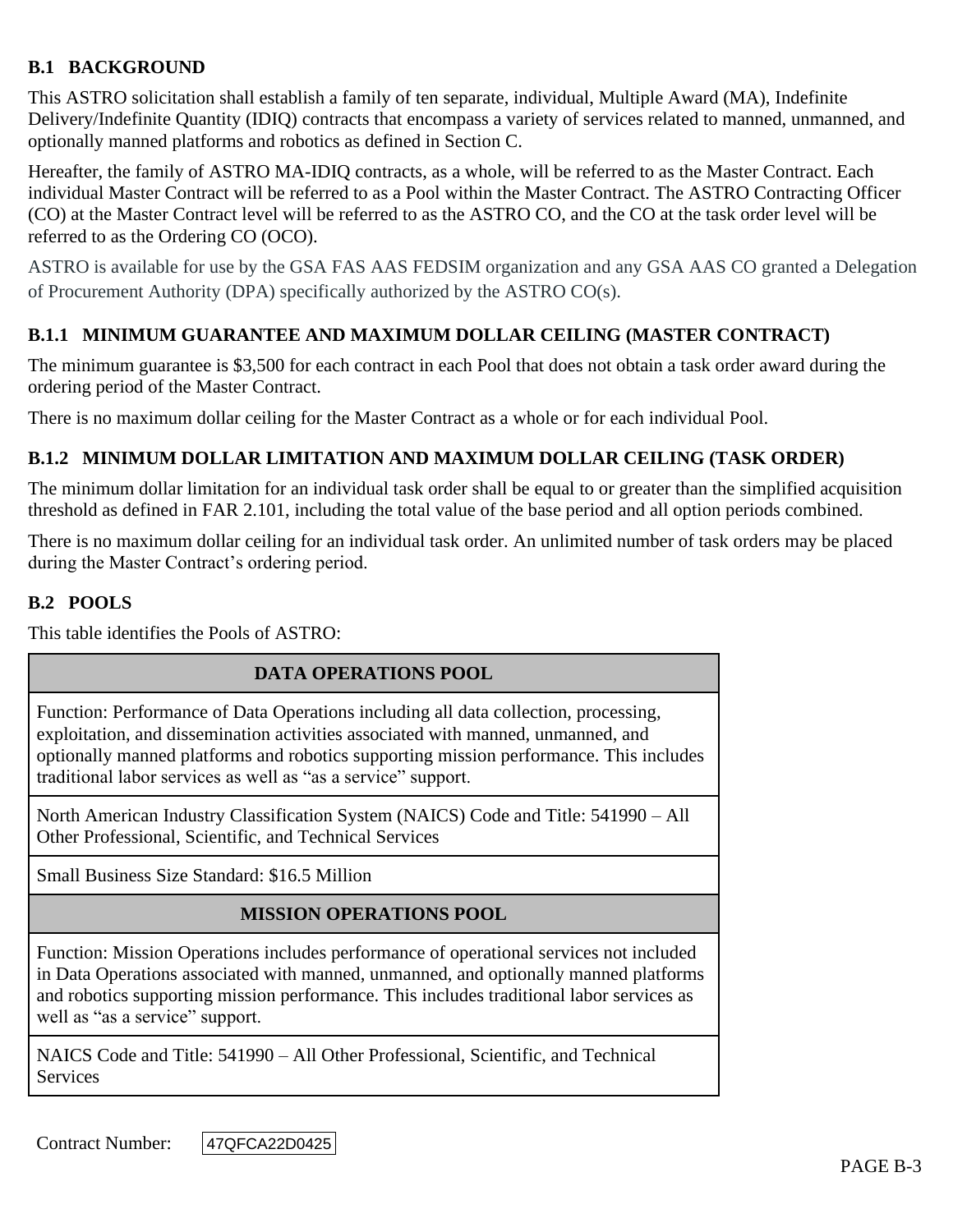Small Business Size Standard: \$16.5 Million

# **AVIATION POOL**

Function: Maintenance, repair, and overhaul of manned, optionally manned, and unmanned aircraft.

NAICS Code and Title: 488190 – Other Support Activities for Air Transportation

Small Business Size Standard: \$35 Million

# **GROUND POOL**

Function: Maintenance, repair, and overhaul of manned, optionally manned, and unmanned ground platforms and industrial machinery.

NAICS Code and Title: 488999 – All Other Support Activities for Transportation

Small Business Size Standard: \$8 Million

# **SPACE POOL**

Function: Maintenance, repair, and overhaul of manned, optionally manned, and unmanned space platforms.

NAICS Code and Title: 488190 – Other Support Activities for Air Transportation

Small Business Size Standard: \$35 Million

#### **MARITIME POOL**

Function: Maintenance, repair, and overhaul of manned, optionally manned, and unmanned maritime platforms.

NAICS Code and Title: 336611 – Ship Building and Repairing

Small Business Size Standard: 1,250 employees

# **DEVELOPMENT/SYSTEMS INTEGRATION POOL**

Function: Systems integration, improvement, and/or engineering associated with manned, unmanned, and optionally manned platforms.

NAICS Code and Title: 541330 – Engineering Services

Small Business Size Standard: \$41.5 Million (based on the 541330 exceptions)

#### **RESEARCH POOL**

Function: All R&D associated with manned, unmanned, optionally manned, and counter Unmanned Systems (UxS) platforms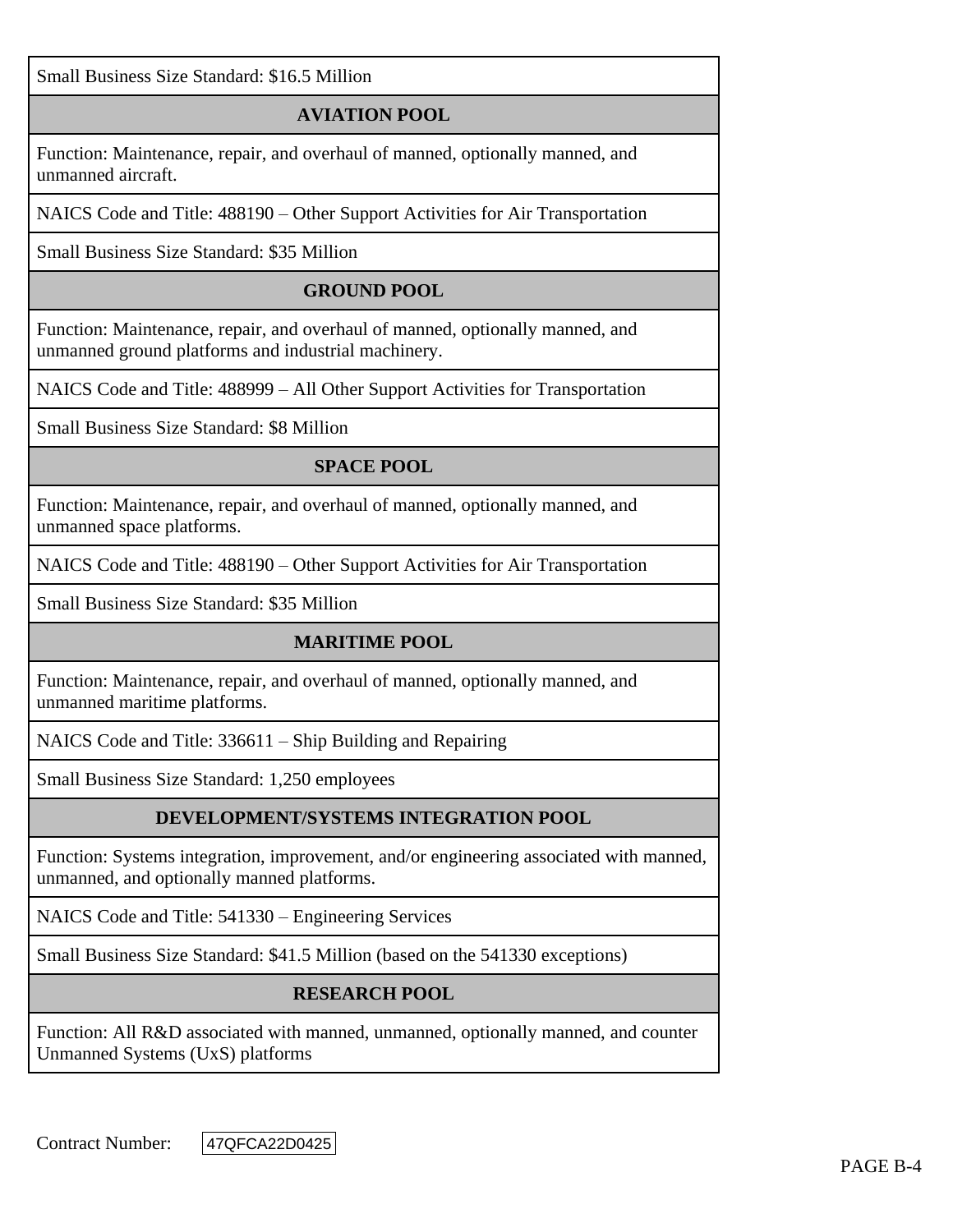NAICS Code and Title: 541715 – Research and Development in the Physical, Engineering, and Life Sciences (except Nanotechnology and Biotechnology)

Small Business Size Standard: 1,000 Employees

# **SUPPORT POOL**

Function: All support services (except training) required for successful execution of a product, program, project, or process regarding platforms and robotics for land, air, sea, or space; the planning necessary to support operational missions; and the analysis of the results of an operational mission.

NAICS Code and Title: 541990 - All Other Professional, Scientific, and Technical **Services** 

Small Business Size Standard: \$16.5 Million

# **TRAINING POOL**

Function: All training (the providing of instruction) services required for successful execution of a product, program, project, or process regarding platforms and/or robotics for land, air, sea, or space.

NAICS Code and Title: 611699 – All other Miscellaneous Schools and Instruction

Small Business Size Standard: \$12 Million

# **B.3 TASK ORDER CONTRACT TYPES**

The Master Contract allows for all contract types at the task order level including Fixed-Price (all types), Cost-Reimbursement (all types), Incentive (all types), Time-and-Materials (T&M), and Labor-Hour (LH).

When applicable to the requirement, task orders may combine more than one contract type and include multi-year or option periods, performance based procedures, classified and/or unclassified, and commercial and/or non-commercial items.

OCOs should identify the contract type(s) and whether or not the task order is considered commercial or noncommercial in the task order solicitation and award.

Terms and conditions, clauses, and provisions should be appropriate to the contract type(s), commercial and/or noncommercial items.

#### **B.3.1 FIXED PRICE**

The various Fixed Price contract types are defined under Federal Acquisition Regulation (FAR) Subpart 16.2, Fixed-Price Contracts, and other applicable regulatory supplements.

#### **B.3.2 COST REIMBURSEMENT**

The various Cost Reimbursement contract types are defined under FAR Subpart 16.3, Cost-Reimbursement Contracts, and other applicable regulatory supplements.

The contractor shall maintain an approved accounting system, as approved by the cognizant Administrative CO (ACO) of the Defense Contract Management Agency (DCMA) or other Cognizant Federal Agency (CFA), and validated by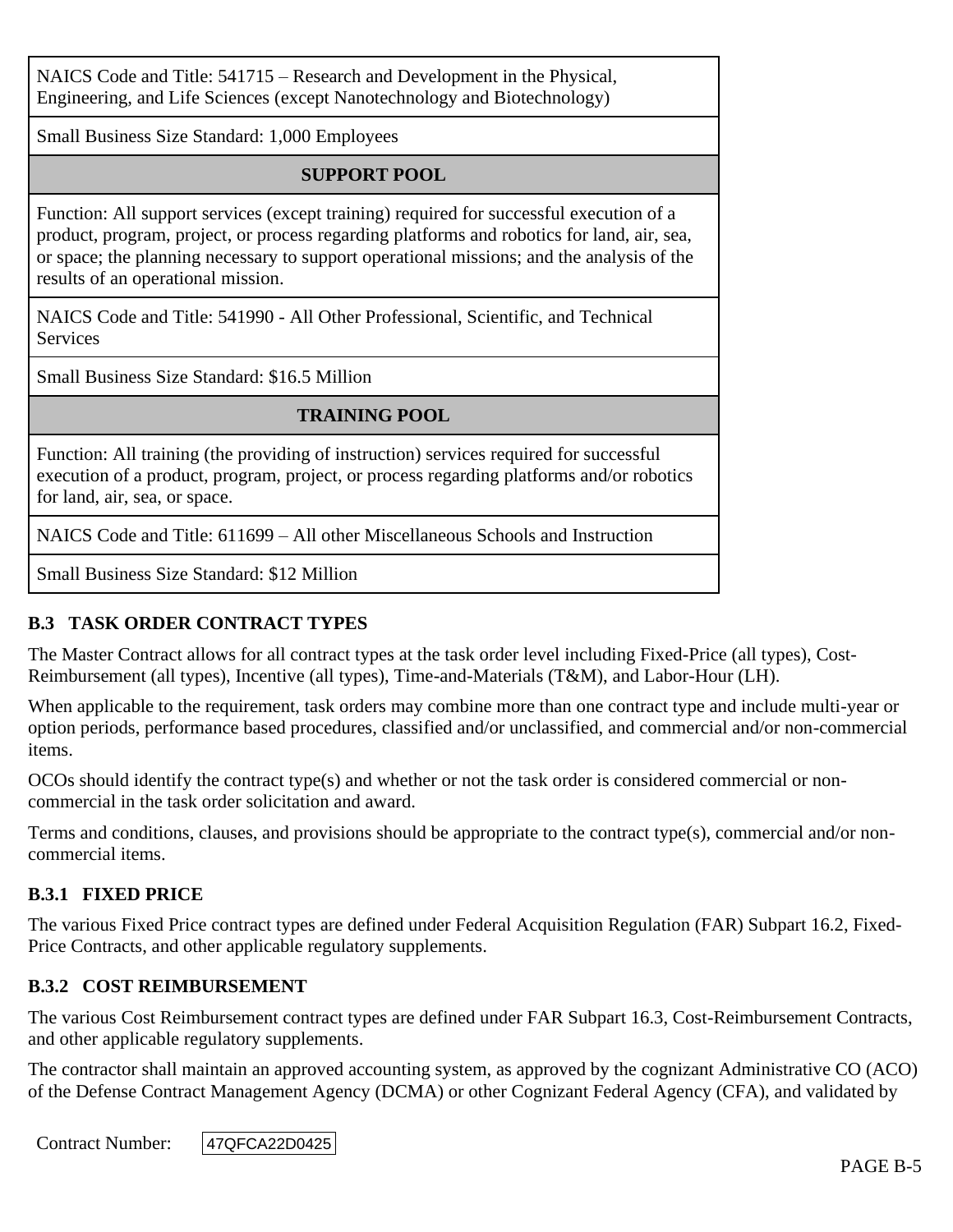the ASTRO CO to permit timely and accurate development of all necessary cost data in the format required by the proposed cost-reimbursement contract type.

The contractor may be required to submit a cost proposal with supporting information for each cost element including, but not limited to, direct labor, Cost Accounting Standards (CAS) disclosures, fringe benefits, overhead, general and administrative expenses, facilities capital cost of money, other direct costs, and fee consistent with its approved accounting system and, if applicable, Provisional Billing Rates (PBRs) and Forward Pricing Rate Agreements (FPRAs).

# **B.3.3 INCENTIVE**

The various Incentive contract types are defined under FAR Subpart 16.4, Incentive Contracts, and other applicable regulatory supplements.

# **B.3.4 T&M AND LH**

T&M and LH contract types are defined under FAR Subpart 16.6, T&M and LH Contracts, and other regulatory supplements.

The contractor shall maintain an approved accounting system, as approved by the cognizant ACO of the DCMA or other Cognizant Federal Agency (CFA) and validated by the ASTRO CO, to permit timely and accurate development of all necessary cost data in the format required by the proposed T&M or LH contract type.

# **B.4 TASK ORDER LABOR**

The Master Contract provides the flexibility to utilize labor categories for Contiguous United States (CONUS), Outside CONUS (OCONUS), specialized labor, construction wage rate requirements, professional services, service contract labor standards, or any combination thereof, at the task order level. The OCO is the authority in establishing what kind of labor is appropriate for each task order requirement.

#### **B.4.1 CONUS STANDARDIZED LABOR CATEGORIES**

CONUS labor is defined as in-scope labor being performed in the 48 contiguous states plus the District of Columbia.

The Master Contract provides for standardized labor categories in CONUS for utilization at the task order level. CONUS standardized labor is defined as all labor for which the expertise required or duties performed are within the scope of the Master Contract and task order in accordance with labor categories set forth in Section J.1, Attachment A.

CONUS standardized labor categories correspond to the Office of Management and Budget's (OMB) Standard Occupational Classification (SOC) for which the Bureau of Labor Statistics (BLS) maintains compensation data at www.bls.gov. CONUS standardized labor categories are individual labor categories that are mapped to a single SOC and functional description.

The contractor may propose CONUS standardized labor when proposing a total solution; however, the OCO will determine whether circumstances merit the use of CONUS standardized labor. CONUS standardized labor categories are encouraged, but not mandatory for use at the task order level. The OCO should indicate in the task order solicitation whether or not contractors shall submit labor pricing using the Master Contract's CONUS standardized labor categories in their task order proposals.

The contractor shall become proficient in the use of the BLS SOC system and CONUS standardized labor categories identified in Section J.1, Attachment A in preparation for submitting cost/price proposals under task order solicitations that require CONUS standardized labor category submissions.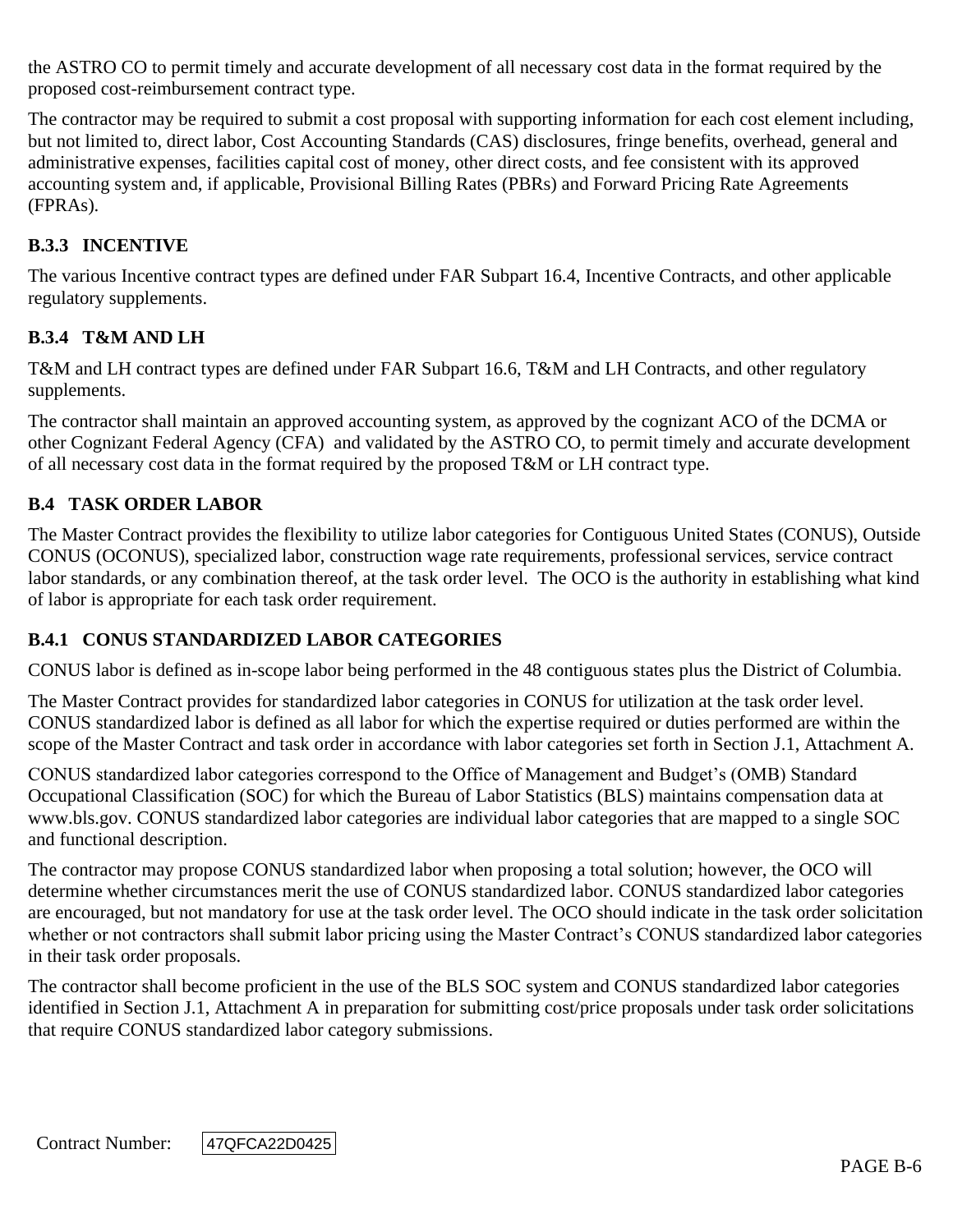# **B.4.2 OCONUS LABOR**

OCONUS is defined as in-scope labor being performed in other than the 48 contiguous states plus the District of Columbia. OCONUS labor is defined as all labor for which the expertise required or duties performed are within the scope of the Master Contract and task order. The contractor may propose OCONUS labor when proposing a total solution; however, the OCO will determine whether circumstances merit the use of OCONUS labor.

The U.S. Department of State's Bureau of Administration, Office of Allowances, publishes quarterly report indexes of living costs abroad, per-diem rate maximums, quarter's allowances, hardship differentials, and danger pay allowances.

The Department of State Standardized Regulations (DSSR) is the controlling regulations for allowances and benefits available to all U.S. Government civilians assigned to foreign areas. Contractor civilians assigned to foreign areas may receive the allowances and benefits in the DSSR but, they shall not receive allowance and benefits in excess of those identified in the DSSR.

For OCONUS task orders where costs are not specifically addressed in the DSSR, the Government will reimburse the contractor for all reasonable, allowable, and allocable costs in accordance with FAR 31, Contract Cost Principles and Procedures, and other applicable regulatory supplements.

#### **B.4.3 SPECIALIZED LABOR**

Specialized labor is defined as any labor for which the expertise required or duties performed are within the scope of the Master Contract and task order, but are not identified by the standardized labor categories.

When CONUS standardized labor categories are not mandatory or not able to be mapped directly by the contractor, the contractor may propose specialized labor when proposing a total solution; however, the OCO will determine whether circumstances merit the use of specialized labor.

# **B.4.4 CONSTRUCTION WAGE RATE REQUIREMENTS**

When labor for construction, alteration and repair are within the scope of the Master Contract and task order, construction wage rate requirements shall be implemented in accordance with FAR Subpart 22.4 and other regulatory supplements, as applicable. The OCO shall identify such work in the task order solicitation and make a determination as to whether wage determinations are to be applied or not.

The Department of Labor (DoL) is responsible for issuing wage determinations reflecting prevailing wages, including fringe benefits. Determinations are issued for different types of construction, such as building, heavy, highway, and residential (referred to as rate schedules), and apply only to the types of construction designated in the determination.

The Master Contract does not include a complete list of clauses or provisions that flow down to the task order level requirements. The OCO shall incorporate all the appropriate clauses and provisions in each task order solicitation and subsequent award when construction, alteration, and repairs are within the scope of the Master Contract and task order requirement. When applicable, the OCO shall incorporate wage determinations subject to construction wage rate requirements in the task order award.

#### **B.4.5 SERVICE CONTRACT LABOR STANDARDS**

When service contract labor standards are within the scope of the Master Contract and task order, wage rate requirements shall be implemented in accordance with FAR Subpart 22.10 and other applicable regulatory supplements. The OCO shall identify such work in the task order solicitation and make a determination as to whether wage determinations are to be applied or not.

The DoL is responsible for issuing wage determinations reflecting prevailing wages, including fringe benefits. Contractors performing on task orders where service contract labor standards apply shall pay their employees at least the wages and fringe benefits found by the DoL to prevail in the locality of the work being performed, the fair standards labor act, and/or any applicable collective bargaining agreement.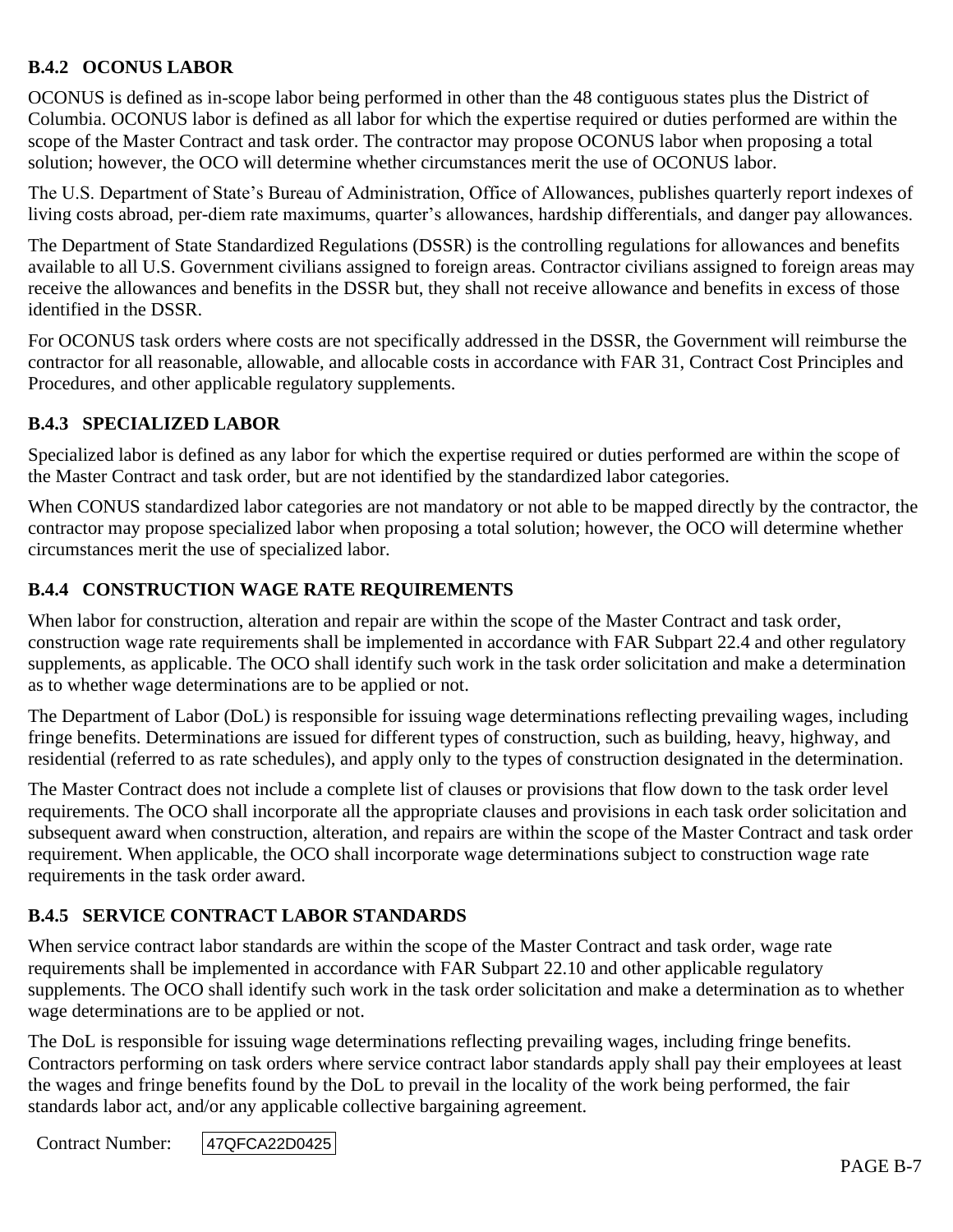The Master Contract does not include a complete list of clauses or provisions that flow down to the task order level requirements. The OCO shall incorporate all the appropriate clauses and provisions in each task order solicitation and subsequent award when service contract labor standards apply. When applicable, the OCO shall incorporate wage determinations subject to wage rate requirements in the task order award.

# **B.4.6 REQUIREMENTS FOR LABOR UNDER T&M AND LH TASK ORDERS**

When preparing solicitations for non-commercial T&M and/or LH task orders, the OCO shall incorporate one of the following provisions in the task order solicitation.

- a. FAR 52.216-29 Time-and-Materials/Labor-Hour Proposal Requirements—Non-Commercial Item Acquisition with Adequate Price Competition. For DoD requirements, when selecting FAR 52.216-29, the OCO shall also select Defense Federal Acquisition Regulation Supplement (DFARS) 252.216-7002, Alternate A Time-and-Materials/Labor-Hour Proposal Requirements – Non-Commercial Item Acquisition with Adequate Price Competition
- b. FAR 52.216-30 Time-and-Materials/Labor-Hour Proposal Requirements—Non-Commercial Item Acquisition without Adequate Price Competition
- c. FAR 52.216-31 Time-and-Materials/Labor-Hour Proposal Requirements—Commercial Item Acquisition
- a. Master Contract

T&M and LH task orders require labor categories and their associated rates to be identified in the task order award document. T&M and LH task orders with subcontracts that do not specify a labor category in the task order shall be proposed and awarded as Materials in accordance with FAR 52.232-7, Payments under Time-and-Materials and Labor-Hour Contracts.

# **B.5 TOTAL SOLUTION**

The Master Contract is designed to be a total solution vehicle for services solicited and awarded at the task order level. Total solution is defined as any combination of support that is integral and necessary to the service-based requirements within the scope of the Master Contract and task order award.

For example, a total solution may include any combination of contract types and labor associated with CONUS labor, OCONUS labor, specialized labor, construction wage rate requirements, professional labor, service contract labor standards, and other costs such as subcontracts, travel, supplies, materials, equipment, special test equipment, and special tooling.

The contractor should propose and identify the type of labor and other costs separately in its cost/price proposal and the OCO should, when appropriate, identify the type of labor and other costs by a separate Contract Line Item Number (CLIN) in the task order award.

#### **B.6 TASK ORDER PRICING/COSTS**

Because services are diverse within the scope of the Master Contract, the Master Contract provides the OCO the flexibility and authority to determine fair and reasonable pricing tailored to the individual task order requirement, including the task order statement of work or objectives, risks, uncertainties, complexity, urgency, contract type, and competition. Accordingly, the Master Contract does not predetermine cost and price reasonableness or fair and reasonable labor rates for services performed at the task order level.

The Master Contract does not establish prices for any supply or service at the task order level; therefore, the OCO shall establish cost and price reasonableness for each task order using the policies and methods in FAR Subpart 15.4, internal policies, and other applicable regulatory supplements.

Unless otherwise directed by task order terms and conditions, the contractor may apply indirect costs to labor and other costs consistent with the contractor's DCMA or other Cognizant Federal Agency (CFA) approved accounting system.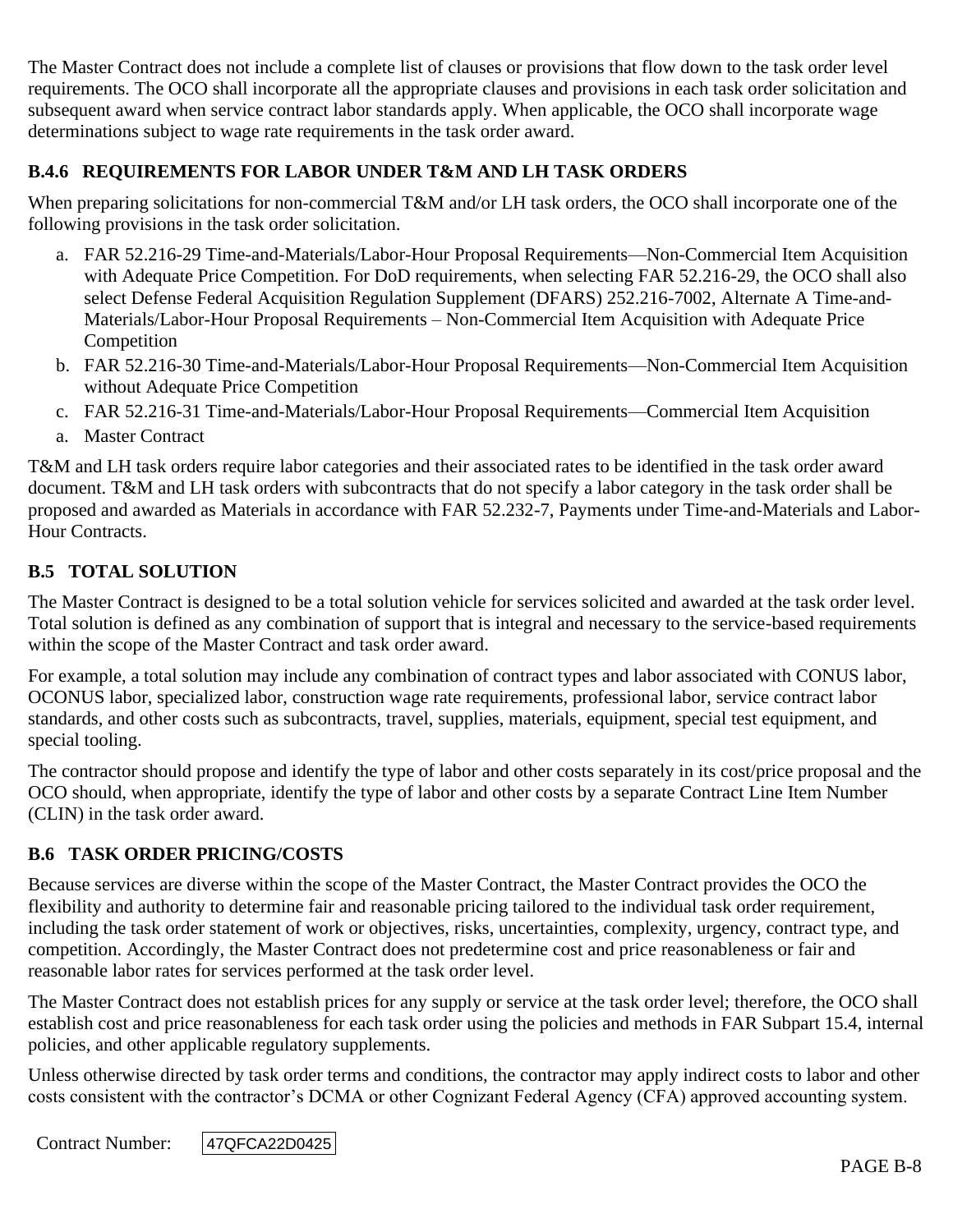# **B.7 ASTRO SYMPHONY PORTAL (ASP)**

The ASP is a software application the Government intends to use for ASTRO proposal submission, proposal evaluation, and contract management. Training will be provided to contractors regarding the use of ASP for proposal submission and post award requirements.

Contract Number:

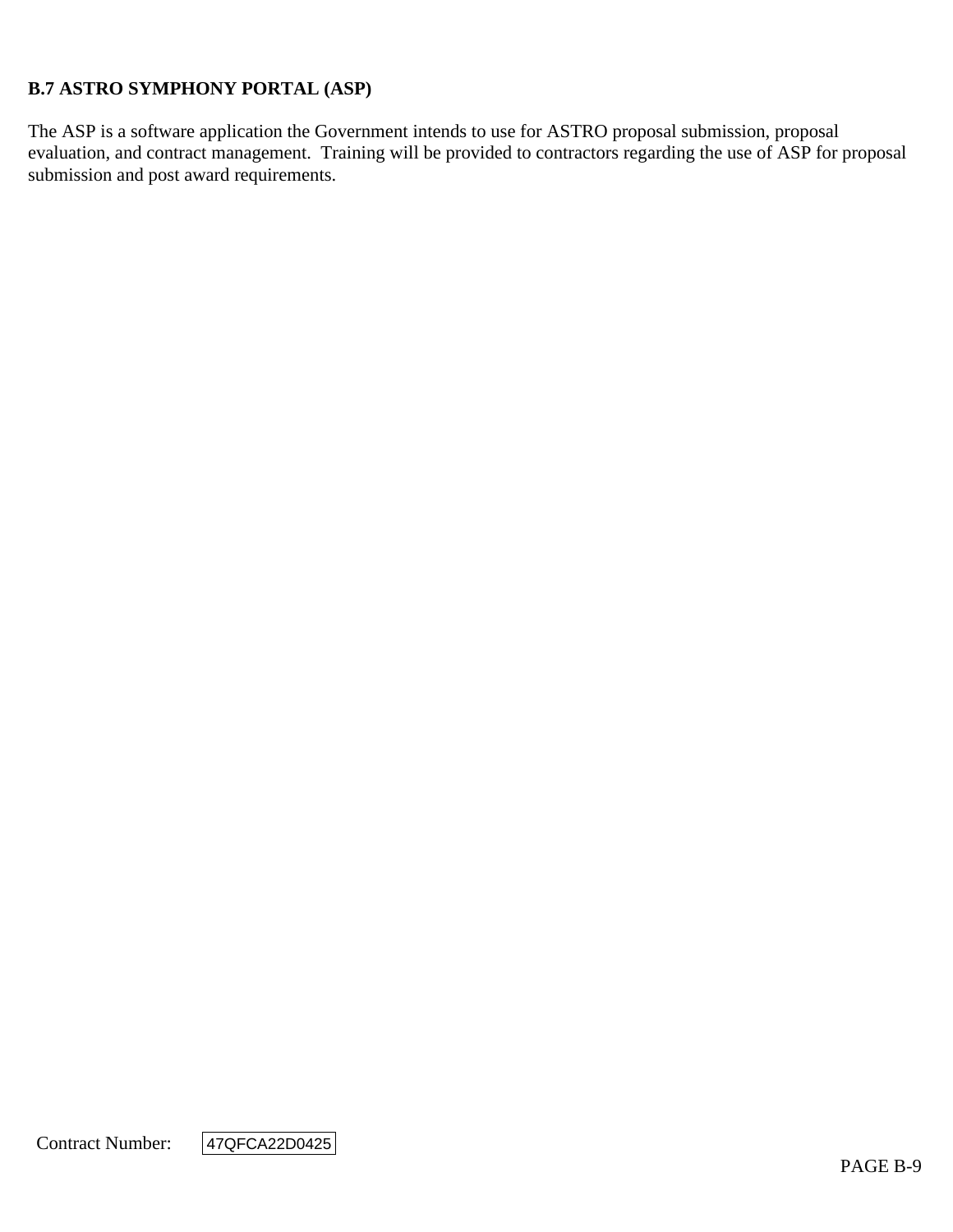# **C.1 BACKGROUND**

ASTRO is a family of multiple (ten at initial contract award) separate MA-IDIQ contracts that span multiple NAICS Codes and NAICS Code Exceptions that is sponsored by the DoD. This vehicle will be awarded and administered by the General Services Administration (GSA), Federal Acquisition Service (FAS), Assisted Acquisition Service (AAS), Federal Systems Integration and Management Center (FEDSIM).

#### **C.1.1 AUTHORITY**

Under the Federal Property and Administrative Services Act (40 U.S.C. 501), GSA is authorized to award and administer contracts such as ASTRO for personal property and non-personal services.

#### **C.2 SCOPE**

The scope includes operations, maintenance, readiness, research, development, systems integration, and support for manned, unmanned, and optionally manned platforms and/or robotics, as well as the services that support those platforms and robotics.

The scope of ASTRO spans many areas of expertise and includes any and all components required to formulate a total solution to a requirement, except for those services and products specifically prohibited in this contract. Solutions may include Ancillary Support Services and/or Ancillary Support Products as defined in Sections C.4 and C.5. Requirements may call for solutions that cross over multiple disciplines; include ancillary support services and/or products; require commercial and/or non-commercial items; require professional and/or non-professional labor; and use a variety of contract types including fixed-price (all types), cost reimbursement (all types), T&M/LH, or a hybrid mix of contract types. These platforms and robotics may be based on land, air, sea, and/or space.

#### **C.2.1 DOMAINS**

ASTRO may be used to provide a total solution for any organization's requirement in any of the identified ASTRO Domains. These requirements include the following domains:

- a. Operations
- b. Maintenance/Readiness
- c. Development/Systems Integration
- d. Support
- e. Research and Development (R&D)

#### **C.2.1.1 OPERATIONS DOMAIN**

#### **C.2.1.1.1 SUBDOMAIN: DATA OPERATIONS**

Data Operations includes the performance of data collection, processing, exploitation, and dissemination activities associated with manned, unmanned, and optionally manned platforms and/or robotics supporting mission performance.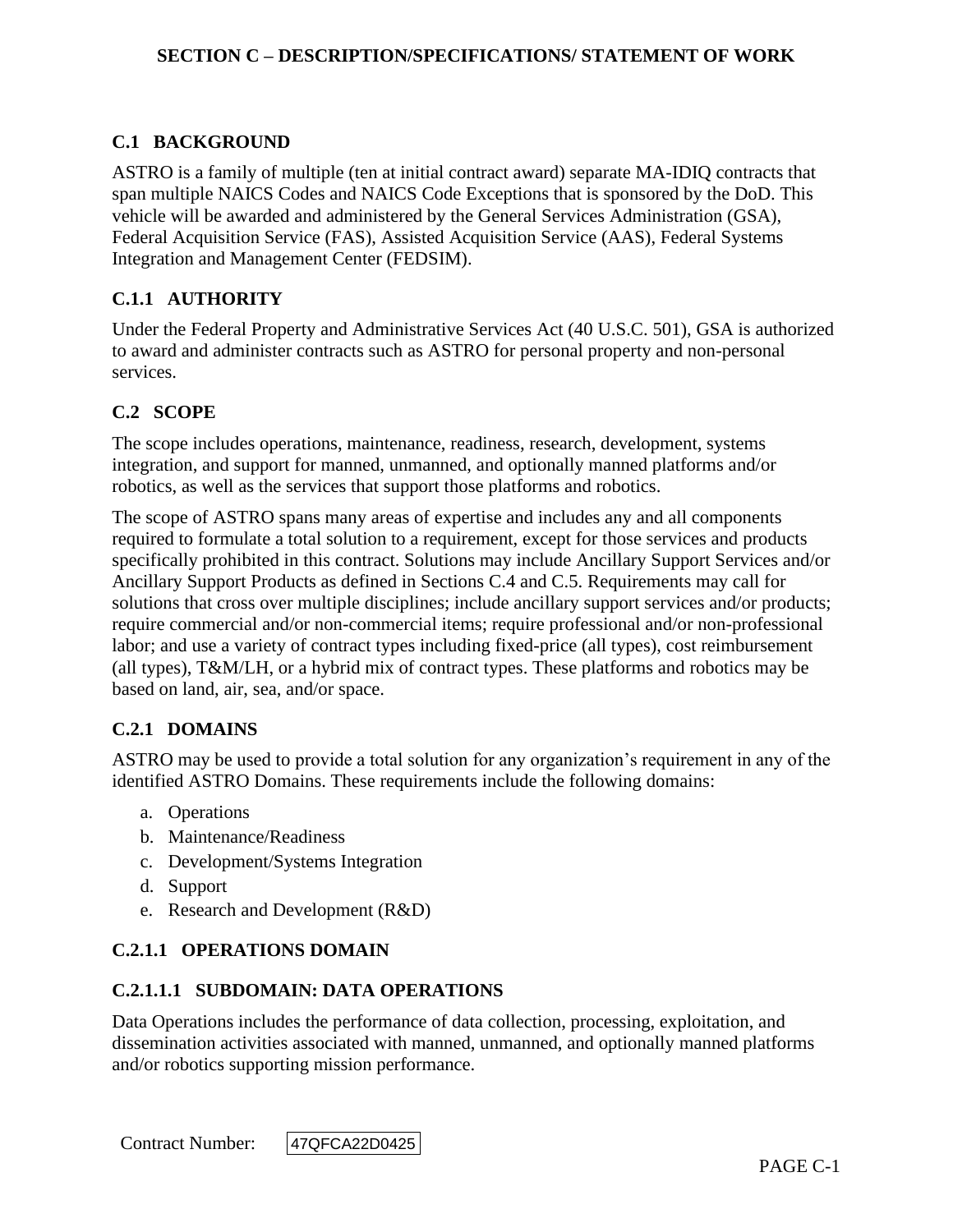Service areas that are included under the Data Operations subdomain include, but are not limited to, the following examples (listed in alphabetical order):

- 1. 3D Terrain And Structure Mapping
- 2. Aerial Surveying
- 3. Air Quality Monitoring And Measurement
- 4. Airfield Damage Assessments
- 5. Anti-Drug Trafficking
- 6. Anti-Piracy Monitoring
- 7. Asset Tracking
- 8. Asset Verification
- 9. Atmospheric Data Collection And Analysis
- 10. Battle Damage Management
- 11. Blue Force Tracking
- 12. Border Management
- 13. Border Security Monitoring
- 14. Captured Enemy Material Analysis
- 15. Change Detection
- 16. Coalition ISR
- 17. Counter Terrorism
- 18. Crime Scene Situational Awareness
- 19. Corrosion Under Insulation (CUI) Surveys
- 20. Detection and Tracking of International Terrorism
- 21. Data Analysis
- 22. Data Compression
- 23. Data Dissemination
- 24. Data Visualization
- 25. Detection and Tracking of Narco-Trafficking
- 26. Detection and Tracking of Alien Smuggling
- 27. Detection and Tracking of Human Trafficking
- 28. Detection and Tracking of Weapons Of Mass Destruction
- 29. Earth Exploration
- 30. Earth Gravity Information Gathering And Analysis
- 31. Emergency Preparedness And Assessments
- 32. Fire Detection
- 33. Forest Health Protection
- 34. Friendly Force Tracking
- 35. Geospatial Intelligence
- 36. Global Climate Information Gathering And Analysis
- 37. Ground Traffic Monitoring
- 38. Health Sciences
- 39. Humanitarian Relief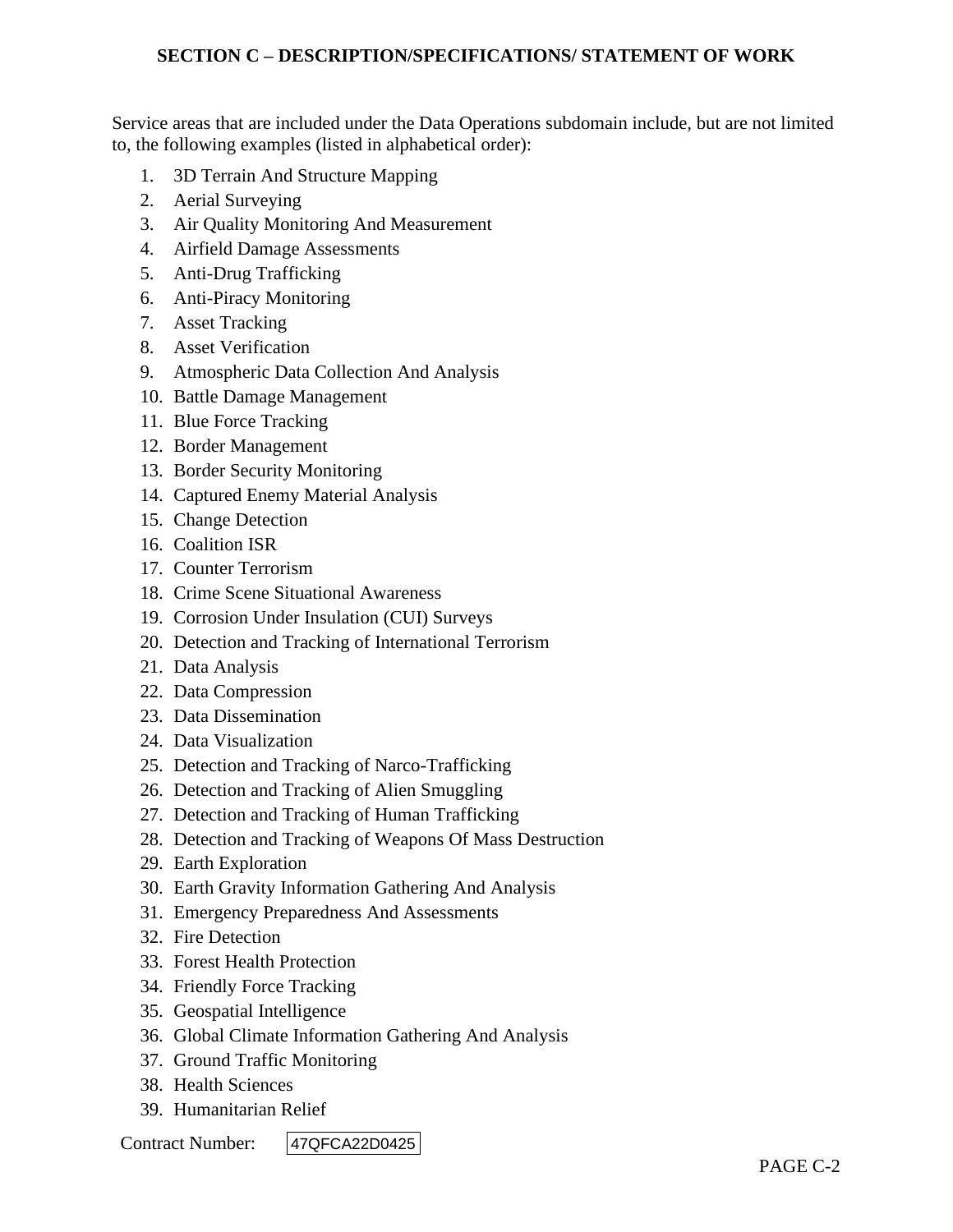- 40. Homeland Security
- 41. Hurricane Analysis, Tracking, And Modeling
- 42. Improvised Explosive Device (IED) Detection
- 43. IED Forensics
- 44. Image and Video Capture
- 45. Inspections
	- a. Dams and Wells
	- b. Flare Stack
	- c. Infrastructure
	- d. Offshore Platforms
	- e. Pavement
	- f. Pipeline and Row
	- g. Runways
	- h. Solar Farms
	- i. Tank and Vessel
	- j. Water Crossing
	- k. Wind Turbines
- 46. Intelligence Processing and Collection
- 47. ISR Demonstrations
- 48. ISR Exercises
- 49. ISR Operations
- 50. Investigation
- 51. Joint Operations ISR
- 52. Land Mapping
- 53. Law Enforcement Operations
- 54. Leak Detection
- 55. Mapping
- 56. Maritime Security
- 57. Mine Detection and Tracking
- 58. Mining
- 59. Monitoring Illegal Dumping
- 60. Natural Disaster Response
- 61. Natural Resource Management
- 62. Navigation
- 63. Oceanic Data Collection And Analysis
- 64. Photography and Film Production
- 65. Population Density Analysis
- 66. Powerline Intelligence Gathering
- 67. Precision Agriculture
- 68. Radar Operations
- 69. Reconnaissance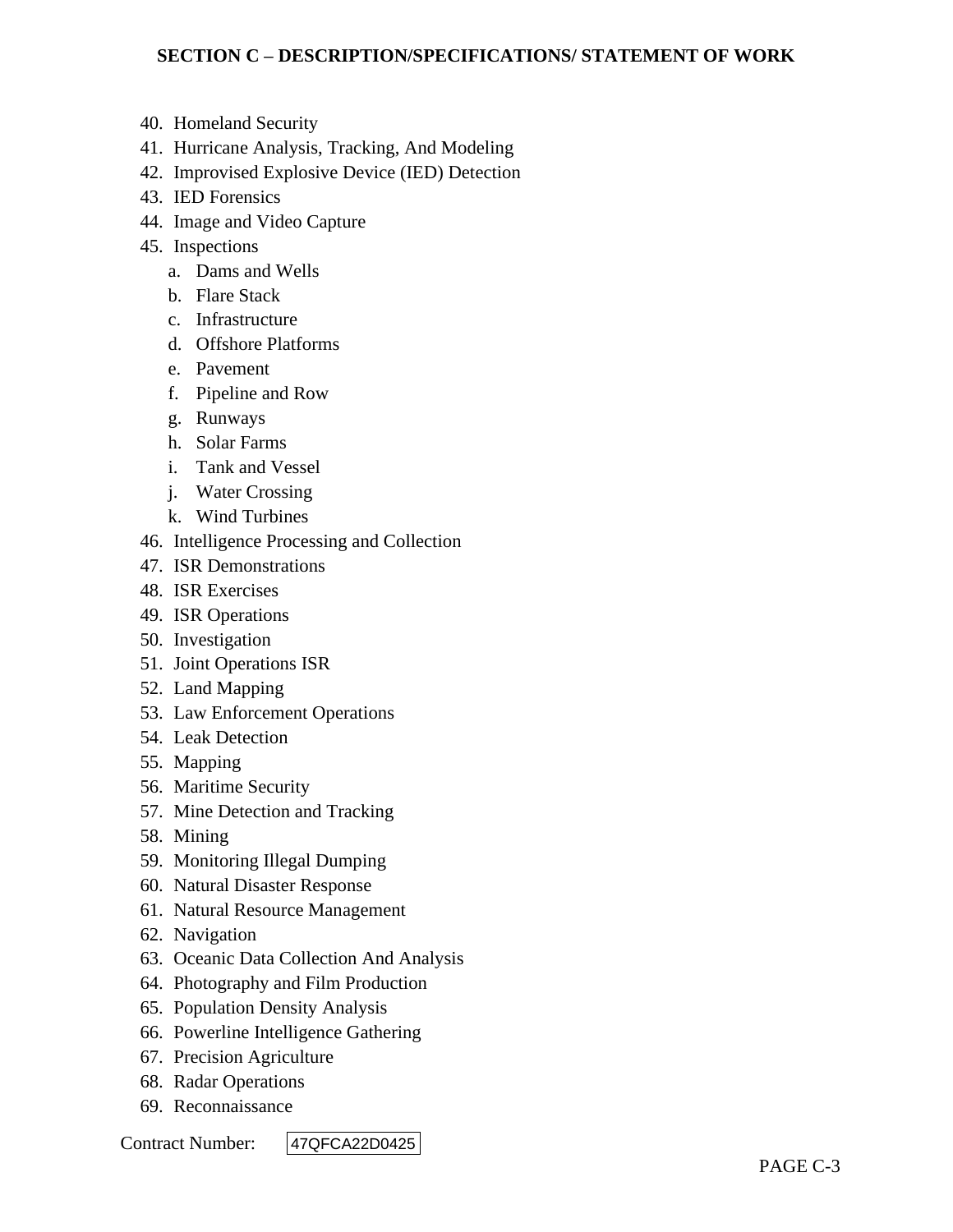- 70. Safety
- 71. Scientific Research
- 72. Seabed Mapping
- 73. Sea Life Research Data Gathering And Analysis
- 74. Search Operations
- 75. Security
- 76. Space Exploration
- 77. Space Operations
- 78. Submarine Detection and Tracking
- 79. Surface Ship Detection and Tracking
- 80. Supportability Analysis and Implementation
- 81. Surveillance
- 82. Surveying
- 83. Tradecraft
- 84. Traffic Flow Analysis
- 85. Technical Intelligence Collection
- 86. Undersea and Seabed Surveillance
- 87. Urban Planning
- 88. UxS Detection and Tracking
- 89. Video/Image/Audio Analysis
- 90. Weather Analysis And Monitoring
- 91. Wildlife Monitoring, Research, And Preservation
- 92. Wildlife Surveys

# **C.2.1.1.2 SUBDOMAIN: DATA OPERATIONS AS A SERVICE**

Data Operations as a Service includes performance of data collection, processing, exploitation, and dissemination activities associated with manned, unmanned, and optionally manned platforms and/or robotics and supporting mission performance exclusively or predominantly with contractor owned, contractor operated (COCO) platforms and/or robotics for land, air, sea, or space. For clarification, the term contractor-owned does NOT mean the prime contractor must technically own the hardware involved. Contractors may own the hardware, but this may also be performed through subcontractors (for clarity, see FAR Part 42 - *Subcontractor* means any supplier, distributor, vendor, or firm that furnishes supplies or services to or for a prime contractor or another subcontractor.), teaming partners (at the task order level), leasing (not naming the Government as the lessee), or any other business mechanism that allows for mission performance, but indemnifies the Government client. These services are normally provided on a consumable basis.

Examples for this subdomain are identical to the examples provided in the Data Operations subdomain.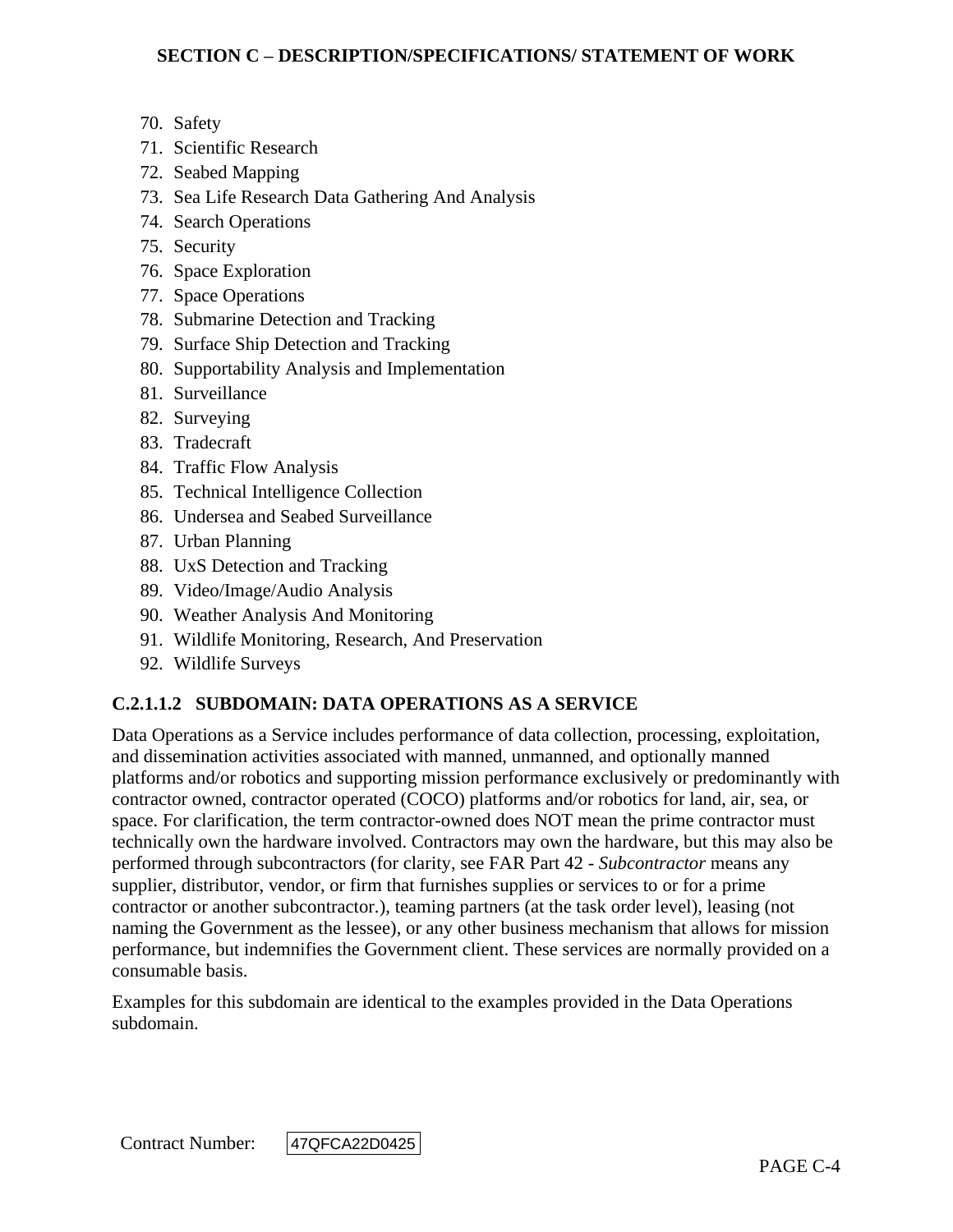# **C.2.1.1.3 SUBDOMAIN: MISSION OPERATIONS**

Mission Operations includes performance of operational services not included in Data Operations associated with manned, unmanned, and optionally manned platforms and/or robotics supporting mission performance.

Service areas that are included under the Mission Operations subdomain include, but are not limited to, the following examples (listed in alphabetical order):

- 1. Air Drop Operations
- 2. Air Traffic Management
- 3. Battlefield Support
- 4. Biological Prediction
- 5. Command and Control
- 6. Contingency Operations
- 7. Electronic Spectrum Management
- 8. Fire Fighting
- 9. Humanitarian Assistance/Disaster Relief
- 10. Launch Services
- 11. Manned and Unmanned Cargo Transportation
- 12. Manned and Unmanned Personnel Transportation
- 13. Medical Evacuation (MEDEVAC)
- 14. Medical Supply Delivery
- 15. Natural Disaster Response
- 16. Non-Combatant Evacuation
- 17. Personnel Recovery
- 18. Search and Rescue Operations
- 19. Special Event Response
- 20. Target Activities

#### **C.2.1.1.4 SUBDOMAIN: MISSION OPERATIONS AS A SERVICE**

Mission Operations as a Service includes performance of operational services not included in Data Operations associated with manned, unmanned, and optionally manned platforms and/or robotics supporting mission performance exclusively or predominantly with COCO platforms and/or robotics for land, air, sea, or space. For clarification, the term contractor-owned does NOT mean the prime contractor must technically own the hardware involved. Contractors may own the hardware, but this may also be performed through subcontractors (for clarity, see FAR Part 42 - *Subcontractor* means any supplier, distributor, vendor, or firm that furnishes supplies or services to or for a prime contractor or another subcontractor.),teaming partners (at the task order level), leasing (not naming the Government as the lessee), or any other business mechanism that allows for mission performance, but indemnifies the Government client.

Examples for this subdomain are identical to the examples provided in the Mission Operations subdomain.

#### **C.2.1.2 MAINTENANCE/READINESS DOMAIN**

Maintenance/Readiness includes all services related to the maintenance, repair, overhaul, reconditioning, or servicing of manned, unmanned, and/or optionally manned platforms and/or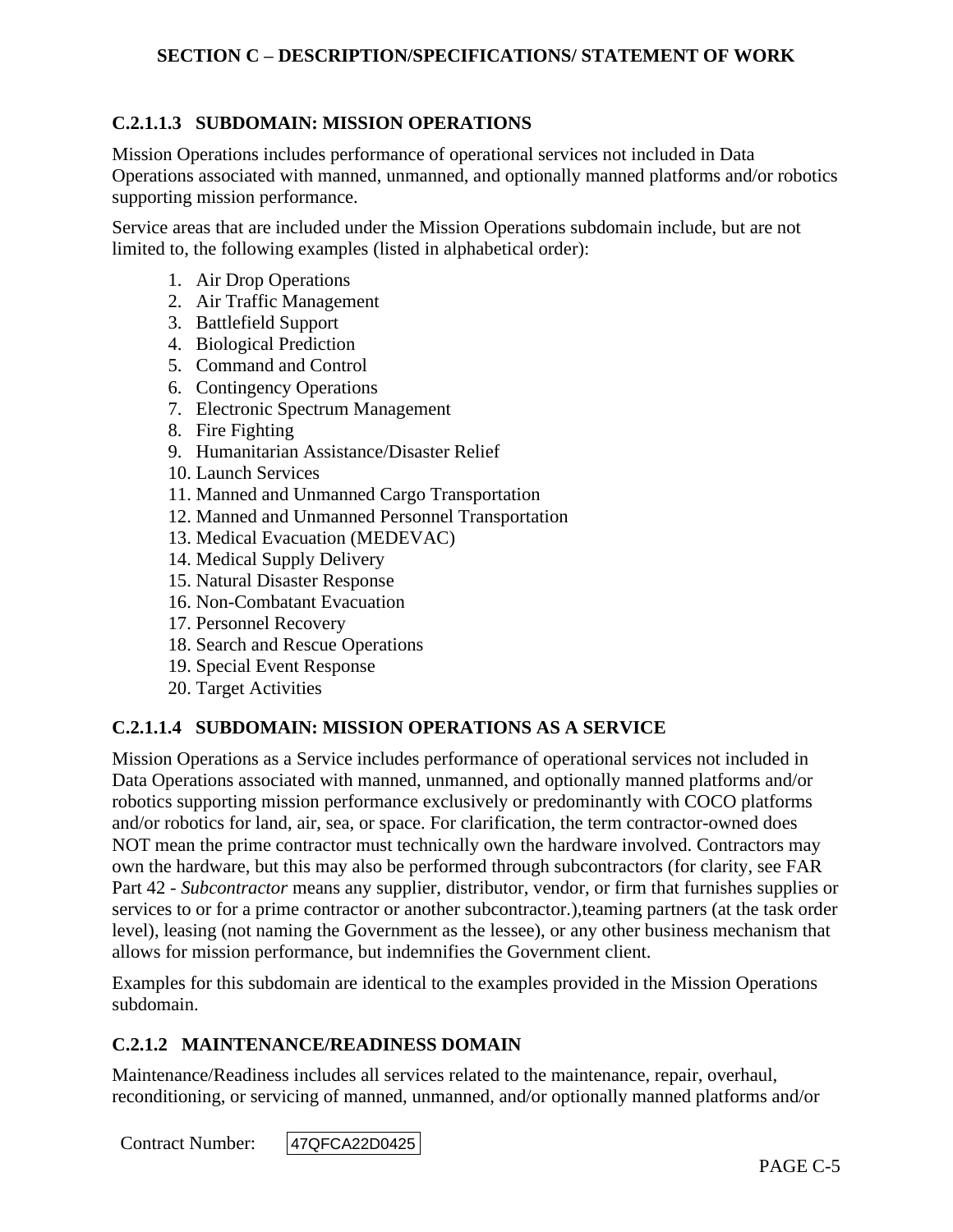robotics to ensure their continued operations. This includes support functions for these platforms and/or robotics.

Service areas that are included under the Maintenance/Readiness Domain include, but are not limited to, the following examples (listed in alphabetical order):

- 1. Aircraft Repair and Maintenance
- 2. Armored Vehicle Repair and Maintenance
- 3. Coalition Logistics Management
- 4. Equipment Repair and Maintenance
- 5. Floating Drydock Repair and Maintenance
- 6. Industrial Equipment Repair and Maintenance
- 7. Life Cycle Sustainment
- 8. Logistics Maintenance
- 9. Machine Calibration Maintenance
- 10. Overhaul
- 11. Predictive Maintenance
- 12. Preventive Maintenance
- 13. Prognostics and Diagnostics
- 14. Radar Ground Station Repair and Maintenance
- 15. Runway Repair and Maintenance
- 16. Satellite Servicing
- 17. Ship Repair and Maintenance
- 18. Supply Chain Logistics
- 19. Supply Chain Optimization
- 20. Tank Repair and Maintenance
- 21. Test Bed Repair and Maintenance
- 22. UxS Repair and Maintenance

#### **C.2.1.3 DEVELOPMENT/SYSTEMS INTEGRATION DOMAIN**

Development includes all services related to the improvement or enhancement of the overall platform or improvement or enhancement of any subsystem or component of a platform.

Systems Integration includes all services related to the process of bringing together component systems/subsystems into one system (an aggregation of systems/subsystems cooperating so that the system is able to deliver the overarching functionality) and ensuring that the component systems/subsystems function together as a single system.

These services are performed within the framework of manned, unmanned, or optionally manned platform and/or robotics. Service areas that are included under the Development/Systems Integration Domain include but are not limited to the following examples (listed in alphabetical order):

- 1. 3D Audio Technology
- 2. AI-Enabled Autonomy
- 3. Acoustic and Sonar
- 4. Advanced Technology Pilots and Trials
- 5. Alternative Energy Sources System Integration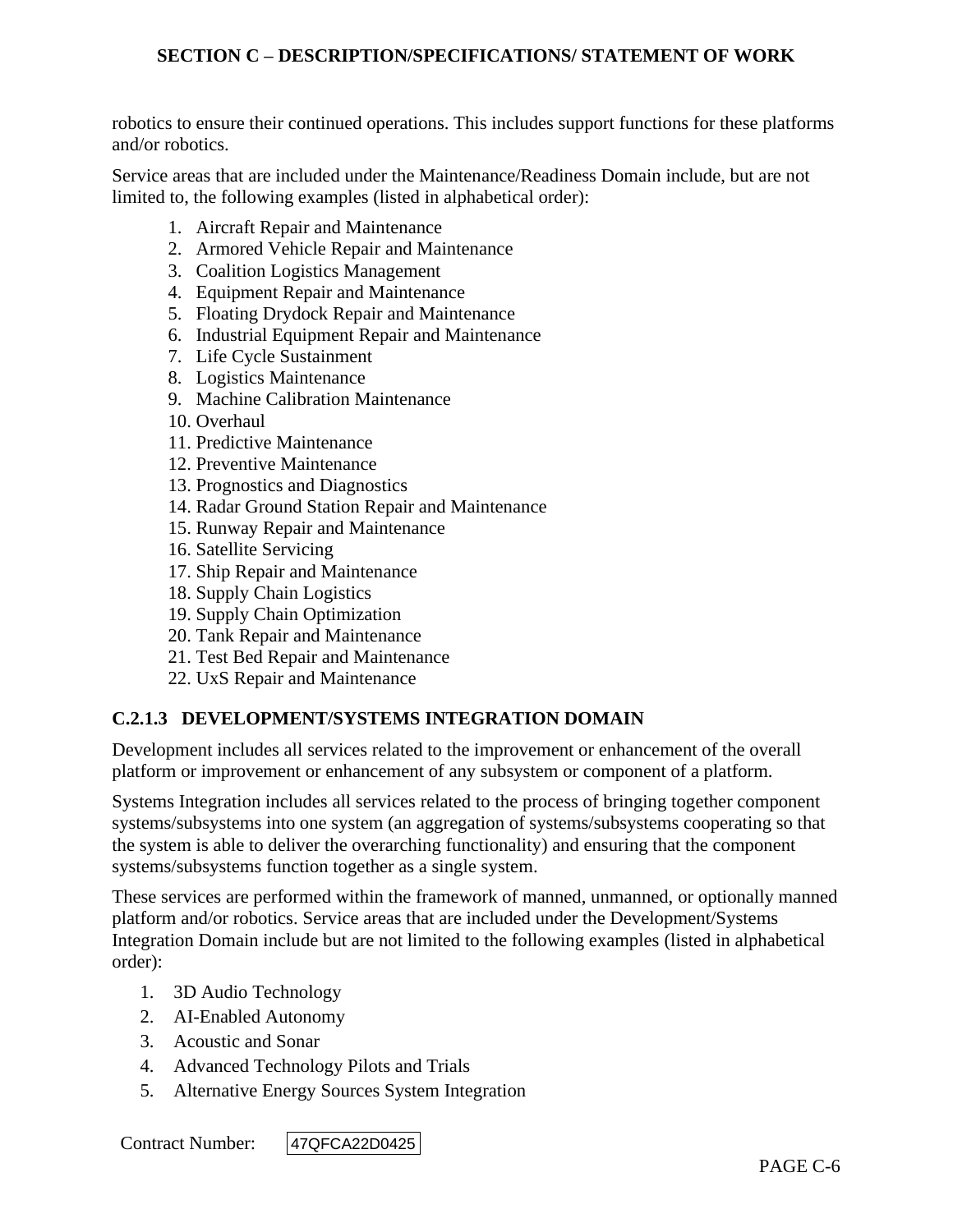- 6. Artificial Intelligence
- 7. Augmented/Virtual Reality
- 8. Automated Information Sharing
- 9. Automation
- 10. Baseline (Configuration) Management
- 11. Big Data Analysis
- 12. Biometrics
- 13. Coatings
- 14. Communications
- 15. Concept Development
- 16. Configuration Management
- 17. Cyber Security
- 18. Data Analytics
- 19. Data Management
- 20. Data Protection
- 21. Design Documentation and Technical Data
- 22. Detect and Avoid
- 23. Electromagnetic Spectrum Optimization and Allocation
- 24. Energy Services to include Management Planning and Strategies, Audit Services and Metering
- 25. Engineering (Aeronautical, Astronautical, Chemical, Communications, Electrical, Mechanical, Metallurgy/Materials, Optical, Radar, Safety, Sensor, etc.)
- 26. Engineering Process Improvement
- 27. Geospatial Intelligence (GEOINT)
- 28. Human and Machine Symbiosis
- 29. Human Factors/Usability Engineering
- 30. Human Interfaces
- 31. Human-Machine Interfaces
- 32. Human-Swarm Interfaces
- 33. Human Systems Integration
- 34. Hydro-Electric Propulsion
- 35. Identity and Access Management
- 36. Independent Verification And Validation
- 37. Information Assurance
- 38. Integration
- 39. Interoperability
- 40. Launch Processing and Verification
- 41. Limited Run Initial Production
- 42. Machine Learning
- 43. Machine Vision
- 44. Mesh Networks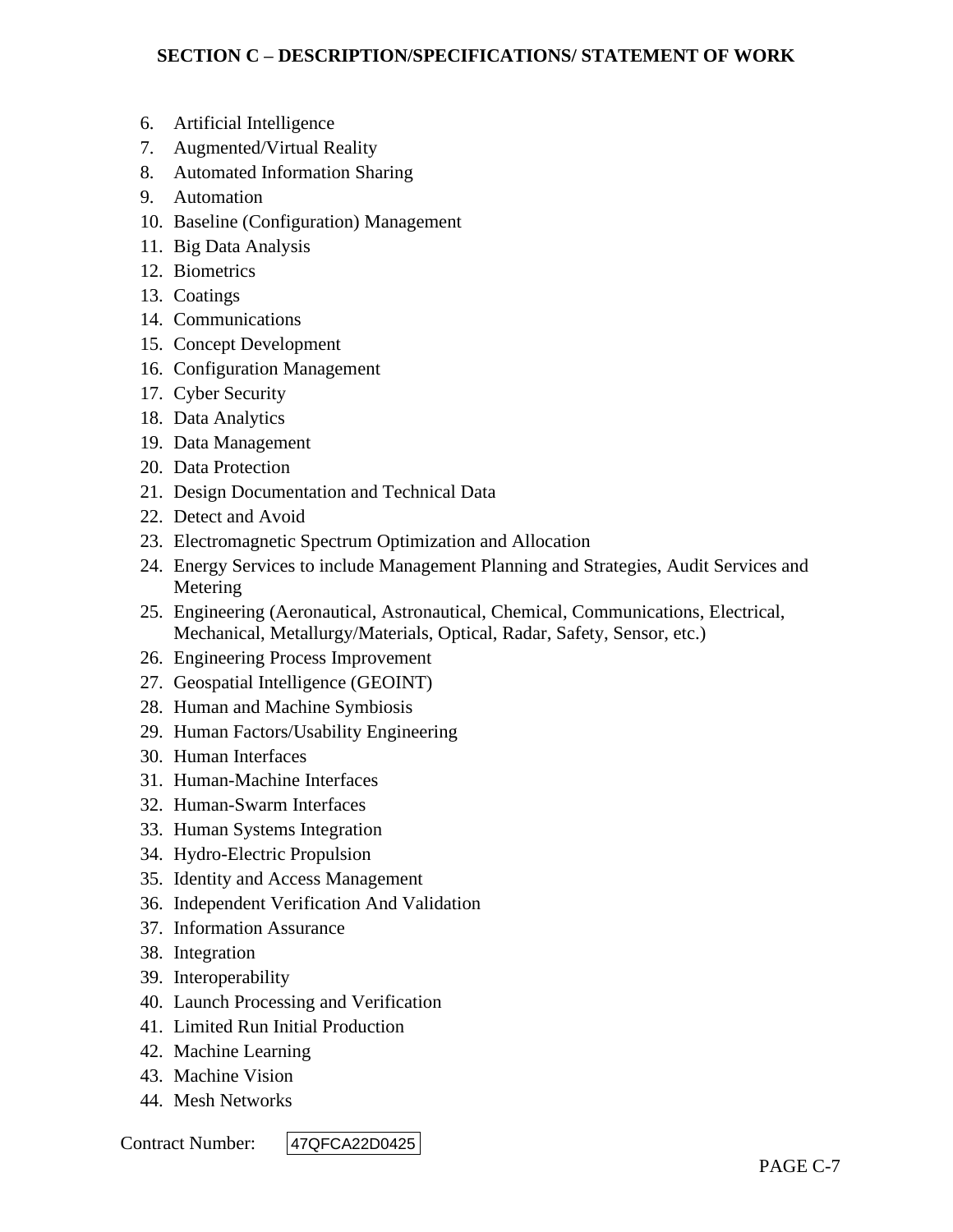- 45. Modeling and Simulation
- 46. Mission Assurance
- 47. Natural Resources Management
- 48. Navigation
- 49. Neural Networks
- 50. Platform Optimization
- 51. Power
- 52. Process Automation
- 53. Predictive Analysis
- 54. Propulsion
- 55. Prototyping and Fabrication Support
- 56. Quality Assurance
- 57. Remote Sensing
- 58. Reverse Engineering
- 59. Risk Management
- 60. Sensor Creation, Enhancement, Optimization And Development
- 61. Signal Intelligence
- 62. Software Development (for non-IT requirements)
- 63. Software Independent Verification and Validation (for non-IT requirements)
- 64. Specialized Tool Development
- 65. Swarming Modules
- 66. Stealth
- 67. System Design
- 68. System Effectiveness and Analysis
- 69. System Life Extension Program
- 70. System Security and Information Assurance
- 71. System Verification and Validation
- 72. Systems Engineering
- 73. Technical Intelligence
- 74. Technical Planning
- 75. Technical Requirements Analysis
- 76. Thermal Management
- 77. Undersea Navigation
- 78. Wargaming

#### **C.2.1.4 SUPPORT DOMAIN**

#### **C.2.1.4.1 SUBDOMAIN: BUSINESS SUPPORT**

Business Support includes all the programmatic and training services required for successful execution of a product, program, project, or process regarding platforms and/or robotics for land, air, sea, or space.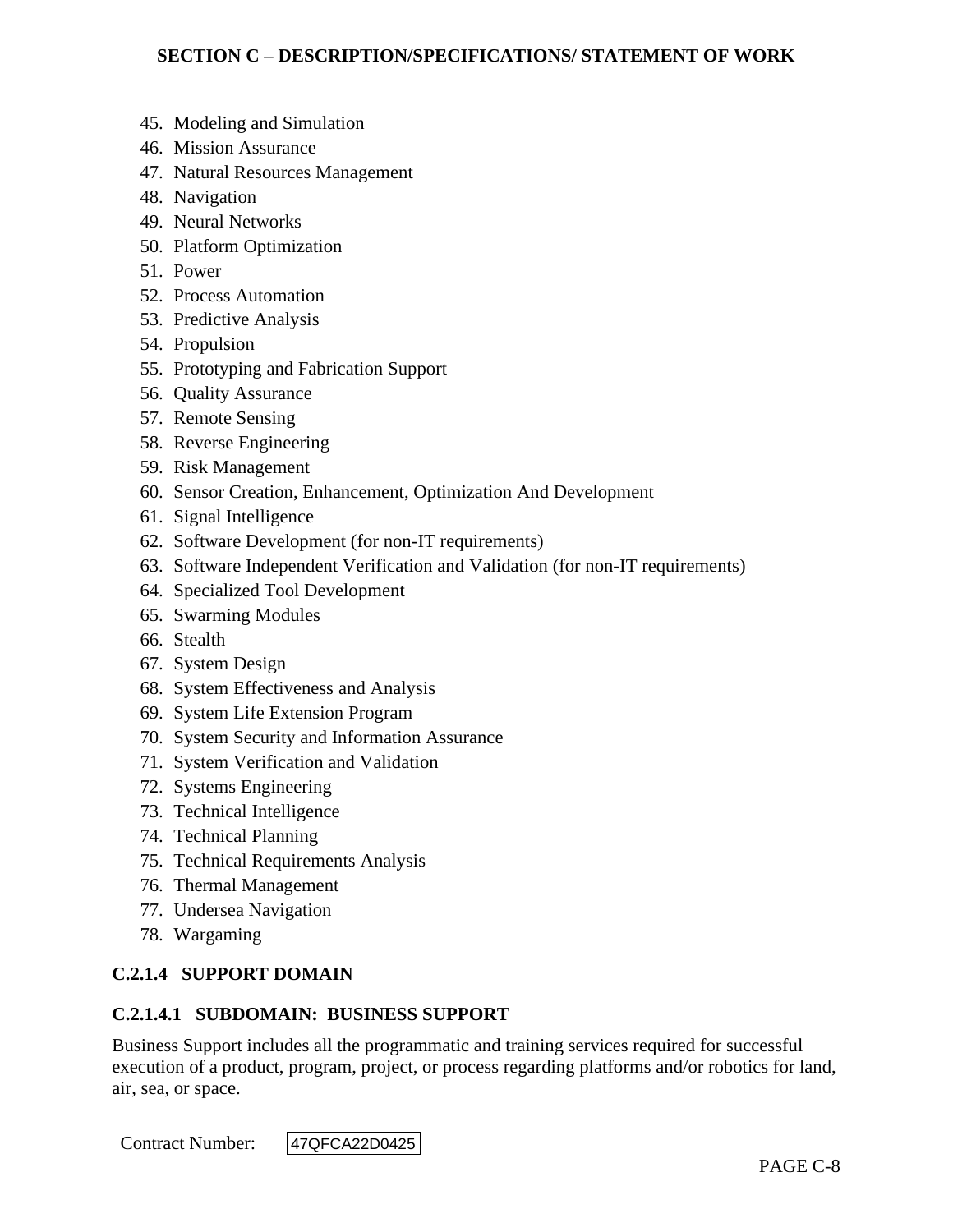Service areas that are included under the Business Support subdomain include, but are not limited to, the following examples (listed in alphabetical order):

- 1. Acquisition Support
- 2. Assessments
- 3. Budget/Financial Support
- 4. Business Case Development Support
- 5. Business Process Re-engineering
- 6. Change Management
- 7. Concept Development and Requirements Analysis
- 8. Configuration Management
- 9. Consultation
- 10. Cost/Schedule/Performance Improvement
- 11. Communication Management
- 12. Courseware Development
- 13. Curriculum Development
- 14. Customer Relationship Management
- 15. Financial Analysis
- 16. Flight Training
- 17. Insurance Providers
- 18. Interface Management
- 19. Knowledge Based Acquisition
- 20. Knowledge Management
- 21. Life Cycle Management
- 22. Logistics Management
- 23. Long-Range Planning, Futures, and Forecasting
- 24. New Technology and Trend Identification
- 25. Organizational Readiness
- 26. Other Training
- 27. Relations and Coordination with Law and Policy Making Entities
- 28. Risk Management
- 29. Safety Case Analysis
- 30. Supply Chain Analysis
- 31. Supply Chain Management
- 32. Technical Advisory Services
- 33. Technical Data Management
- 34. Workforce Transformation

# **C.2.1.4.2 SUBDOMAIN: MISSION SUPPORT**

Mission Support includes all the services required for successful operational execution of a product, program, project, or process regarding platforms and/or robotics for land, air, sea, or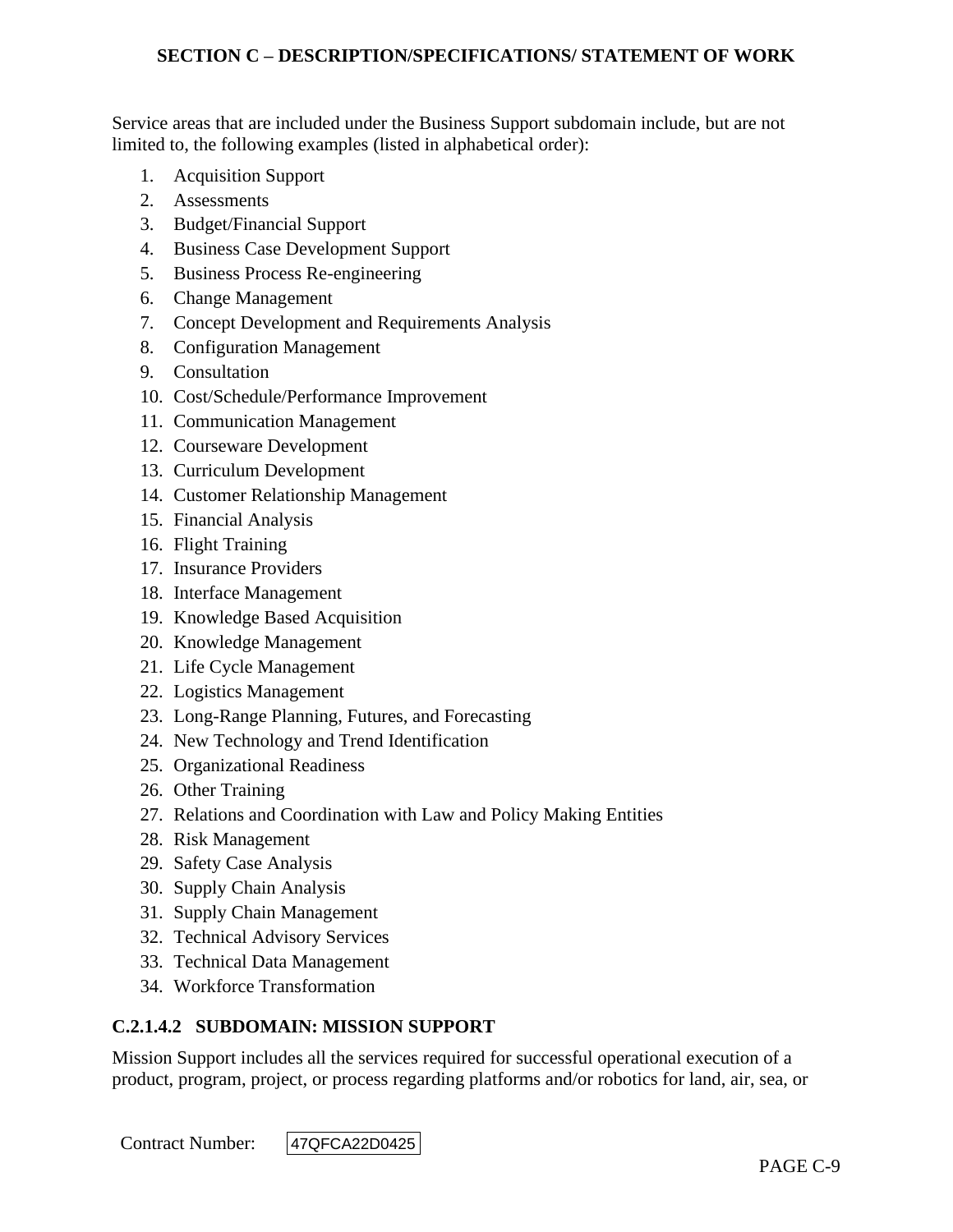space; the planning necessary to support operational missions; and the resultant analysis of the results of an operational mission.

Service areas that are included under the Mission Support subdomain include, but are not limited to, the following examples (listed in alphabetical order):

- 1. Command and Control Analysis and Assessments
- 2. Counterintelligence Support
- 3. Data Operations Support
- 4. Data Strategy and Management
- 5. Decision Analysis
- 6. Front End Analysis
- 7. Horizontal Protection Assessment
- 8. Information Analytics
- 9. Intelligence Analysis
- 10. ISR Capability Assessment
- 11. Kill Chain Analysis
- 12. Knowledge Management
- 13. Long-Range Planning, Futures, and Forecasting
- 14. Mission Planning Support
- 15. Requirements Management
- 16. Simulated Environment Support
- 17. Strategic Forecasting
- 18. Strategic Planning
- 19. Strategy Development
- 20. Tactical and Readiness Planning
- 21. Technical Data Management
- 22. Technical Documentation
- 23. Threat Analysis
- 24. Use Case Analysis
- 25. Vulnerability Assessment

#### **C.2.1.5 RESEARCH AND DEVELOPMENT (R&D) DOMAIN**

R&D includes all services conducted for the innovation, introduction, and improvement of products and procedures regarding platforms and/or robotics for land, air, sea, or space.

Service areas that are included under the R&D Domain include, but are not limited to, the following examples (listed in alphabetical order):

- a. Advanced Technology Pilots and Trials
- b. Airworthiness
- c. All Applicable Scientific Services
- d. Blockchain
- e. Data Sciences
- f. Developmental Testing
- g. Existing Product or Process Updates
- h. Information Assurance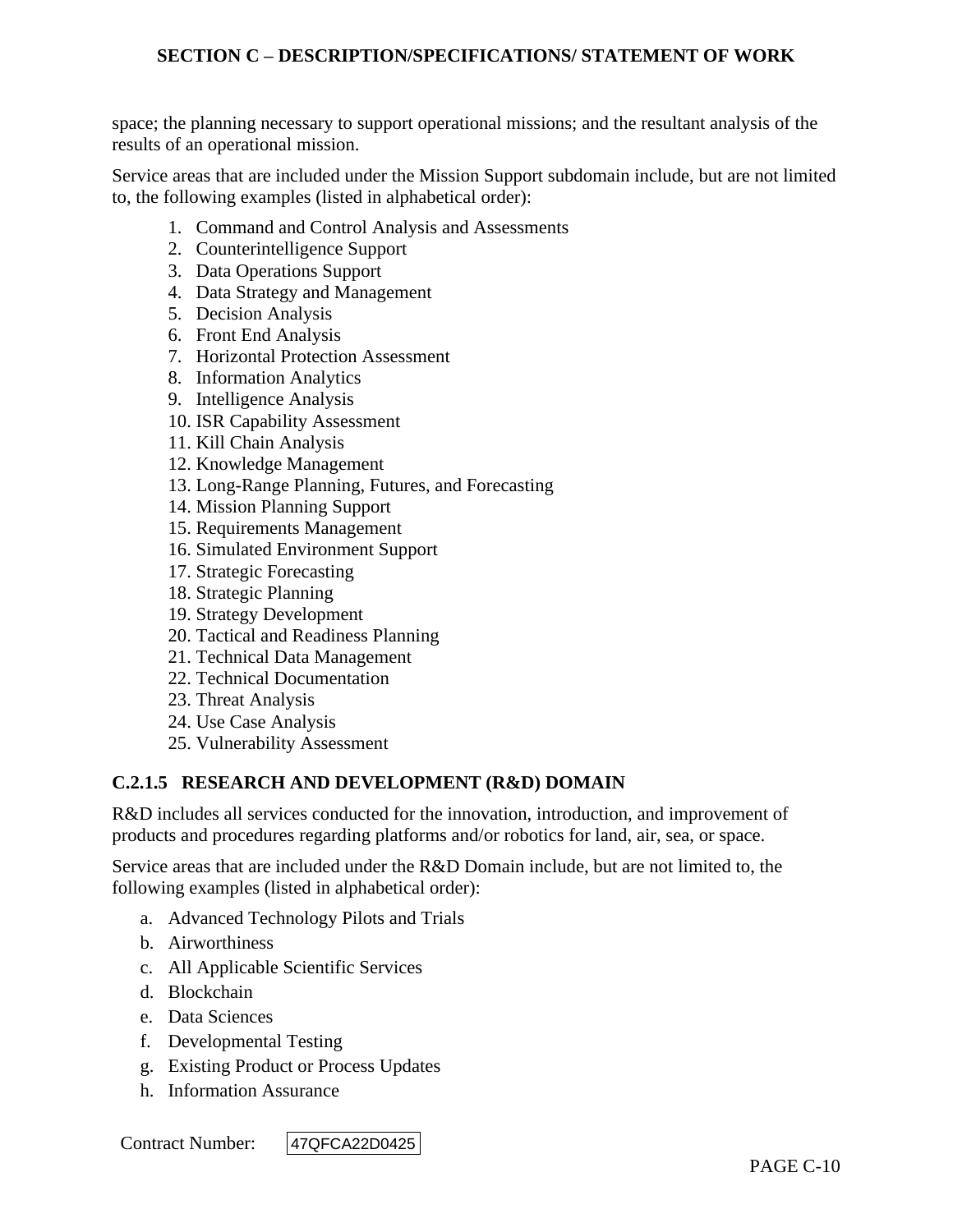- i. Innovation
- j. Joint Test and Evaluation
- k. New Product or Process Development
- l. Quality Checks
- m. Product or Process Enhancement
- n. Prototyping
- o. Regulatory Compliance
- p. Test and Evaluation
- q. Verification and Validation

# **C.3 INFORMATION TECHNOLOGY (IT) AND NON-IT**

IT means any equipment or interconnected system(s) or subsystem(s) of equipment that is used for the automatic acquisition, storage, analysis, evaluation, manipulation, management, movement, control, display, switching, interchange, transmission, or reception of data or information by the agency. For purposes of this contract, equipment is used by an agency if the equipment is used by the agency directly or is used by a contractor under a contract with the agency that require its use; or to a significant extent, its use in the performance of a service or the furnishing of a product.

IT is considered an ancillary support service or product on ASTRO task orders and may be performed only when the service or product is integral and necessary to complete a total solution under a requirement within the scope of ASTRO.

Non-IT includes any service or equipment that is acquired by a contractor incidental to a contract or contains imbedded IT that is used as an integral part of the service or product, but the principal function is not the acquisition, storage, analysis, evaluation, manipulation, management, movement, control, display, switching, interchange, transmission, or reception of data or information. For example, Heating, Ventilation, and Air Conditioning (HVAC) equipment, such as thermostats or temperature control devices, and medical equipment where IT is integral to its operation, is non-IT.

Non-IT also includes any equipment or services related to a National Security System. The term National Security System means a telecommunications or information system operated by the Federal Government, the function, operation, or use of which involves intelligence activities, cryptologic activities related to national security, command and control of military forces, equipment that is an integral part of a weapon or weapons system; or, is critical to the direct fulfillment of military or intelligence missions, not including a system to be used for routine administrative and business applications (including payroll, finance, logistics, and personnel management applications).

Non-IT may include imbedded IT components including software, IT hardware, and other items and services traditionally considered IT on IT requirements. Non-IT services and equipment may or may not be considered ancillary, depending on circumstances.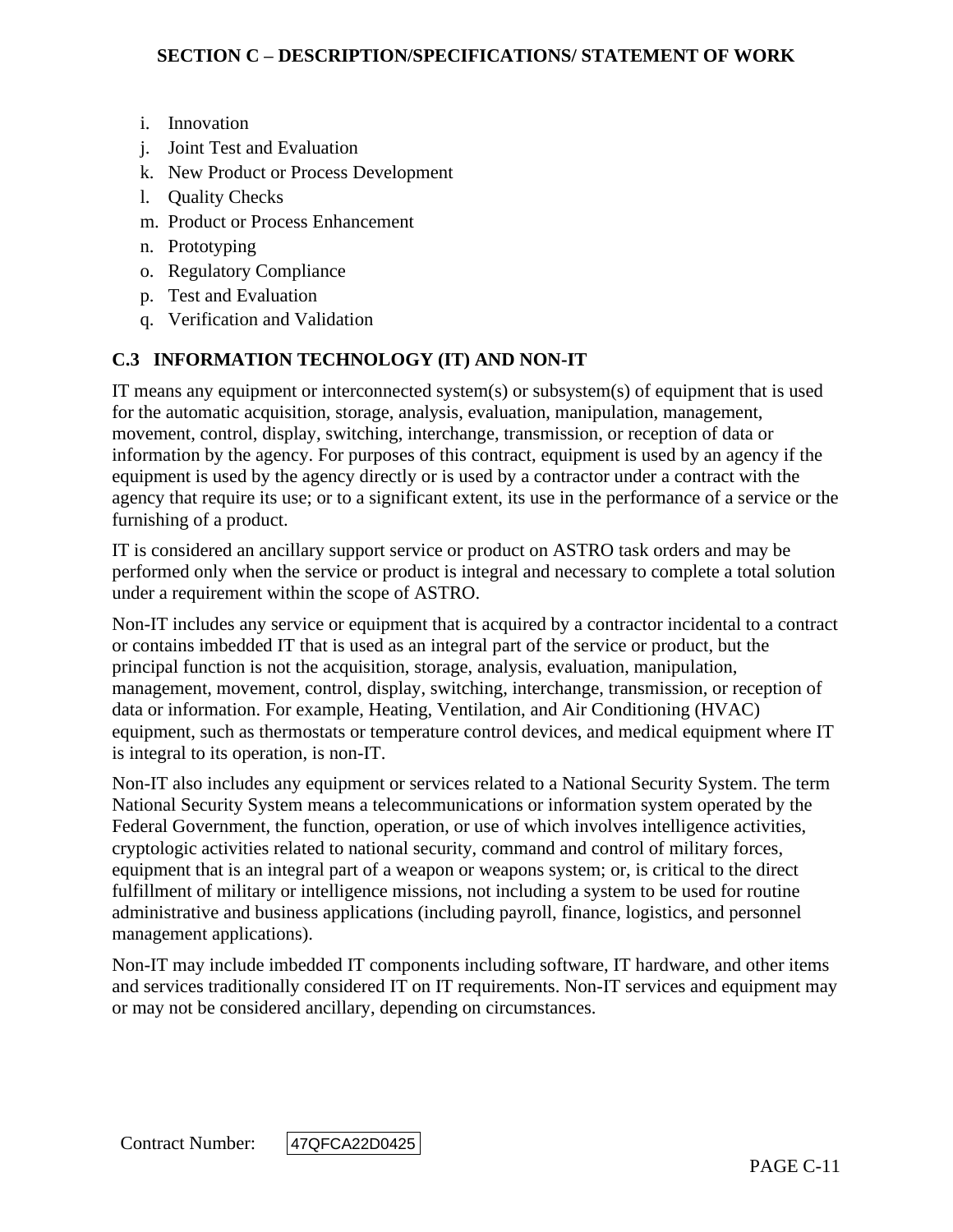# **C.4 ANCILLARY SUPPORT SERVICES**

Ancillary support services, on their own, are not within the scope of ASTRO. However, these services are allowed to be included in ASTRO Task orders when they are integral and necessary to complete a total integrated solution under a requirement within the scope of ASTRO.

Ancillary support services may include, but are not limited to, professional and/or nonprofessional services, commercial and/or non-commercial items, IT services and/or components, administrative support, data entry, and subject matter expertise.

The OCO may allow and the contractor may propose a labor category or labor categories at the task order level not identified in Section J.1, provided that the contractor complies with all applicable contract clauses and labor laws, including the Service Contract Act or the Davis Bacon Act, if applicable.

#### **C.4.1 IT ANCILLARY SUPPORT SERVICES**

When providing ancillary support in the form of IT services and/or components, the contractor shall promote IT initiatives and best practices that support Federal Government operational requirements for standardized technology and application service components. This shall facilitate integration requirements for broad Federal IT and E-Gov initiatives, and promote the sharing, consolidation, and re-use of business processes and systems across the Federal Government. The contractor shall promote the use of open source solutions and open technology development where practicable to enable this re-use.

# **C.5 ANCILLARY SUPPORT PRODUCTS**

Ancillary support products are defined as any product deemed to be integral and necessary to complete a total integrated solution under a requirement within the scope of ASTRO. Ordering activities are authorized to include products in their requirements so long as the products are required for the performance of the services being ordered.

#### **C.6 FORBIDDEN SERVICES**

The contractor shall not accept or perform work for the following services:

a. Inherently Governmental Functions as defined in FAR Subpart 2.101.

Example 1: For the purposes of this contract, any action that directly and actively engages in the intentional destruction or disabling of enemy personnel or property is considered an Inherently Governmental Function. For example, Unmanned Aircraft Systems (UAS) Mitigation services (the act of defeating an enemy UAS) are considered Inherently Governmental Functions. However, support services like UAS detection and tracking are not considered Inherently Governmental Functions and may be performed under this contract.

Example 2: Acquisition support can cover many different aspects of the process, but making a decision regarding who wins a procurement is an Inherently Governmental Function.

Example 3: Supervision of government personnel is an Inherently Governmental Function.

b. Personal Services as defined in FAR Subpart 2.101.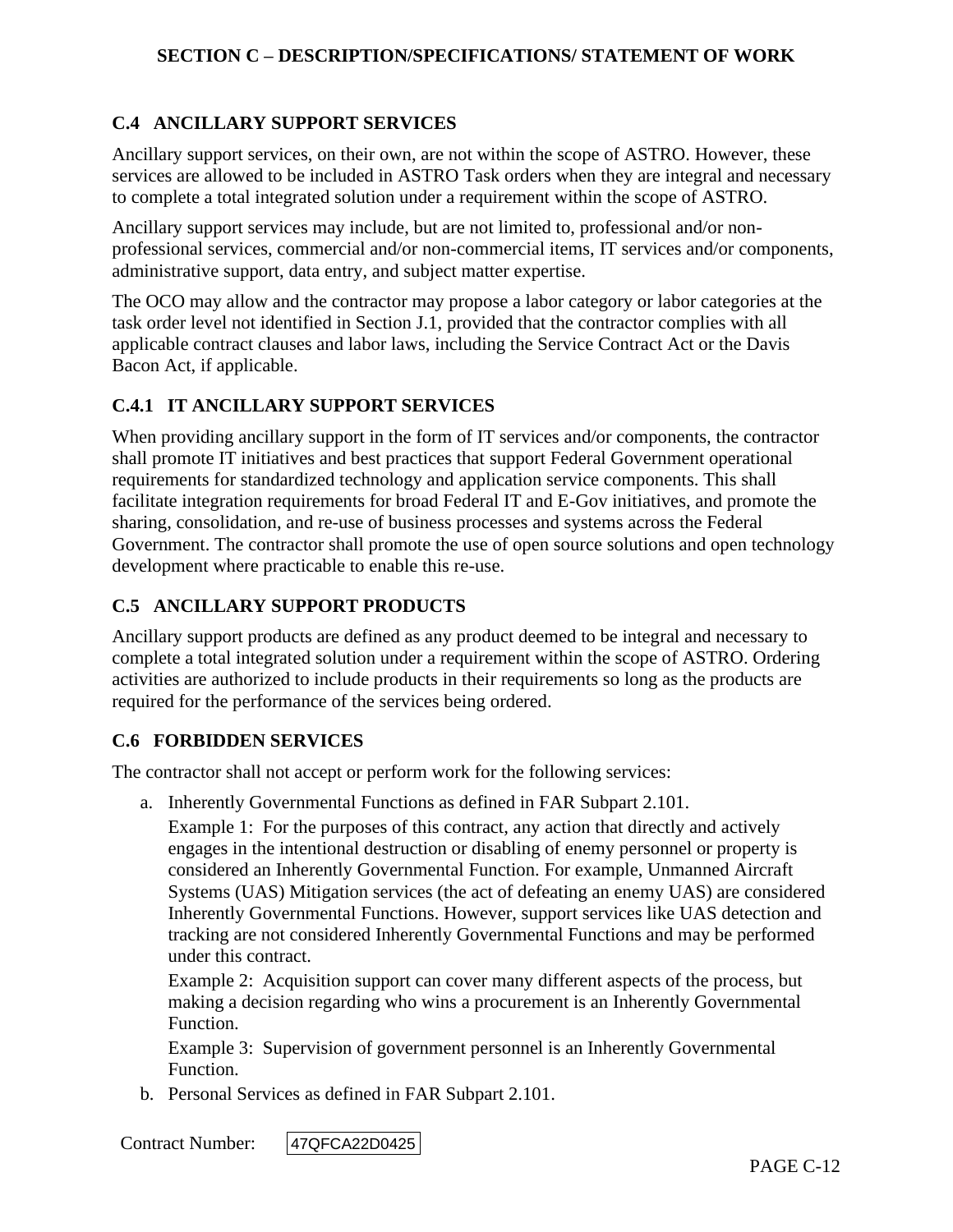- c. Architecture and Engineering (A&E) Services as defined in FAR Subpart 2.101 and subject to the Brooks Architect-Engineers Act (40 U.S.C. 1102).
- d. Any task order whose primary scope of work is for construction.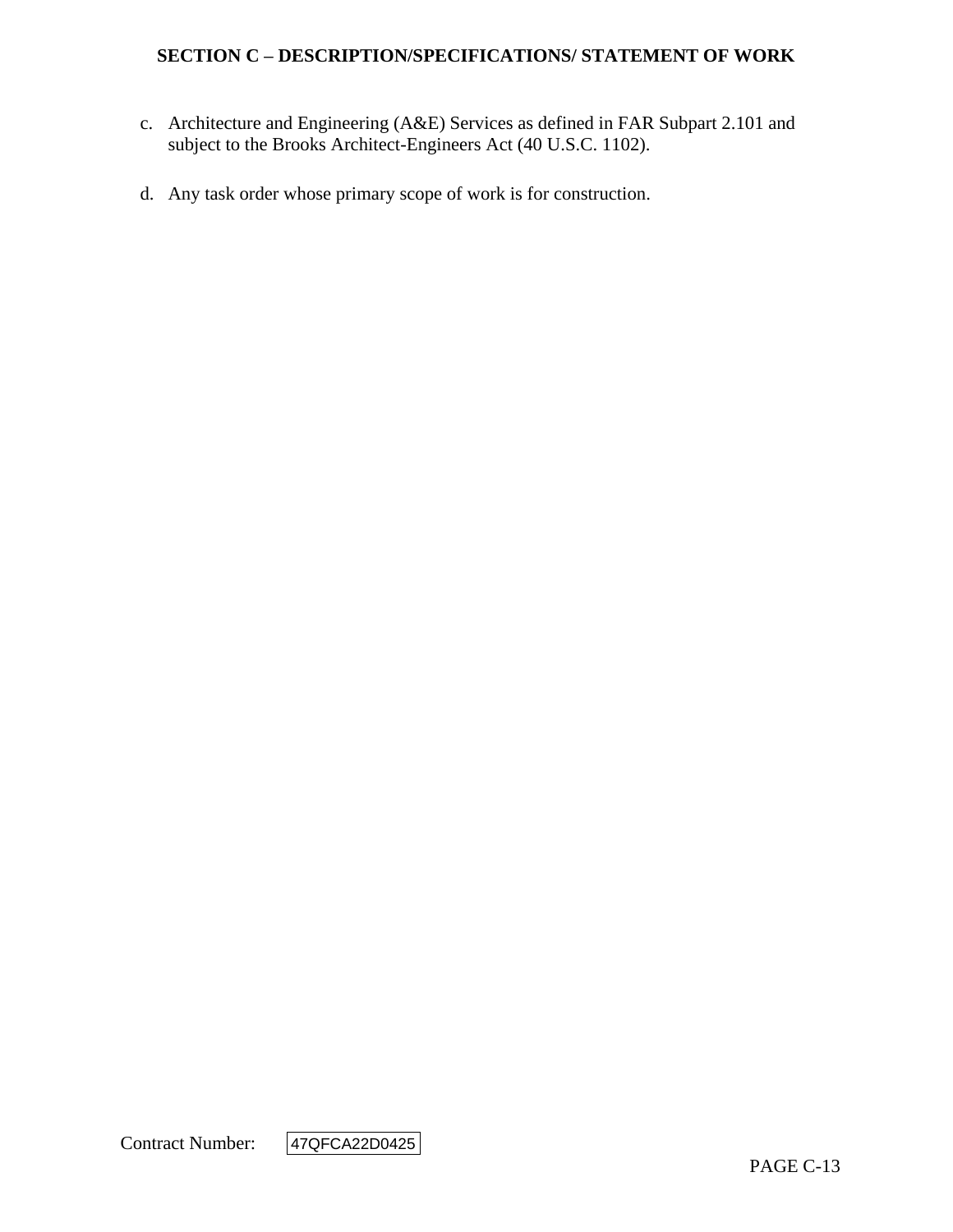#### **SECTION D – PACKAGING AND MARKING**

#### **D.1 BACKGROUND**

Clauses, provisions, and other terms and conditions regarding packaging and marking will be designated by the OCO at the task order level.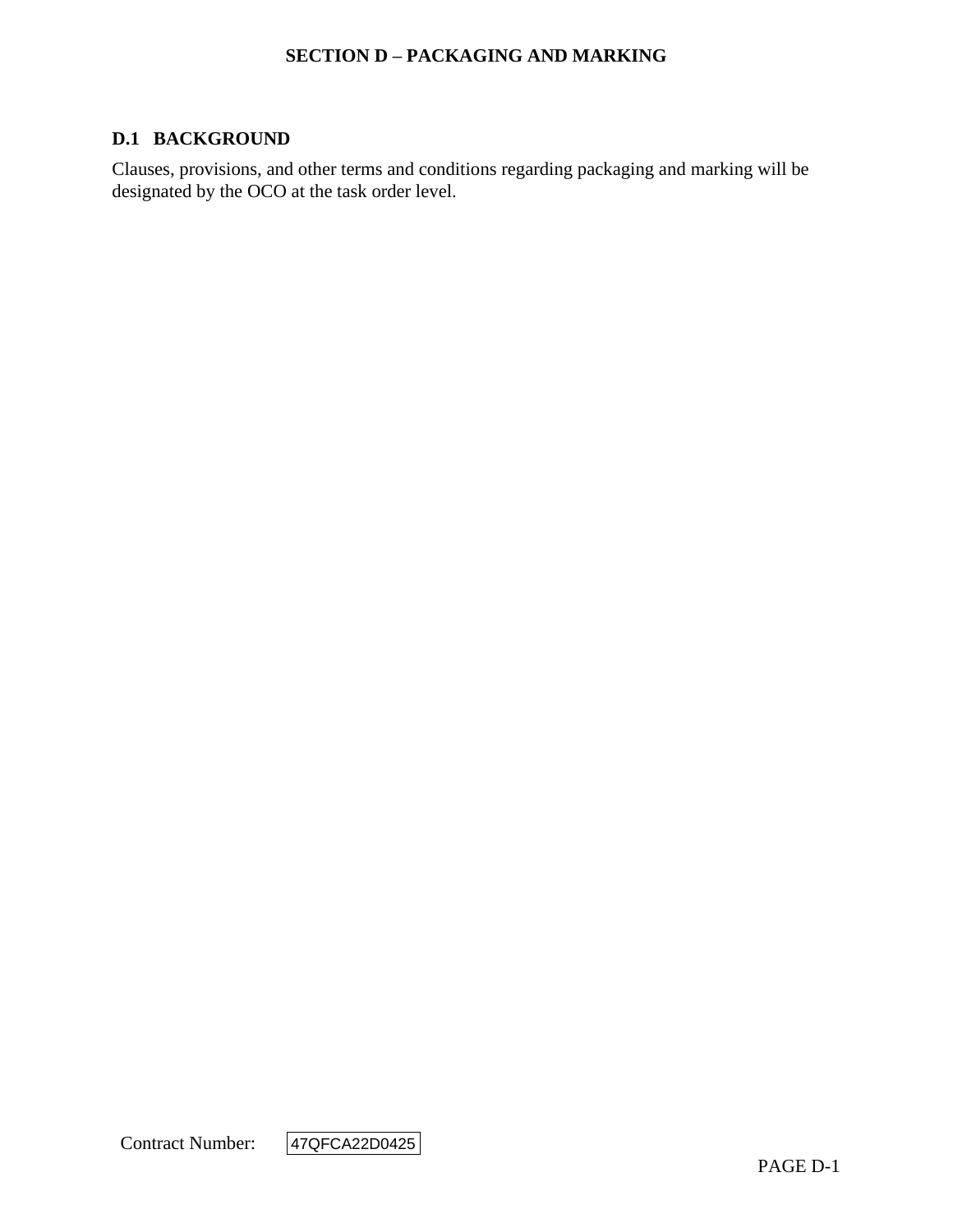#### **SECTION E – INSPECTION AND ACCEPTANCE**

# **E.1 BACKGROUND**

Inspection and Acceptance at the Master Contract level involve contract administration duties and deliverables.

Clauses, provisions, and other terms and conditions regarding task order inspection and acceptance will be designated by the OCO at the task order level.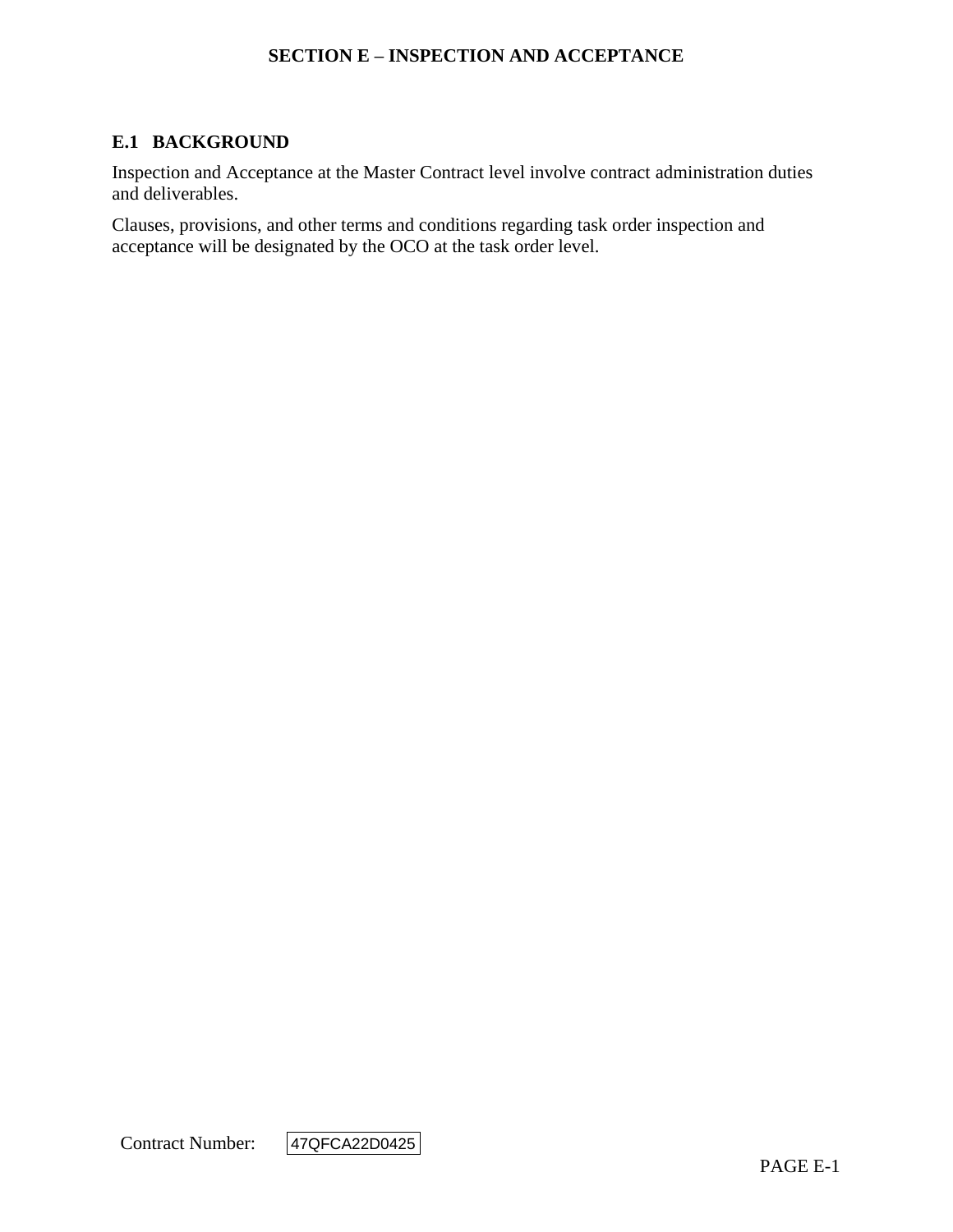# **F.1 BACKGROUND**

Clauses regarding deliveries or performance for the Master Contract are as follows.

| FAR       | TITLE              | DATE     |
|-----------|--------------------|----------|
| 52.242-15 | Stop Work Order    | AUG 1989 |
| 52.247-34 | F.O.B. Destination | NOV 1991 |

Clauses, provisions, and other terms and conditions regarding task order deliveries or performance will be designated by the OCO at the task order level.

#### **F.2 PLACE OF PERFORMANCE**

The services to be provided under the Master Contract shall be accomplished at the locations identified in the task order and may include both CONUS and OCONUS locations.

#### **F.3 ORDERING PERIOD**

The ordering period under the Master Contract is from the Notice-to-Proceed date (November 15, 2021) through five years and one, five-year option period that may extend the cumulative ordering period to ten years.

Task orders may be awarded up to the final date (November 14, 2031) of the ten-year ordering period and may contain a base and option periods that allow for total task order duration of up to five years after the Master Contract's ten-year ordering period expires.

Task order option periods may be exercised after the ten-year ordering period expires as long as the final task order option period does not extend the cumulative term of the task order beyond five years and six months after the Master Contract's ten-year ordering period expires.

After the Master Contract's ordering period expires, the Master Contract will remain an active contract to govern the terms and conditions of active task orders until the final task order is closed out.

#### **F.4 PERFORMANCE STANDARDS**

ASTRO is a performance based contract with measurable standards in terms of quality and timeliness of deliverables and compliances in accordance with Sections F.4.1 and F.4.2.

In the event the ASP is not operational, deliverable and reporting requirements designated for input into the ASP shall be provided as directed by the ASTRO CO within the stated timeframes. The ASTRO CO or an authorized representative shall have the right to examine and audit all supporting records and materials, regardless of whether such items are in written form, in the form of computer data, or in any other form for the purpose of enforcing all deliverables and compliances herein.

Approved accounting systems are mandatory for all contractors on ASTRO. Cost Accounting Standards (CAS) are mandatory unless covered by exemption under 48 CFR 9903.201-1 and 48 CFR 9903.201-2. All other systems and certifications are optional; however, contractors are encouraged to acquire these systems and certifications. OCOs may require certain certifications or business systems at the task order level.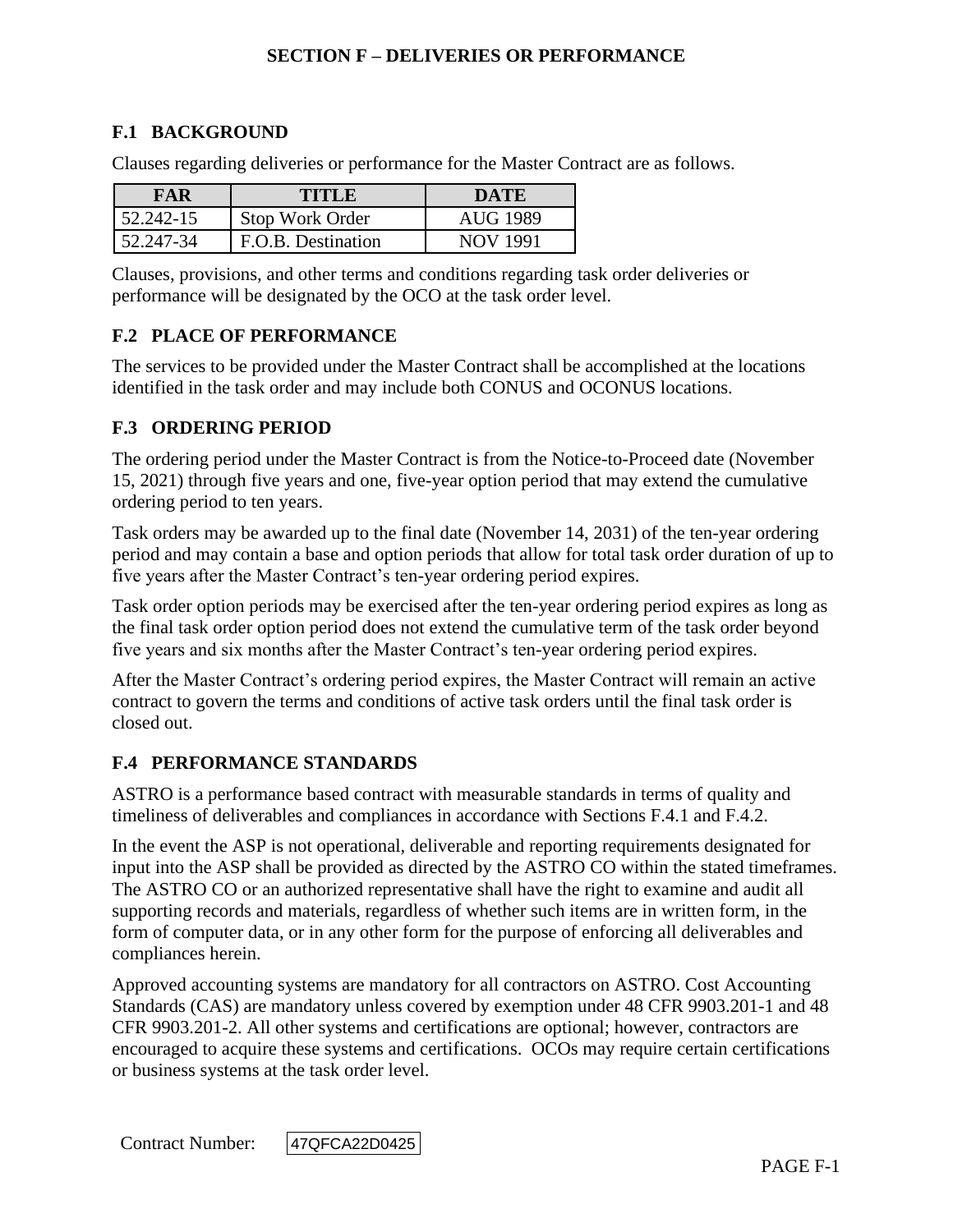All Contractor Business Systems shall be maintained at the contractors' current level at time of award or higher throughout the period of performance of ASTRO. For example, if a contractor received an evaluation credit for having an Approved Purchasing System and Property Management System at time of award, the contractor shall maintain an Approved Purchasing System and Property Management System for the life of ASTRO.

# **F.4.1 DELIVERABLE AND REPORTING REQUIREMENTS**

The following table contains deliverables and reports required for ASTRO. Task order deliverables and reporting requirements will be specified in the task order. The Government does not waive its right to add reporting requirements, performance standards, or other deliverables or reports not specifically listed in the table below by modification at no additional expense to the Government. Deliverables or reporting requirements are required until the final task order is closed-out for each contractor. If a deliverable or reporting requirement is due on a calendar day that falls on a weekend day or a Government holiday, the deliverable or report is due the following business day.

| <b>SECTION</b> | <b>REFERENC</b><br>E                       | <b>DESCRIPTION</b>                                                                                                                                                                                                                                  | <b>FREQUENCY</b>                                                                                                                                                                                                                                                                                                                                                      | <b>LOCATION</b>                                    |
|----------------|--------------------------------------------|-----------------------------------------------------------------------------------------------------------------------------------------------------------------------------------------------------------------------------------------------------|-----------------------------------------------------------------------------------------------------------------------------------------------------------------------------------------------------------------------------------------------------------------------------------------------------------------------------------------------------------------------|----------------------------------------------------|
| G.3.1.1        | Contractor<br>Key Personnel                | Revisions of<br><b>CAPM</b> or <b>CACM</b>                                                                                                                                                                                                          | Within 5 calendars<br>days of the                                                                                                                                                                                                                                                                                                                                     | <b>ASP</b>                                         |
|                |                                            | Point of Contact<br>Information                                                                                                                                                                                                                     | substitution. Provide<br>new POC information                                                                                                                                                                                                                                                                                                                          |                                                    |
| G.3.1.2        | Contractor<br>Self-<br>Assessment<br>(CSA) | Status update of all<br>systems and<br>certifications<br>claimed in the<br>Contractor's<br>Proposal. Also, an<br>annual self-<br>certification that<br>the Contractor is<br>complying with<br>52.204-25. Done<br>electronically<br>through the ASP. | Semi-annually during<br>the performance period<br>ending March $31st$ (due<br>no later than April $30th$ )<br>and the performance<br>period ending<br>September $30th$ (due no<br>later than October<br>30th). Any non-<br>compliant CSA shall be<br>resubmitted within 30<br>days of receiving the<br>notification of non-<br>compliance from the<br><b>ASTRO CO</b> | <b>ASP</b>                                         |
| G.3.1.3        | Approved<br>accounting<br>system           | All updates and<br>status changes,<br>along with<br>correspondence<br>from DCMA, or<br><b>CFA</b>                                                                                                                                                   | Within 5 calendar days<br>after the notification<br>from DCMA or CFA.<br>Provide<br>correspondence from<br>DCMA or CFA.                                                                                                                                                                                                                                               | <b>ASP AND</b><br>Email:<br>ASTROadmin<br>@gsa.gov |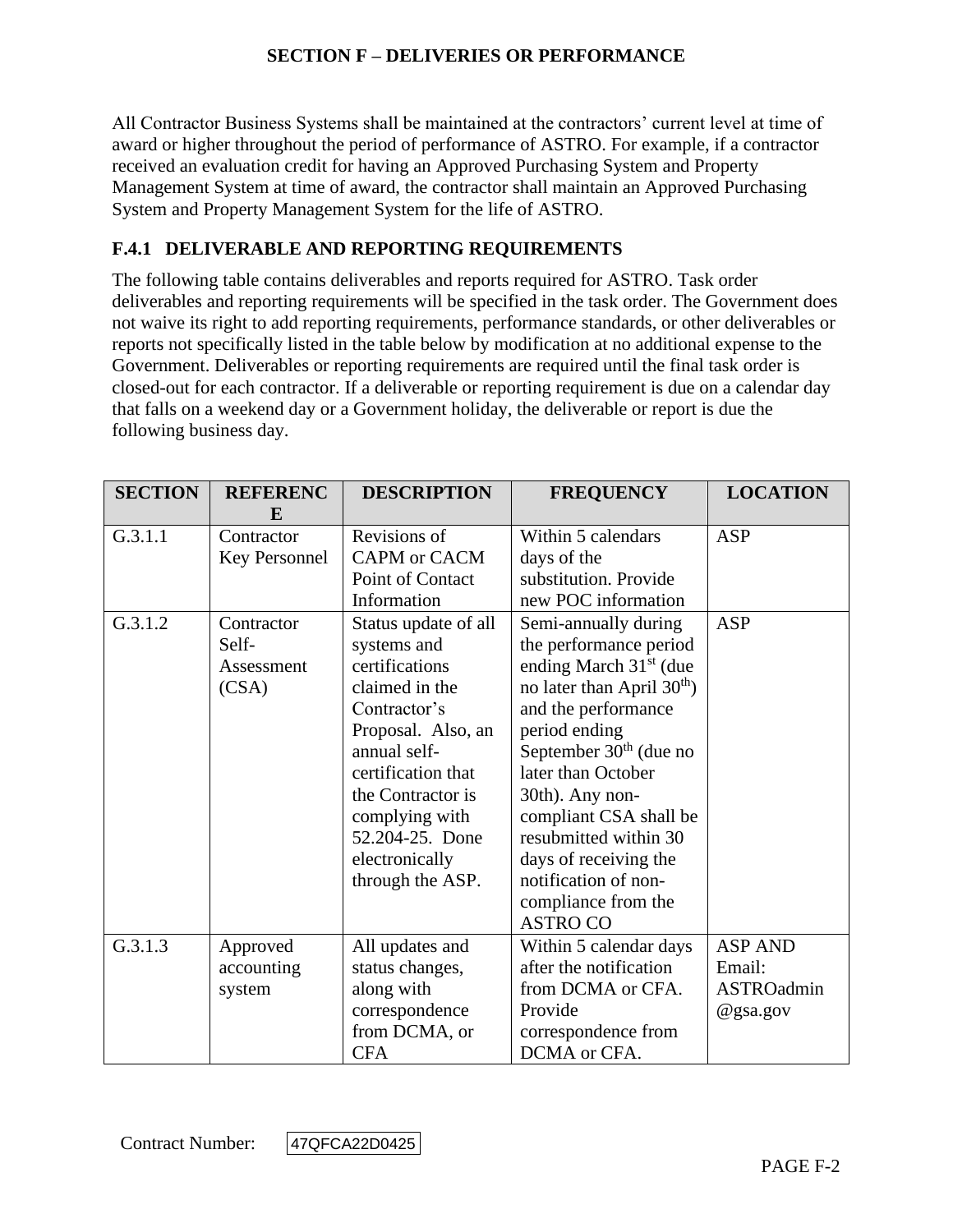| G.3.1.4 | Cost<br>Accounting<br><b>Standards</b><br>(CAS)                                         | If applicable, all<br>updates and status<br>changes, along with<br>correspondence<br>from DCMA, or<br><b>CFA</b>         | Within 5 calendar days<br>after the notification<br>from DCMA or CFA.<br>Provide<br>correspondence from<br>DCMA or CFA                                                                                              | <b>ASP AND</b><br>Email:<br>ASTROadmin<br>@gsa.gov                                                                            |
|---------|-----------------------------------------------------------------------------------------|--------------------------------------------------------------------------------------------------------------------------|---------------------------------------------------------------------------------------------------------------------------------------------------------------------------------------------------------------------|-------------------------------------------------------------------------------------------------------------------------------|
| G.3.1.5 | Insurance                                                                               | ACORD 25,<br>Certificate of<br>Insurance                                                                                 | Shall retain current<br>copy of ACORD 25,<br>Certificate of<br>Insurance, for each<br>contract award. Shall<br>be available within 1<br>calendar day upon<br>request from the<br><b>ASTRO CO</b>                    | <b>ASP</b>                                                                                                                    |
| G.3.1.6 | Federal<br>Awardee<br>Performance<br>and Integrity<br>Information<br>System<br>(FAPIIS) | <b>FAPIIS</b> reporting                                                                                                  | Semi-Annually starting<br>6 months from the<br>anniversary date of the<br>Master Contract's<br>Notice-to-Proceed                                                                                                    | Website<br>www.sam.gov<br>and report<br>through ASP as<br>part of the CSA<br>IAW G.3.1.2.                                     |
| G.3.1.7 | Employment<br>Reports on<br>Veterans                                                    | Veterans'<br>Employment and<br><b>Training Service</b><br>(VETS)-4212<br>reporting                                       | Annually by September<br>30th of each year                                                                                                                                                                          | Website<br>dol.gov/agencie<br>s/vets/programs/<br>vets4212 and<br>report through<br>ASP as part of<br>the CSA IAW<br>G.3.1.2. |
| G.3.1.8 | Executive<br>Compensation<br>and First-Tier<br>Subcontract<br><b>Awards Report</b>      | <b>Federal Funding</b><br>Accountability and<br><b>Transparency Act</b><br>Subaward<br><b>Reporting System</b><br>(FSRS) | By the end of the<br>month following the<br>month of award of a<br>first-tier subcontract<br>with a value of \$30,000<br>and annually thereafter<br>(calculated from the<br>Master Contract's<br>Notice-to-Proceed) | Website<br>FSRS.gov and<br>report through<br>ASP as part of<br>the CSA IAW<br>G.3.1.2.                                        |
| G.3.1.9 | Post Award<br><b>Small Business</b><br>Program Re-<br>Representation                    | If applicable, Small<br><b>Business Size</b><br>Recertification                                                          | Within 30 days after<br>execution of a novation<br>agreement; within 30<br>days after a merger or<br>acquisition that does<br>not require a novation;<br>and, within 60 to 120                                      | <b>ASP AND</b><br>Email:<br>ASTROadmin<br>@gsa.gov                                                                            |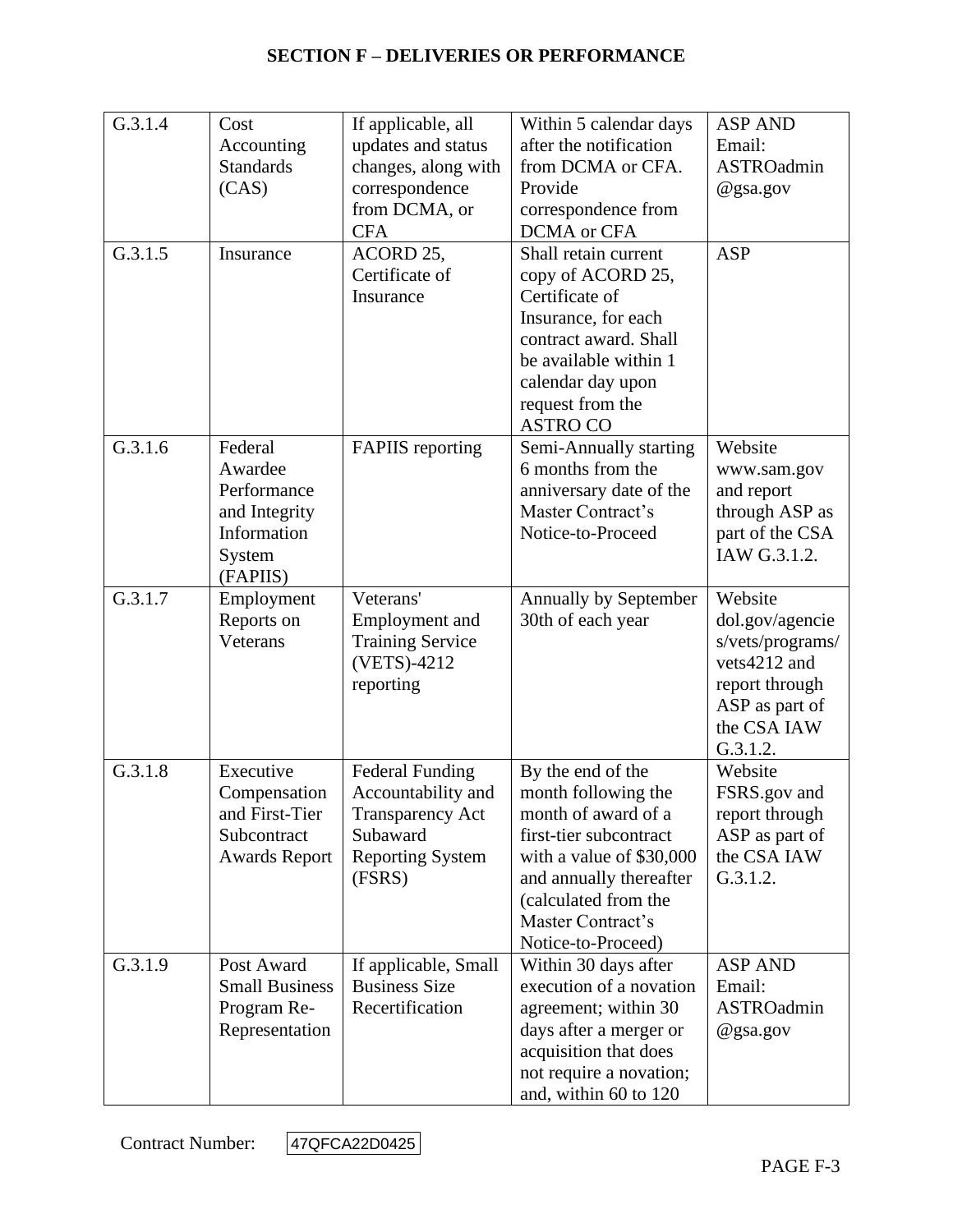|           |                                                                                 |                                                                                                  | days prior to the end of<br>the fifth year and<br>exercising the option<br>thereafter                                                                                                                                                                                                                                                                            |                                                                                                                             |
|-----------|---------------------------------------------------------------------------------|--------------------------------------------------------------------------------------------------|------------------------------------------------------------------------------------------------------------------------------------------------------------------------------------------------------------------------------------------------------------------------------------------------------------------------------------------------------------------|-----------------------------------------------------------------------------------------------------------------------------|
| G.3.1.10  | Mergers,<br>Acquisitions,<br>Novations, and<br>Change-of-<br>Name<br>Agreements | If applicable, SF 30<br>Modification                                                             | Copy of SF 30 and<br>other applicable<br>documents showing<br>approval within 5<br>calendar days of<br>finalization                                                                                                                                                                                                                                              | <b>ASP AND</b><br>Email:<br>ASTROadmin<br>@gsa.gov                                                                          |
| G.3.1.11  | Individual<br>Subcontracting<br>Reports (ISR)                                   | If applicable, ISRs<br>from Individual<br>Subcontracting<br>Plans on ASTRO                       | Semi-annually during<br>the performance period<br>ending March 31st (due<br>no later than April<br>30th) and the<br>performance period<br>ending September 30th<br>(due no later than<br>October 30th). Any<br>non-compliant ISR<br>shall be resubmitted<br>within 30 days of<br>receiving the<br>notification of non-<br>compliance from the<br><b>ASTRO CO</b> | Website<br>esrs.gov for<br>every ISR<br>Report<br>Email:<br><b>ASTROadmin</b><br>@gsa.gov only<br>if unable to<br>meet goal |
| G.3.1.12  | Summary<br>Subcontract<br>Reports (SSR)                                         | If applicable, GSA<br>Agency-Wide SSRs                                                           | Annually by October<br>30th for the twelve-<br>month performance<br>period ending<br>September 30th. Any<br>non-compliant SSR<br>shall be resubmitted<br>within 30 days of<br>receiving the<br>notification of non-<br>compliance from the<br><b>ASTRO CO</b>                                                                                                    | Website<br>esrs.gov for<br>every SSR<br>Report<br>Email<br><b>ASTROadmin</b><br>@gsa.gov only<br>if unable to<br>meet goal  |
| G.3.1.13. | PBR, FPRA,<br>and/or FPRR                                                       | If applicable,<br>correspondence and<br>audit reports from<br>DCMA or CFA that<br>updates status | Within 5 calendar days<br>after the update                                                                                                                                                                                                                                                                                                                       | <b>ASP AND</b><br>Email:<br>ASTROadmin<br>@gsa.gov                                                                          |
| G.3.1.14  | Purchasing<br>System                                                            | If applicable,<br>correspondence and<br>audit reports from                                       | Within 5 calendar days<br>after the update                                                                                                                                                                                                                                                                                                                       | <b>ASP AND</b><br>Email:                                                                                                    |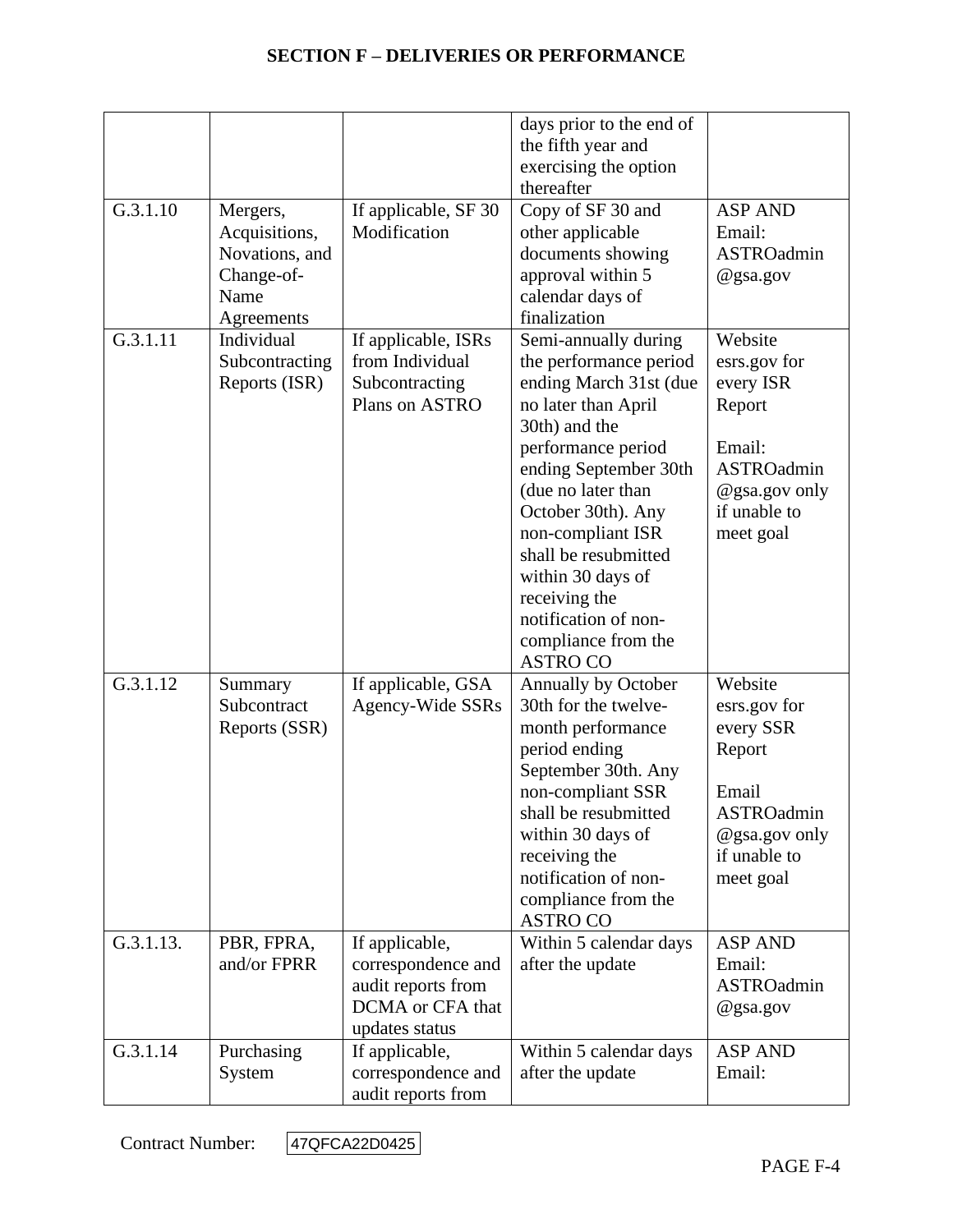|          |                                                                                             | DCMA or CFA that<br>updates status                                                                     |                                            | <b>ASTROadmin</b><br>$@$ gsa.gov                             |
|----------|---------------------------------------------------------------------------------------------|--------------------------------------------------------------------------------------------------------|--------------------------------------------|--------------------------------------------------------------|
| G.3.1.15 | Property<br>Management<br>System                                                            | If applicable,<br>correspondence and<br>audit reports from<br>DCMA or CFA that<br>updates status       | Within 5 calendar days<br>after the update | <b>ASP AND</b><br>Email:<br><b>ASTROadmin</b><br>@gsa.gov    |
| G.3.1.16 | Material<br>Management<br>and<br>Accounting<br>System<br>(MMAS)                             | If applicable,<br>correspondence and<br>audit reports from<br>DCMA or CFA that<br>updates status       | Within 5 calendar days<br>after the update | <b>ASP AND</b><br>Email:<br><b>ASTROadmin</b><br>@gsa.gov    |
| G.3.1.17 | Estimating<br>System                                                                        | If applicable,<br>correspondence and<br>audit reports from<br>DCMA or CFA that<br>updates status       | Within 5 calendar days<br>after the update | <b>ASP AND</b><br>Email:<br><b>ASTROadmin</b><br>$@$ gsa.gov |
| G.3.1.18 | <b>Earned Value</b><br>Management<br>System<br>(EVMS)                                       | If applicable,<br>correspondence and<br>audit reports from<br>DCMA or CFA that<br>updates status       | Within 5 calendar days<br>after the update | <b>ASP AND</b><br>Email:<br><b>ASTROadmin</b><br>$@$ gsa.gov |
| G.3.1.19 | Service<br>Contract<br>Reporting<br>Requirements<br>for Indefinite<br>Delivery<br>Contracts | If applicable,<br>reports shall be<br>provided in<br>accordance with<br>clause 52.204-15<br>(OCT 2016) | Annually, by October<br>15th               | <b>ASP AND</b><br>Email:<br><b>ASTROadmin</b><br>@gsa.gov    |

#### **F.4.2 COMPLIANCES**

The following table contains compliances required for ASTRO. Task Order compliances will be specified in the task order. The Government does not waive its right to require other compliances in order to align the ASTRO contract with new statutory or regulatory requirements. The Government will provide the contractor with at least 45 days' notice of these requirements.

| <b>SECTIO</b> | <b>REFERENCE</b>      | <b>COMPLIANCE</b>                                        |
|---------------|-----------------------|----------------------------------------------------------|
| $\mid N$      |                       |                                                          |
| G.3.1         | <b>ASP</b> Data       | The Contractor shall submit timely and accurate data in  |
|               |                       | the ASP                                                  |
| G.3.1.1       | <b>Contractor Key</b> | The Contractor shall maintain responsive and competent   |
|               | Personnel             | <b>Contractor Key Personnel</b>                          |
| G.3.1.1       | Meetings              | The Contractor's Key Personnel shall attend and actively |
|               |                       | participate in all meetings, including all PMR Meetings  |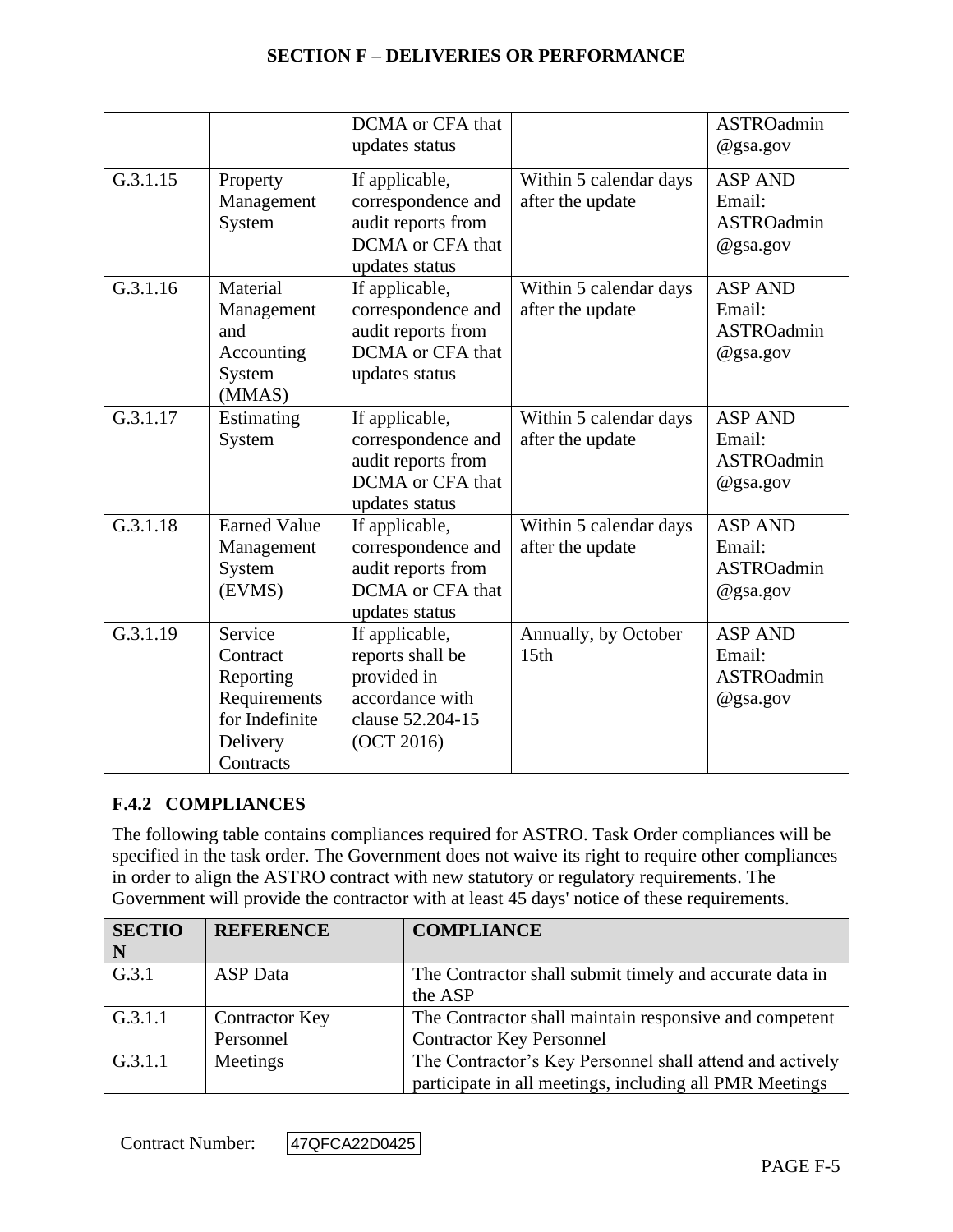| G.3.1.3              |                               |                                                          |
|----------------------|-------------------------------|----------------------------------------------------------|
|                      | Approved accounting           | The Contractor shall maintain the acceptable/approved    |
|                      | system                        | status of their Accounting System and submit updates to  |
|                      |                               | the current status                                       |
| G.3.1.4              | <b>Cost Accounting</b>        | The Contractor shall maintain CAS compliance and         |
|                      | Standards (CAS)               | submit updates to the current status, if applicable      |
| G.3.1.5              | Insurance                     | The Contractor shall submit timely and accurate          |
|                      |                               | Certificates of Insurance and maintain adequate          |
|                      |                               | insurance coverage at the ASTRO and task order level     |
| G.3.1.6              | Responsibility and            | The Contractor shall submit timely and accurate FAPIIS   |
|                      | <b>FAPIIS</b>                 | information and maintain sufficient financial resources  |
|                      |                               | and meet the responsibility standards and qualifications |
|                      |                               | set forth in FAR Part 9                                  |
| G.3.1.7              | VETS 4212 Reporting           | The Contractor shall report timely and accurate VETS     |
|                      |                               | 4212 reports in the DoL website and send confirmation    |
|                      |                               | to the ASTRO CO                                          |
| G.3.1.8              | <b>Reporting Executive</b>    | The Contractor shall report timely and accurate sub-     |
|                      | Compensation and              | award and executive compensation data regarding first-   |
|                      | <b>First-Tier Subcontract</b> | tier sub-awards in FSRS to meet the FFATA reporting      |
|                      | Awards                        | requirements and send confirmation to the ASTRO CO       |
| $\overline{G}.3.1.9$ | Post-Award Small              | If applicable, The Contractor shall report timely and    |
|                      | <b>Business Program Re-</b>   | accurately their small business program re-              |
|                      | Representation                | representation and update www.sam.gov.                   |
| G.3.1.10             | Mergers, Acquisitions,        | The Contractor shall submit timely notice of Merger and  |
|                      | Novations and Change-         | Acquisitions or contractual copies of Novation or        |
|                      | of-Name Agreements            | Change-of-Name Agreements, if applicable                 |
|                      |                               |                                                          |
| G.3.1.11             | <b>Subcontracting Goals</b>   | The Contractor shall submit timely and accurate ISR      |
|                      | and Reporting                 | subcontract reports, if applicable, and SSR subcontract  |
|                      |                               | reports and make good faith efforts in meeting small     |
|                      |                               | business goals in accordance with the Contractor's       |
|                      |                               | subcontracting plan                                      |
| G.3.1.13             | <b>Approved Purchasing</b>    | The Contractor shall maintain an Approved Purchasing     |
|                      | System                        | System and submit updates, if applicable                 |
| G.3.1.14             | <b>Property Management</b>    | The Contractor shall maintain a Property Management      |
|                      | System                        | System and submit updates, if applicable                 |
| G.3.1.15             | <b>Material Management</b>    | The Contractor shall maintain an Material Management     |
|                      | and Accounting System         | and Accounting System (MMAS) and submit updates, if      |
|                      | (MMAS)                        | applicable                                               |
| G.3.1.16             | <b>Estimating System</b>      | The Contractor shall maintain an Estimating System and   |
|                      |                               | submit updates, if applicable                            |
| G.3.1.17             | <b>EVMS ANSI-standard</b>     | The Contractor shall maintain or exceed their EVMS       |
|                      |                               | ANSI-standard and submit updates, if applicable          |
| H.8.2                | Ethics and Conduct            | The Contractor shall adhere to the standards under       |
|                      |                               | Section H.13                                             |
|                      |                               |                                                          |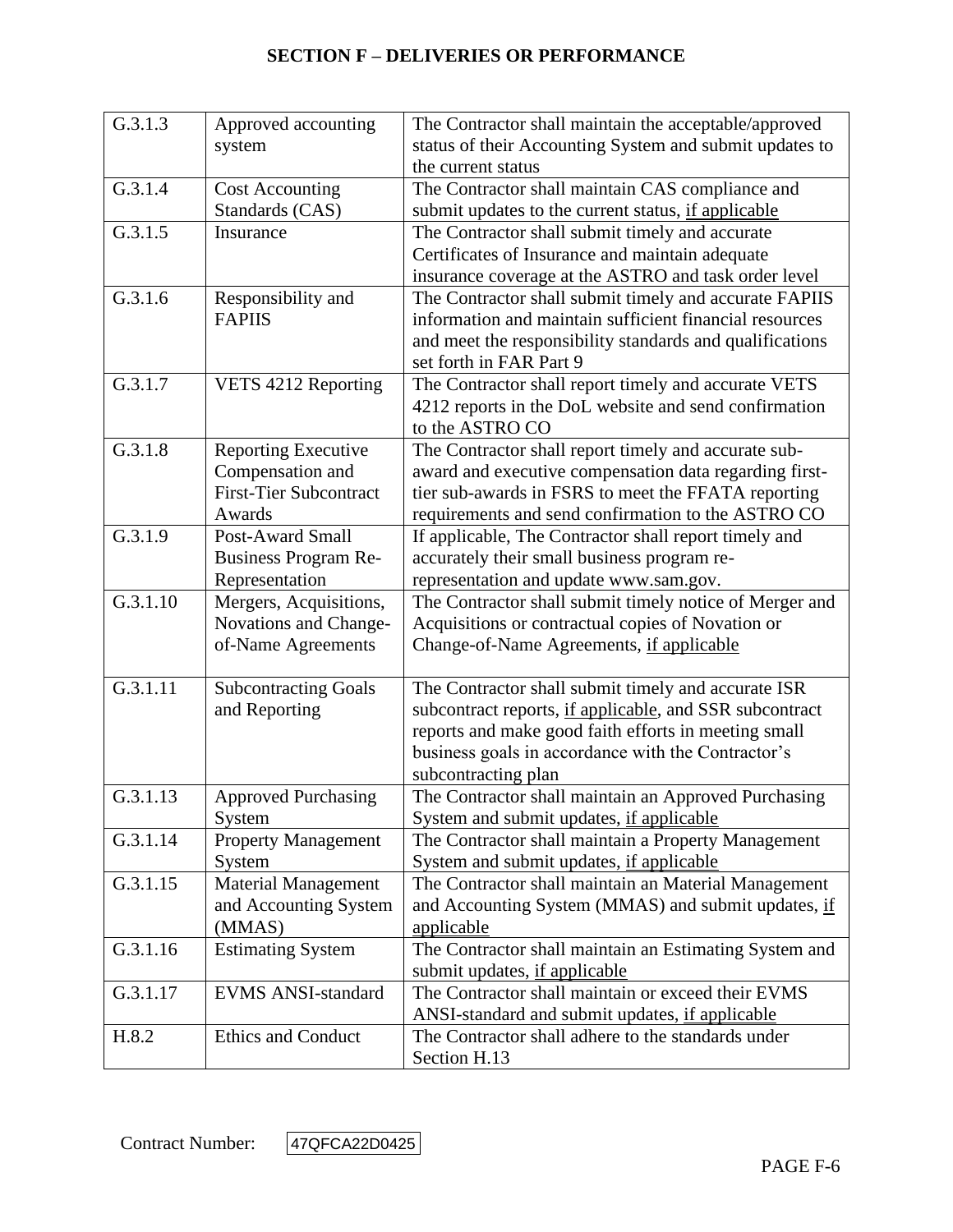| H.14    | <b>Task Order Close-Out</b>                                       | The Contractor agrees to cooperate with the OCO to<br>close out task orders as soon as practical after expiration,<br>cancellation, or termination          |
|---------|-------------------------------------------------------------------|-------------------------------------------------------------------------------------------------------------------------------------------------------------|
| L.5.1.6 | Meaningful<br>Relationship<br><b>Commitment Letters</b><br>(MRCL) | The Contractor shall honor the commitments contained<br>in all MRCLs, if applicable                                                                         |
| H.16    | <b>SCRM Plan</b>                                                  | For ASTRO Pool 1 contractors and those contractors<br>specifically identified, annually, beginning one year<br>from the date of the ASTRO Notice to Proceed |

# **F.5 CONTRACTOR PERFORMANCE**

Contractor performance information is relevant information, for future source selection purposes, regarding a contractor's actions under a previously awarded contract. It includes, for example, the contractor's record of conforming to contract requirements and to standards of good workmanship; record of forecasting and controlling costs; adherence to contract schedules, including the administrative aspects of performance; history of reasonable and cooperative behavior and commitment to customer satisfaction; reporting into required databases; record of integrity and business ethics; and business-like concern for the interest of the customer.

The Master Contract requires use of the Contractor Performance Assessment Reporting System (CPARS) modules as the secure, confidential, information management tool to facilitate the performance evaluation process for both the Master Contract and task orders awarded under the Master Contract located at http://www.cpars.gov.

The Corporate ASTRO Contract Manager (CACM) shall serve as a primary contact and be authorized access to the evaluation for review and comment for the Master Contract. The CACM shall respond promptly to Past Performance evaluations as documented by the ASTRO CO. The CACM shall identify an alternate contact that will be responsible for notifying the ASTRO CO in the event the primary contact is unavailable to process evaluations within the required 30-day time frame.

Evaluations of contractor performance will be provided to the contractor as soon as practicable after completion of the evaluation. Contractors will be given a minimum of 30 days to submit comments, rebutting statements, or additional information.

Copies of the evaluations, contractor responses, and review comments, if any, will be retained as part of the task order file, which may be used by Federal agencies to support future award decisions.

#### **F.5.1 MASTER CONTRACT CPARS**

Evaluation factors for CPARS include Technical, Cost Control, Schedule/Timeliness, Management/Business Relations, Small Business Subcontracting, and Other. For the purposes of the Master Contract, Technical and Cost Control will not be rated. Other will only be rated if applicable.

For the Master Contract, the following ratings will be evaluated: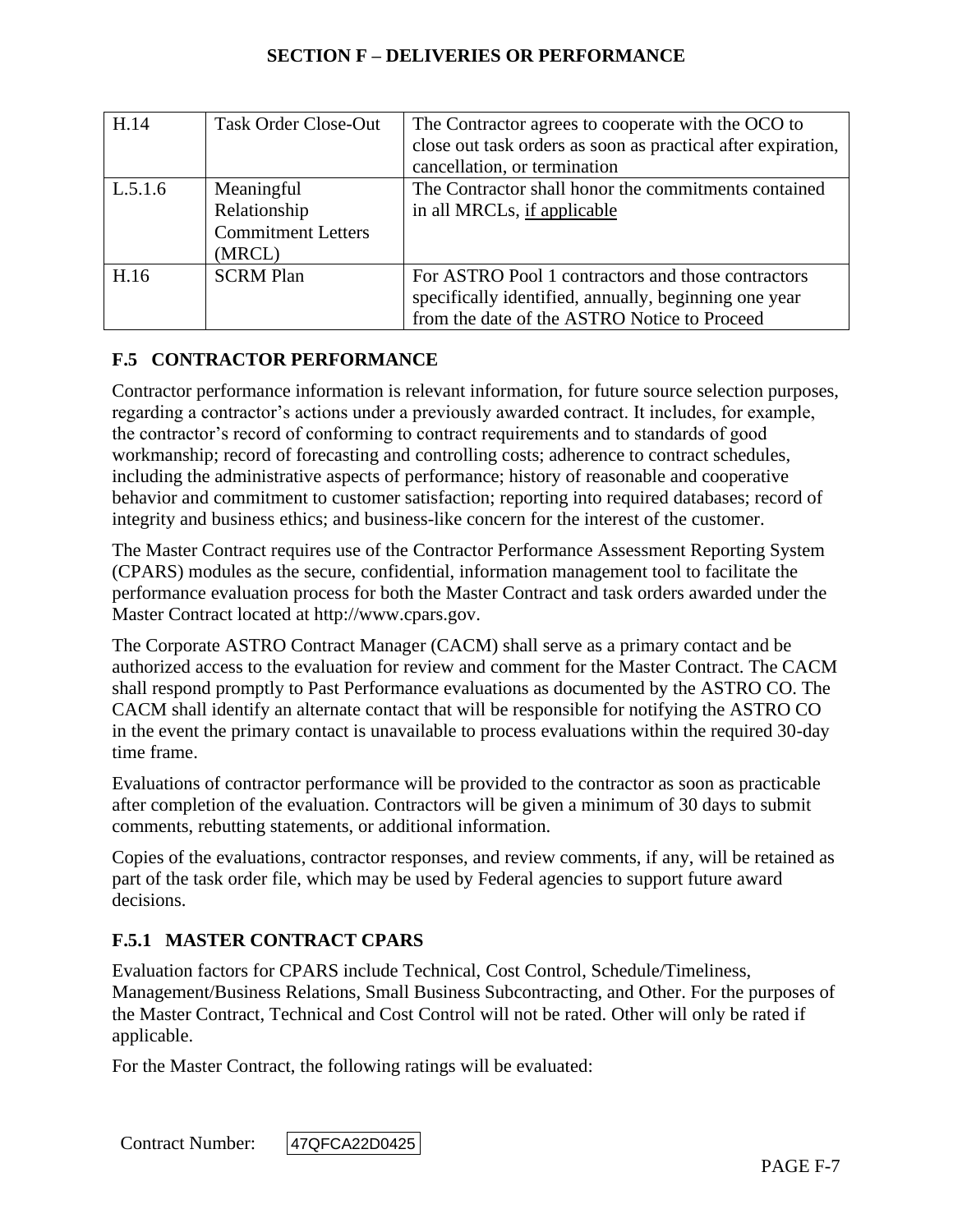- a. Schedule/Timeliness: This factor will be rated on the timeliness of meeting the reporting standards in Section F.4.
- b. Management/Business Relations: This factor will be rated on the quality and responsiveness of the duties performed by both the CACM and Corporate ASTRO Program Manager (CAPM) (See Section G.3.1.1.1).
- c. Small Business Subcontracting: This factor will be rated on whether or not the contractor has met its small business subcontracting goals (See Section G.3.1.11).
- d. Other: This factor will only be rated if applicable (e.g., trafficking violations, tax delinquency, suspension and debarments, dormant status, or off-ramping.

The ASTRO CO will conduct CPAR evaluations annually during the performance period ending September  $30<sup>th</sup>$  of each year.

# **F.5.2 TASK ORDER CPARS**

The ASTRO CO does not administer or evaluate task order performance. It is the sole responsibility of the OCO using the process and criteria set forth in CPARS. OCOs shall use CPARS for task orders awarded under the Master Contract, if applicable. CPARS may not be required for certain requirements like classified work and intelligence. If a customer agency's policy requires an alternative Past Performance assessment reporting system for a specific task order, the alternative reporting system takes precedence over CPARS.

At a minimum, the OCO will be responsible for evaluating final contractor performance upon task order completion. Interim performance evaluations may be conducted as prescribed by the ordering agency's policies.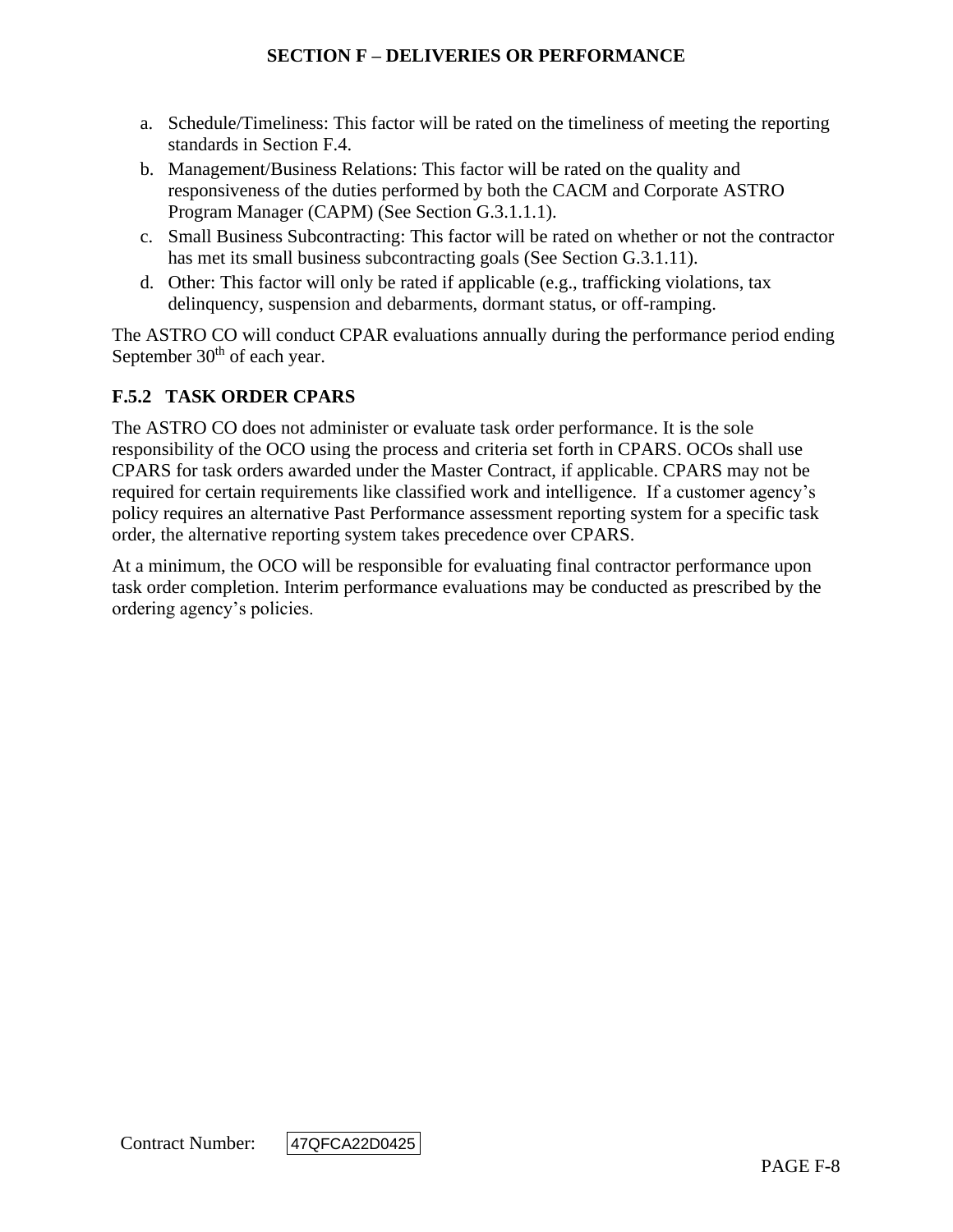#### **G.1 BACKGROUND**

This section provides roles, responsibilities, and contract administration requirements for the Master Contract.

Clauses, provisions, and other terms and conditions regarding task order administration will be designated by the OCO at the task order level.

#### **G.2 ROLES AND RESPONSIBILITIES OF GOVERNMENT KEY PERSONNEL**

This section describes the roles and responsibilities of Government and contractor personnel.

The current Point of Contact (POC) information for the Government's ASTRO Program Manager and CO, the CAPM and CACM, and other duly authorized representatives for the Master Contract will be maintained in the ASP.

#### **G.2.1 ASTRO GOVERNMENT KEY PERSONNEL**

The Government Key Personnel for the ASTRO program are the ASTRO Program Manager (PM), ASTRO CO, and ASTRO Ombudsman.

#### **G.2.1.1 ASTRO PROGRAM MANAGER**

The ASTRO PM is the primary Government official who performs various programmatic functions with contractors and customers for the overall success of the ASTRO program.

#### **G.2.1.2 ASTRO CONTRACTING OFFICER**

The ASTRO CO is the sole Government official with authority to interpret, administer, and/or modify the terms and conditions of the Master Contract.

The ASTRO CO may delegate routine administrative functions to an authorized representative to assist on matters related to the Master Contract's terms and conditions and monitoring contractor's performance.

#### **G.2.1.3 ASTRO OMBUDSMAN**

If a contractor has a pre-award or post-award complaint at the task order level, it is encouraged that the contractor initially consult with the ASTRO CO. In the case that the contractor is not satisfied with the resolution of the complaint by the ASTRO CO, the contractor may follow the procedures outlined in the General Services Administration Acquisition Regulation (GSAR) 552.216-74 as follows:

GSAR 552.216-74 GSA Task-Order and Delivery-Order Ombudsman (Jan 2017)

- (a) GSA has designated a Task-Order and Delivery-Order Ombudsman who will review complaints from contractors and ensure that they are afforded a fair opportunity for consideration in the award of task or delivery orders under Indefinite Delivery/Indefinite Quantity (ID/IQ) contracts, consistent with the procedures in the contract. Written complaints shall be submitted to the Ombudsman, with a copy to the CO.
- (b) In the case that the contractor is not satisfied with the resolution of the complaint by the GSA Task-Order and Delivery-Order Ombudsman, the contractor may follow the procedures outlined in subpart 33.1.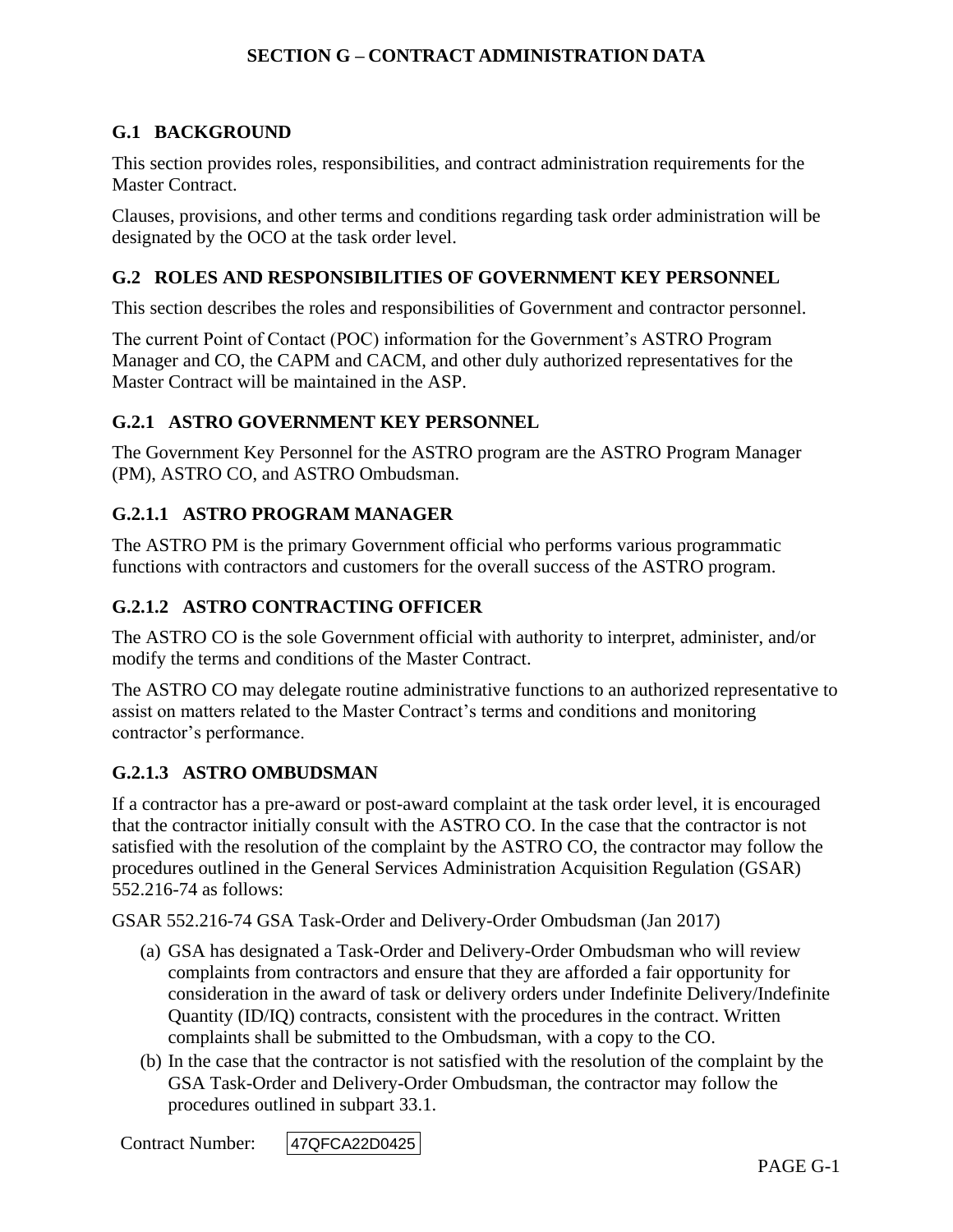(c) The GSA Task-Order and Delivery-Order Ombudsman is located at the GSA, Office of Government-wide Policy (OGP), Office of Acquisition Policy (MV). Contact information for the GSA Task-Order and Delivery-Order Ombudsman can be found at: http://www.gsa.gov/ombudsman.

# **G.2.2 TASK ORDER KEY PERSONNEL**

The Key Personnel for pre-award and post-award administration of task orders under the Master Contract is the OCO and the OCO's appointed Contracting Officer Representative (COR) or Contracting Officer Technical Representative (COTR).

# **G.2.2.1 ORDERING CONTRACTING OFFICER (OCO)**

The OCO for each task order is the sole and exclusive Government official with authority to solicit, award, administer, and/or modify a task order under the Master Contract.

On a case by case basis, a warranted CO, as defined in FAR Subpart 2.101, may request a DPA from the ASTRO Program Office. Only if a DPA is granted from the ASTRO CO may a non-FEDSIM OCO solicit and award a task order under the Master Contract.

The OCO is encouraged to contact the ASTRO Program Office for any task order assistance including the following:

- a. Training on the ASTRO program and ordering procedures.
- b. Task order scope compliance with the Master Contract.
- c. Task order solicitation development.
- d. Assistance on disputes, claims, or protests at the task order level.
- e. Contractor performance issues at the task order level.

OCO duties include:

- a. Complying with the scope, terms and conditions of the Master Contract, ordering procedures outlined in the ASTRO ordering guide, FAR Subpart 16.505, and other regulatory supplements.
- b. Identifying the proper Pool, commercial or non-commercial items, contract type(s), terms and conditions, and clauses and provisions applicable to the task order solicitation and award.
- c. Allowing a reasonable time for fair opportunity proposal submission.
- d. Resolving any performance issues, disputes, claims, or protests at the task order level.
- e. Responding to all Freedom of Information Act (FOIA), Congressional, Inspector General, Small Business Administration, and/or the General Accountability Office requests for task order information.
- f. Entering task order performance evaluation in the CPARS, if applicable.
- g. Entering task order award data in the Federal Procurement Data System Next Generation (FPDS-NG) upon task order award, if applicable.
- h. Closing out task orders in a timely manner.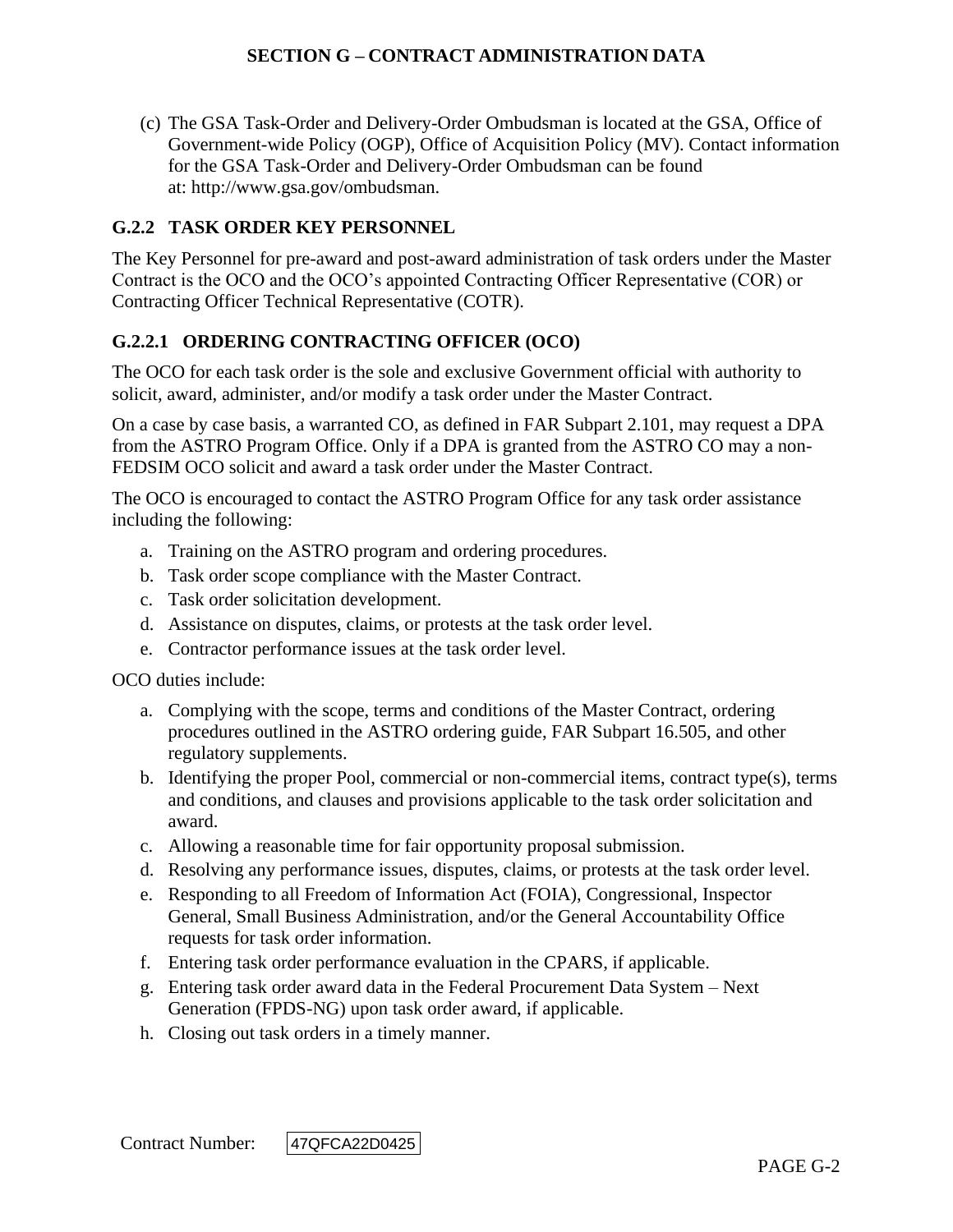# **G.2.2.2 CONTRACTING OFFICER'S REPRESENTATIVE**

The OCO for each task order may designate a COR or COTR to perform specific administrative or technical functions.

The specific rights and responsibilities of the COR or COTR for each task order shall be described in writing, which upon request, shall be provided to the contractor.

#### **G.3 CONTRACT ADMINISTRATION REQUIREMENTS**

This section describes all the administration requirements for the entire duration of the Master Contract.

#### Master Contract**G.3.1 GENERAL ADMINISTRATION REQUIREMENTS**

General administration requirements are required administration duties of the Master Contract. All contractor information will be maintained and reported in the ASP.

#### **G.3.1.1 CONTRACTOR KEY PERSONNEL**

The Key Personnel for the contractor's ASTRO program are the CAPM and the CACM. Additional Key Personnel requirements may be designated by the OCO at the task order level.

The contractor shall assign a CAPM and a CACM as contractor Key Personnel to represent the contractor as primary POCs to resolve issues and perform administrative duties and other functions that may arise relating to the Master Contract, including task orders solicited and awarded. The contractor shall ensure that the ASTRO CO has current POC information for both the CAPM and CACM.

There are no minimum qualification requirements established for the CAPM and CACM. The CAPM and CACM do not have to be full-time positions; however, the CAPM and CACM are expected to be fully proficient in the performance of their duties. All costs associated with CAPM and CACM duties shall be handled in accordance with the contractor's standard accounting practices; however, no costs for CAPM and CACM duties may be billed directly to the ASTRO Program Office.

#### **G.3.1.1.1 CORPORATE ASTRO PROGRAM MANAGER (CAPM)**

The contractor's corporate management structure shall guarantee senior, high-level, program management of the ASTRO Program, including a CAPM to represent the company in all ASTRO program related matters.

CAPM duties include:

- a. Providing a cohesive partnership between the contractor, ASTRO Program Manager, and Federal agency customers to identify and achieve reciprocal goals, with effective and efficient customer-focused service, in accordance with the terms of the Master Contract.
- b. Advising and assisting current and potential Federal agency customers regarding the technical scope of the Master Contract and the overall attributes of the ASTRO Program.
- c. Attending all ASTRO PMR meetings and other ASTRO meetings as scheduled.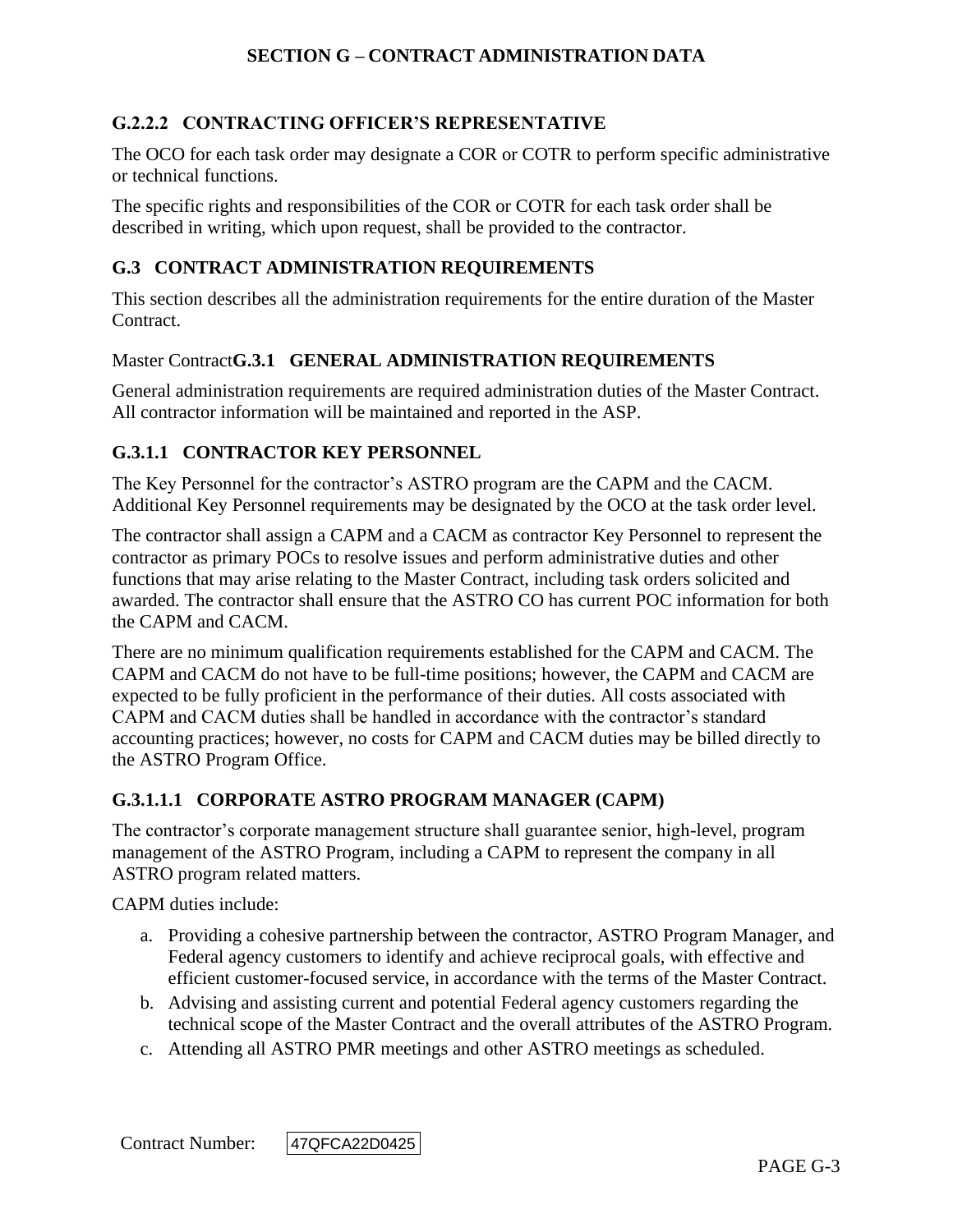# **G.3.1.1.2 CORPORATE ASTRO CONTRACT MANAGER (CACM)**

The contractor's corporate management structure shall guarantee senior, high-level, contract management of the ASTRO Program, including a CACM to represent the company in all ASTRO related matters.

CACM duties include:

- a. Ensuring that all contract administration functions and reporting information required under the Master Contract is provided accurately, thoroughly, and timely.
- b. Addressing all performance issues related to the Master Contract.
- c. Attending all ASTRO and ASTRO PMR meetings as scheduled.

#### **G.3.1.2 CONTRACTOR SELF-ASSESSMENT (CSA)**

The CSA is a status update for all systems and certifications that were claimed in the proposal submission. The purpose of the CSA is to keep contractor data up to date. The CACM shall submit the CSA to the ASTRO CO using the ASP.

#### **G.3.1.3 APPROVED ACCOUNTING SYSTEM**

The contractor shall maintain an approved accounting system, as approved by the cognizant ACO of the DCMA or other CFA and validated by the ASTRO CO, for the entire duration of the Master Contract. An approved accounting system provides for the proper segregation, identification, accumulation, and allocation of direct and indirect costs for Government procurements and is mandatory for the entire duration of the Master Contract.

Only those contractors that maintain an approved accounting system shall be eligible for Cost Reimbursement (all types) or Non-Commercial T&M/LH task order solicitations and awards. Approved accounting systems do not apply to task orders for the acquisition of commercial items or when the task orders are firm-fixed-price or fixed-price with economic price adjustment provided that the price adjustment is not based on actual costs incurred.

#### **G.3.1.4 COST ACCOUNTING STANDARDS (CAS)**

If applicable, the contractor shall maintain CAS coverage as approved by the cognizant ACO of DCMA or other CFA and validated by the ASTRO CO , for the entire duration of the Master Contract. CAS are a set of 19 standards and rules promulgated by the Government for use in determining costs on procurements and for contractors to disclose in writing and follow consistently in their cost accounting practices.

The contractor and its subcontractors (for clarity, see FAR Part 42 - *Subcontractor* means any supplier, distributor, vendor, or firm that furnishes supplies or services to or for a prime contractor or another subcontractor.), may be subject to full CAS coverage, which requires all 19 standards; modified CAS coverage, which requires Standards 401, 402, 405, and 406; or be exempt from CAS coverage under 48 CFR 9903.201-1 and 48 CFR 9903.201-2.

A contractor under coverage is not subject to a standard where it does not apply. CAS does not apply to task orders for the acquisition of commercial items or when the task orders are firmfixed-price or fixed-price with economic price adjustment provided that the price adjustment is not based on actual costs incurred.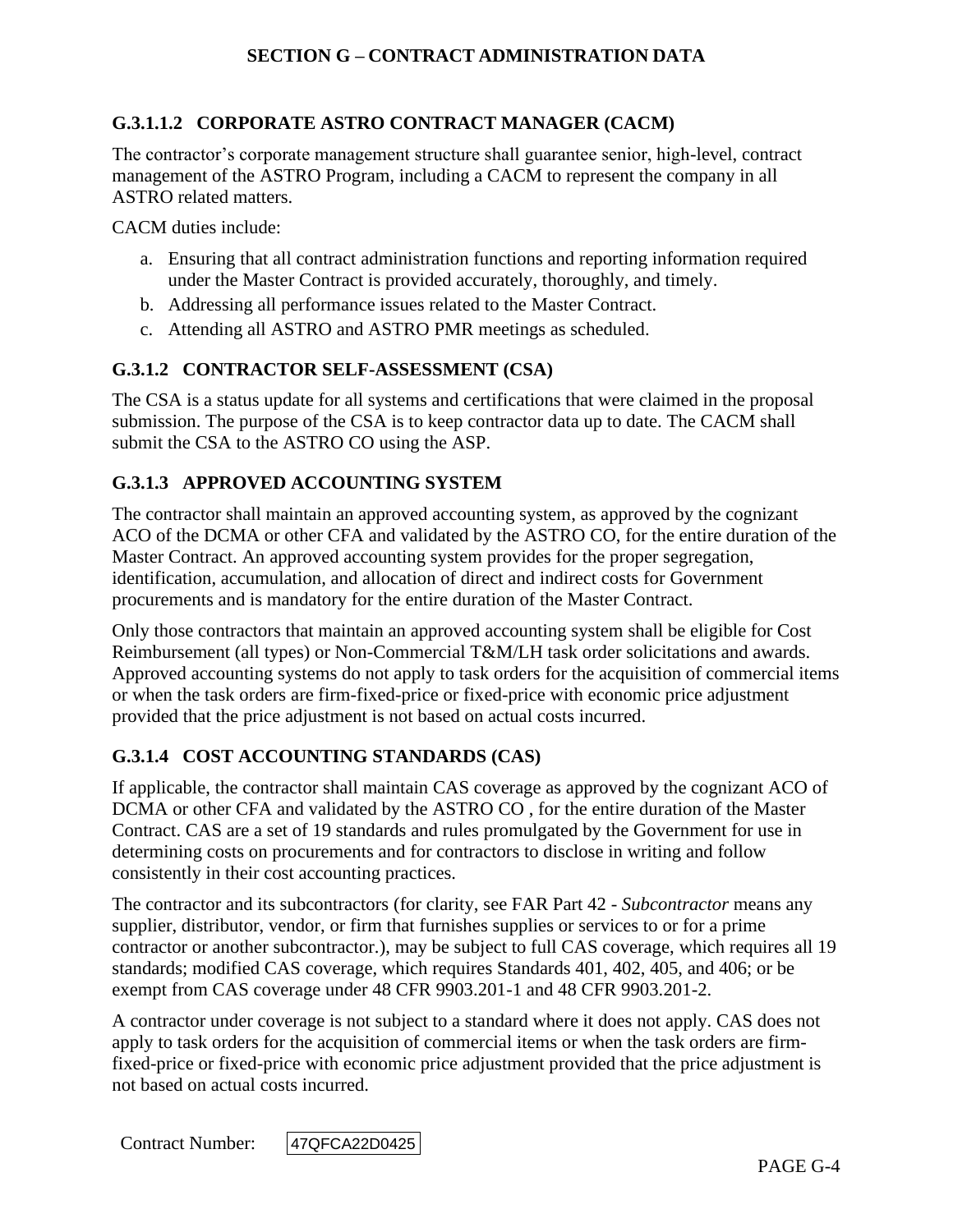### **G.3.1.5 INSURANCE**

The insurance coverage specified in FAR Subpart 28.3 is the minimum insurance coverage required for the entire duration of the Master Contract. If a task order does not specify any insurance coverage amounts, the minimum insurance requirements in FAR Subpart 28.3 shall apply.

The OCO may require additional insurance coverage or higher limits specific to a task order awarded under the Master Contract. OCOs shall tailor insurance coverage clauses, provisions, and other applicable terms and conditions specific to each task order's contract type, solicitation, and award.

The contractor shall acquire and maintain insurance coverage for each Pool in which it has an award. The contractor shall retain copies of ACORD Form 25, Certificate of Liability, for each Pool awarded under the Master Contract and the certificate shall be made available upon request of the ASTRO CO.

## **G.3.1.6 FEDERAL AWARDEE PERFORMANCE AND INTEGRITY INFORMATION SYSTEM (FAPIIS)**

Subject to FAR 9.104-6, Federal Awardee Performance and Integrity Information System, and FAR 52.209-9, Updates of Publicly Available Information Regarding Responsibility Matters, the contractor shall update responsibility matters in FAPIIS, including criminal, civil, and administrative proceedings in connection with Federal awards; suspensions and debarments; administrative agreements issued in lieu of suspension or debarment; non-responsibility determinations; contract terminations for fault; defective pricing determinations; and Past Performance evaluations.

## **G.3.1.7 EMPLOYMENT REPORTS ON VETERANS**

Subject to FAR 22.1306, Department of Labor Notices and Reports, and FAR 52.222-37, Employment Reports on Veterans, the contractor shall report veteran employment and hiring data annually to the DoL by filing a VETS-4212, Federal Contractor Veterans' Employment Report.

### **G.3.1.8 EXECUTIVE COMPENSATION AND FIRST-TIER SUBCONTRACT AWARDS REPORT**

Subject to FAR 4.14 and FAR 52.204-10, Reporting Executive Compensation and First-Tier Subcontract Awards, the contractor shall report executive compensation and first-tier subcontract awards in the Federal Funding Accountability and Transparency Act Subaward Reporting System (FSRS).

#### **G.3.1.9 POST AWARD SMALL BUSINESS PROGRAM RE-REPRESENTATION**

Subject to FAR 52.219-28, Post-Award Small Business Program Re-representation, if a contractor represented that it was a small business concern prior to award of a given Pool under the Master Contract, the contractor shall re-represent its size status upon the occurrence of any of the following:

a. Within 30 days after execution of a novation agreement.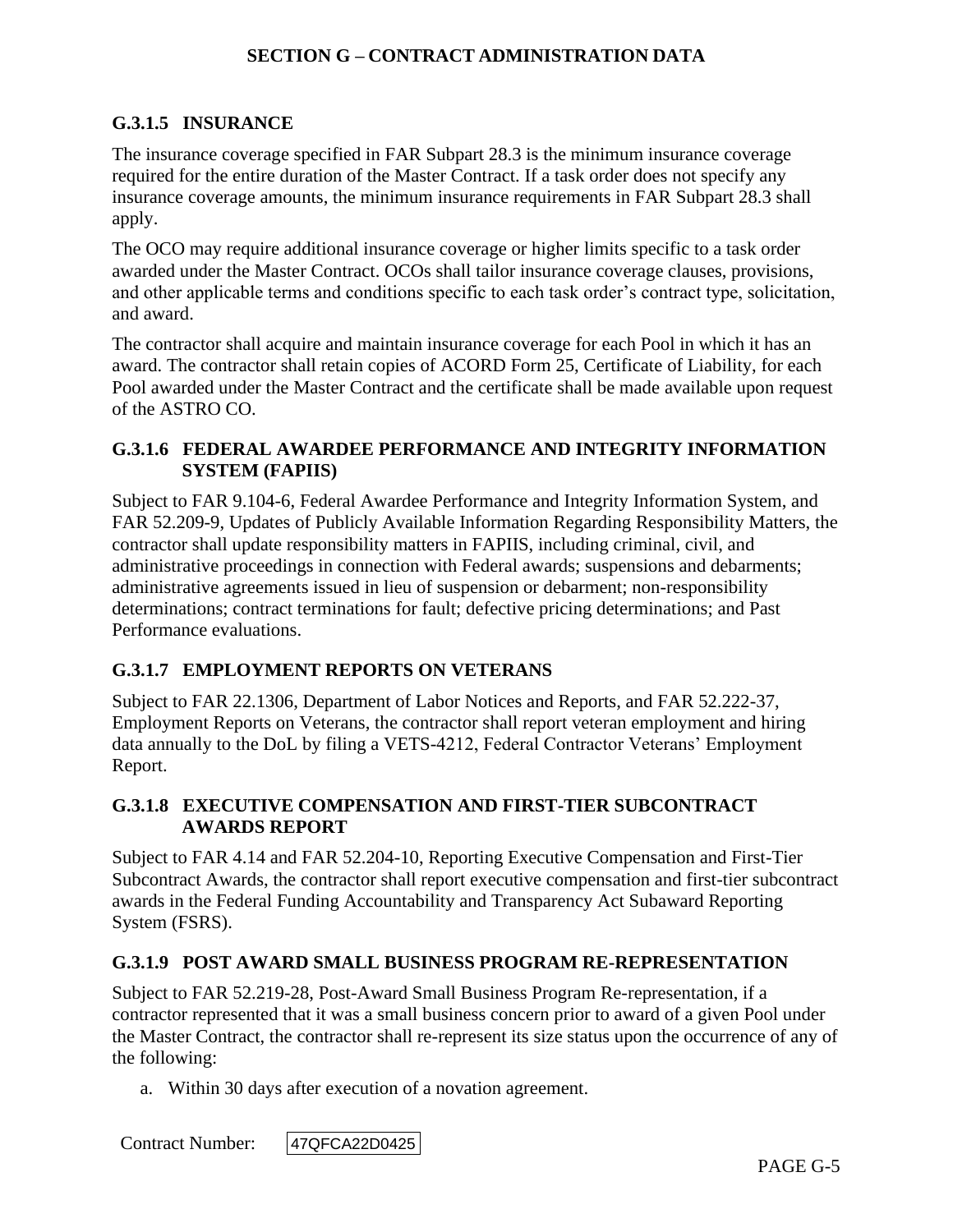- b. Within 30 days after a merger or acquisition that does not require a novation.
- c. Within 60 to 120 days prior to the end of the fifth year of the contract.

For each Pool the contractor has an award, the contractor shall re-represent its size status in accordance with the size standard in effect at the time of this re-representation that corresponds to the NAICS code assigned to the Pool(s) that corresponds to the contractor's Master Contract.

The contractor shall make the re-representation required by this section as follows:

- (1) By validating or updating all its representations in the Representations and Certifications section of the System for Award Management (SAM) at www.sam.gov and its other data in SAM, as necessary, to ensure that they reflect the contractor's current status. The contractor shall notify the ASTRO CO in writing within the timeframes specified above that the data has been validated or updated, and provide the date of the validation or update.
- (2) If the contractor does not have representations and certifications in SAM, or does not have a representation in SAM for the NAICS code applicable to the Master Contract, the contractor is required to complete the following re-representation and submit it to the ASTRO CO in writing, along with the contract number(s) and the date on which the rerepresentation was completed using the format below:

The contractor represents that it  $\Box$  **is,**  $\Box$  **is not**, a small business concern under NAICS code assigned to contract number<br>
<u>equals</u> for Pool name

| $\mathcal{L}$ contractor to sign and date and insert dumorized signer is name and three |  |  |
|-----------------------------------------------------------------------------------------|--|--|
| <b>Point of Contact:</b>                                                                |  |  |
| Title:                                                                                  |  |  |
| Date:                                                                                   |  |  |
| Signature:                                                                              |  |  |

[*Contractor to sign and date and insert authorized signer's name and title*]

### **G.3.1.10 MERGERS, ACQUISITIONS, NOVATIONS, AND CHANGE-OF-NAME AGREEMENTS**

In accordance with GSAM 542.12 and FAR 42.12, if a contractor merges, is acquired, or recognizes a successor in interest to Government contracts when contractor assets are transferred; or, recognizes a change in a contractor's name; or, executes novation agreements and change-of-name agreements by a CO other than the ASTRO CO, the contractor shall notify the ASTRO CO and provide a copy of the novation or other any other agreement that changes the status of the contractor.

Title 41 U.S.C. 6305 prohibits the transfer of Government contracts from an awardee to a third party. However, the Government may, when in its interest, novate an awardee's contract to a third party when there is a transfer of all of the awardee's assets or the entire portion of the assets involved in the performance of the Master Contract. In a services contract, assets are generally defined as personnel performing work under the contract being transferred. For companies with task order awards, assets refer to all of the personnel performing those task orders as well as the personnel performing at the Master Contract level (e.g., the CACM and CAPM). For companies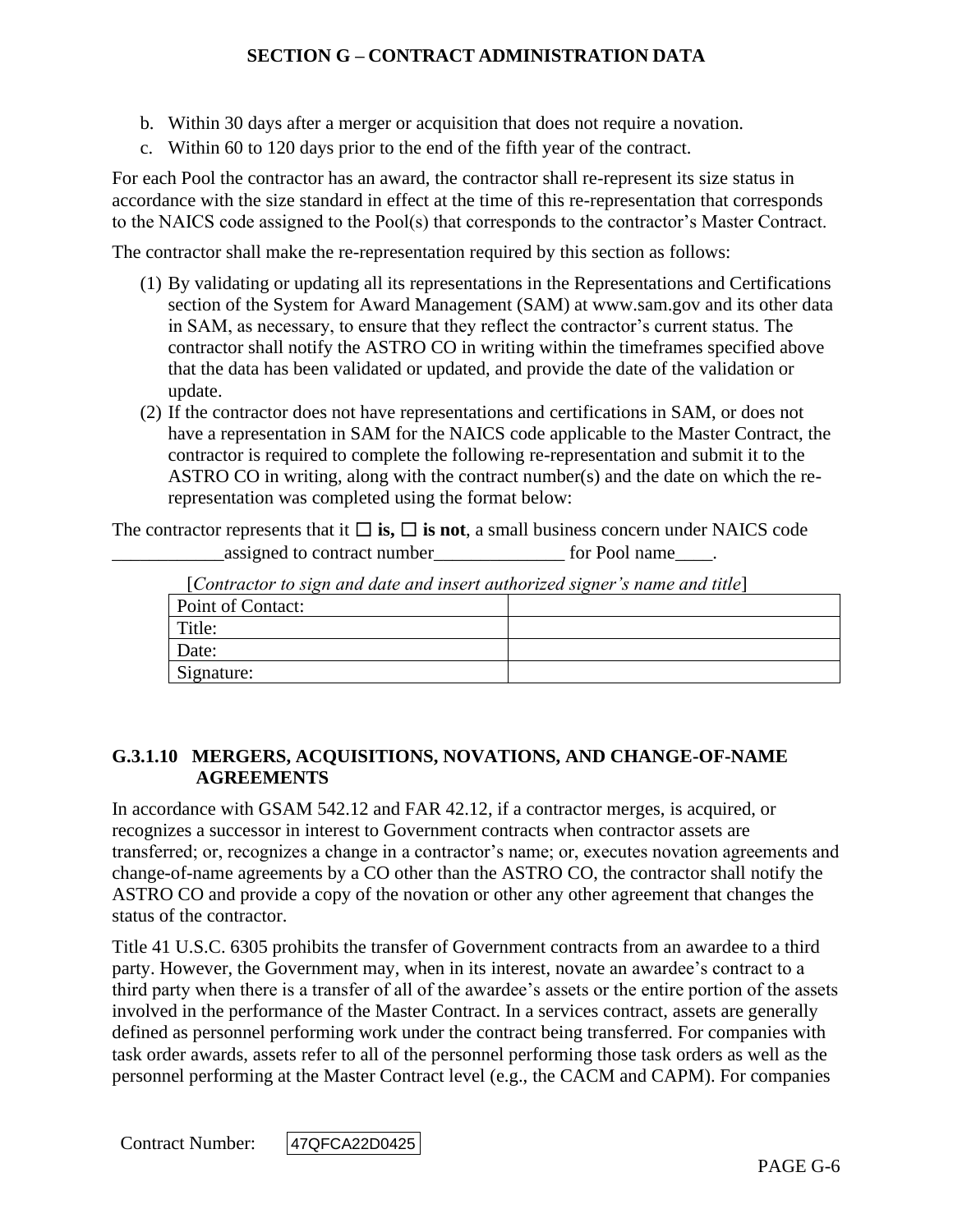without task order awards, assets mean personnel performing at the Master Contract level only (e.g., the CACM and CAPM).

For a novation to be approved by the ASTRO CO, the following elements shall occur:

- a. The company shall first submit a proposal to the ASTRO CO under the most recent solicitation of the Master Contract.
- b. The proposal shall achieve an evaluated numerical score that is equal to or higher than the lowest evaluated numerical score in the Pool being applied for at the time of the original Master Contract awards.
- c. The company shall submit a novation agreement with all the required legal elements in accordance with GSAM 542.12 and FAR 42.12.
- d. The novation agreement shall include the transfer of personnel performing work under the Master Contract and any awarded task orders, as applicable.
- e. The novation agreement shall be determined by the ASTRO CO to be in the best interest of the Government.
- f. If a company, including affiliates, divisions, or subsidiaries already has a Master Contract within the same Pool, one of the companies shall be put in Dormant Status in accordance with Section H.10.

## **G.3.1.11 INDIVIDUAL SUBCONTRACTING PLAN(S)**

In accordance with GSAM 519.7 and FAR 19.7, for other than small business concerns, the contractor shall comply with its approved subcontracting plan for each Pool the contractor has an award. The contractor shall maintain an acceptable individual subcontracting plan for each Pool, as awarded, for the entire duration of the Pool(s). The contractor may or may not have received an evaluation scoring credit for small business subcontracting goals proposed on an individual subcontracting plan by Pool; however, the contractor shall meet or exceed the small business subcontracting goal, as proposed by Pool, for each reporting period under the Pool(s).

An individual subcontracting plan means a subcontracting plan specific to each Pool awarded under the Master Contract and covers the entire five-year ordering period and one, five-year option period, and it has goals that are based on the contractor's planned subcontracting in support of each Pool awarded under the Master Contract. Each individual subcontracting plan shall ensure that small businesses, Small Disadvantage Businesses (SDB), Women-Owned Small Businesses (WOSB), Historically Under-utilized Business Zones (HUBZone), Veteran-Owned Small Businesses (VOSB), and Service-Disabled Veteran-Owned Small Businesses (SDVOSB) are provided the maximum practicable opportunity to participate as subcontractors (for clarity, see FAR Part 42 - *Subcontractor* means any supplier, distributor, vendor, or firm that furnishes supplies or services to or for a prime contractor or another subcontractor.), at the task order level.

The US General Services Administration, and Other Federal Agencies given Delegation of Procurement Authority, are committed to ensuring maximum practicable opportunity is provided to small business concerns to participate in the performance of this contract consistent with its efficient performance. GSA expects any individual small business subcontracting plan submitted pursuant to FAR Clause 52.219-9, Small Business Subcontracting Plan, to reflect this commitment. Consequently, an offeror, other than a small business concern, before being awarded an ASTRO contract, shall demonstrate that its subcontracting plan represents a creative and innovative program for involving small, HUBZone, disadvantaged, women owned, veteran-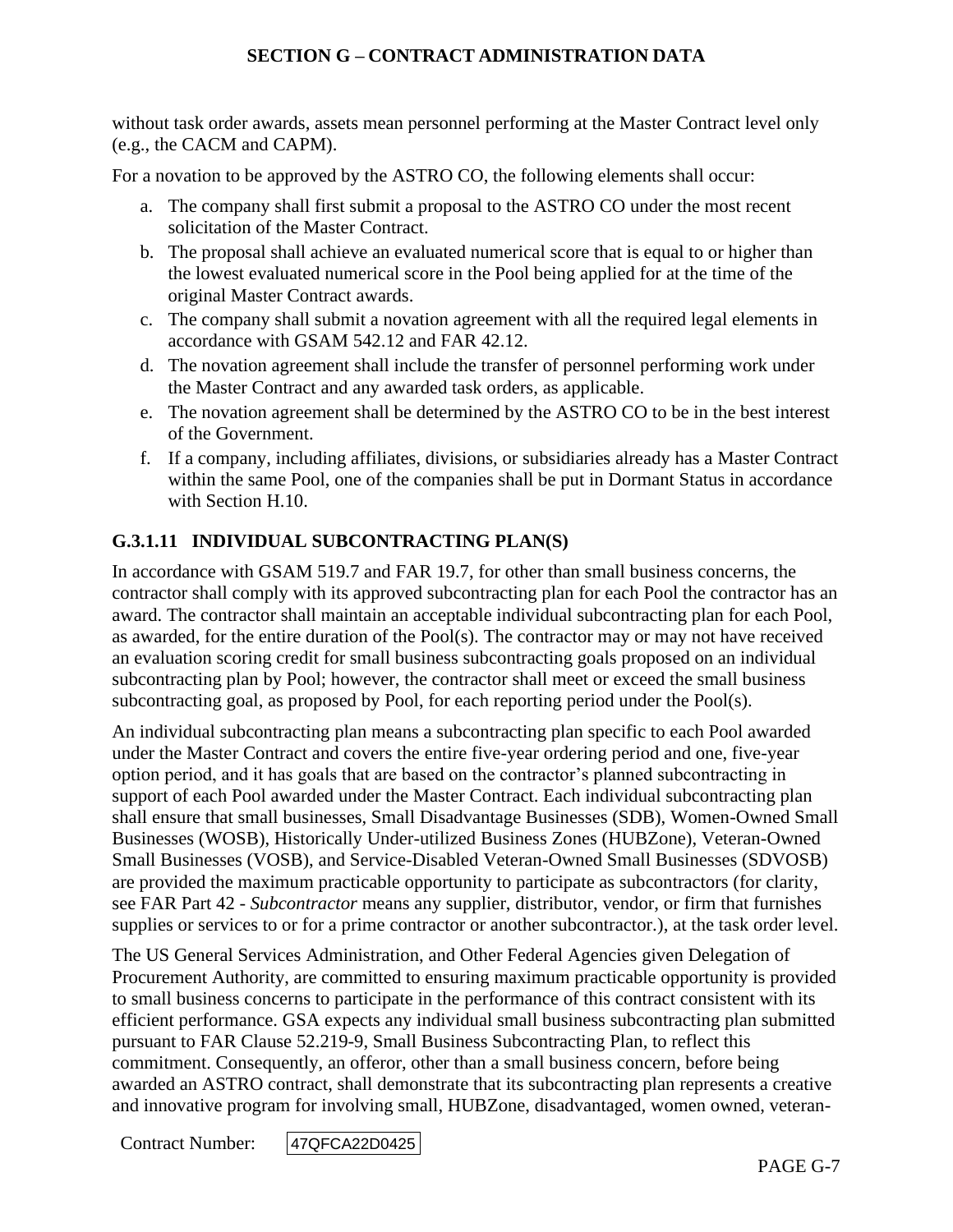owned, and service-disabled veteran owned concerns as subcontractors in the performance of this contract. (a) The Individual Small Business Subcontracting Plan, is made a part of this contract. The Contractor shall provide a signed copy of the Master Contract Individual Small Business Subcontracting Plan to the ASTRO OCO, whenever requested by the OCO. (b) The Individual Small Business Subcontracting Plan covers the Base Period of five (5) years and the option term for an additional five (5) years. (c) Compliance with the Individual Small Business Subcontracting Plan will be addressed via the Contractor Performance Assessment Reporting System (CPARS).

## **G.3.1.11.1 Minimum Subcontracting Goals**

Because of the size, scope, and magnitude of this acquisition, the government anticipates substantial subcontracting opportunities for small business, veteran-owned small business, service-disabled veteran-owned small business, HUBZone small business, small disadvantaged business, and women-owned small business concerns. The Contractor shall maintain a Subcontracting Plan pursuant to FAR Clause 52.219-9, Individual Subcontracting Plan, in accordance with the Master Contract. Small Business Subcontracting Goals Category (% of Planned Subcontracted Dollars) Total Small Business 23; Small Disadvantaged Business 5; Woman-owned Small Business 5 HUBZone Small Business 3 Veteran-owned Small Business 3 Service-disabled Veteran-owned Small Business 3 NOTE: The goals are expressed as a percentage of planned subcontracted dollars, and not contracting ceiling. The small business subcontracting goals are an aggregate of potential subcontracted dollars for Task Order(s) that a Contractor plans to receive under the ASTRO, and not to the aggregate Master Contract ceiling value. Small Business subcontracting goal achievement for the Master Contract is assessed annually and performance ratings will be based exclusively on the goal percentages submitted as part of the offerors Subcontracting Plan.

#### **G.3.1.11.2 Subcontracting Reports**

Per FAR 52.219-9(d) (10), Contractors submitting Individual Subcontracting Plans are required to: (a) Cooperate in any studies or surveys as may be required; (b) Submit periodic reports, which show compliance with their subcontracting plan; (c) Submit Individual Subcontracting Reports (ISRs) and Summary Subcontracting Reports (SSRs); (d) Ensure that subcontractors with subcontracting plans agree to submit their ISR and SSR if required. The ISR covers subcontract award data related to this Master Contract and shall be submitted semi-annually till last Task Order completion. The SSR encompasses all Contracts with GSA and is submitted annually. The ISR and SSR shall be submitted electronically via the Electronic Subcontract Reporting System (eSRS) at www.esrs.gov and must be received within the date specified in this Master Contract. Reports are due, regardless of whether there has been any subcontracting activity since contract inception or since time of previous report submission. Notes: Individual Subcontracting Reports shall reflect the subcontracting dollars on a PAYMENT basis only. The Payment Basis is the process of capturing subcontract dollars no sooner than the time a contractor pays the subcontractor's invoices. This Payment Basis reporting method must be used for the entire contract term. Entering subcontracting dollars into the Government's Electronic Subcontracting Reporting System (eSRS) on a Commitment Basis is not permitted. (A Commitment Basis, which is not allowed for this Master Contract, is the process of capturing subcontract dollars when the Contractor executes the subcontract award documents). The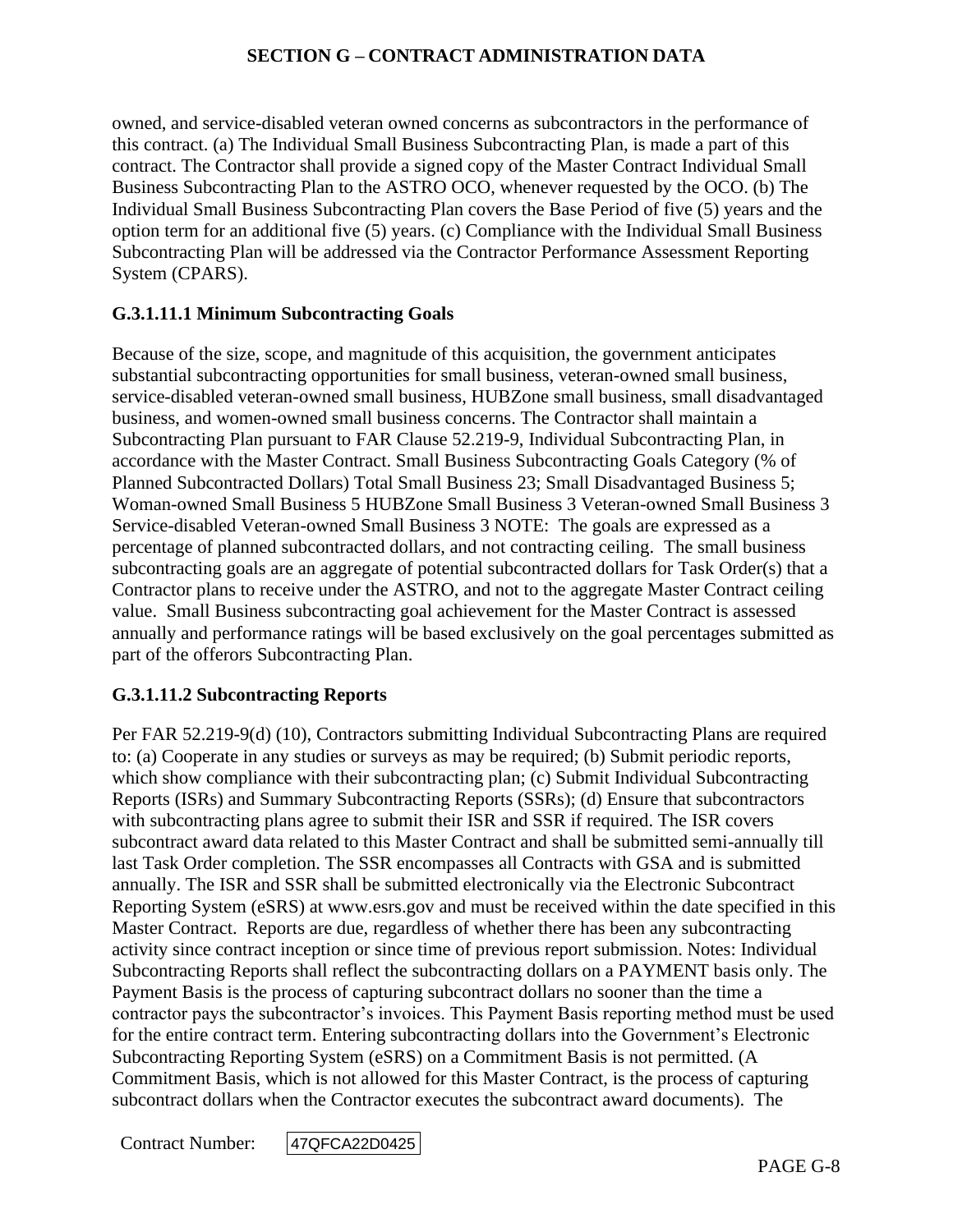Contractor shall ensure that their entries in the column "Current Goal: Percentage of Total Subcontract Awards", is the negotiated percentages as cited in the Individual Subcontracting Plan goals. If the Contractor does not meet the Master Contract Small Business Subcontracting Goals, they shall provide a succinct description of how goals will be achieved in the "Remarks" section of the form. Summary Subcontracting Reports If the Contractor is using the Parent DUNS when reporting, the awardee's DUNS number shall be cited in the "Remarks" section of the form, if different than the Parent DUNS. The Contractor shall list their entire GSA contract numbers associated with the reported dollars in the "Remarks" section of the form. NonGSA contract numbers shall not be reported with the GSA contract numbers. Both Individual Subcontracting Reports and Summary Subcontracting Reports Contractors shall reference the GSA Agency Code 4732. Contractors shall include the astro@gsa.gov email address in Government Email section of the form.

For each Pool in which the contractor has an award and approved subcontracting plan, the contractor shall submit Individual Subcontract Reports (ISR) for each individual subcontracting plan and a Summary Subcontract Reports (SSR) for all subcontract activity with GSA using the web-based electronic Subcontracting Reporting System (eSRS) at http://www.esrs.gov*.* The eSRS will serve as the sole secure and confidential information management tool to manage and evaluate subcontracting goal performance for the duration of the Master Contract.

Each individual subcontracting plan is incorporated into the Master Contract. Contractors are obligated to meet or exceed the small business and socio-economic goals under the individual subcontracting plan for each Pool. When a contractor does not meet any one or more of its subcontracting goals for a given reporting period, the contractor shall explain in writing the rationale for not meeting the goals in the comments section of the ISR and/or SSR in eSRS.

In accordance with 15 U.S.C. 637(d)(8), any contractor or subcontractor failing to comply in good faith with the requirements of the subcontracting plan is in material breach of its contract. Furthermore, 15 U.S.C. 637(d)(4)(F) directs that a contractor's failure to make a good faith effort shall result in the imposition of liquidated damages pursuant to FAR 52.219-16, Liquidated Damages-Subcontracting Plan.

## **G.3.1.12 APPROVED PURCHASING SYSTEM**

If initial proposal points were claimed for this scoring element, the Contractor shall maintain a purchasing system, as approved by the cognizant ACO of DCMA or other CFA and validated by the ASTRO CO, under a formal Contractor Purchasing System Review (CPSR), for the entire duration of the Pool(s).

Approved purchasing systems provide for efficiency and effectiveness with which the Contractor spends Government funds and complies with Government policy when subcontracting.

Advance notification requirements for subcontracting and consent to subcontract are not required when a Contractor has an approved purchasing system unless otherwise requested by the OCO on an individual task order, task orders with no subcontracting possibilities, or task orders for the acquisition of commercial items.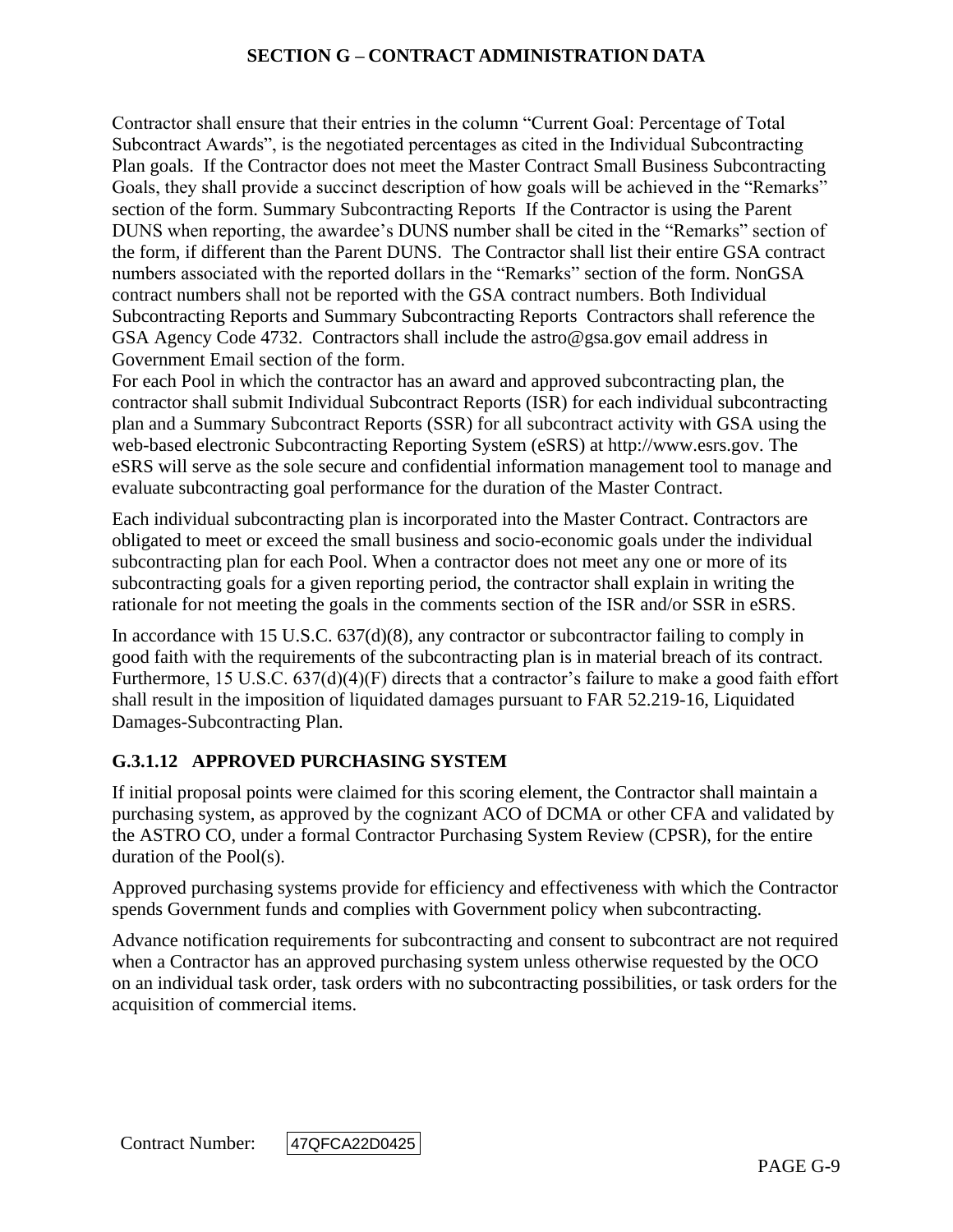### **G.3.1.13 FPRAs, FORWARD PRICING RATE RECOMMENDATIONS (FPRRs), AND/OR PROVISIONAL BILLING RATES**

If initial proposal points were claimed for this scoring element, the contractor shall maintain PBRs, FPRAs, and/or FPRRs, as approved by the cognizant ACO of the DCMA or other CFA and validated by the ASTRO CO, for the entire duration of the Master Contract.

- a. PBRs are indirect cost rates established temporarily for interim reimbursement of incurred indirect costs and adjusted, as necessary, pending establishment of final indirect cost rates.
- b. FPRA is an agreement between a contractor and a Government agency in which certain indirect rates are established for a specified period of time.
- c. FPRR means rates set unilaterally by the DCMA ACO or other CFA for use by the Government in negotiations or other contract actions when FPRA negotiations have not been completed or when the contractor will not agree to a FPRA.

PBRs, FPRAs, or FPRRs, will not be disclosed by the ASTRO CO to any unauthorized person. Only an OCO with a specific need to know will have access to this information upon request. PBRs, FPRAs, or FPRRs do not apply to task orders for the acquisition of commercial items or when the task orders are firm-fixed-price or fixed-price with economic price adjustment provided that the price adjustment is not based on actual costs incurred.

# **G.3.1.14 EARNED VALUE MANAGEMENT SYSTEM (EVMS)**

EVMS means a project management tool that effectively integrates the project scope of work with cost, schedule, and performance elements for optimum project planning and control. The qualities and operating characteristics of EVMS are described in American National Standards Institute/Electronics Industries Alliance (ANSI/EIA) Standard-748.

If initial proposal points were claimed for this scoring element, the contractor shall maintain an EVMS, as approved by the cognizant ACO of DCMA or other CFA and validated by the ASTRO CO, for the entire duration of the Master Contract. EVMS does not apply to task orders for the acquisition of commercial items.

# **G.3.1.15 PROPERTY MANAGEMENT SYSTEM**

An approved property management system provides for internal controls to manage, control, use, preserve, protect, repair, and maintain Government property in its possession. An approved property management system does not apply to task orders for the acquisition of commercial items.

If initial proposal points were claimed for this scoring element, the contractor shall maintain a property management system, as approved by the cognizant ACO of DCMA or other CFA and validated by the ASTRO CO, under a formal Property Management Systems Analysis (PMSA), for the entire duration of the Master Contract.

# **G.3.1.16 MATERIAL MANAGEMENT AND ACCOUNTING SYSTEM (MMAS)**

An MMAS provides for planning, controlling, and accounting for the acquisition, use, issuing, and disposition of material. An MMAS may be manual or automated; it may be a standalone system or integrated with planning, engineering, estimating, purchasing, inventory,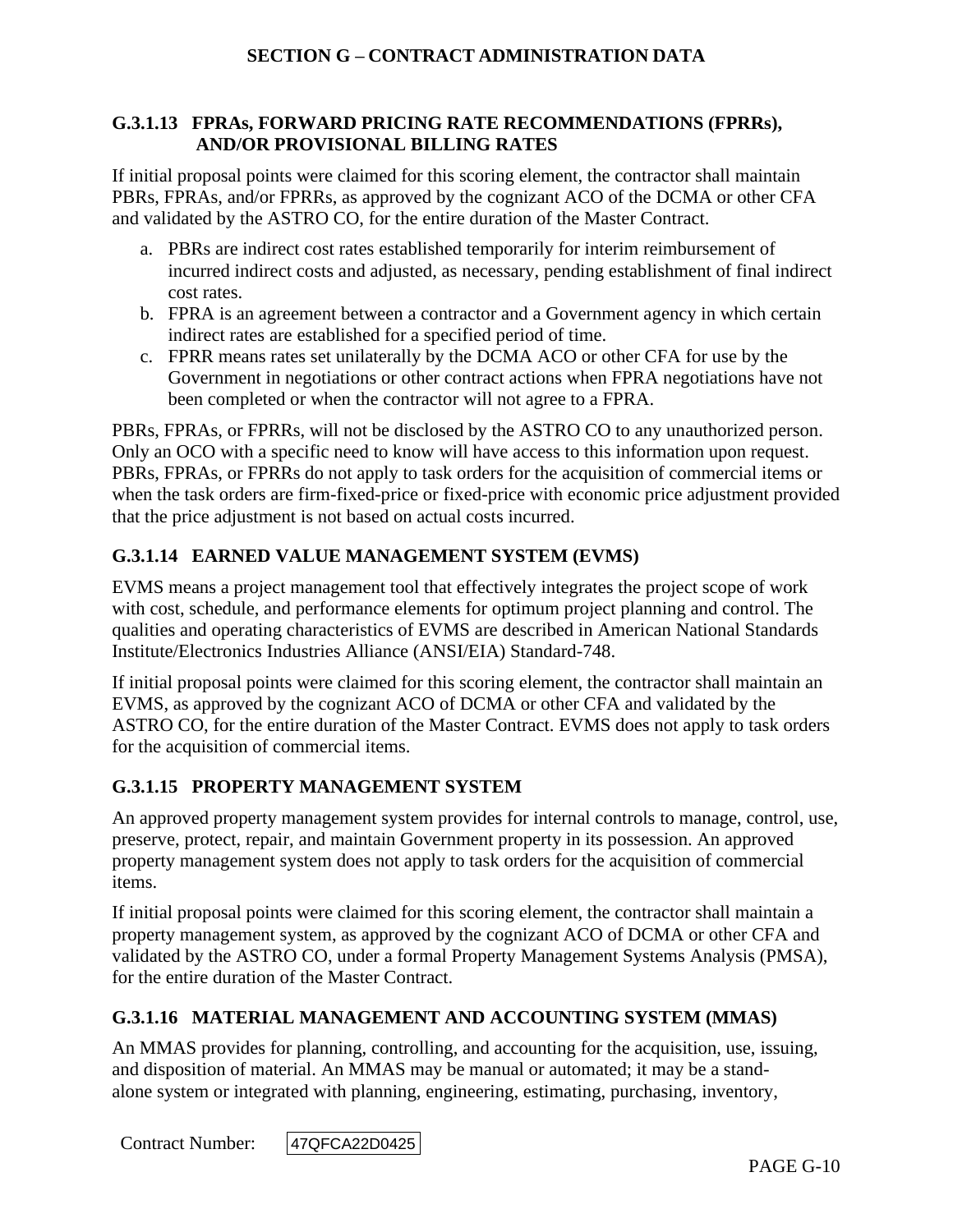accounting, or other systems. MMAS does not apply to task orders for the acquisition of commercial items.

If initial proposal points were claimed for this scoring element, the contractor shall maintain an MMAS, as approved by the cognizant ACO of DCMA or other CFA and validated by the ASTRO CO, for the entire duration of the Master Contract.

## **G.3.1.17 COST ESTIMATING SYSTEM**

An approved cost estimating system is:

- a. Maintained, reliable, and consistently applied.
- b. Verifiable, supportable, documented, and timely in providing cost estimates that are an acceptable basis for negotiation of fair and reasonable prices.
- c. Consistent with and integrated with the contractor's related management systems.
- d. Subject to applicable financial control systems

Approved estimating systems do not apply to task orders for the acquisition of commercial items or when the task orders are firm-fixed-price or fixed-price with economic price adjustment provided that the price adjustment is not based on actual costs incurred.

If initial proposal points were claimed for this scoring element, the contractor shall maintain a cost estimating system, as approved by the cognizant ACO of DCMA or other CFA and validated by the ASTRO CO, for the entire duration of the Master Contract.

## **G.3.1.18 SERVICE CONTRACT REPORTING REQUIREMENTS FOR INDEFINITE DELIVERY CONTRACTS**

In accordance with the clause 52.204-15, contractors shall provide a report to the ASTRO CO, via the ASP, for Indefinite Delivery contracts. This report shall be delivered annually by no later than October 15th. This clause and associated report are NOT required for actions entirely funded by DoD, contracts awarded with a generic entity identifier, or in classified solicitations, contracts, or orders.

## **G.3.1.19 SUPPLY CHAIN RISK MANAGEMENT (SCRM)**

Annually, each contractor shall re-certify that it is in compliance with FAR clause 52.204- 25,Prohibition on Contracting for Certain Telecommunications and Video Surveillance Services or Equipment (Aug 2020).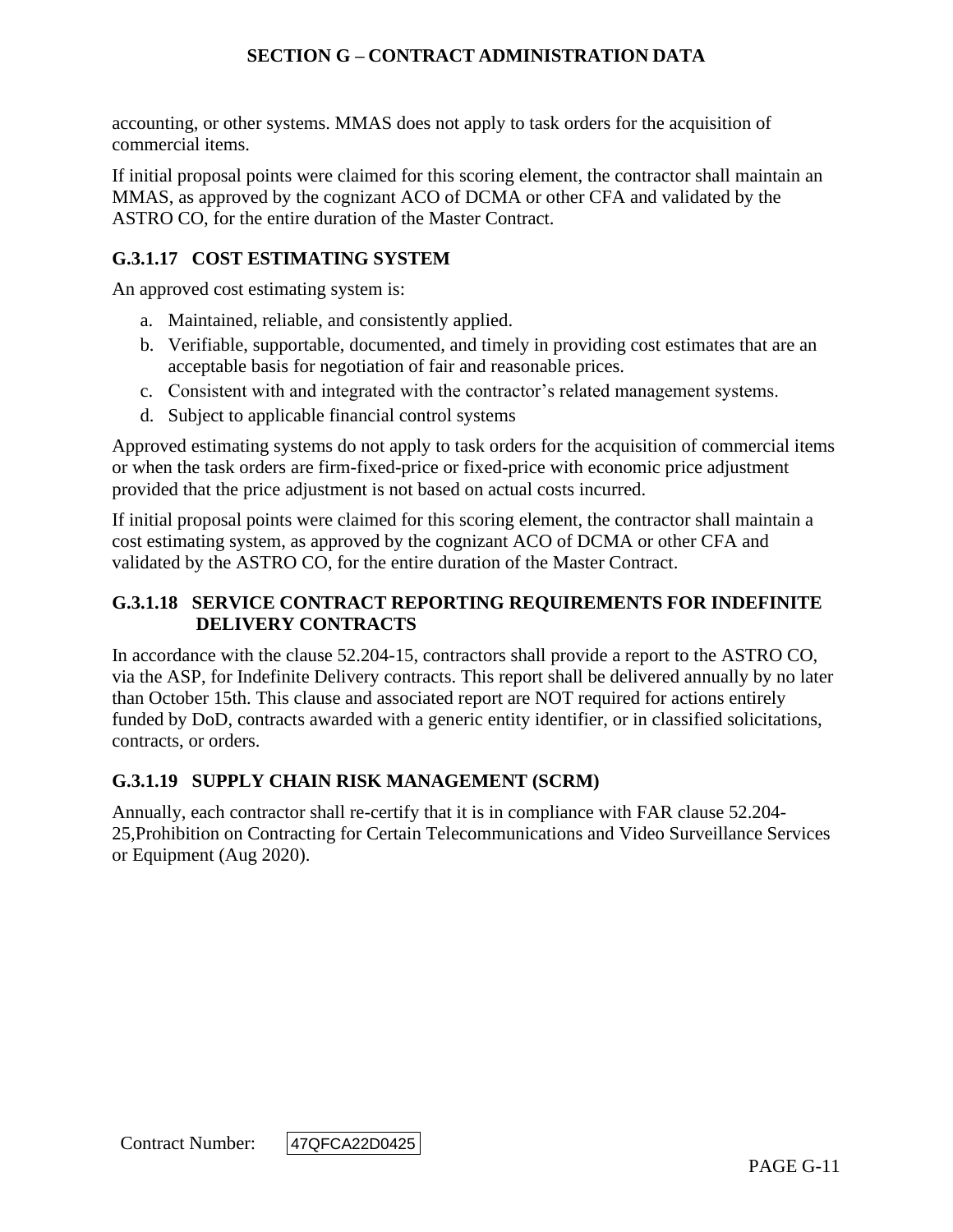## **H.1 BACKGROUND**

This section provides special contract requirements for the Master Contract. Clauses, provisions and other terms and conditions regarding special contract requirements will be designated by the OCO at the task order level.

GSA is specifically authorized to procure on behalf of the Federal Government, DoD, and other Federal agencies under the Federal Property and Administrative Services Act (40 U.S.C. 501). In accordance with FAR 17.502-2(b) and 40 U.S.C. 501, the Economy Act does not apply to task orders awarded under the Master Contract.

The Master Contract is awarded and administered by GSA, FAS, AAS, FEDSIM, ASTRO Program Office. Task orders are solicited, awarded, and administered by FEDSIM and those COs possessing a DPA issued by the ASTRO Program Office.

#### **H.2 OBSERVANCE OF FEDERAL HOLIDAYS**

Contractors shall observe Federal holidays and other days identified in this section unless otherwise indicated in individual task orders. The Government observes the following days as holidays:

- a. New Year's Day
- b. Birthday of Martin Luther King Jr.
- c. Washington's Birthday
- d. Memorial Day
- e. Independence Day
- f. Labor Day
- g. Columbus Day
- h. Veterans Day
- i. Thanksgiving Day
- j. Christmas Day

In addition to the days designated as holidays, the Government may also observe any day designated by Federal Statute, Executive Order, or President's Proclamation.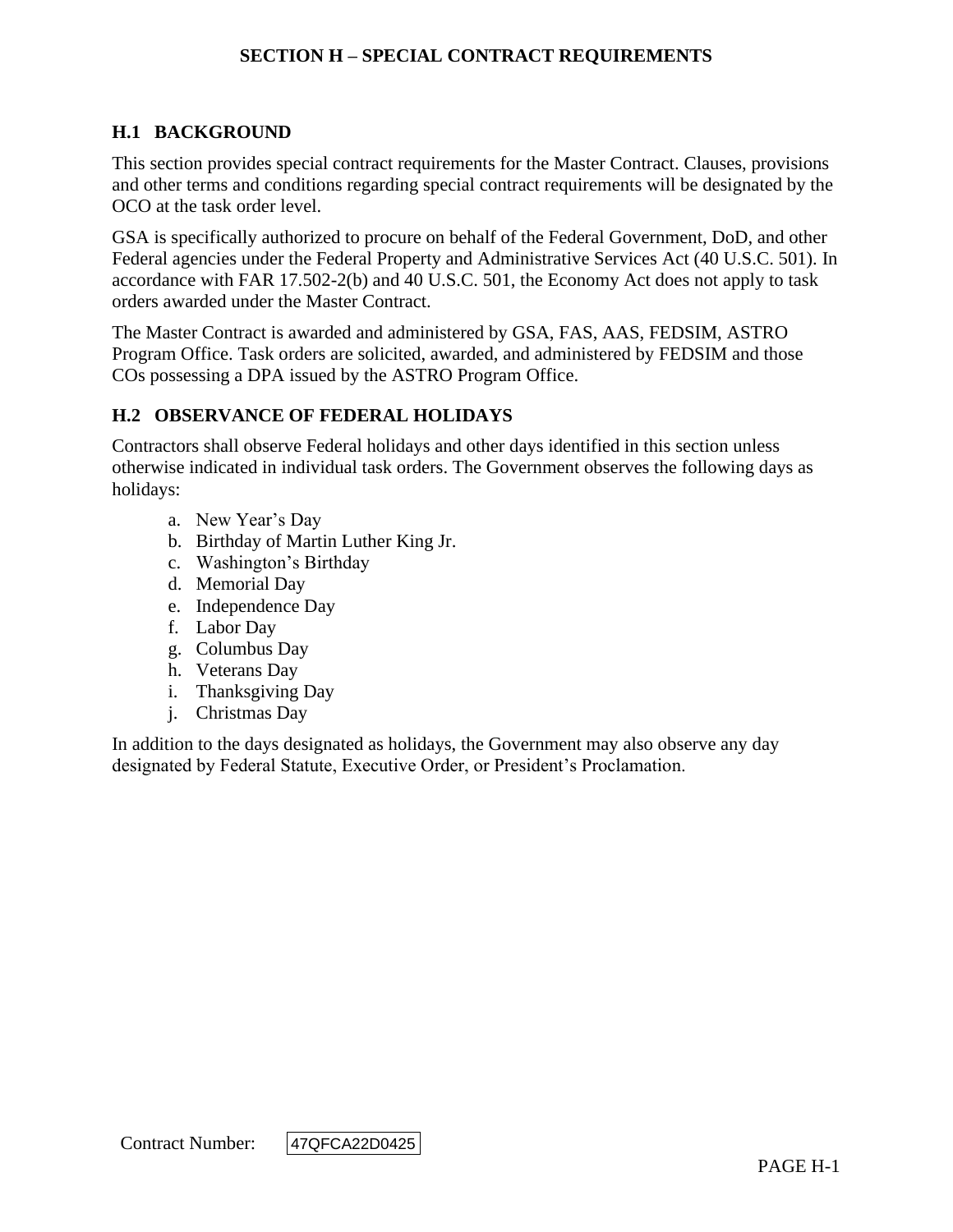## **H.3 POOL SELECTION**

The Pools of ASTRO are functional Pools. OCOs shall select the appropriate Pool for task order solicitation based upon the preponderance of work in the requirement being solicited. While requirements may contain functional elements that overlap multiple Pools, only a single Pool will be solicited for any single requirement. While a representative NAICS code is assigned to each Pool, the NAICS code does not limit the kind of work that can be performed in the Pool. For example, R&D for nanotechnology can be performed in the ASTRO Research Pool because it fits within the function of the Pool. The same would apply to all of the R&D exceptions, even though a different NAICS code would usually apply. See Section B.2 for a table providing the Pool Name, functional description, NAICS code assignment, and associated small business size standard assignments for each Pool.

### **H.4 HSPD-12**

When a contractor or its subcontractors (for clarity, see FAR Part 42 - *Subcontractor* means any supplier, distributor, vendor, or firm that furnishes supplies or services to or for a prime contractor or another subcontractor.), are required to physically access a Federally-controlled facility or access a Federal information system, the contractor shall comply with agency personal identity verification procedures in task orders that implement Homeland Security Presidential Directives-12 (HSPD-12).

### **H.5 SUSTAINABILITY**

In accordance with GSAM 523.1 and FAR Part 23, the Master Contract seeks to benefit from the use of sustainable management practices by contractors by ensuring that new task order actions for the supply of products and acquisition of services require that the products are Energyefficient (ENERGY STAR® or Federal Energy Management Program (FEMP)-designated, water-efficient, biobased, environmentally preferable (e.g., EPEAT®-registered, or non-toxic or less toxic alternatives), mon-ozone depleting, or made with recovered materials.

Public disclosures of environmental impacts and sustainable management practices have been associated with increased operational efficiency, lower overhead costs, and reduced supply chain and other business risks for disclosing companies. These disclosures can help ASTRO customers understand the major environmental impacts of procured products and services, familiarize themselves with the available strategies for reducing these impacts, and design projects and task order requirements that incorporate these strategies.

GSA encourages contractors to provide the location(s) (Internet  $URL(s)$ ) of one or more sources of publicly available information regarding its company-wide environmental impacts and sustainable management practices (sustainability disclosures) on the contractor's webpage. In making sustainability disclosures, the contractor is requested to utilize existing, widely recognized, third-party sustainability reporting portals and services such as the Global Reporting Initiative (GRI) Sustainability Disclosure Database (database of Corporate Social Responsibility (CSR) reports) and the Carbon Disclosure Project (CDP) Climate Change and Water Disclosure Questionnaires. Additionally, it is strongly encouraged that all sustainability disclosures be kept up-to-date and accurate.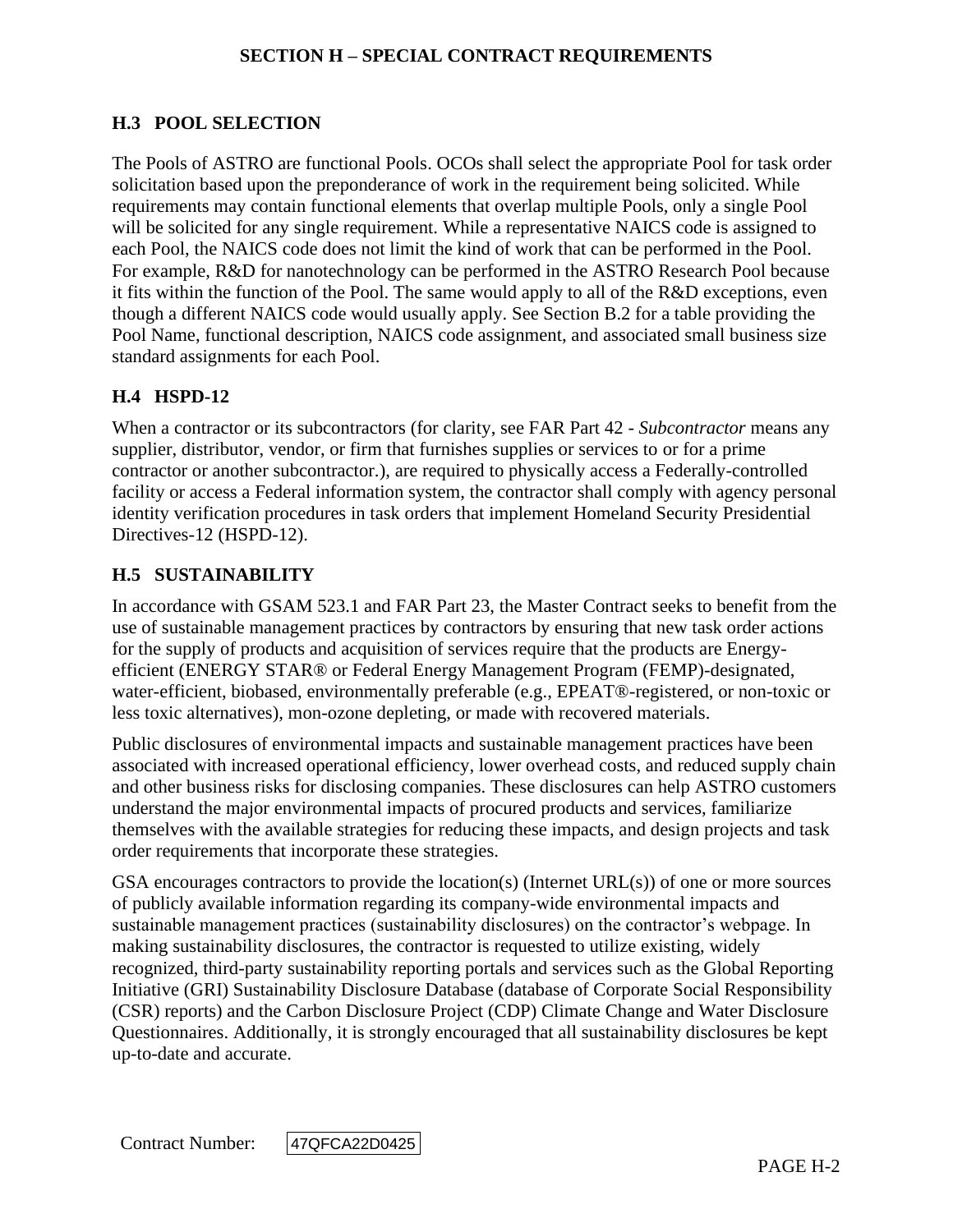### **H.6 PROPRIETARY SOLUTIONS**

Contractors are discouraged from proposing proprietary solutions in response to task order requirements that necessitate the contractor's proprietary process, system, maintenance, and/or solution that would prevent competition at a future point or require sustained and noncompetitive support.

If a proprietary solution is proposed by a contractor for a given task order requirement, the contractor shall mark its proposal accordingly and clearly notify the OCO of all limitations and costs associated with the proprietary solution.

#### **H.7 TASK ORDER PERSONNEL**

The contractor shall provide fully trained and experienced personnel required for performance under task orders awarded under the Master Contract. The contractor shall train contractor personnel, at its own expense, except when the OCO has given prior approval for specific training to meet special requirements that are peculiar to a particular task order.

Except as otherwise provided in an individual task order, the contractor shall, at its own expense, be responsible for obtaining any and all licenses, certifications, authorizations, approvals, and permits and for complying with any applicable Federal, national, state, and municipal laws, codes, regulations, and any applicable foreign work permits, authorizations, and/or visas in connection with the performance of any applicable task order issued under the Master Contract.

#### **H.7.1 SECURITY CLEARANCES**

Security clearances for contractor employees, including subcontractor employees, may require Confidential, Secret, Top Secret, Agency-Specific Clearances, and/or Special Background Investigations for Sensitive Compartmented Information or Special Access Programs. In such cases, the contractor, at its own expense, is responsible for providing and maintaining personnel with the appropriate security clearances to ensure compliance with Government security regulations as specified in the individual task order. Task orders containing classified work may also include a Contract Security Classification Specification, (i.e., DD Form 254 or civilian agency equivalent). The contractor shall fully cooperate on all security checks and investigations by furnishing requested information to verify the contractor employee's trustworthiness and suitability for the position.

The Government has full and complete control over granting, denying, withholding or terminating security clearances for employees. The granting of a clearance shall not prevent, preclude, or bar the withdrawal or termination of any such clearance by the Government. All necessary facility and employee security clearances shall be at the expense of the contractor. In some cases, Government offices that conduct background investigations do not have a means for accepting direct compensation from contractors and instead charge customer agencies for the background investigations. In these cases, the contractor shall be flexible in establishing ways of reimbursing the Government for these expenses. The individual task order should specify the terms and conditions for reimbursement, if any, for obtaining security clearances.

### **H.7.2 ETHICS AND CONDUCT**

The Master Contract is strictly a non-personal services contract, which means the personnel rendering the services under awarded task orders are not subject, either by the contract's terms or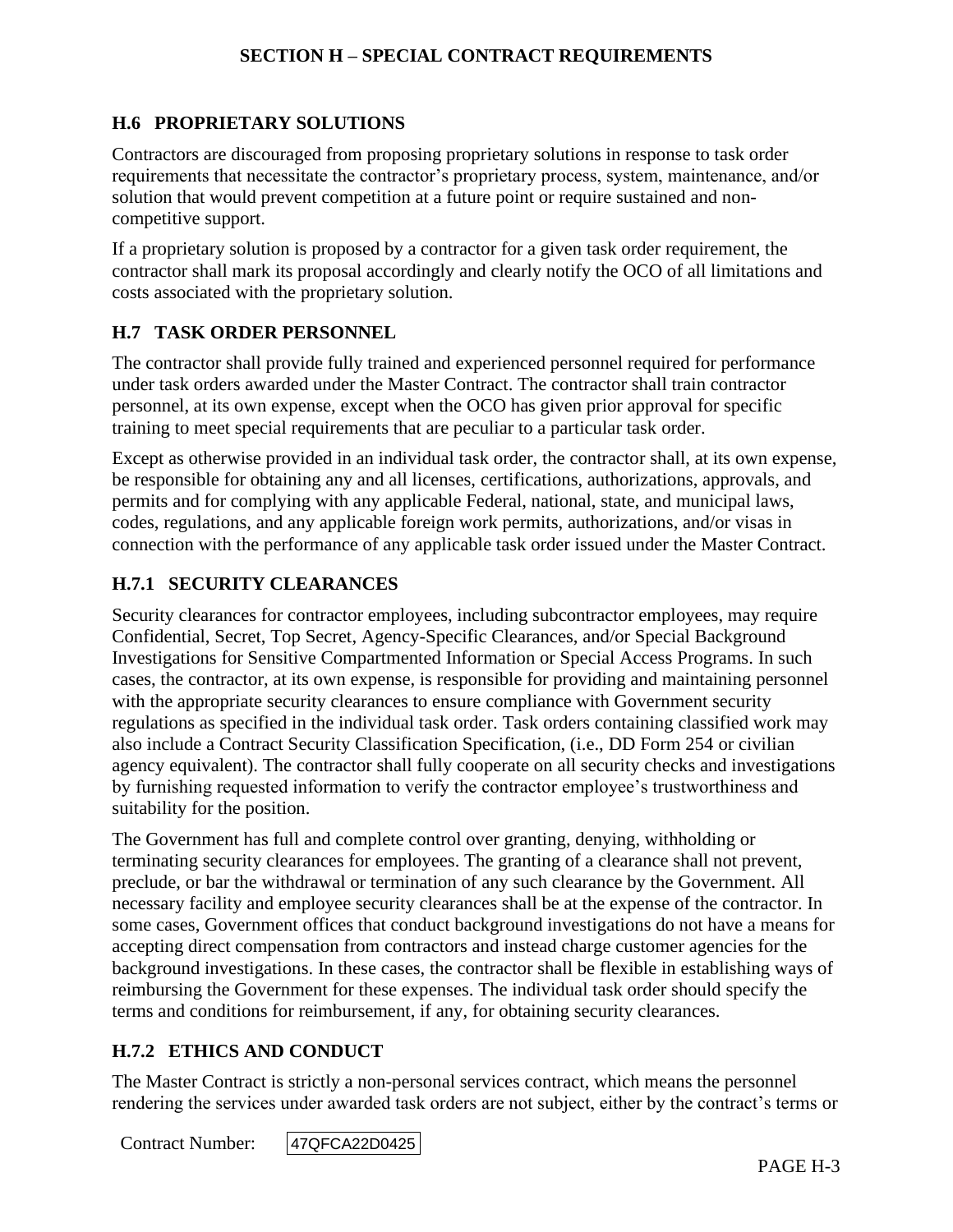by the manner of its administration, to the supervision and control usually prevailing in relationships between the Government and its employees.

The contractor shall not supervise, direct, or control the activities of Government personnel or the employee of any other contractor. The Government will not exercise any supervision or control over the contractor in the performance of contractual services. The contractor is accountable to the Government for the actions of its personnel.

Contractor employees shall not represent themselves as Government employees, agents, or representatives or state orally or in writing at any time that they are acting on behalf of the Government. In all communications with third parties, the contractor shall ensure that all contractor employees identify themselves as contractor employees and identify the name of the company for which they work and shall not carry out any direction that violates the terms and conditions of the Master Contract and task order.

The contractor shall not discuss with unauthorized persons any information obtained in the performance of work under a task order, conduct business other than that which is covered by the task order, conduct business not directly related to the task order on Government premises, use Government computer systems and/or other Government facilities for company or personal business, recruit on Government premises, or otherwise act to disrupt official Government business.

The contractor shall ensure that all of its employees, including subcontractor employees, are informed of the substance of this contractual requirement. If a contractor believes any action or communication has been given that would create a business ethic or conduct violation, the contractor shall notify the OCO and ASTRO CO immediately of this communication or action.

# **H.7.3 CONFLICTS OF INTEREST**

An ASTRO Prime contractor may be a subcontractor (for clarity, see FAR Part 42 - *Subcontractor* means any supplier, distributor, vendor, or firm that furnishes supplies or services to or for a prime contractor or another subcontractor.), to another ASTRO Prime contractor on task orders solicited and awarded under the Master Contract; however, the OCO may require that the contractor sign an Organizational Conflict of Interest (OCI) Statement.

All contractor personnel (including subcontractors and consultants) who will be personally and substantially involved in the performance of any task order issued under the Master Contract, which requires the contractor to act on behalf of, or provide advice with respect to, any phase of an agency procurement, shall execute and submit an "Employee/Contractor Non-Disclosure Agreement" Form. The OCO will provide the appropriate nondisclosure form specific to the task order. This form shall be required prior to the commencement of any work and whenever replacement personnel are proposed under an ongoing task order.

The contractor shall be responsible for identifying and preventing personal conflicts of interest of their employees. The contractor shall prohibit employees who have access to non-public information from using that information for personal gain.

In the event that a task order requires activity that would create an actual or potential conflict of interest, the contractor shall immediately notify the OCO of the conflict, submit a plan for mitigation, and not commence work until specifically notified by the OCO to proceed; or, identify the conflict and recommend to the OCO an alternate approach to avoid the conflict. The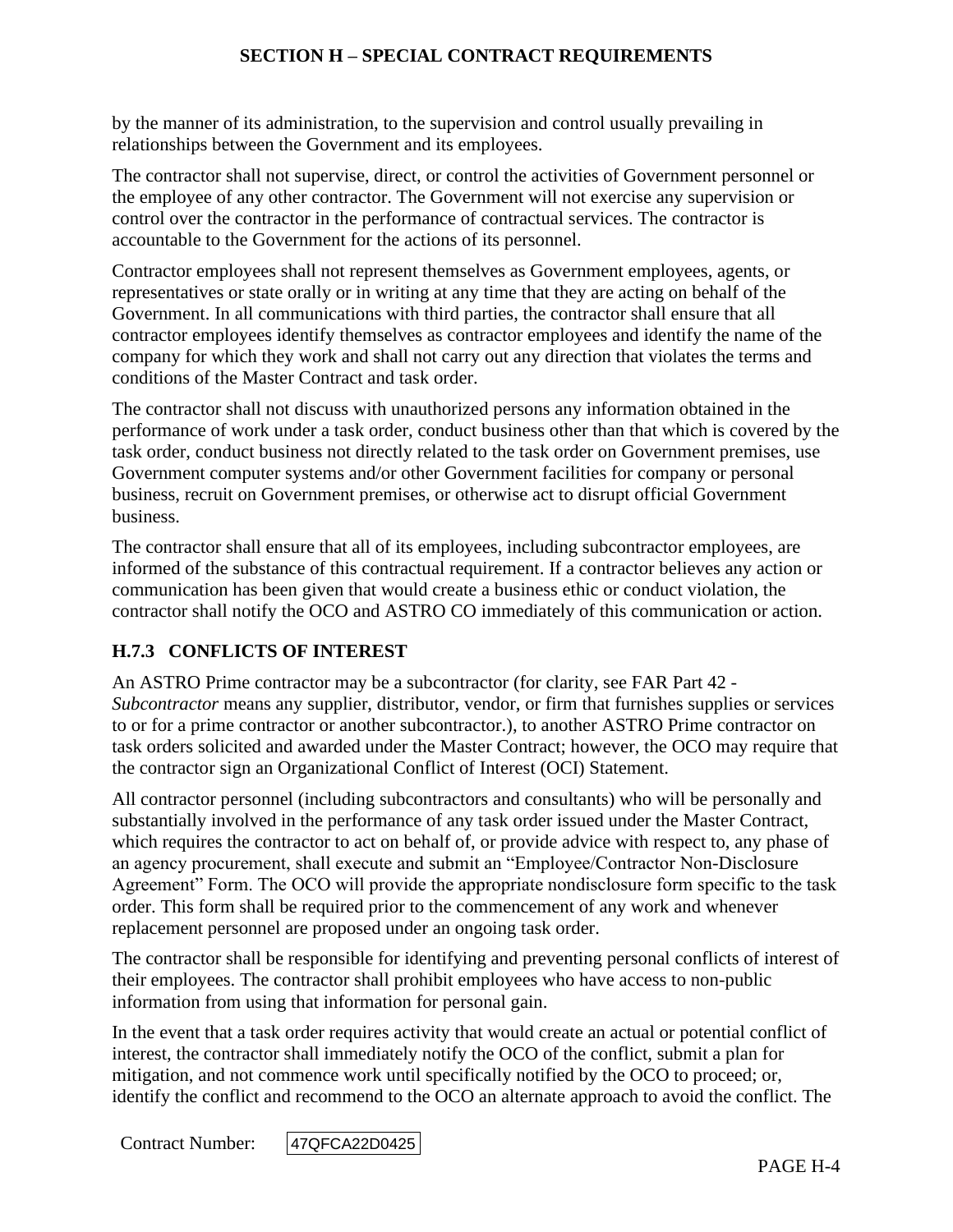OCO will review the information provided by the contractor and make a determination whether to proceed with the task order and process a request for waiver, if necessary.

### **H.7.4 COOPERATION WITH OTHER CONTRACTORS ON GOVERNMENT SITES**

The Government may undertake or award other contracts or task orders for work at or in close proximity to the site of the work under the Master Contract. The contractor shall fully cooperate with the other contractors and with Government employees and shall carefully adapt scheduling and performing the work under the Master Contract to accommodate the working environment, heeding any direction that may be provided by the OCO. The contractor shall not commit or permit any act that will interfere with the performance of work by any other contractor or by Government employees.

## **H.8 GOVERNMENT FACILITIES**

The contractor shall arrange with the OCO or other designated representative for means of access to premises, delivery and storage of materials and equipment, and use of approaches, corridors, stairways, elevators, and similar matters.

A contractor working in a Government facility shall be responsible for maintaining satisfactory standards of employee competency, conduct, appearance, and integrity and taking disciplinary action with respect to its employees as necessary. The contractor is responsible for ensuring that its employees do not disturb papers on desks, open desk drawers or cabinets, or use Government telephones, except as authorized. Each employee is expected to adhere to standards of behavior that reflect favorably on its employer and the Federal Government.

The contractor shall ensure that all of its employees, including subcontractor employees working under the Master Contract, are informed of the substance of this section.

## **H.8.1 RIGHTS OF INGRESS AND EGRESS**

The rights of ingress to, and egress from, Government facilities for the contractor's personnel shall be specified in the task order. Specific Federally-controlled facilities or those areas located within a given facility may have additional security clearance requirements that shall be specified in the task order. During all operations on Government premises, the contractor's personnel shall comply with the rules and regulations governing the facility access policies and the conduct of personnel.

Contractor employees, including subcontractor employees, shall have in their possession, at all times while working, the specific Government-issued identification credential. The identification credential shall be displayed and visible at all times while on Government property. The Government reserves the right to require contractor personnel to sign-in upon entry and sign-out upon departure from the Government facilities. The contractor shall be responsible for ensuring that all identification credentials are returned to the issuing agency when contract employees leave the contract, the task order has been completed, employees leave the company, or employees are dismissed or terminated. In addition, the contractor shall notify the issuing agency whenever employee badges are lost.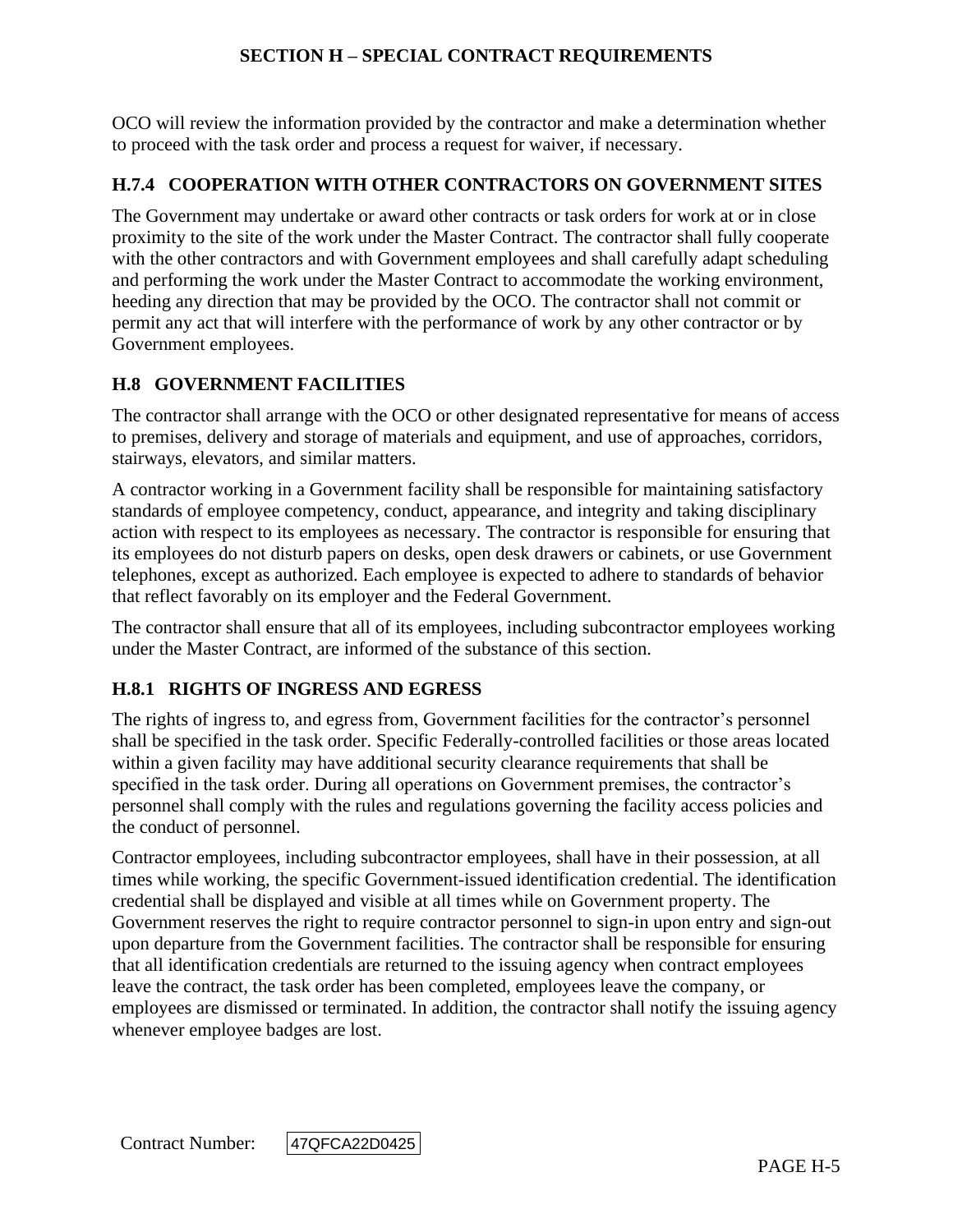### **H.8.2 LEASING OF REAL AND PERSONAL PROPERTY**

The Government contemplates that leases may be part of task order solutions offered by the contractor, but the Government, where the contractor's approach includes leasing, shall not be the Lessee. Under no circumstances shall the Government be deemed to have privity-of-contract with the Owner/Lessor of the Leased Items, nor shall the Government be held liable for early Termination/Cancellation damages if the Government decides not to exercise an option period under the TO.

#### **H.9 ON-RAMPING**

The total number of contractors within any given Pool may fluctuate due to novations, acquisitions, and mergers, or the Government's exercise of the off-ramp process. In addition, it is in the Government's best interest to include additional qualified contractors to meet customer requirements and enhance competition at the task order level. The original number of awards (45) in each Pool only applies to the original award process. On-ramps may result in more contractors in a given Pool or all Pools based on the Government's discretion.

Any on-ramping procedure identified below is at the sole discretion of the Government. Onramping may be performed for any single Pool or multiple Pools at any time during the ordering period of the Master Contract.

If the intent of an on-ramp is to "add" contractors to increase the total number of contractors in a given Pool beyond the original number of awards, the new standard of highest technically rated qualifying offerors will be identified in the solicitation and the highest technically rated qualifying offerors will receive those awards regardless of how their scores compare to the original awardees.

If the intent of an on-ramp is to "replace" contractors removed from a Pool as a result of novations, acquisitions, mergers, or the Government's exercise of the off-ramp process, offerors shall achieve an evaluated numerical score that is equal to or higher than the lowest evaluated numerical score in the Pool at the time of the original Master Contract awards. The lowest evaluated numerical score will be identified in the reopening of the original ASTRO solicitation for any given on-ramped Pool.

The following procedures apply to on-ramping:

- a. An on-ramping notice is published in accordance with FAR Part 5, Publicizing Contract Action.
- b. A re-opening of the ASTRO solicitation will be posted including the representations and certifications, evaluation factors, and scoring methodology materially identical to the original version of the ASTRO solicitation.
- c. The terms and conditions of the on-ramping solicitation will be materially identical to the original version of the Master Contract.
- d. When determined to be in the best interest of the Government, contractors may be required to achieve an evaluated numerical score that is equal to or higher than the lowest evaluated numerical score in the Pool at the time of the original Master Contract awards.
- e. The solicitation will identify the applicable definition of Qualifying Offeror (number of contracts that GSA intends to award).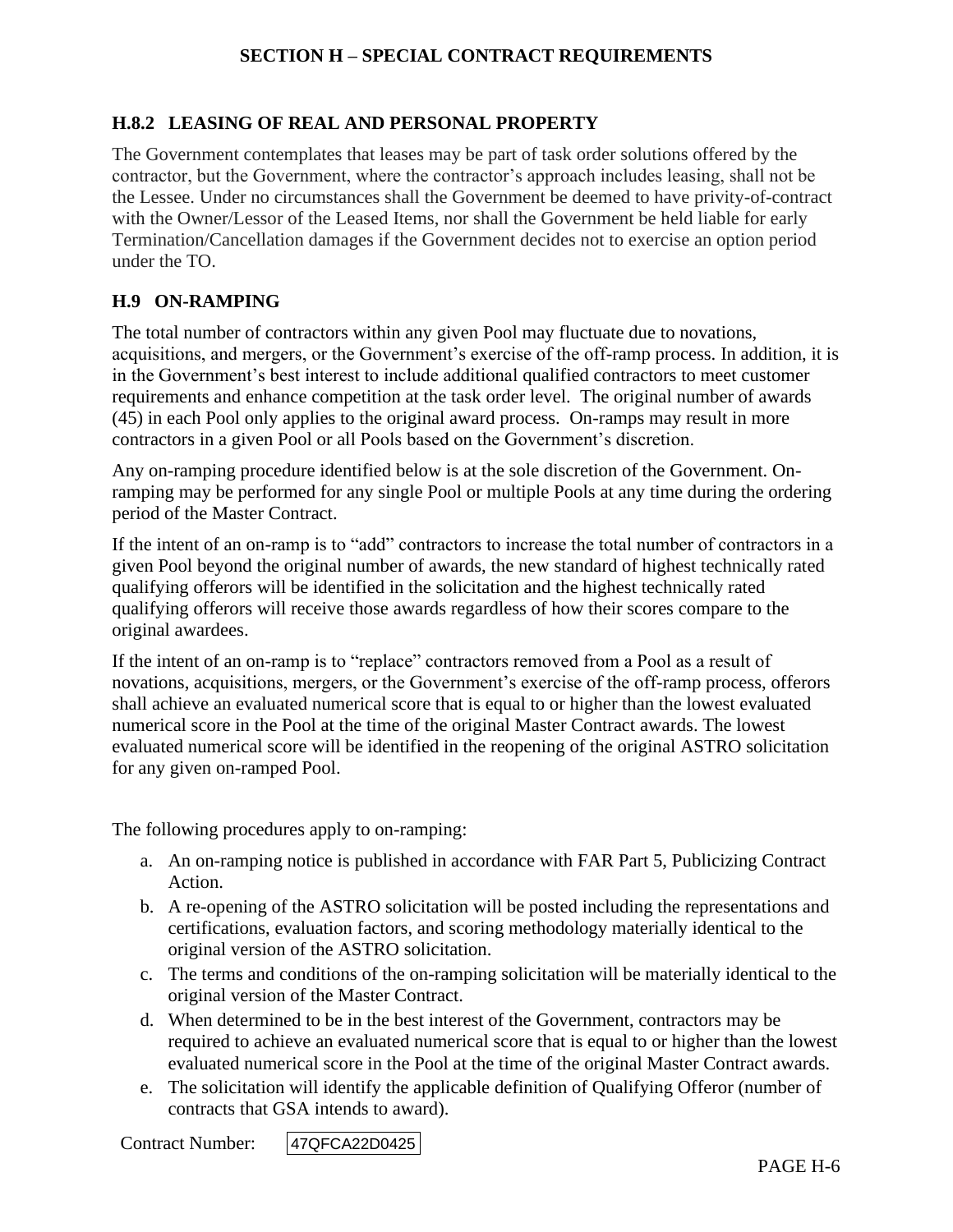f. The ordering period for the on-ramp awards will be coterminous with the existing ordering period of the original Master Contract awards.

### **H.9.1 LATERAL POOL ON-RAMPING**

GSA will determine whether it would be in the Government's best interest to initiate an open season for lateral Pool ramping. Lateral Pool ramping means that existing ASTRO contractors will be eligible to compete for a Pool(s) that they don't already have an award.

## **H.9.2 SUBPOOL ON-RAMPING**

GSA will determine whether it would be in the Government's best interest to initiate an open season to create a subpool within an already established Pool. This may be done in response to customer needs, competition levels, or other factors.

Any contractor already possessing a contract in the affected Pool will automatically be included in the newly formed subpool if the contractor can provide evidence that it has performed as a prime contractor within the function of the new subpool.

New offerors shall compete under the evaluation factors and scoring methodology of the solicitation.

## **H.9.3 OPEN SEASON ON-RAMPING**

GSA will determine whether it would be in the Government's best interest to initiate an open season to "replace" or "add" contractors to any given Pool.

## **H.10 DORMANT STATUS**

GSA is responsible for ensuring performance and compliance with the terms and conditions of the Master Contract and safeguarding the interests of the customer and the American taxpayer. If the ASTRO CO determines that any requirement of ASTRO is not being met then the contractor may be placed into Dormant Status.

Dormant status may be activated for a given ASTRO Pool that a contractor has been awarded or Dormant Status may be activated for all ASTRO Pools a contractor has been awarded. If Dormant Status is activated and the process articulated herein is afforded, the contractor shall not be eligible to participate or compete in any subsequent ASTRO task order solicitations; however, the contractor shall continue performance on previously awarded and active task orders, including the exercise of options and modifications of those active task orders.

Dormant Status is not a Debarment, Suspension, or Ineligibility as defined in FAR Subpart 9.4 or a Termination as defined in FAR Part 49. Dormant Status is a condition that applies to the Master Contract only. Grounds for being placed in Dormant Status are a contractor's material breach of the Master Contract or any task order, including but not limited to, a pattern of nonperformance; failure to meet the deliverables requirements of the Master Contract; failure to meet small business subcontracting goals; or failure to maintain Government business systems under the Master Contract.

Dormant status will only be imposed after careful consideration of the situation and collaboration with the contractor to resolve the issues. GSA must ensure that contractors receive impartial, fair, and equitable treatment. To place a contractor in Dormant Status, the ASTRO CO shall first send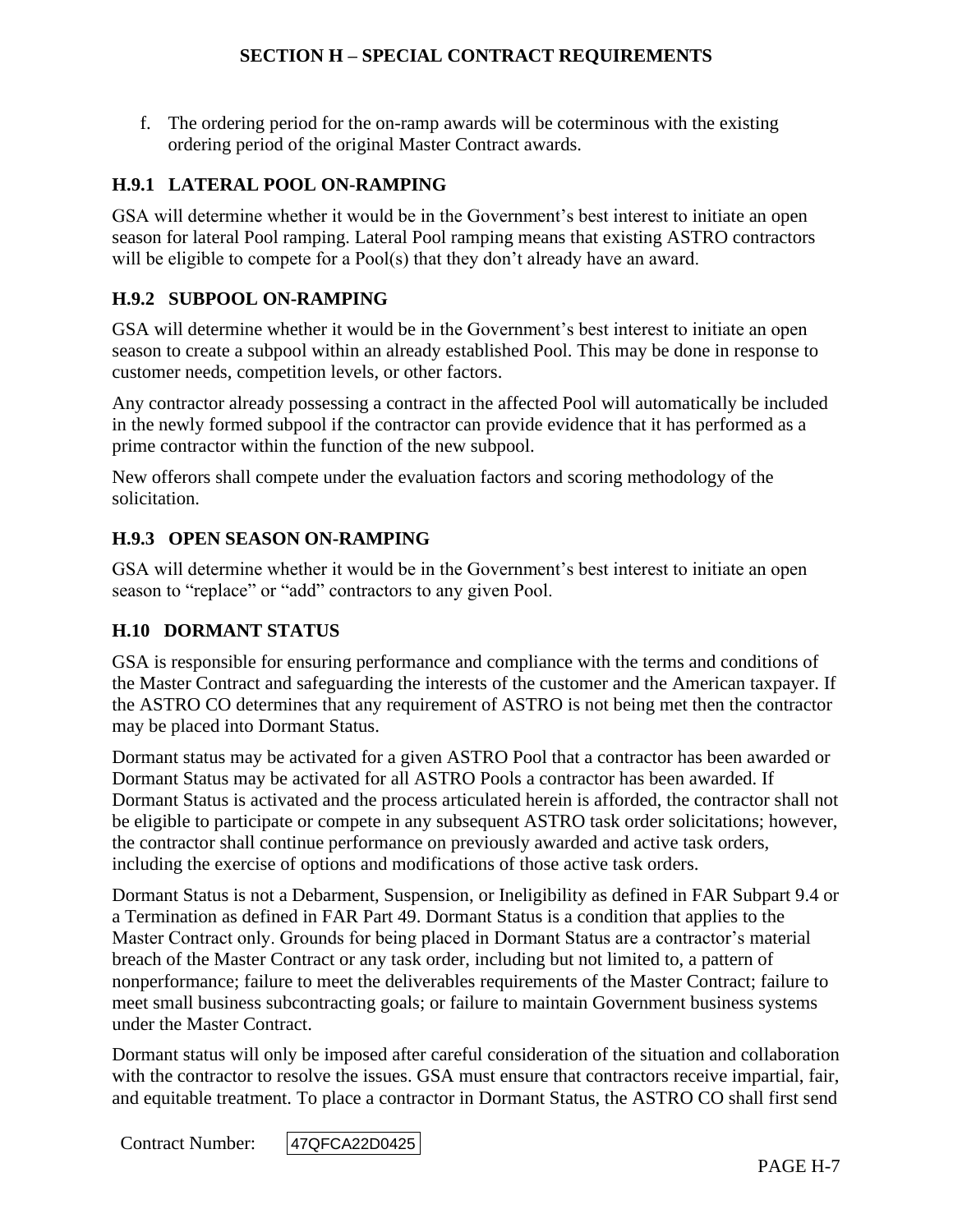a letter, in writing, to the contractor regarding the non-compliance issue. The contractor shall have reasonable time, at the discretion of the ASTRO CO, to provide a remediation plan to correct the deficiencies or to contest the purported factual basis of the deficiencies. If the ASTRO CO is satisfied with the contractor's response, the contractor will not be placed in Dormant Status as long as the contractor successfully follows the remediation plan. If the ASTRO CO is not satisfied with the response, or the remediation plan is not effective, the ASTRO CO may issue a final decision, in writing, placing the contractor in a Dormant Status. The ASTRO CO's final decision may be appealed to the GSA Ombudsman under Alternative Disputes Resolution (ADR), as defined in GSAM 533.214 and FAR Subpart 33.201.

If the ASTRO CO places a contractor in Dormant Status, the contractor may exit Dormant Status by proposing a remediation plan to the ASTRO CO for any existing contracts and successfully following the plan. If the ASTRO CO is not satisfied with the response, or the remediation plan is not effective, the ASTRO CO, at their discretion, may refuse to remove the contractor from Dormant Status.

### **H.11 OFF-RAMPING**

GSA reserves the unilateral right to Off-Ramp non-performing contractors. Contractors that are Off-Ramped shall have no active task orders under their corresponding Pool at the time of the Off-Ramping. Contractors under more than one Pool may only be off-ramped from the Pool where the non-performing issues have occurred.

Off-ramping methods may result from one of the following conditions:

- a. Permitting the contractor's Pool(s) to expire instead of exercising the First Option Period.
- b. After a contractor is placed in Dormant Status and the contractor has completed all previously awarded task orders under the Master Contract.
- c. Debarment, Suspension, or Ineligibility as defined in FAR Subpart 9.4.
- d. Termination as defined in FAR Part 49.
- e. Failure to meet the standards of performance, deliverables, or compliances.
- f. Taking any other action which may be permitted under the Master Contract's terms and conditions.

#### **H.12 OPTION TO EXTEND THE TERM**

After the initial contract term of five years, the Master Contract has included FAR 52.217-9, Option to Extend the Term of the Contract, for a subsequent contract term of five years.

The purpose of this option is to demonstrate the value it places on quality performance by providing a mechanism for continuing a contractual relationship with a successful contractor performing at a level that meets or exceeds GSA's quality performance expectations.

In recognition of exceptional contract and task order performance during its initial five-year term of performance, the Government will consider exercising a contractor's option for an additional five-year term of performance.

The option determination will be based on the conditions set forth in FAR Subpart 17.207, the overall quality of the contractor's Past Performance under the Master Contract and awarded task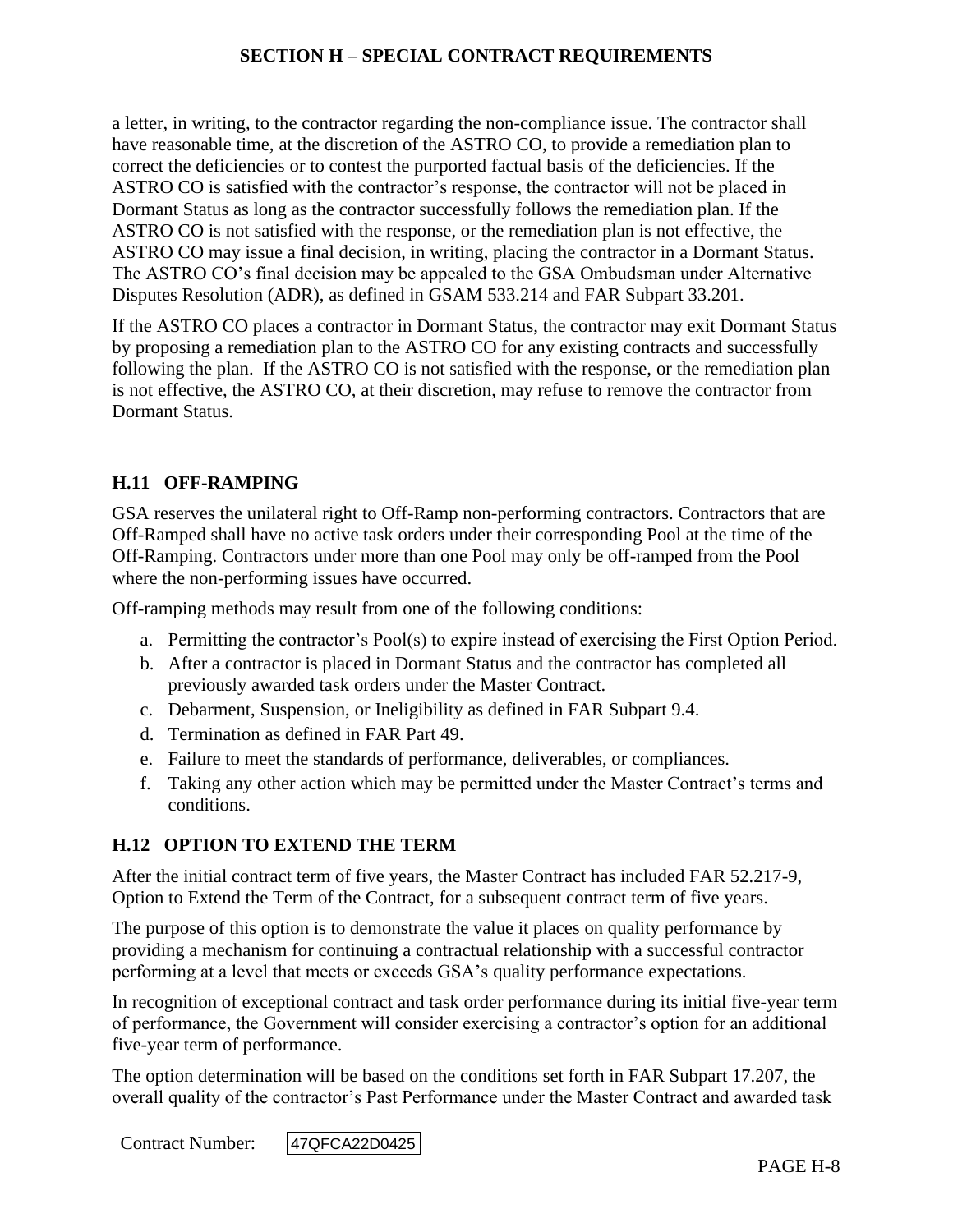orders, meeting the deliverable and compliance standards of the Master Contract, and maintaining a strategic partnership between the ASTRO contractors, GSA personnel, and Federal customers to identify and achieve reciprocal goals.

### **H.13 CLOSEOUTS**

The Master Contracts will be closed out upon the closeout of all task orders awarded under the Master Contract.

The OCO is responsible for closing their task orders under the Master Contract. Task order closeout will be accomplished within the procedures set forth in FAR Part 4, Administrative Matters, and FAR Part 42, Contract Administration and Audit Services.

The OCO is encouraged to utilize FAR Subpart 42.708, Quick-Closeout Procedures, to the maximum extent practicable. The OCO has the authority to negotiate settlement of indirect costs in advance of the determination of final indirect cost rates if the task order is physically complete and the amount of unsettled indirect cost to be allocated to the task order is relatively insignificant. A determination of final indirect costs under quick-closeout procedures shall be final for the task order it covers and no adjustment shall be made to other task orders for over-or under-recoveries of costs allocated or allocable to the task order covered by the agreement. Once agreement for quick-closeout is reached on an individual task order, a bilateral modification will be issued to close out the task order.

The contractor agrees to cooperate with the OCO to close out task orders as soon as practical after expiration, cancellation, or termination.

#### **H.14 PARTNERING**

GSA intends to encourage the foundation of a cohesive partnership between the ASTRO contractors, GSA ASTRO personnel, and Federal agency customers to identify and achieve reciprocal goals, with effective and efficient customer-focused service, in accordance with the terms of the ASTRO contract.

Failure to attend meetings, maintain a contractor ASTRO webpage, or otherwise comply with this section may result in activation of Dormant Status and/or a contractor being Off-Ramped (See Sections H.10 and H.11).

#### **H.14.1 MEETINGS**

From time to time, the Government may require contractor attendance, including the attendance of contractor Key Personnel, at meetings at various locations. Meetings may be via web-casting or in-person at a Government facility, commercial conference center, or mutually agreed-upon contractor facility on a rotational basis, as determined by the Government. Follow-up meetings may be held periodically throughout the duration of ASTRO in order to assess performance against the goals and to reinforce partnering principles.

GSA may require up to two ASTRO Ecosystem (AE) meetings per year. The goal of the AE meetings are to provide a platform for ASTRO contractors, ASTRO staff, and other agency representatives to communicate current issues; resolve potential problems; discuss business and marketing opportunities; review future and ongoing initiatives; create networking opportunities between ASTRO Prime contractors; introduce small businesses with unique or special skill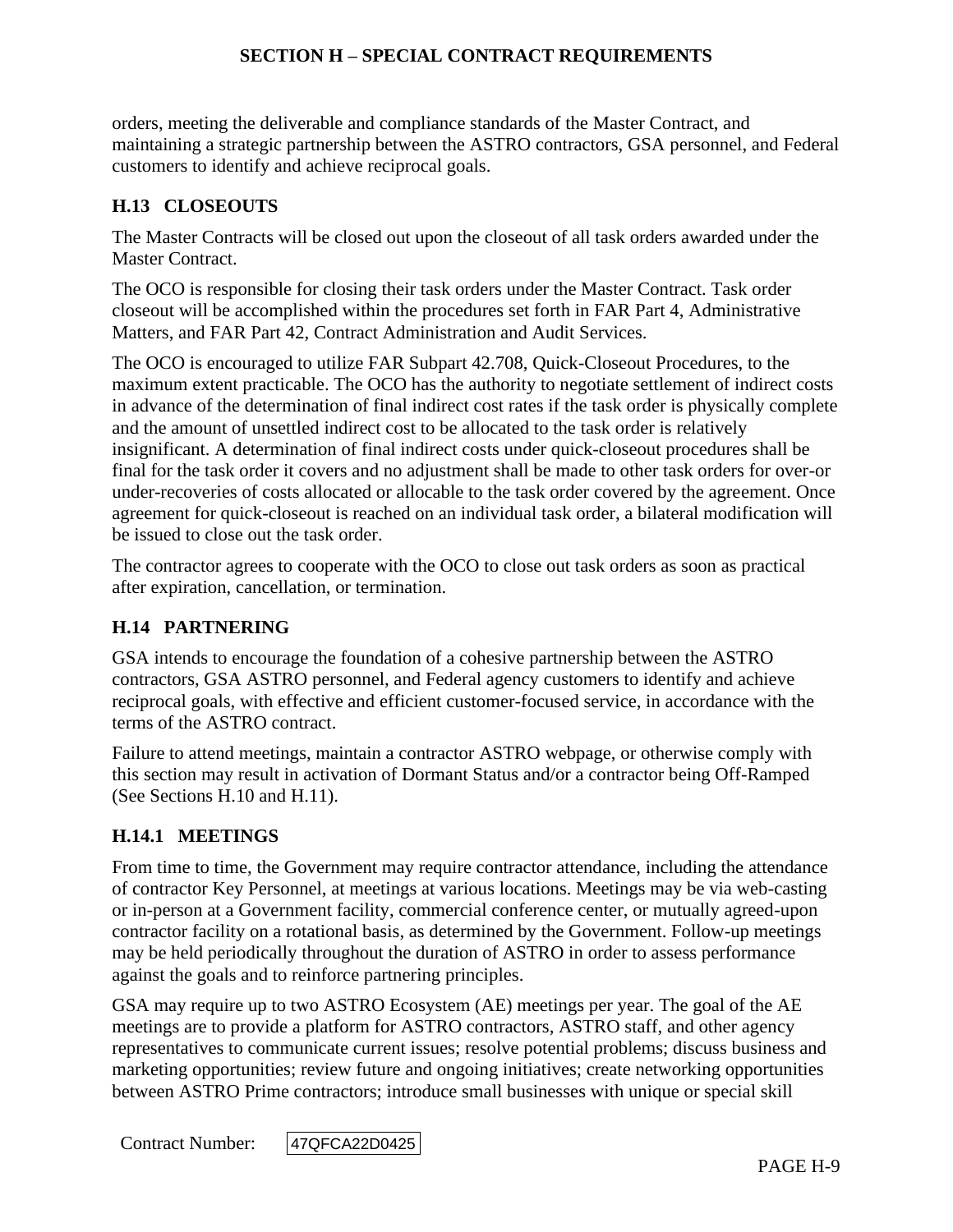sets/products; and address ASTRO fundamentals. Any contractor costs associated with AE Meetings shall be at no direct cost to the Government.

## **H.14.2 GSA ASTRO WEBPAGE**

GSA will establish an ASTRO website for the purposes of informing customers, stakeholders, and the general public of the attributes and procedures for ASTRO.

The GSA ASTRO webpage may include, but not be limited to, the following:

- a. General overview of the attributes of ASTRO.
- b. The ASTRO conformed contract (Sections B through J).
- c. GSA Key Personnel POC information (Names, Titles, Phone Numbers, and Email Addresses).
- d. Contractor Key Personnel POC information (Names, Titles, Phone Numbers, and Email Addresses).
- e. List of Contractor Numbers, Company Names by NAICS Pools and MA-IDIQ task order contracts, and direct POC for issuing task order solicitations by an OCO.
- f. DPA process for the OCO.
- g. ASTRO Training and Ordering Guides.
- h. Sample procurement templates for the OCO.
- i. Scope review process for the OCO.
- j. Links to other mandatory websites for reporting purposes or ordering procedures.
- k. List of contractors not eligible for solicitations and awards due to Dormant Status or Off-Ramping, if necessary.
- l. Frequently Asked Questions.

## **H.14.3 CONTRACTOR ASTRO WEBPAGE**

Within 30 days of the Notice to Proceed, the contractor shall develop and maintain a current, publicly available webpage accessible via the Internet throughout the term of ASTRO and task orders awarded under ASTRO. The contractor shall make its ASTRO webpage Rehabilitation Act Section 508 compliant.

The purpose of the webpage is for the contractor to communicate with potential customers regarding the contractor's ability to provide in-scope services under ASTRO. At a minimum, this webpage shall include, but is not limited to, the following:

- a. Link to the GSA ASTRO webpage.
- b. General overview of ASTRO.
- c. ASTRO related marketing materials and news releases.
- d. Contractor capabilities for ASTRO.
- e. Contractor Key Personnel POC information (Names, Titles, Phone Numbers, and Email Addresses).
- f. Data Universal Numbering Systems (DUNS) Number.
- g. Sustainability disclosures, if any.
- h. Supply Chain Risk Management (SCRM) strategies, if applicable.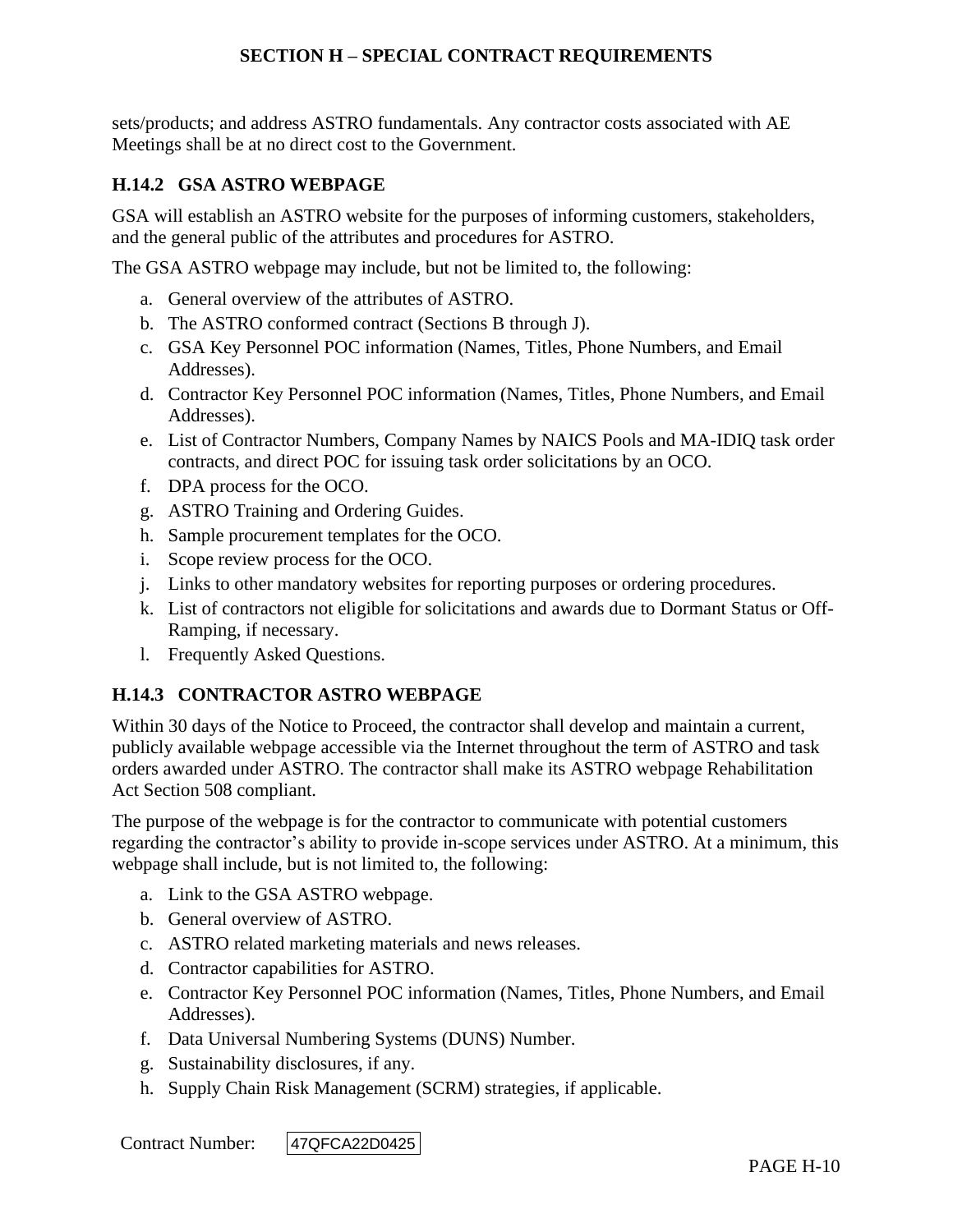## **H.14.4 MARKETING**

The contractor shall maintain participation by actively pursuing work and competing for task order solicitations under ASTRO. The contractor may participate in various conferences and trade shows to facilitate outreach efforts for Federal agency customers and to aid in the marketing of ASTRO.

The contractor may develop company specific ASTRO brochures for distribution at trade shows, conferences, seminars, etc., and distribute printed materials to enhance awareness of ASTRO. All marketing, promotional materials, and news releases in connection with ASTRO or task order awards under ASTRO, including information on the contractor's ASTRO webpage, may be co-branded with marks owned or licensed by the contractor and GSA, as long as the contractor complies with GSAM 552.203-71, Restriction on Advertising.

GSA reserves the right to review and approve, any marketing, promotional materials, or news releases by a contractor that is ASTRO-related, including information on the contractor's ASTRO webpage.

## **H.15 CYBERSECURITY MATURITY MODEL CERTIFICATION (CMMC) PILOT PROGRAM**

This procurement has been identified as a CMMC Pilot activity. This will not be a condition of award, but will be a voluntary opportunity to participate in CMMC assessments of the prime and select members of the supply chain. These assessments will be not for attribution or for certification. These assessments will provide the Government and contractors with awareness of their cyber vulnerabilities. There will be a post award conference held between the Government and contractor to identify the Controlled Unclassified Information (CUI) and map it through the supply chain. Based on this mapping several contractors who would handle CUI would have a CMMC Level 3 assessment performed and those not handling CUI would have a CMMC Level 1 assessment performed, again not for attribution or certification.

# **H.16 SUPPLY CHAIN RISK MANAGEMENT (SCRM)**

GSA has taken a leadership position (along with other key federal entities) within the federal government in the implementation and oversight of SCRM. SCRM standards and guidance for civilian agencies is working to move in line with the levels found in defense and national security related agencies. Currently, the SCRM landscape is in its infancy and many tools and standards are yet to be defined or in a state of change. However, this is a critical issue to the federal government with regards to cybersecurity, information assurance, supply chain risk, and national defense. While most SCRM requirements and analysis shall take place at the task order level based on the requirements involved, an effort to recognize the importance of SCRM is being placed at the Master Contract level as well. In support of this, the Master Contract includes the following terms and conditions for SCRM measures: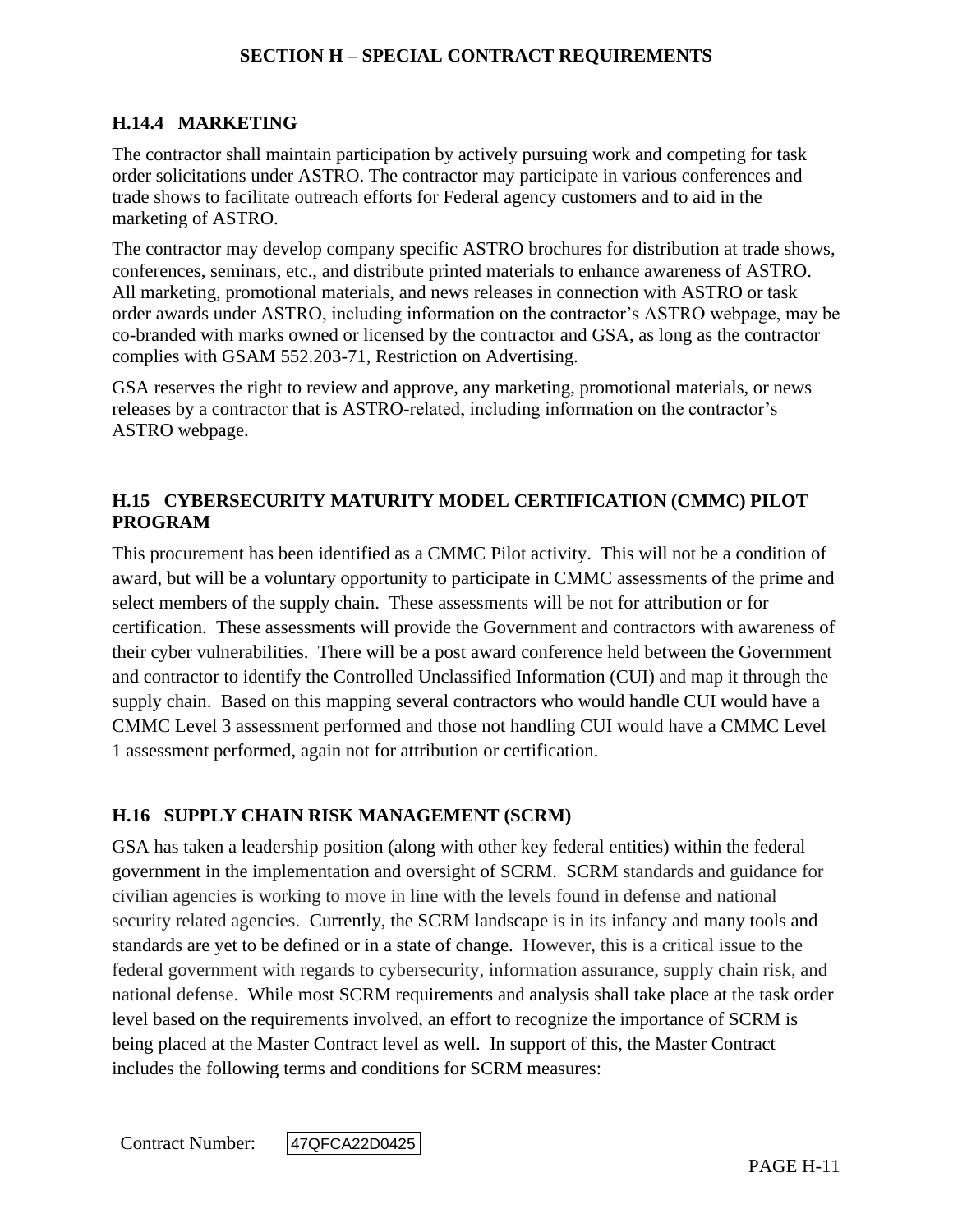- a) All ASTRO Contractors agree to work cooperatively and bilaterally with the ASTRO PMO in the future implementation of SCRM issues.
- b) Contractors in the Data Operations Pool shall submit a SCRM Mitigation Plan annually beginning one year AFTER the ASTRO Notice to Proceed. More information regarding the details of the plan shall be provided 90 days prior to the initial submission date. ASTRO Contractors in other Pools may be required to submit a SCRM Mitigation Plan as well if deemed that the task orders they are performing under ASTRO are covered under supply chain risk guidelines.
- c) GSA is currently developing a tool to assess SCRM issues called the GSA Vendor Risk Assessment Program (VRAP) to identify, assess and monitor supply chain risks of critical vendors. The Government may use any information from public unclassified, classified or any other source for its analysis. Once complete, the Contractor agrees the Government may, at its own discretion, perform audits of supply chain risk processes or events. On site assessments may be required. VRAP is designed to monitor the following:
	- 1) Risk of Foreign ownership, control or influence
	- 2) Cyber risk
	- 3) Factors which would impact the company's vulnerability, such as financial performance.
- d) In the event that supply chain risks are identified and corrective action becomes necessary, such corrective actions would be mutually agreed to, based upon specific identified risks.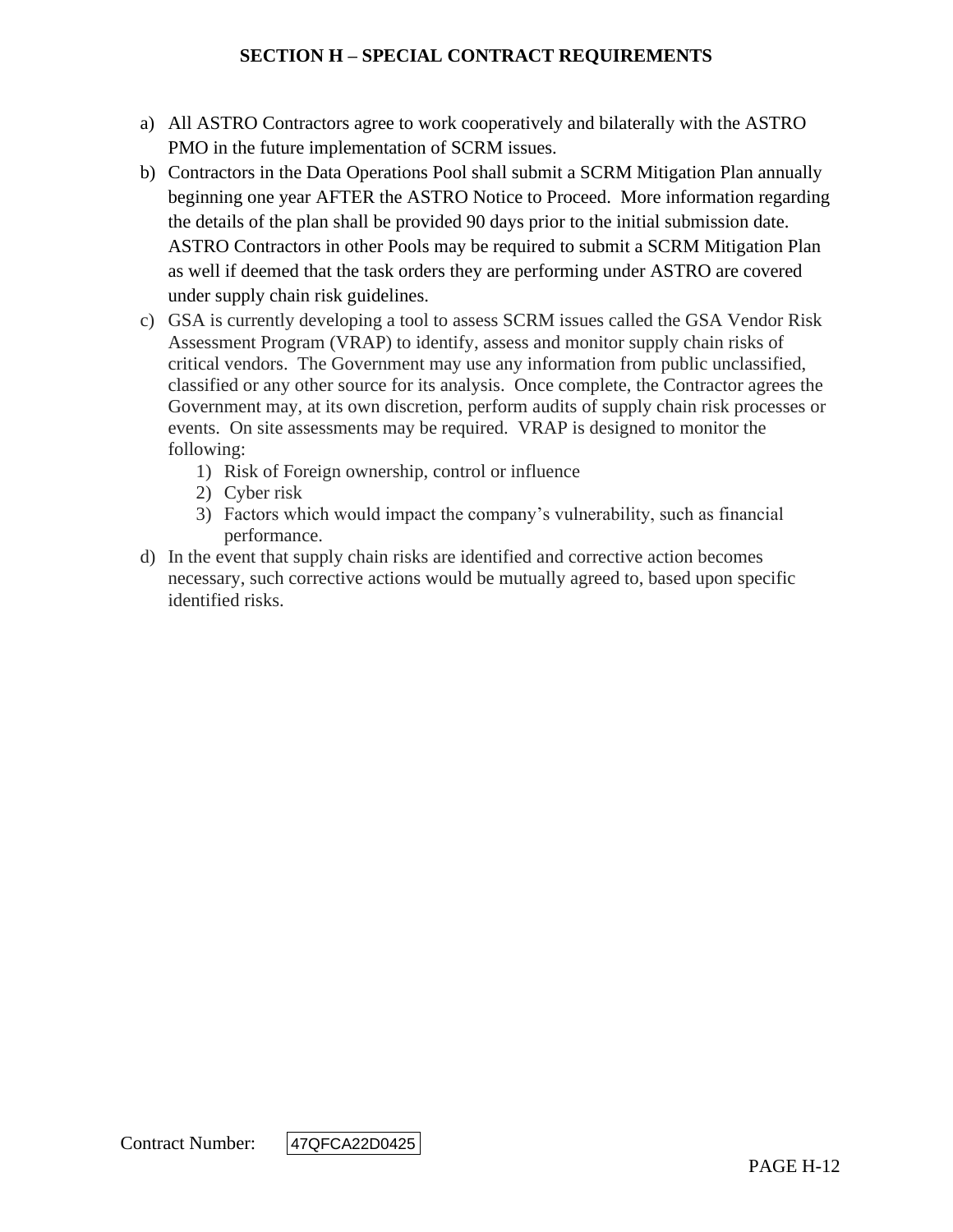## **I.1 TASK ORDER CLAUSES**

In accordance with FAR 52.301, Solicitation Provisions and Contract Clauses (Matrix), the ASTRO Master Contracts cannot predetermine all the contract provisions/clauses for future individual task orders. However, all applicable and required provisions/clauses set forth in FAR 52.301 automatically flow down to all ASTRO task orders, based on their specific contract type (e.g. cost, fixed price etc.), statement of work, competition requirements, commercial or not commercial, and dollar value as of the date the task order solicitation is issued.

However, the OCO shall identify in the task order solicitation whether FAR Part 12 commercial clauses/provisions do or do not apply. Furthermore, the OCO shall identify any optional and/or agency-specific provisions/clauses for each individual task order solicitation and subsequent award. For optional and/or agency-specific provisions/clauses, the OCO shall provide the provision/clause number, title, date, and fill-in information (if any), as of the date the task order solicitation is issued.

## **I.2 MASTER CONTRACT CLAUSES**

The following clauses apply only to the ASTRO MA-IDIQ task order contract. The clauses and dates remain unchanged throughout the term of ASTRO unless changed through a bi-lateral modification to ASTRO.

## **I.2.1 FAR 52.252-2 CLAUSES INCORPORATED BY REFERENCE**

This contract incorporates one or more clauses by reference, with the same force and effect as if they were given in full text. Upon request, the Contracting Officer will make their full text available. Also, the full text of a clause may be accessed electronically at [http://acquisition.gov/.](http://acquisition.gov/)

## **I.2.2 GSAR 552.252-6 AUTHORIZED DEVIATIONS IN CLAUSES (DEVIATION FAR 52.252-6)(SEP 1999)**

#### (a) *Deviations to FAR clauses***.**

(1) This solicitation or contract indicates any authorized deviation to a Federal Acquisition Regulation (48 CFR Chapter 1) clause by the addition of "(DEVIATION)" after the date of the clause, if the clause is not published in the General Services Administration Acquisition Regulation (48 CFR Chapter 5).

(2) This solicitation indicates any authorized deviation to a Federal Acquisition Regulation (FAR) clause that is published in the General Services Administration Acquisition Regulation by the addition of "(DEVIATION (FAR clause no.))" after the date of the clause.

(b) *Deviations to GSAR clauses*. This solicitation indicates any authorized deviation to a General Services Administration Acquisition Regulation clause by the addition of "(DEVIATION)" after the date of the clause.

(c) *"Substantially the same as" clauses*. Changes in wording of clauses prescribed for use on a "substantially the same as" basis are not considered deviations.

(End of clause)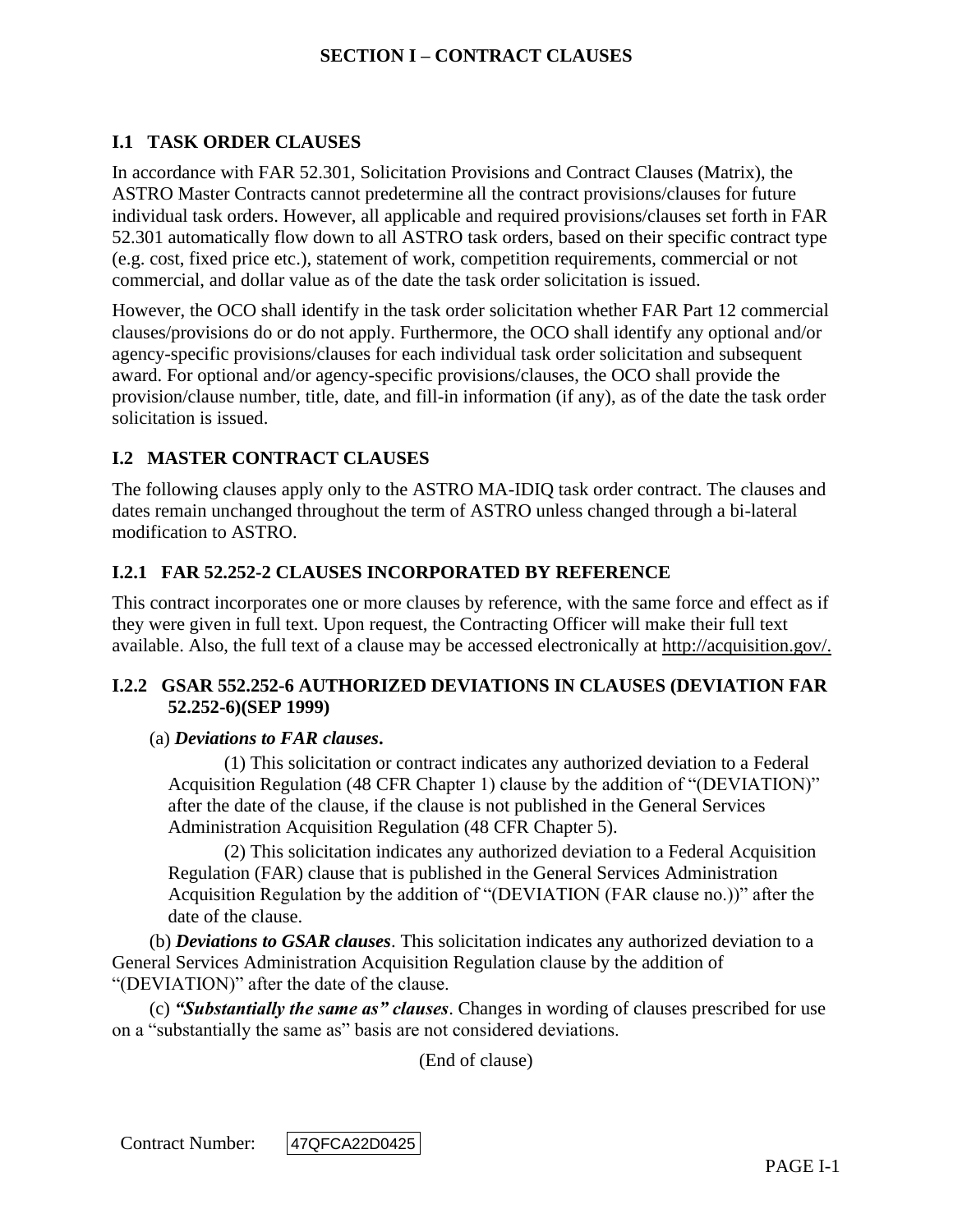| <b>FAR</b> | PROVISION/CLAUSE TITLE                                                                                    | <b>DATE</b>     |
|------------|-----------------------------------------------------------------------------------------------------------|-----------------|
| 52.202-1   | Definitions                                                                                               | <b>JUN 2020</b> |
| 52.203-3   | Gratuities                                                                                                | APR 1984        |
| 52.203-5   | <b>Covenant Against Contingent Fees</b>                                                                   | <b>MAY 2014</b> |
| 52.203-6   | Restrictions on Subcontractor Sales to the Government                                                     | <b>JUN 2020</b> |
| 52.203-6   | Restrictions on Subcontractor Sales to the Government Alternate I                                         | <b>OCT 1995</b> |
| 52.203-7   | <b>Anti-Kickback Procedures</b>                                                                           | <b>JUN 2020</b> |
| 52.203-8   | Cancellation, Rescission, and Recovery of Funds For Illegal or<br><b>Improper Activity</b>                | <b>MAY 2014</b> |
| 52.203-10  | Price or Fee Adjustment for Illegal or Improper Activity                                                  | <b>MAY 2014</b> |
| 52.203-12  | Limitation on Payments to Influence Certain Federal Transactions                                          | <b>JUN 2020</b> |
| 52.203-13  | Contractor Code of Business Ethics and Conduct                                                            | <b>JUN 2020</b> |
| 52.203-14  | Display of Hotline Poster(s)                                                                              | <b>JUN 2020</b> |
| 52.203-16  | Preventing Personal Conflict of Interest                                                                  | <b>JUN 2020</b> |
| 52.203-17  | Contractor Employee Whistleblower Rights and Requirements to<br>Inform Employees of Whistleblower Rights  | <b>JUN 2020</b> |
| 52.203-19  | Prohibition on Requiring Certain Internal Confidentiality<br><b>Agreements or Statements</b>              | <b>JAN 2017</b> |
| 52.204-2   | <b>Security Requirements</b>                                                                              | <b>AUG 1996</b> |
| 52.204-4   | Printed or Copied Double-Sided on Postconsumer Fiber Content<br>Paper                                     | <b>MAY 2011</b> |
| 52.204-5   | Women-Owned Business (Other Than Small Business).                                                         | <b>OCT 2014</b> |
| 52.204-9   | Personal Identity Verification of Contractor Personnel                                                    | <b>JAN 2011</b> |
| 52.204-10  | Reporting Executive Compensation and First-Tier Subcontract<br>Awards                                     | <b>JUN 2020</b> |
| 52.204-12  | Unique Entity Identifier Maintenance<br><b>OCT 2016</b>                                                   |                 |
| 52.204-13  | System for Award Management Maintenance                                                                   | <b>OCT 2018</b> |
| 52.204-15  | Service Contract Reporting Requirements for Indefinite-Delivery<br>Contracts.                             | <b>OCT 2016</b> |
| 52.204-16  | Commercial and Government Entity Code Reporting.                                                          | <b>JUL 2016</b> |
| 52.204-18  | <b>Commercial and Government Entity Code Maintenance</b>                                                  | <b>JUL 2016</b> |
| 52.204-19  | Incorporation by Reference of Representations and Certifications                                          | <b>DEC 2014</b> |
| 52.204-21  | Basic Safeguarding of Covered Contractor Information Systems                                              | <b>JUN 2016</b> |
| 52.204-22  | Alternative Line Item Proposal.                                                                           | <b>JAN 2017</b> |
| 52.204-23  | Prohibition on Contracting for Hardware, Software, and Services                                           | <b>JUL 2018</b> |
|            | Developed or Provided by Kaspersky Lab and Other Covered<br>Entities                                      |                 |
| 52.204-24  | Representation Regarding Certain Telecommunications and Video<br>Surveillance Services or Equipment.      | <b>AUG 2020</b> |
| 52.204-25  | Prohibition on Contracting for Certain Telecommunications and<br>Video Surveillance Services or Equipment | <b>AUG 2020</b> |
| 52.204-26  | Covered Telecommunications Equipment or Services-<br>Representation.                                      | <b>DEC 2019</b> |
| 52.207-3   | Right of First Refusal of Employment                                                                      | <b>MAY 2006</b> |

# **I.2.3 FAR PROVISIONS AND CLAUSES INCORPORATED BY REFERENCE**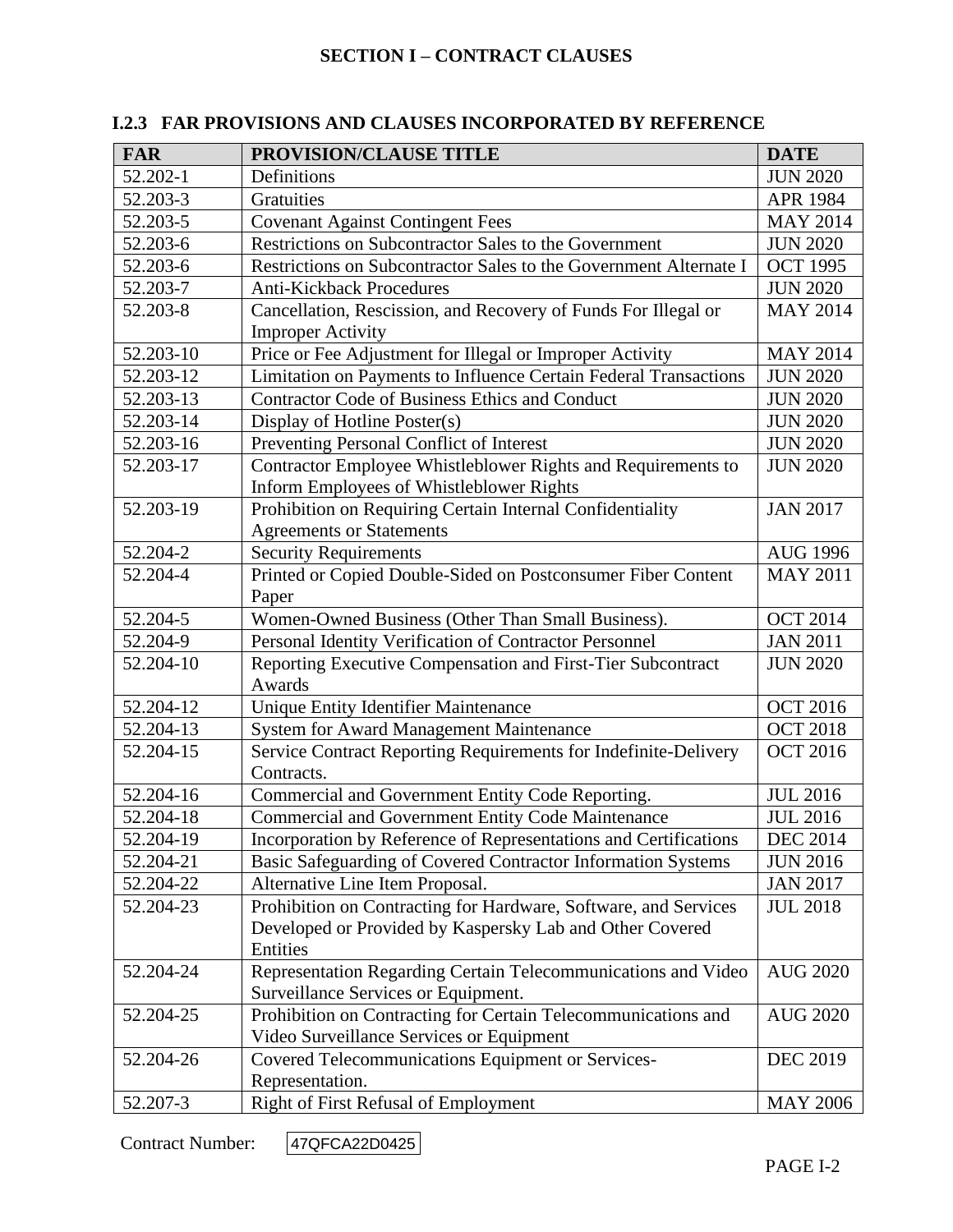| 52.207-6  | <b>OCT 2016</b><br>Solicitation of Offers from Small Business Concerns and Small   |                 |
|-----------|------------------------------------------------------------------------------------|-----------------|
|           | Business Teaming Arrangements or Joint Ventures (Multiple-                         |                 |
|           | Award Contracts).                                                                  |                 |
| 52.208-8  | Required Sources of Helium and Helium Usage Data                                   | <b>AUG 2018</b> |
| 52.208-9  | Contractor Use of Mandatory Sources of Supply or Services                          | <b>MAY 2014</b> |
| 52.209-6  | Protecting the Government's Interest When Subcontracting With<br><b>JUN 2020</b>   |                 |
|           | Contractors Debarred, Suspended, or Proposed for Debarment                         |                 |
| 52.209-9  | Updates of Publicly Available Information Regarding                                | <b>OCT 2018</b> |
|           | <b>Responsibility Matters</b>                                                      |                 |
| 52.209-10 | Prohibition on Contracting with Inverted Domestic Corporations                     | <b>NOV 2015</b> |
| 52.209-11 | Representation by Corporations Regarding Delinquent Tax                            | <b>FEB 2016</b> |
|           | Liability or a Felony Conviction under any Federal Law.                            |                 |
| 52.209-13 | Violation of Arms Control Treaties or Agreements-Certification.                    | <b>JUN 2018</b> |
| 52.210-1  | <b>Market Research</b>                                                             | <b>APR 2011</b> |
| 52.211-5  | <b>Materials Requirements</b>                                                      | <b>AUG 2000</b> |
| 52.215-2  | Audit and Records -Negotiation                                                     | <b>OCT 2010</b> |
| 52.215-8  | Order of Precedence - Uniform Contract Format                                      | <b>OCT 1997</b> |
| 52.215-14 | <b>Integrity of Unit Prices</b>                                                    | <b>OCT 2010</b> |
| 52.215-15 | Pension Adjustments and Asset Reversions                                           | <b>OCT 2010</b> |
| 52.215-16 | <b>Facilities Capital Cost of Money</b>                                            | <b>JUN 2003</b> |
| 52.215-17 | Waiver of Facilities Capital Cost of Money<br><b>OCT 1997</b>                      |                 |
| 52.215-18 | Reversion or Adjustment of Plans for Postretirement Benefits                       | <b>JUL 2005</b> |
|           | (PRB) Other Than Pensions                                                          |                 |
| 52.215-19 | Notification of Ownership Changes                                                  | <b>OCT 1997</b> |
| 52.215-21 | Requirements for Cost or Pricing Data or Information Other Than                    | <b>OCT 2010</b> |
|           | <b>Cost or Pricing Data-Modifications</b>                                          |                 |
| 52.215-21 | Requirements for Cost or Pricing Data or Information Other Than<br><b>OCT 2010</b> |                 |
|           | Cost or Pricing Data-Modifications Alternate IV                                    |                 |
| 52.215-23 | <b>Limitations on Pass-Through Charges</b>                                         | <b>OCT 2009</b> |
| 52.219-8  | <b>Utilization of Small Business Concerns</b>                                      | <b>OCT 2018</b> |
| 52.219-9  | <b>Small Business Subcontracting Plan</b>                                          | <b>JUN 2020</b> |
| 52.219-9  | Alternate II                                                                       | NOV 2016        |
| 52.219.14 | Limitations on Subcontracting                                                      | <b>MAR 2020</b> |
| 52.219-16 | <b>Liquidated Damages-Subcontracting Plan</b>                                      | <b>JAN 1999</b> |
| 52.219-28 | Post-Award Small Business Program Re-representation                                | May 2020        |
| 52.222-1  | Notice to the Government of Labor Disputes                                         | <b>FEB 1997</b> |
| 52.222-3  | <b>Convict Labor</b>                                                               | <b>JUN 2003</b> |
| 52.222-17 | Nondisplacement of Qualified Workers                                               | <b>MAY 2014</b> |
| 52.222-19 | Child Labor-Cooperation with Authorities and Remedies<br><b>JAN 2020</b>           |                 |
| 52.222-20 | Contracts for Materials, Supplies, Articles, and Equipment                         | <b>MAY 2014</b> |
|           | Exceeding \$15,000                                                                 |                 |
| 52.222-21 | Prohibition of Segregated Facilities                                               | APR 2015        |
| 52.222-26 | <b>Equal Opportunity</b>                                                           | SEP 2016        |
| 52.222-27 | Affirmative Action Compliance Requirements for Construction                        | APR 2015        |
| 52.222-29 | Notification of Visa Denial                                                        | APR 2015        |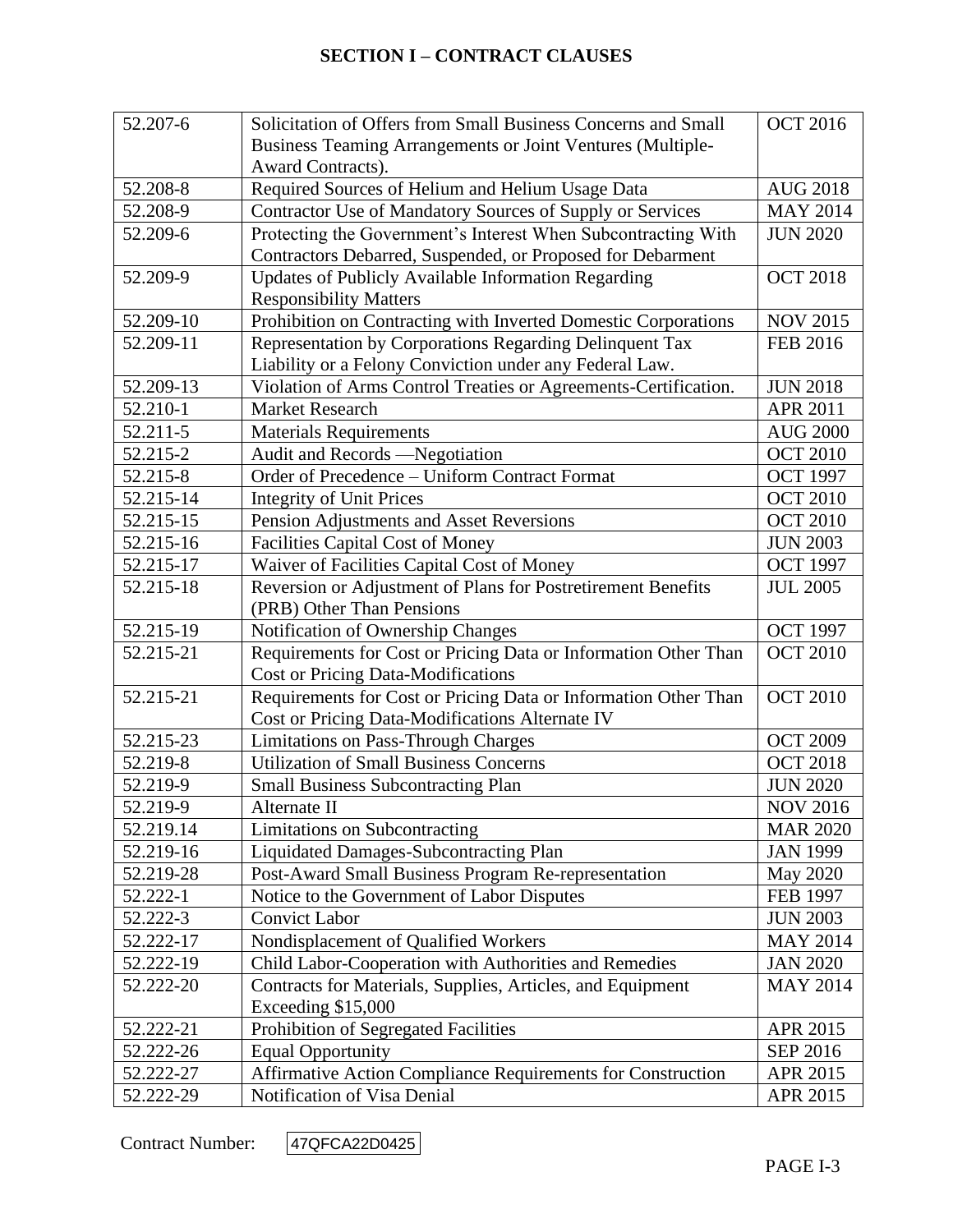| 52.222-30 | Construction Wage Rate Requirements-Price Adjustment (None                  | <b>AUG 2018</b> |
|-----------|-----------------------------------------------------------------------------|-----------------|
|           | or Separately Specific Method)                                              |                 |
| 52.222-35 | <b>Equal Opportunity For Veterans</b>                                       | <b>OCT 2015</b> |
| 52.222-36 | Equal Opportunity For Workers With Disabilities                             | <b>JUL 2014</b> |
| 52.222-37 | <b>Employment Reports Veterans</b>                                          | <b>FEB 2016</b> |
| 52.222-40 | Notification of Employee Rights Under the National Labor<br><b>DEC 2010</b> |                 |
|           | <b>Relations Act</b>                                                        |                 |
| 52.222-41 | <b>Service Contract Labor Standards</b>                                     | <b>AUG 2018</b> |
| 52.222-50 | <b>Combating Trafficking in Persons</b>                                     | <b>JAN 2019</b> |
| 52.222-51 | Exemption from Application of the Service Contract Labor                    | <b>MAY 2014</b> |
|           | Standards to Contracts for Maintenance, Calibration, or Repair of           |                 |
|           | Certain Equipment-Requirements                                              |                 |
| 52.222-54 | <b>Employment Eligibility Verification</b>                                  | <b>OCT 2015</b> |
| 52.222-55 | Minimum Wages Under Executive Order 13658                                   | <b>DEC 2015</b> |
| 52.222-62 | Paid Sick Leave Under Executive Order 13706                                 | <b>JAN 2017</b> |
| 52.223-2  | Affirmative Procurement of Biobased Products Under Service and              | SEP 2013        |
|           | <b>Construction Contracts</b>                                               |                 |
| 52.223-5  | Pollution Prevention and Right-To-Know Information                          | <b>MAY 2011</b> |
| 52.223-6  | Drug-Free Workplace                                                         | <b>MAY 2001</b> |
| 52.223-10 | <b>Waste Reduction Program</b>                                              | <b>MAY 2011</b> |
| 52.223-11 | Ozone-Depleting Substances and High Global Warming Potential                | <b>JUN 2016</b> |
|           | Hydrofluorocarbons                                                          |                 |
| 52.223-15 | Energy Efficiency in Energy-Consuming Products<br><b>DEC 2007</b>           |                 |
| 52.223-17 | Affirmative Procurement of EPA-designated Items in Service and              | <b>AUG 2018</b> |
|           | <b>Construction Contracts</b>                                               |                 |
| 52.223-18 | Encouraging Contractor Policies to Ban Text Messaging While                 | <b>AUG 2011</b> |
|           | Driving                                                                     |                 |
| 52.223-19 | <b>Compliance with Environmental Management Systems</b>                     | <b>MAY 2011</b> |
| 52.223-20 | Aerosols                                                                    | <b>JUN 2016</b> |
| 52.223-21 | Foams                                                                       | <b>JUN 2016</b> |
| 52.223-99 | <b>Ensuring Adequate COVID Safety Protocols for Federal</b>                 |                 |
|           | <b>Contractors</b>                                                          |                 |
| 52.224-1  | Privacy Act Notification                                                    | <b>APR 1984</b> |
| 52.224-2  | Privacy Act                                                                 | <b>APR 1984</b> |
| 52.224-3  | Privacy Training                                                            | <b>JAN 2017</b> |
| 52.225-1  | <b>Buy American-Supplies</b>                                                | <b>MAY 2014</b> |
| 52.225-3  | Buy American-Free Trade Agreements-Israeli Trade Act                        | <b>MAY 2014</b> |
| 52.225-5  | <b>Trade Agreements</b>                                                     | <b>OCT 2019</b> |
| 52.225-9  | <b>Buy American-Construction Materials</b>                                  | <b>MAY 2014</b> |
| 52.225-13 | <b>Restrictions on Certain Foreign Purchases</b>                            | <b>JUN 2008</b> |
| 52.225-19 | Contractor Personnel in a Designated Operational Area or                    | <b>MAY 2020</b> |
|           | Supporting a Diplomatic or Consular Mission Outside the United              |                 |
|           | <b>States</b>                                                               |                 |
| 52.225-26 | Contractors Performing Private Security Functions Outside the               | <b>OCT 2016</b> |
|           | <b>United States</b>                                                        |                 |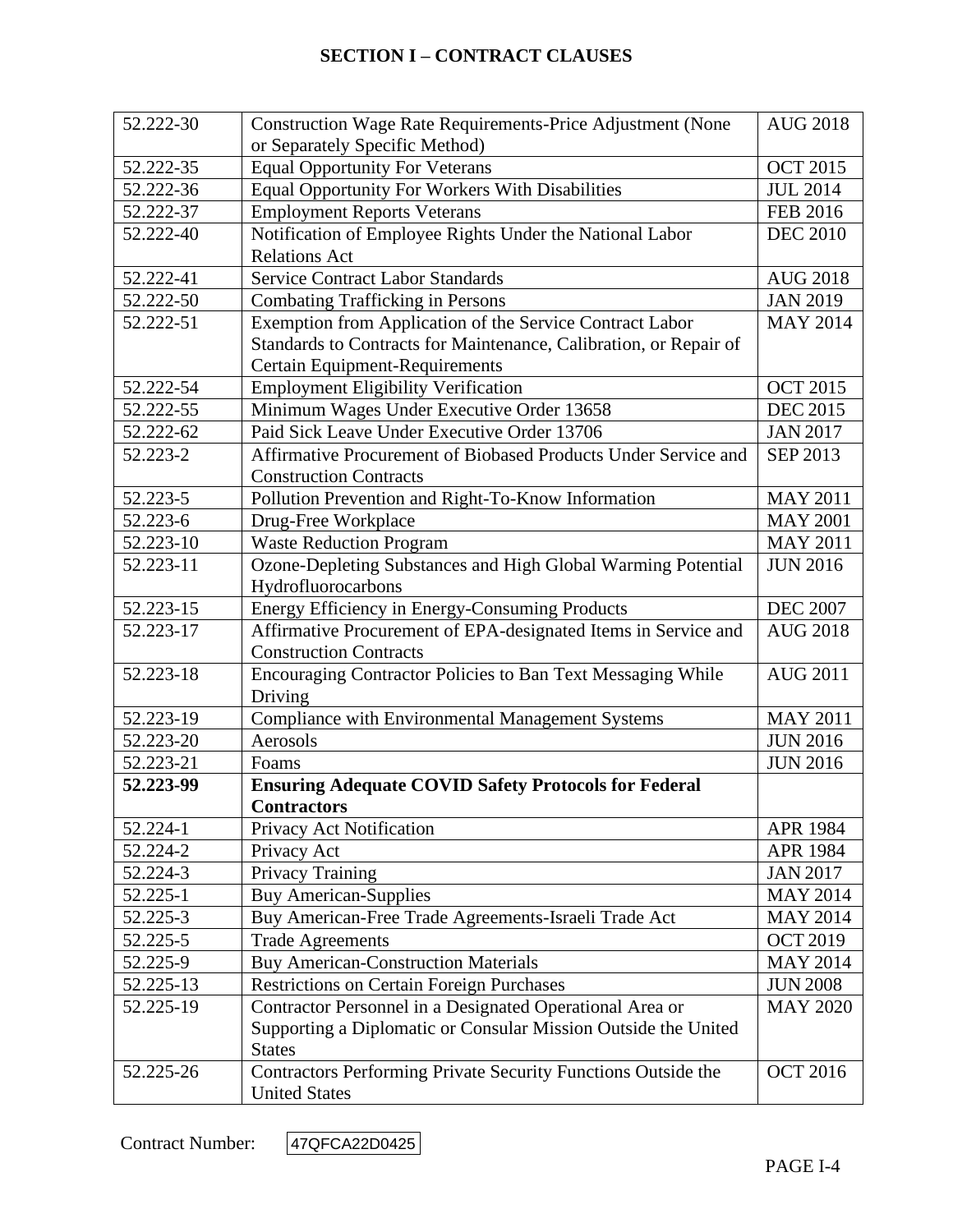| 52.227-1                                                      | <b>Authorization and Consent</b>                                | <b>JUN 2020</b> |
|---------------------------------------------------------------|-----------------------------------------------------------------|-----------------|
| 52.227-1                                                      | Authorization and Consent Alternate I                           | <b>APR 1984</b> |
| 52.227-2                                                      | Notice and Assistance Regarding Patent and Copyright            | <b>JUN 2020</b> |
|                                                               | Infringement                                                    |                 |
| 52.227-3                                                      | <b>Patent Indemnity</b>                                         | <b>APR 1984</b> |
| 52.227-4                                                      | <b>Patent Indemnity-Construction Contracts</b>                  | <b>DEC 2007</b> |
| 52.227-10                                                     | Filing of Patent Applications-Classified Subject Matter         | <b>DEC 2007</b> |
| 52.227-11                                                     | Patent Rights-Ownership by the Contractor                       | <b>MAY 2014</b> |
| 52.227-13                                                     | Patent Rights-Ownership by the Government                       | <b>DEC 2007</b> |
| 52.227-14                                                     | Rights in Data—General                                          | <b>MAY 2014</b> |
| 52.227-22                                                     | Major System-Minimum Rights                                     | <b>JUN 1987</b> |
| 52.228-3                                                      | Workers' Compensation Insurance (Defense Base Act)              | <b>JUL 2014</b> |
| 52.228-4                                                      | Workers' Compensation and War-Hazard Insurance Overseas         | <b>APR 1984</b> |
| 52.228-5                                                      | Insurance - Work on a Government Installation                   | <b>JAN 1997</b> |
| 52.228-7                                                      | <b>Insurance-Liability to Third Persons</b>                     | <b>MAR 1996</b> |
| 52.228-8                                                      | Liability and Insurance-Leased Motor Vehicles                   | <b>MAY 1999</b> |
| 52.229-3                                                      | Federal, State, and Local Taxes                                 | FEB 2013        |
| 52.230-2                                                      | <b>Cost Accounting Standards</b>                                | <b>JUN 2020</b> |
| 52.230-3                                                      | Disclosure and Consistency of Cost Accounting Practices         | <b>JUN 2020</b> |
| 52.230-4                                                      | Disclosure and Consistency of Cost Accounting Practices-Foreign | <b>JUN 2020</b> |
|                                                               | Concerns                                                        |                 |
| 52.230-6                                                      | Administration of Cost Accounting Standards                     | <b>JUN 2010</b> |
| 52.232-23                                                     | <b>Assignment of Claims</b><br><b>MAY 2014</b>                  |                 |
| 52.232-33                                                     | Payment by Electronic Funds Transfer-System for Award           | <b>OCT 2018</b> |
|                                                               | Management                                                      |                 |
| Providing Accelerated Payments to Small Business<br>52.232-40 |                                                                 | <b>DEC 2013</b> |
|                                                               | Subcontractors                                                  |                 |
| 52.233-1                                                      | <b>Disputes</b>                                                 | <b>MAY 2014</b> |
| 52.233-1                                                      | Disputes Alternate I                                            | <b>DEC 1991</b> |
| 52.233-3                                                      | Protest After Award                                             | <b>AUG 1996</b> |
| 52.233-4                                                      | Applicable Law For Breach of Contract Claim                     | <b>OCT 2004</b> |
| 52.234-1                                                      | Industrial Resources Developed Under Title III, Defense         | SEP 2016        |
|                                                               | Production Act                                                  |                 |
| 52.236-5                                                      | Material and Workmanship                                        | APR 1984        |
| 52.236-7                                                      | Permits and Responsibilities                                    | <b>NOV 1991</b> |
| 52.237-3                                                      | <b>Continuity of Services</b>                                   | <b>JAN 1991</b> |
| 52.239-1                                                      | Privacy or Security Safeguards                                  | <b>AUG 1996</b> |
| 52.242-1                                                      | Notice of Intent to Disallow Costs                              | APR 1984        |
| 52.242-3                                                      | Penalties for Unallowable Costs                                 | <b>MAY 2014</b> |
| 52.242-5                                                      | <b>Payments to Small Business Subcontractors</b>                | <b>JAN 2017</b> |
| 52.242-13                                                     | Bankruptcy                                                      | <b>JUL 1995</b> |
| 52.244-5                                                      | Competition in Subcontracting                                   | <b>DEC 1996</b> |
| 52.245-1                                                      | <b>Government Property</b>                                      | <b>JAN 2017</b> |
| 52.245-9                                                      | Use and Charges                                                 | APR 2012        |
| 52.246-16                                                     | <b>Responsibilities for Supplies</b>                            | APR 1984        |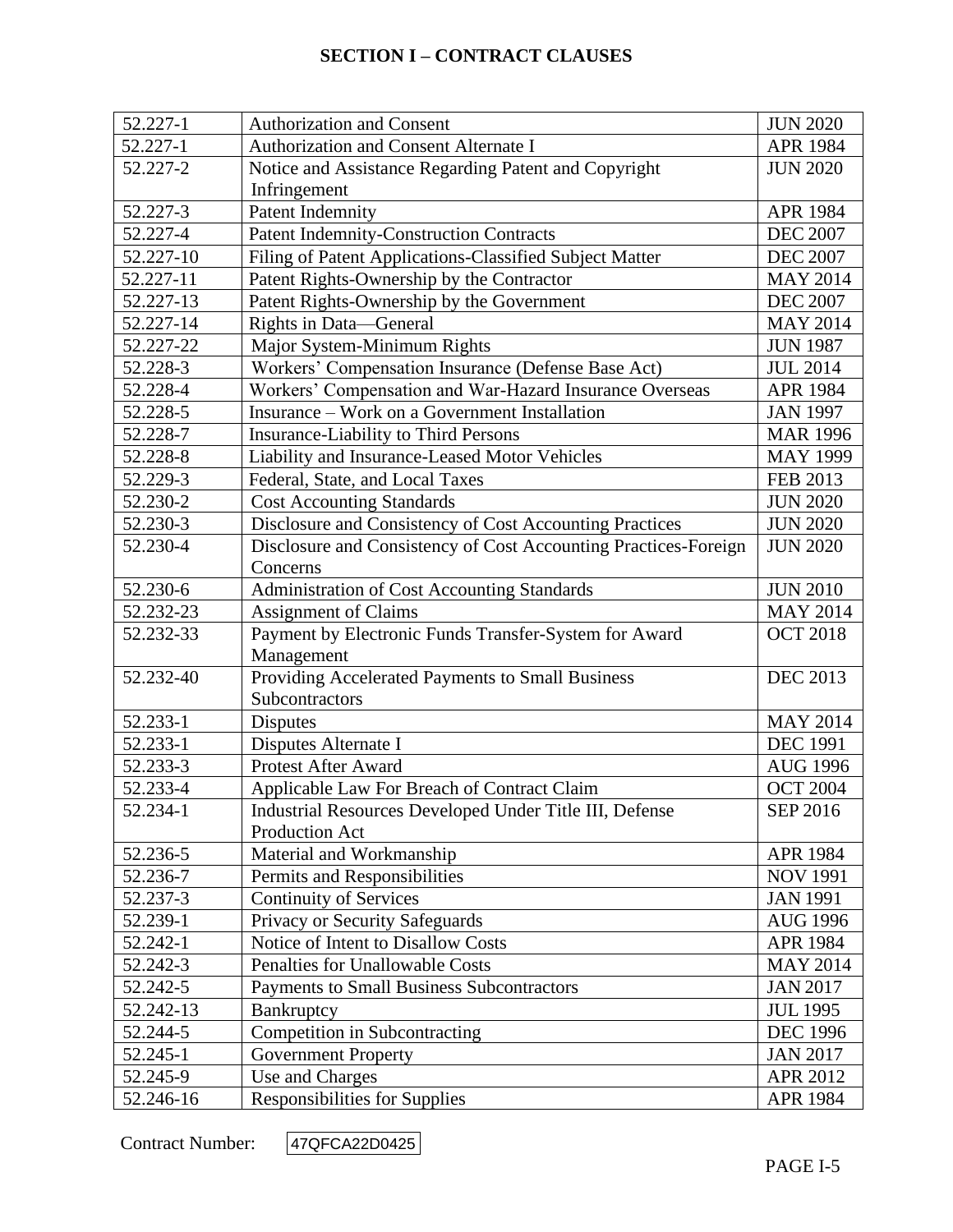| 52.246-25 | Limitation of Liability – Services | FEB 1997        |
|-----------|------------------------------------|-----------------|
| 52.251-1  | <b>Government Supply Sources</b>   | APR 2012        |
| 52.253-1  | <b>Computer Generated Forms</b>    | <b>JAN 1991</b> |

### **1.2.4 GSAR PROVISIONS AND CLAUSES INCORPORATED BY REFERENCE**

| <b>GSAR</b> | <b>TITLE</b>                                                       | <b>DATE</b>     |
|-------------|--------------------------------------------------------------------|-----------------|
| 552.203-71  | <b>Restriction on Advertising</b>                                  | <b>SEP 1999</b> |
| 552.204-9   | <b>Personal Identity Verification Requirements</b>                 | <b>OCT 2012</b> |
| 552.215-70  | Examination of Records by GSA                                      | <b>JUL 2016</b> |
| 552.215-73  | <b>Notice</b>                                                      | <b>JUL 2016</b> |
| 552.216-74  | GSA Task-Order and Delivery-Order Ombudsman                        | <b>JAN 2017</b> |
| 552.223-73  | Preservation, Packaging, Marking, and Labeling of Hazardous        | <b>JUN 2015</b> |
|             | Materials (HAZMAT) for Shipments                                   |                 |
| 552.228-5   | Government as Additional Insured<br><b>JAN 2016</b>                |                 |
| 552.232-1   | Payments (DEVIATION FAR 52.232-1)<br><b>NOV 2009</b>               |                 |
| 552.232-23  | <b>Assignment of Claims</b><br><b>SEP 1999</b>                     |                 |
| 552.232-25  | Prompt Payment (DEVIATION FAR 52.232-25)                           | <b>NOV 2009</b> |
| 552.232-39  | Unenforceability of Unauthorized Obligations (DEVIATION FAR        | <b>FEB 2008</b> |
|             | 52.232-39)                                                         |                 |
| 552.232-78  | <b>Commercial Supplier Agreements-Unenforceable Clauses</b>        | <b>FEB 2018</b> |
| 552.237-71  | <b>Qualifications of Employees</b><br><b>MAY 1989</b>              |                 |
| 552.237-73  | <b>Restriction on Disclosure Of Information</b><br><b>JUN 2009</b> |                 |

# **I.2.5 FAR AND GSAR CLAUSES IN FULL TEXT**

## **I.2.5.1 FAR 52.204-8 ANNUAL REPRESENTATIONS AND CERTIFICATIONS**

(a) (1) The North American Industry Classification System (NAICS) code for this acquisition is in accordance with Section B.2 for each Pool.

(2) The small business size standard is in accordance with Section B.2 for each Pool.

(3) The small business size standard for a concern which submits an offer in its own name, other than on a construction or service contract, but which proposes to furnish a product which it did not itself manufacture, is 500 employees.

(b) (1) If the provision at [52.204-7,](https://acquisition.gov/far/52.204-7#FAR_52_204_7) System for Award Management, is included in this solicitation, paragraph (d) of this provision applies.

(2) If the provision at [52.204-7,](https://acquisition.gov/far/52.204-7#FAR_52_204_7) System for Award Management, is not included in this solicitation, and the Offeror has an active registration in the System for Award Management (SAM), the Offeror may choose to use paragraph (d) of this provision instead of completing the corresponding individual representations and certifications in the solicitation. The Offeror shall indicate which option applies by checking one of the following boxes:

(i) *□* Paragraph (d) applies.

(ii) *□* Paragraph (d) does not apply and the offeror has completed the individual representations and certifications in the solicitation.

(c) (1) The following representations or certifications in SAM are applicable to this solicitation as indicated: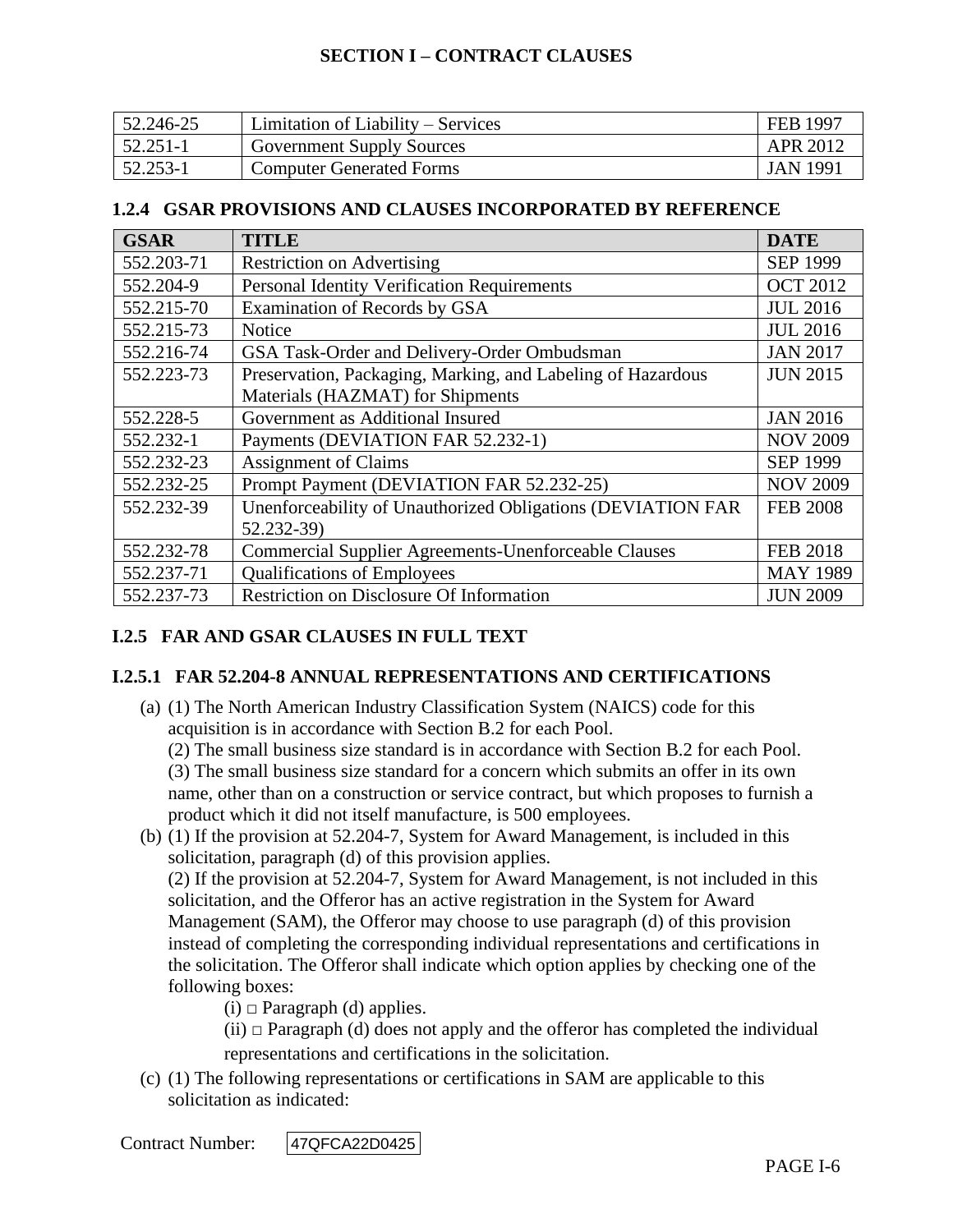(i) [52.203-2,](https://acquisition.gov/far/52.203-2#FAR_52_203_2) Certificate of Independent Price Determination. This provision applies to solicitations when a firm-fixed-price contract or fixed-price contract with economic price adjustment is contemplated, unless–

(A) The acquisition is to be made under the simplified acquisition procedures in [part 13;](https://acquisition.gov/far/Part_13.html#FAR_Part_13)

(B) The solicitation is a request for technical proposals under two-step sealed bidding procedures; or

(C) The solicitation is for utility services for which rates are set by law or regulation.

(ii) [52.203-11,](https://acquisition.gov/far/52.203-11#FAR_52_203_11) Certification and Disclosure Regarding Payments to Influence Certain Federal Transactions. This provision applies to solicitations expected to exceed \$150,000.

(iii) [52.203-18,](https://acquisition.gov/far/52.203-18#FAR_52_203_18) Prohibition on Contracting with Entities that Require Certain Internal Confidentiality Agreements or Statements-Representation. This provision applies to all solicitations.

(iv) [52.204-3,](https://acquisition.gov/far/52.204-3#FAR_52_204_3) Taxpayer Identification. This provision applies to solicitations that do not include the provision at [52.204-7,](https://acquisition.gov/far/52.204-7#FAR_52_204_7) System for Award Management.

(v) [52.204-5,](https://acquisition.gov/far/52.204-5#FAR_52_204_5) Women-Owned Business (Other Than Small Business). This provision applies to solicitations that-

(A) Are not set aside for small business concerns;

(B) Exceed the simplified acquisition threshold; and

(C) Are for contracts that will be performed in the United States or its outlying areas.

(vi) [52.204-26,](https://acquisition.gov/far/52.204-26#FAR_52_204_26) Covered Telecommunications Equipment or Services-

Representation. This provision applies to all solicitations.

(vii) [52.209-2,](https://acquisition.gov/far/52.209-2#FAR_52_209_2) Prohibition on Contracting with Inverted Domestic Corporations-Representation.

(viii) [52.209-5,](https://acquisition.gov/far/52.209-5#FAR_52_209_5) CertificationRegarding Responsibility Matters. This provision applies to solicitations where the contract value is expected to exceed the simplified acquisition threshold.

(ix) [52.209-11,](https://acquisition.gov/far/52.209-11#FAR_52_209_11) Representation by Corporations Regarding Delinquent Tax Liability or a Felony Conviction under any Federal Law. This provision applies to all solicitations.

(x) [52.214-14,](https://acquisition.gov/far/52.214-14#FAR_52_214_14) Place of Performance-Sealed Bidding. This provision applies to invitations for bids except those in which the place of performance is specified by the Government.

(xi) [52.215-6,](https://acquisition.gov/far/52.215-6#FAR_52_215_6) Place of Performance. This provision applies to solicitations unless the place of performance is specified by the Government.

(xii) [52.219-1,](https://acquisition.gov/far/52.219-1#FAR_52_219_1) Small Business Program Representations (Basic, Alternates I, and II). This provision applies to solicitations when the contract will be performed in the United States or its outlying areas.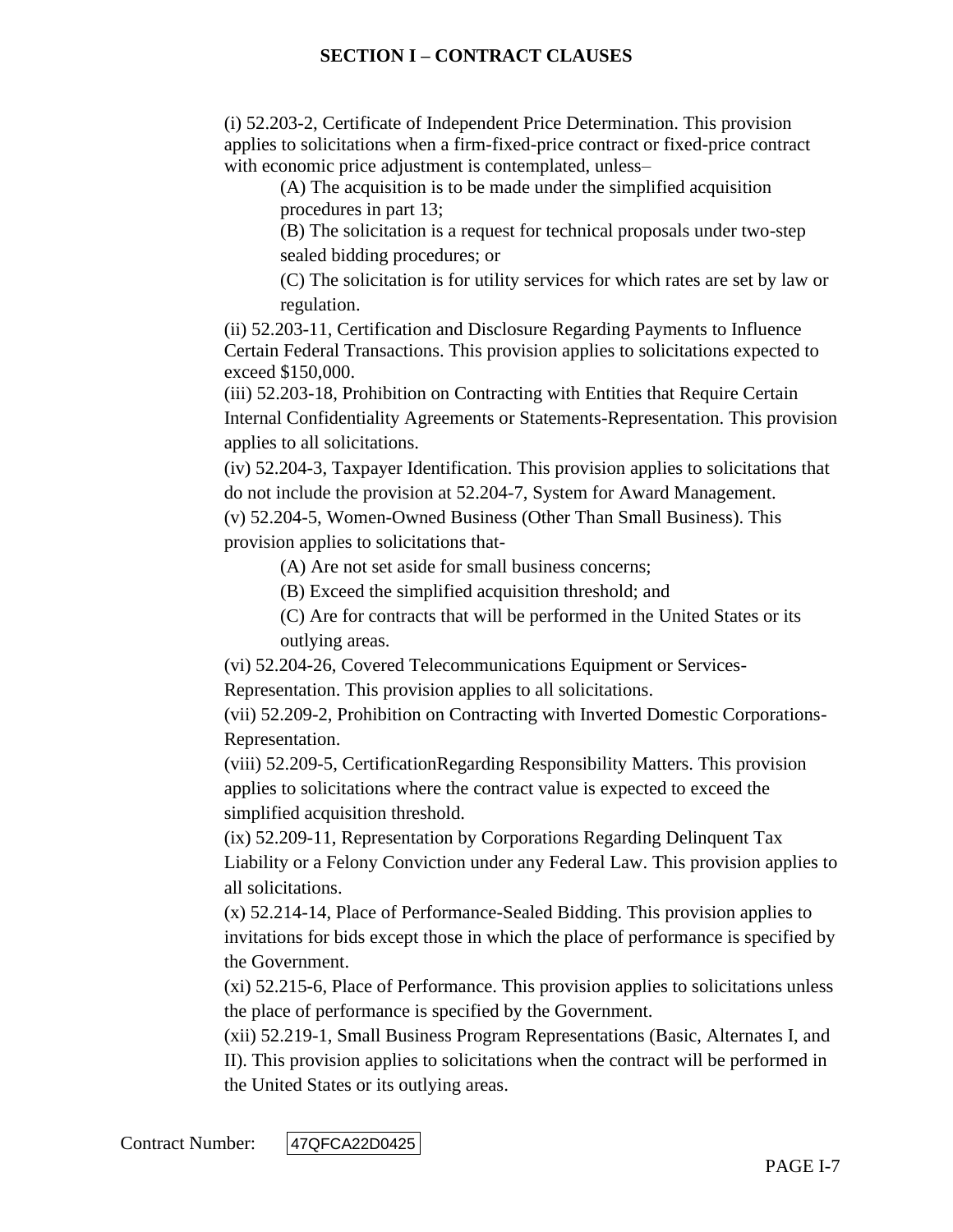(A) The basic provision applies when the solicitations are issued by other than DoD, NASA, and the Coast Guard.

(B) The provision with its Alternate I applies to solicitations issued by DoD, NASA, or the Coast Guard.

(C) The provision with its Alternate II applies to solicitations that will result in a multiple-award contract with more than one NAICS code assigned.

(xiii) [52.219-2,](https://acquisition.gov/far/52.219-2#FAR_52_219_2) Equal Low Bids. This provision applies to solicitations when contracting by sealed bidding and the contract will be performed in the United States or its outlying areas.

(xiv) [52.222-22,](https://acquisition.gov/far/52.222-22#FAR_52_222_22) Previous Contracts and Compliance Reports. This provision applies to solicitations that include the clause at [52.222-26,](https://acquisition.gov/far/52.222-26#FAR_52_222_26) Equal Opportunity. (xv) [52.222-25,](https://acquisition.gov/far/52.222-25#FAR_52_222_25) Affirmative Action Compliance. This provision applies to solicitations, other than those for construction, when the solicitation includes the clause at [52.222-26,](https://acquisition.gov/far/52.222-26#FAR_52_222_26) Equal Opportunity.

(xvi) [52.222-38,](https://acquisition.gov/far/52.222-38#FAR_52_222_38) Compliance with Veterans' Employment Reporting Requirements. This provision applies to solicitations when it is anticipated the contract award will exceed the simplified acquisition threshold and the contract is not for acquisition of commercial items.

(xvii) [52.223-1,](https://acquisition.gov/far/52.223-1#FAR_52_223_1) Biobased Product Certification. This provision applies to solicitations that require the delivery or specify the use of USDA–designated items; or include the clause at [52.223-2,](https://acquisition.gov/far/52.223-2#FAR_52_223_2) Affirmative Procurement of Biobased Products Under Service and Construction Contracts.

(xviii) [52.223-4,](https://acquisition.gov/far/52.223-4#FAR_52_223_4) Recovered Material Certification. This provision applies to solicitations that are for, or specify the use of, EPA–designated items.

(xix) [52.223-22,](https://acquisition.gov/far/52.223-22#FAR_52_223_22) Public Disclosure of Greenhouse Gas Emissions and Reduction Goals-Representation. This provision applies to solicitations that include the clause at [52.204-7.](https://acquisition.gov/far/52.204-7#FAR_52_204_7))

(xx) [52.225-2,](https://acquisition.gov/far/52.225-2#FAR_52_225_2) Buy American Certificate. This provision applies to solicitations containing the clause at [52.225-1.](https://acquisition.gov/far/52.225-1#FAR_52_225_1)

(xxi) [52.225-4,](https://acquisition.gov/far/52.225-4#FAR_52_225_4) Buy American-Free Trade Agreements-Israeli Trade Act Certificate. (Basic, Alternates I, II, and III.) This provision applies to solicitations containing the clause at [52.225-3.](https://acquisition.gov/far/52.225-3#FAR_52_225_3)

(A) If the acquisition value is less than \$25,000, the basic provision applies.

(B) If the acquisition value is \$25,000 or more but is less than \$50,000, the provision with its Alternate I applies.

(C) If the acquisition value is \$50,000 or more but is less than \$83,099, the provision with its Alternate II applies.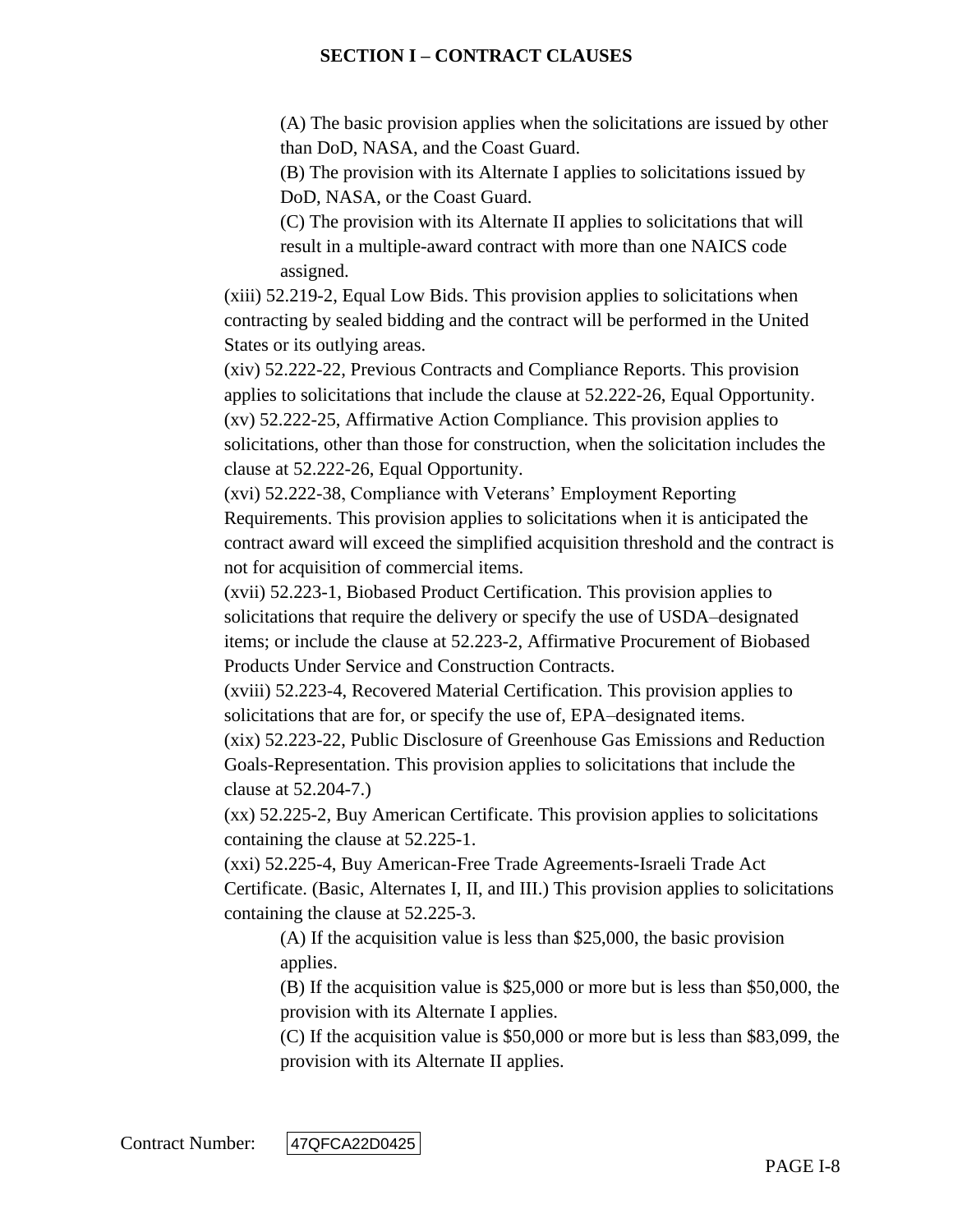(D) If the acquisition value is \$83,099 or more but is less than \$100,000, the provision with its Alternate III applies.

(xxii) [52.225-6,](https://acquisition.gov/far/52.225-6#FAR_52_225_6) Trade Agreements Certificate. This provision applies to solicitations containing the clause at [52.225-5.](https://acquisition.gov/far/52.225-5#FAR_52_225_5)

(xxiii) [52.225-20,](https://acquisition.gov/far/52.225-20#FAR_52_225_20) Prohibition on Conducting Restricted Business Operations in Sudan-Certification. This provision applies to all solicitations.

(xxiv) [52.225-25,](https://acquisition.gov/far/52.225-25#FAR_52_225_25) Prohibition on Contracting with Entities Engaging in Certain Activities or Transactions Relating to Iran-Representation and Certifications. This provision applies to all solicitations.

(xxv) [52.226-2,](https://acquisition.gov/far/52.226-2#FAR_52_226_2) Historically Black College or University and Minority Institution Representation. This provision applies to solicitations for research, studies, supplies, or services of the type normally acquired from higher educational institutions.

(2) The following representations or certifications are applicable as indicated by the Contracting Officer:

 $X_{1}$  (i) [52.204-17,](https://acquisition.gov/far/52.204-17#FAR_52_204_17) Ownership or Control of Offeror.

 $X$ <sub>(ii)</sub> [52.204-20,](https://acquisition.gov/far/52.204-20#FAR_52_204_20) Predecessor of Offeror.

\_\_ (iii) [52.222-18,](https://acquisition.gov/far/52.222-18#FAR_52_222_18) Certification Regarding Knowledge of Child Labor for Listed End Products.

\_\_ (iv) [52.222-48,](https://acquisition.gov/far/52.222-48#FAR_52_222_48) Exemption from Application of the Service Contract Labor Standards to Contracts for Maintenance, Calibration, or Repair of Certain Equipment- Certification. \_\_ (v) [52.222-52,](https://acquisition.gov/far/52.222-52#FAR_52_222_52) Exemption from Application of the Service Contract Labor Standards to Contracts for Certain Services-Certification.

\_\_ (vi) [52.223-9,](https://acquisition.gov/far/52.223-9#FAR_52_223_9) with its Alternate I, Estimate of Percentage of Recovered Material Content for EPA–Designated Products (Alternate I only).

 $\equiv$  (vii) [52.227-6,](https://acquisition.gov/far/52.227-6#FAR_52_227_6) Royalty Information.

\_\_ (A) Basic.

\_\_ (B) Alternate I.

(d) The offeror has completed the annual representations and certifications electronically in SAM website accessed through [https://www.sam.gov.](https://www.sam.gov/) After reviewing the SAM information, the offeror verifies by submission of the offer that the representations and certifications currently posted electronically that apply to this solicitation as indicated in paragraph (c) of this provision have been entered or updated within the last 12 months, are current, accurate, complete, and applicable to this solicitation (including the business size standard applicable to the NAICS code referenced for this solicitation), as of the date of this offer and are incorporated in this offer by reference (see FAR [4.1201\)](https://acquisition.gov/far/4.1201#FAR_4_1201); except for the changes identified below [*offeror to insert changes, identifying change by clause number, title, date*]. These amended representation(s) and/or certification(s) are also incorporated in this offer and are current, accurate, and complete as of the date of this offer.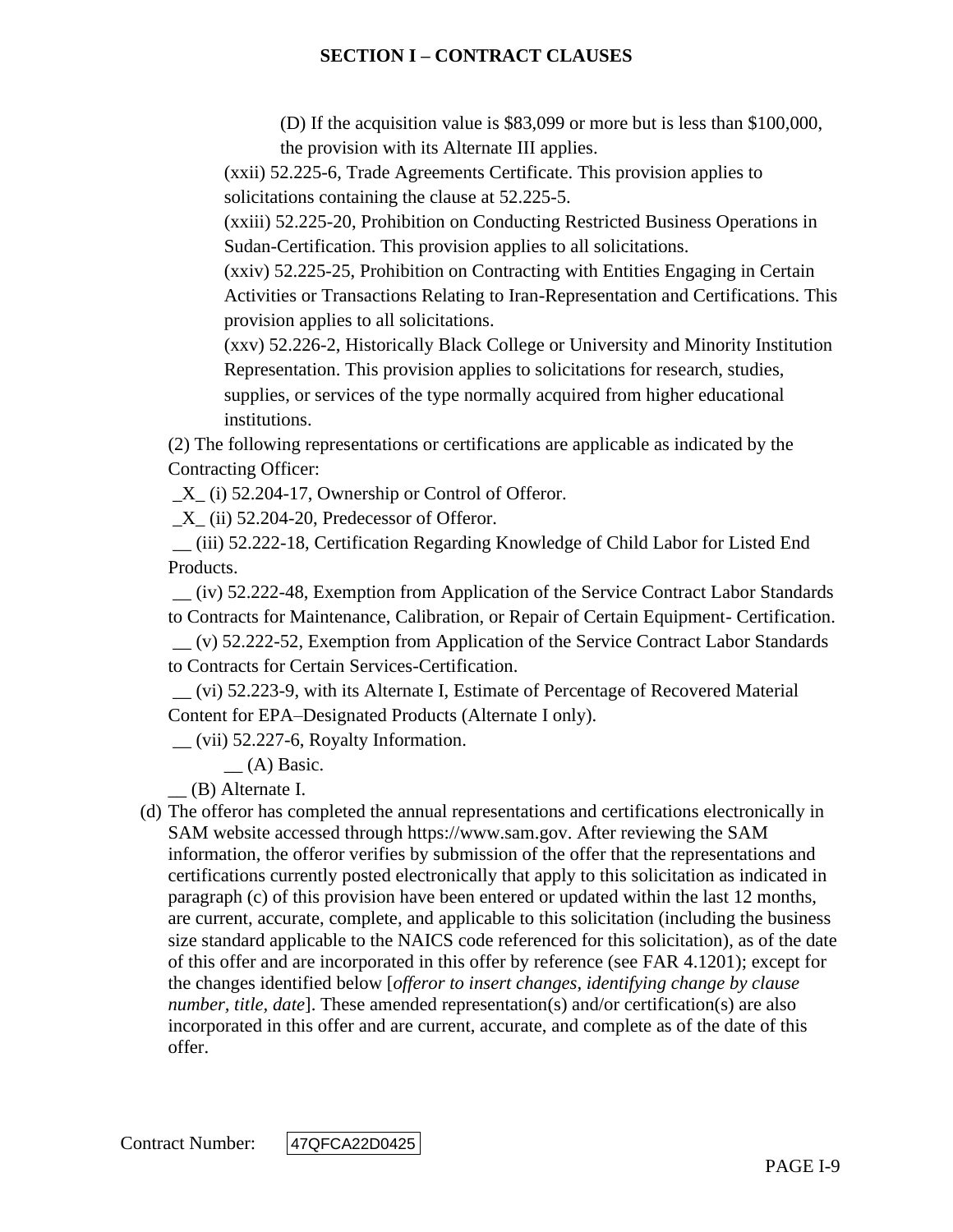FAR Clause # Title Date Change

\_\_\_\_\_\_\_\_\_\_\_\_\_

Any changes provided by the offeror are applicable to this solicitation only, and do not result in an update to the representations and certifications posted on SAM.

(End of Provision)

## **I.2.5.2 FAR 52.216-18 ORDERING (OCT 1995)**

- (a) Any supplies and services to be furnished under this contract shall be ordered by issuance of delivery orders or task orders by the individuals or activities designated in the Schedule. Such orders may be issued from the Master Contract's Notice-to-Proceed (November 15, 2021) through five years and one (five-year) option that may extend the cumulative ordering period to ten years.
- (b) All delivery orders or task orders are subject to the terms and conditions of this contract. In the event of conflict between a delivery order or task order and this contract, the contract shall control.
- (c) If mailed, a delivery order or task order is considered "issued" when the Government deposits the order in the mail. Orders may be issued orally, by facsimile, or by electronic commerce methods only if authorized in the Schedule.

(End of clause)

## **I.2.5.3 FAR 52.216-19 ORDER LIMITATIONS (OCT 1995)**

- (a) *Minimum order*. When the Government requires supplies or services covered by this contract in an amount of less than the simplified acquisition threshold, as amended, the Government is not obligated to purchase, nor is the Contractor obligated to furnish, those supplies or services under the contract.
- (b) *Maximum order*. The Contractor is not obligated to honor—
	- (1) Any order for a single item in excess of: **Not Applicable**
	- (2) Any order for a combination of items in excess of: **Not Applicable**
	- (3) A series of orders from the same ordering office within 365 days that together call for quantities exceeding the limitation in paragraph  $(b)(1)$  or  $(2)$  of this section.
- (c) If this is a requirements contract (i.e., includes the Requirements clause at subsection [52.216-21](https://www.acquisition.gov/far/current/html/52_216.html#wp1115057) of the Federal Acquisition Regulation (FAR)), the Government is not required to order a part of any one requirement from the Contractor if that requirement exceeds the maximum-order limitations in paragraph (b) of this section.
- (d) Notwithstanding paragraphs (b) and (c) of this section, the Contractor shall honor any order exceeding the maximum order limitations in paragraph (b), unless that order (or orders) is returned to the ordering office within five days after issuance, with written notice stating the Contractor's intent not to ship the item (or items) called for and the reasons. Upon receiving this notice, the Government may acquire the supplies or services from another source.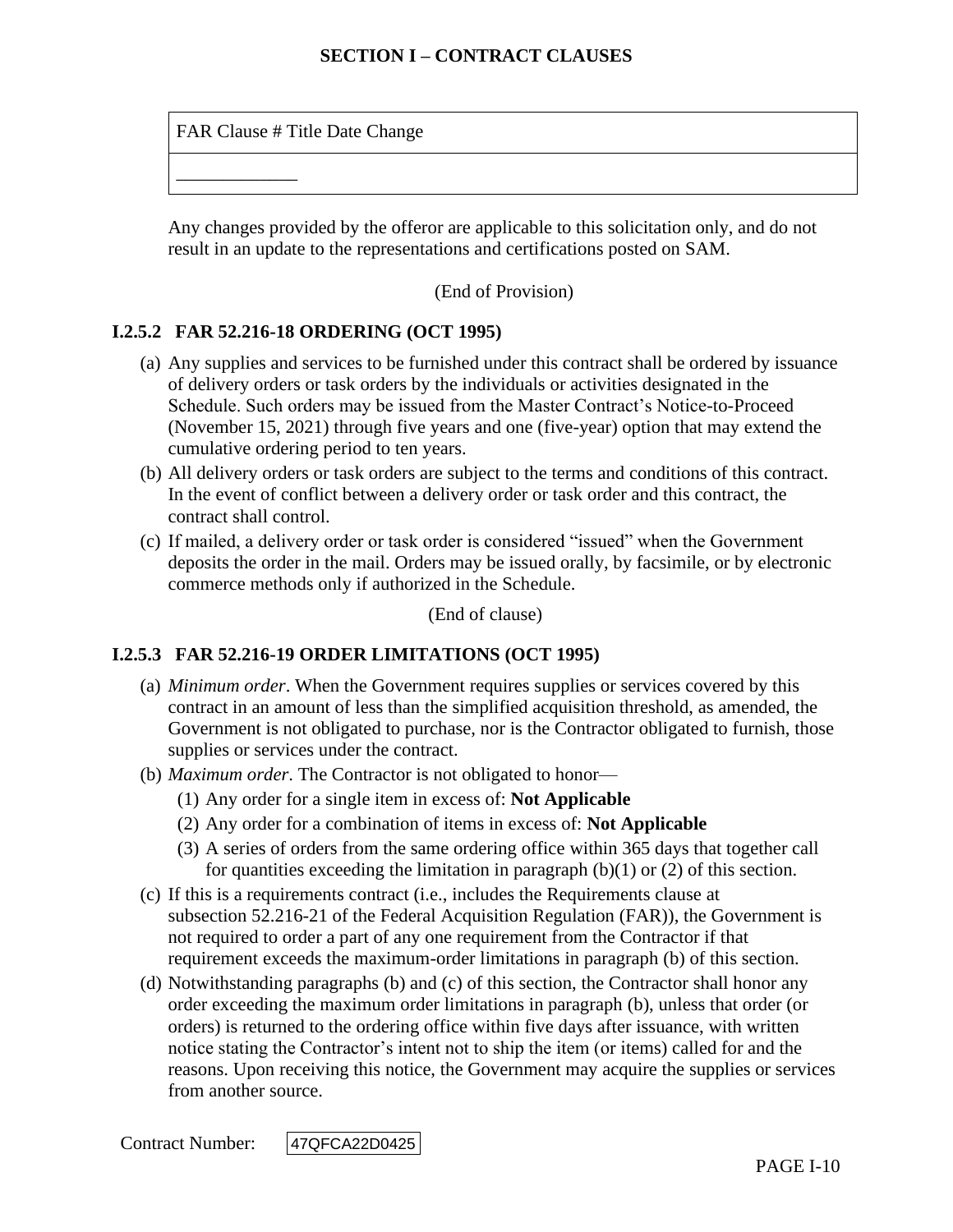(End of clause)

### **I.2.5.4 FAR 52.216-22 INDEFINITE QUANTITY (OCT 1995)**

- (a) This is an indefinite-quantity contract for the supplies or services specified and effective for the period stated, in the Schedule. The quantities of supplies and services specified in the Schedule are estimates only and are not purchased by this contract.
- (b) Delivery or performance shall be made only as authorized by orders issued in accordance with the Ordering clause. The Contractor shall furnish to the Government, when and if ordered, the supplies or services specified in the Schedule up to and including the quantity designated in the Schedule as the "maximum." The Government shall order at least the quantity of supplies or services designated in the Schedule as the "minimum."
- (c) Except for any limitations on quantities in the Order Limitations clause or in the Schedule, there is no limit on the number of orders that may be issued. The Government may issue orders requiring delivery to multiple destinations or performance at multiple locations.
- (d) Any order issued during the effective period of this contract and not completed within that period shall be completed by the Contractor within the time specified in the order. The contract shall govern the Contractor's and Government's rights and obligations with respect to that order to the same extent as if the order were completed during the contract's effective period; provided, that the Contractor shall not be required to make any deliveries under this contract after five years after the Master Contract's ten-year ordering period expires.

(End of clause)

#### **I.2.5.5 FAR 52.217-8 OPTION TO EXTEND SERVICES (NOV 1999)**

The Government may require continued performance of any services within the limits and at the rates specified in the contract. These rates may be adjusted only as a result of revisions to prevailing labor rates provided by the Secretary of Labor. The option provision may be exercised more than once, but the total extension of performance hereunder shall not exceed six months. The Contracting Officer may exercise the option by written notice to the Contractor within 30 days.

(End of clause)

#### **I.2.5.6 FAR 52.217-9 OPTION TO EXTEND THE TERM OF THE CONTRACT (MAR 2000)**

- (a) The Government may extend the term of this contract by written notice to the Contractor within 30 days provided that the Government gives the Contractor a preliminary written notice of its intent to extend at least 60 days before the contract expires. The preliminary notice does not commit the Government to an extension.
- (b) If the Government exercises this option, the extended contract shall be considered to include this option clause.
- (c) The total duration of this contract, including the exercise of any options under this clause, shall not exceed the ordering period of ten years for task orders issued under the Master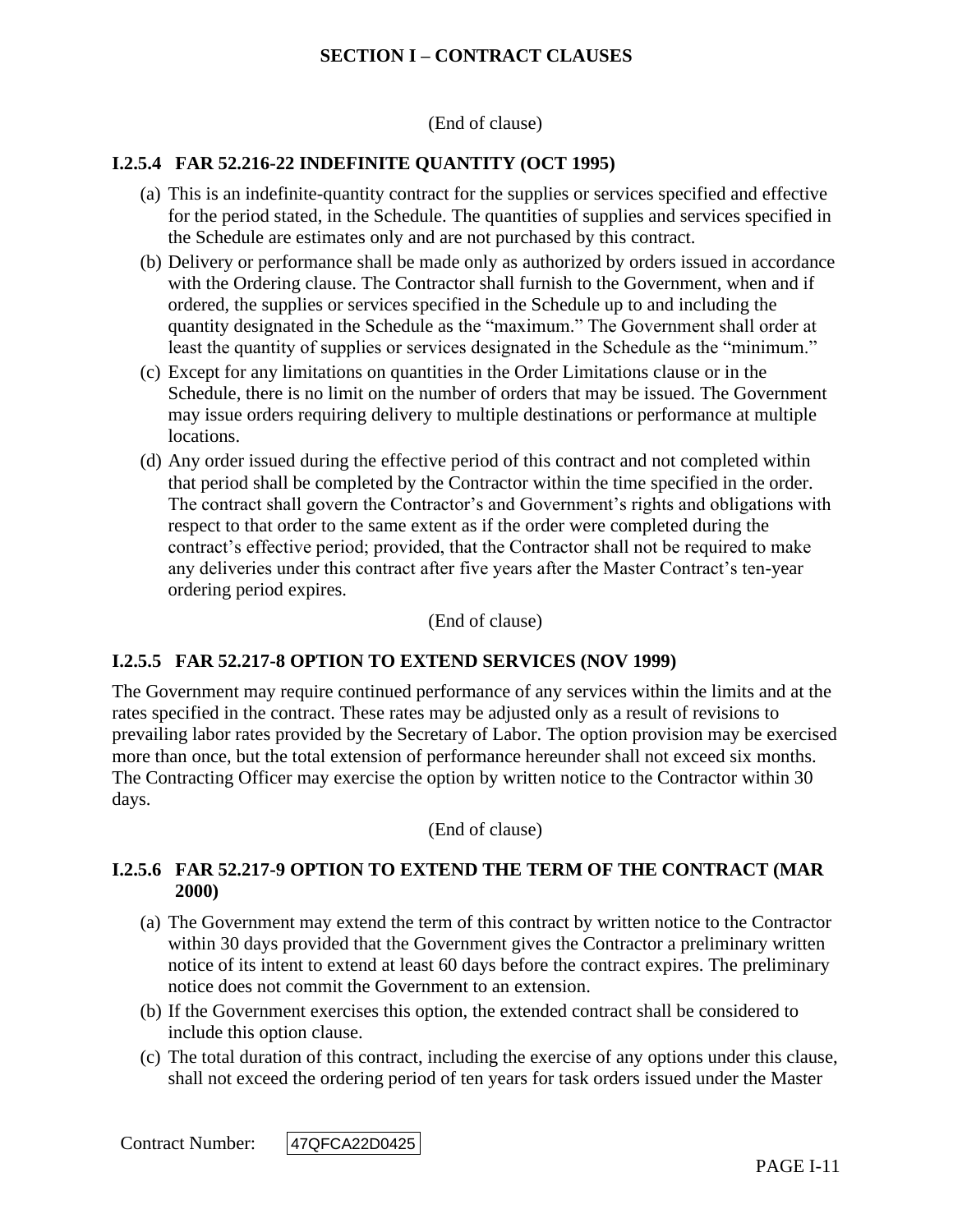Contract plus five years after the Master Contract's ordering period expires for task order performance.

### **I.2.5.7 GSAR 552.216-74 TASK-ORDER AND DELIVERY-ORDER OMBUDSMAN (JAN 2016)**

- (a) GSA has designated a Task-Order and Delivery-Order Ombudsman who will review complaints from contractors and ensure that they are afforded a fair opportunity for consideration in the award of task or delivery orders under Indefinite Delivery/Indefinite Quantity (ID/IQ) contracts, consistent with the procedures in the contract. Written complaints shall be submitted to the Ombudsman, with a copy to the Contracting Officer.
- (b) In the case that the contractor is not satisfied with the resolution of the complaint by the GSA Task-Order and Delivery-Order Ombudsman, the contractor may follow the procedures outlined in subpart 33.1.
- (c) The GSA Ombudsman is located at the GSA, Office of Government-wide Policy (OGP), Office of Acquisition Policy (MV). Contact information for the GSA Ombudsman can be found at: [http://www.gsa.gov/ombudsman.](http://www.gsa.gov/ombudsman)

(End of Clause)

## **I.2.6 DFARS PROVISIONS AND CLAUSES INCORPORATED BY REFERENCE**

252.223-7999 Ensuring Adequate COVID-19 Safety Protocols for Federal Contractors (Deviation 2021-O0009) (FOR DOD TASK ORDERS ONLY)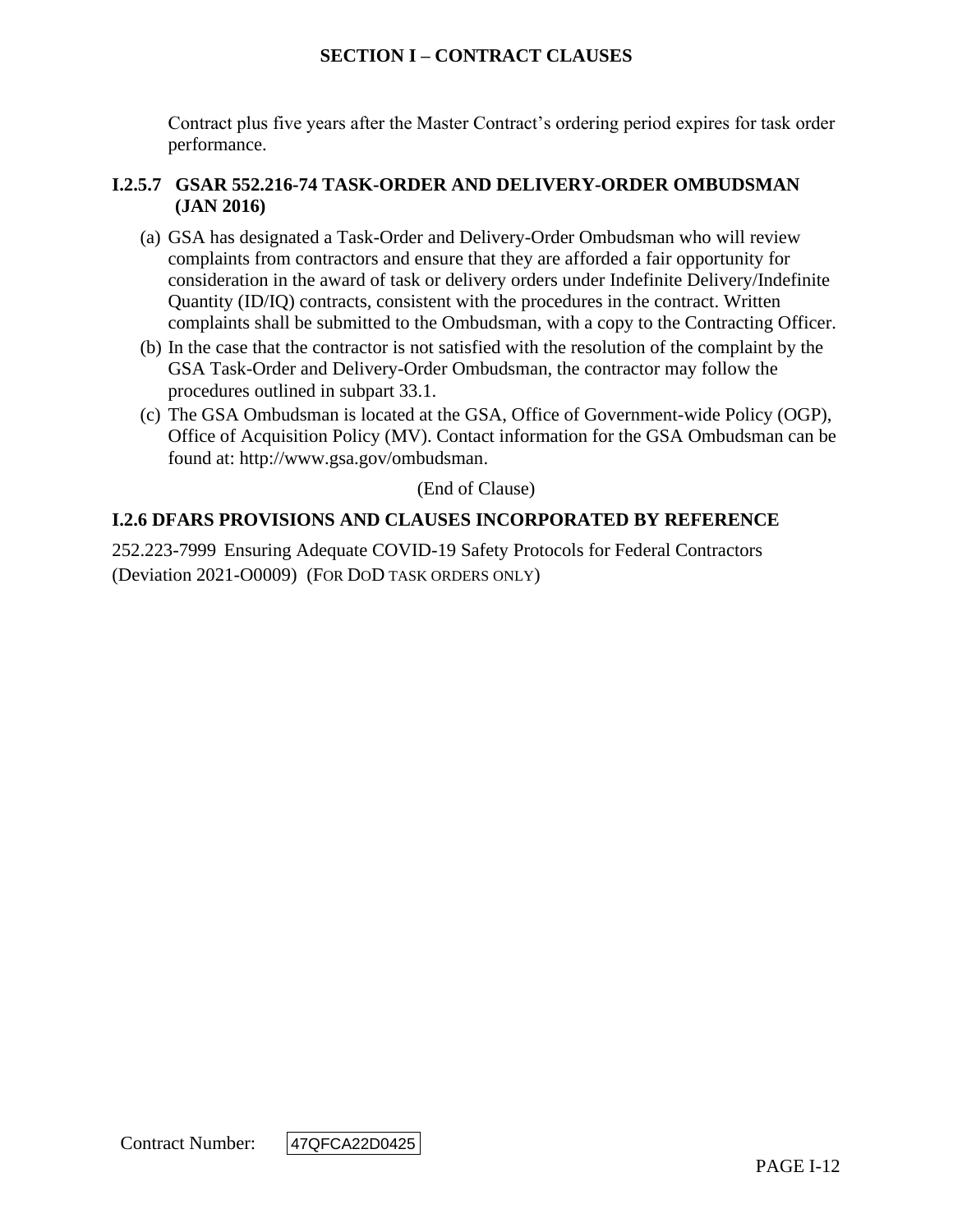# **J.1 LABOR CATEGORIES AND DEFINITIONS – ATTACHMENT A**

## **ASTRO LABOR CATEGORIES and BUREAU OF LABOR STATISTICS SERVICE OCCUPATIONAL CLASSIFICATIONS**

### **BACKGROUND:**

ASTRO labor categories utilize the Office of Management and Budget's (OMB) Standard Occupational Classification (SOC) for which the Bureau of Labor Statistics (BLS) maintains compensation data. Each labor category is further defined as Junior, Journeyman, Senior, or Subject Matter Expert (SME) as follows:

- a. **JUNIOR**: Applies fundamental concepts, processes, practices, and procedures on technical assignments. Performs work that requires practical experience and training. Work is performed under supervision.
- b. **JOURNEYMAN**: Possesses and applies expertise on multiple complex work assignments. Assignments may be broad in nature, requiring originality and innovation in determining how to accomplish tasks. Operates with appreciable latitude in developing methodology and presenting solutions to problems. Contributes to deliverables and performance metrics where applicable.
- c. **SENIOR**: Possesses and applies a comprehensive knowledge across key tasks and high impact assignments. Plans and leads major technology assignments. Evaluates performance results and recommends major changes affecting short-term project growth and success. Functions as a technical expert across multiple project assignments. May supervise others.
- d. **SME**: Provides technical/management leadership on major tasks or technology assignments. Establishes goals and plans that meet project objectives. Has domain and expert technical knowledge. Directs and controls activities for a client, having overall responsibility for financial management, methods, and staffing to ensure that technical requirements are met. Interactions involve client negotiations and interfacing with senior management. Decision-making and domain knowledge may have a critical impact on overall project implementation. May supervise others.

## **INDIVIDUAL LABOR CATEGORIES**

Except as noted, the following individual labor categories correspond to a single SOC Number, Title, and Functional Description. Functional Descriptions of the labor categories can be found at the SOC website:

[https://www.bls.gov/soc/2018/major\\_groups.htm#11-0000](https://www.bls.gov/soc/2018/major_groups.htm#11-0000)

In accordance with Section B.4.1, the contractor shall identify both Prime and Subcontractor labor using the ASTRO Labor Categories, as well as the corresponding SOC number and title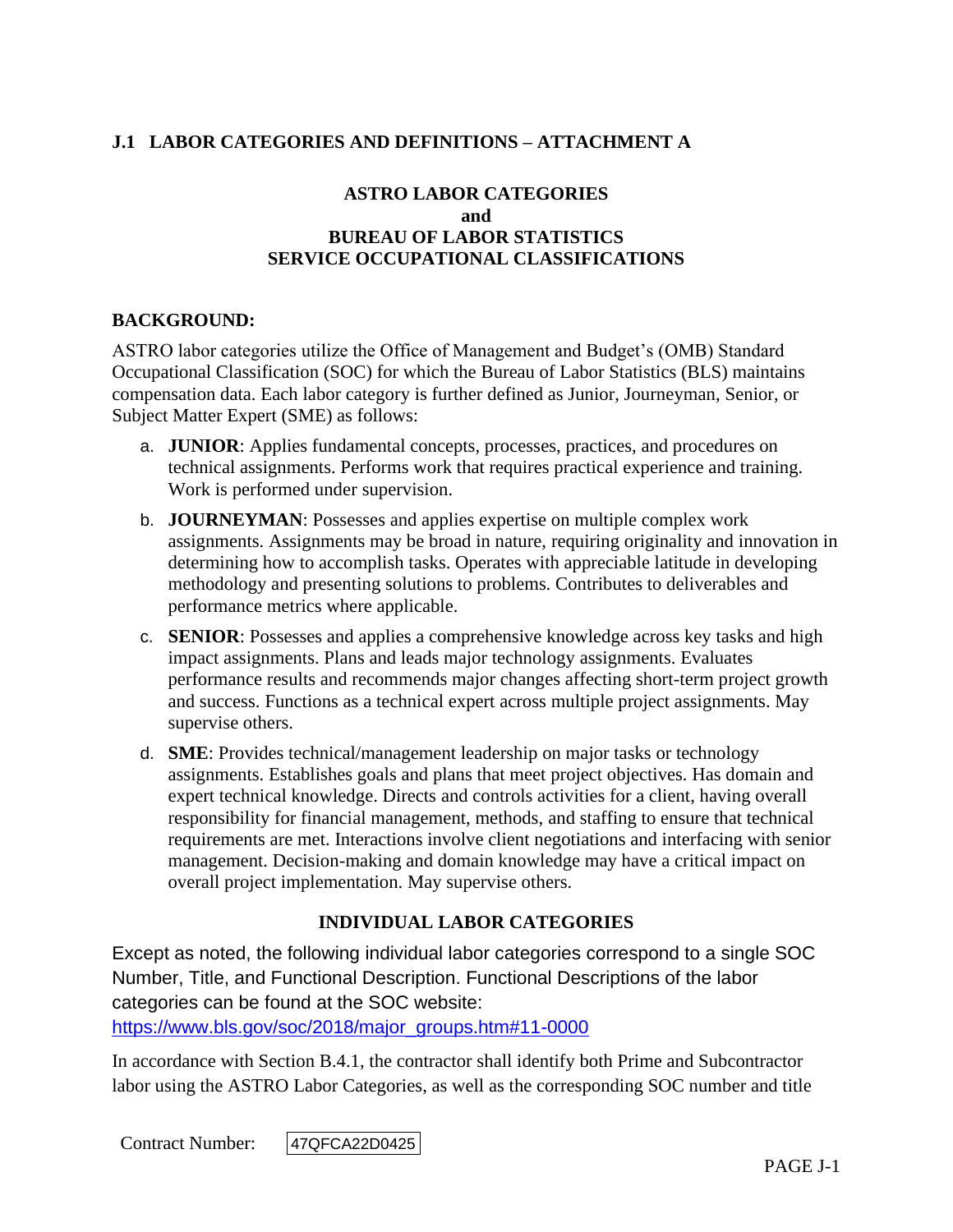that applies. The Labor ID# must have a G or C designator to represent Government or Contractor site.

| <b>Major</b> | <b>SOC Number</b> | <b>Labor Category Title</b>                                    |
|--------------|-------------------|----------------------------------------------------------------|
| <b>Group</b> |                   |                                                                |
| 11-0000      |                   | <b>Management Occupations</b>                                  |
|              | 11-1021           | <b>General and Operations Managers</b>                         |
|              | 11-3013           | <b>Facilities Managers</b>                                     |
|              | 11-3021           | <b>Computer and Information Systems Managers</b>               |
|              | 11-3031           | <b>Financial Managers</b>                                      |
|              | 11-3051           | <b>Industrial Production Managers</b>                          |
|              | 11-3061           | <b>Purchasing Managers</b>                                     |
|              | 11-3071           | Transportation, Storage, and Distribution Managers             |
|              | 11-3131           | <b>Training and Development Managers</b>                       |
|              | 11-9039           | Education Administrators, All Other                            |
|              | 11-9041           | Architectural and Engineering Managers                         |
|              | 11-9121           | Natural Sciences Managers                                      |
|              | 11-9161           | <b>Emergency Management Directors</b>                          |
|              | 11-9199           | Managers, All Other                                            |
| 13-0000      |                   | <b>Business and Financial Operations Occupations</b>           |
|              | 13-1022           | Wholesale and Retail Buyers, Except Farm Products              |
|              | 13-1023           | Purchasing Agents, Except Wholesale, Retail, and Farm Products |
|              | 13-1031           | Claims Adjusters, Examiners, and Investigators                 |
|              | 13-1041           | <b>Compliance Officers</b>                                     |
|              | 13-1051           | <b>Cost Estimators</b>                                         |
|              | 13-1071           | <b>Human Resources Specialists</b>                             |
|              | 13-1075           | <b>Labor Relations Specialists</b>                             |
|              | 13-1081           | Logisticians                                                   |
|              | 13-1082           | <b>Project Management Specialists</b>                          |
|              | 13-1111           | <b>Management Analysts</b>                                     |
|              | 13-1121           | Meeting, Convention, and Event Planners                        |
|              | 13-1141           | Compensation, Benefits, and Job Analysis Specialists           |
|              | 13-1151           | <b>Training and Development Specialists</b>                    |
|              | 13-1199           | Business Operations Specialists, All Other                     |
|              | 13-2011           | <b>Accountants and Auditors</b>                                |
|              | 13-2031           | <b>Budget Analysts</b>                                         |
|              | 13-2051           | <b>Financial and Investment Analysts</b>                       |
|              | 13-2054           | <b>Financial Risk Specialists</b>                              |
|              | 13-2061           | <b>Financial Examiners</b>                                     |
|              | 13-2099           | Financial Specialists, All Other                               |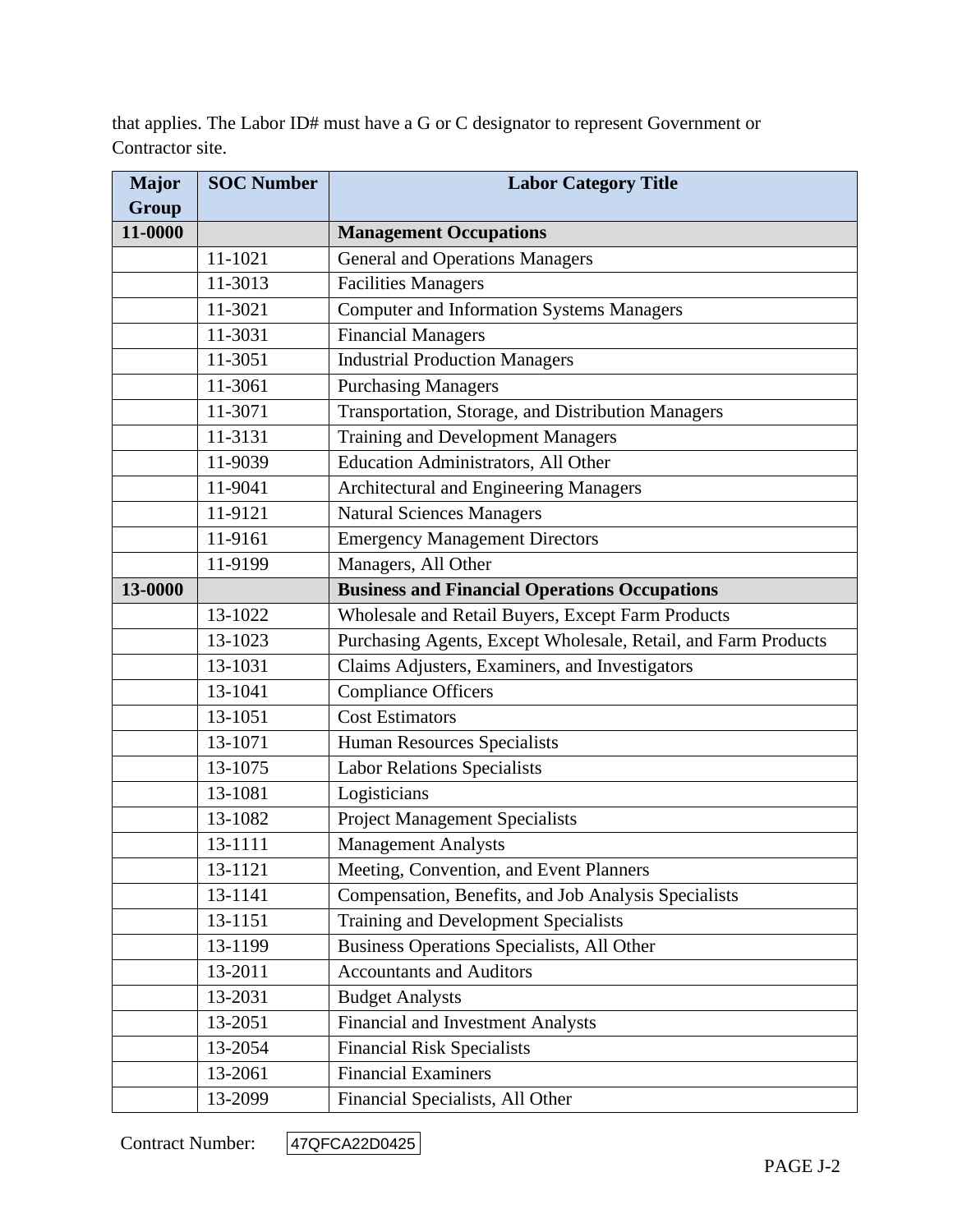| 15-0000 |         | <b>Computer and Mathematical Occupations</b>                    |
|---------|---------|-----------------------------------------------------------------|
|         | 15-1211 | <b>Computer Systems Analysts</b>                                |
|         | 15-1212 | <b>Information Security Analysts</b>                            |
|         | 15-1221 | Computer and Information Research Scientists                    |
|         | 15-1231 | <b>Computer Network Support Specialists</b>                     |
|         | 15-1232 | <b>Computer User Support Specialists</b>                        |
|         | 15-1241 | <b>Computer Network Architects</b>                              |
|         | 15-1242 | <b>Database Administrators</b>                                  |
|         | 15-1243 | <b>Database Architects</b>                                      |
|         | 15-1244 | Network and Computer Systems Administrators                     |
|         | 15-1251 | <b>Computer Programmers</b>                                     |
|         | 15-1252 | <b>Software Developers</b>                                      |
|         | 15-1253 | Software Quality Assurance Analysts and Testers                 |
|         | 15-1254 | Web Developers                                                  |
|         | 15-1255 | Web and Digital Interface Designers                             |
|         | 15-1299 | Computer Occupations, All Other                                 |
|         | 15-2021 | Mathematicians                                                  |
|         | 15-2031 | <b>Operations Research Analysts</b>                             |
|         | 15-2041 | Statisticians                                                   |
|         | 15-2051 | Data Scientists                                                 |
|         | 15-2099 | Mathematical Science Occupations, All Other                     |
| 17-0000 |         | <b>Architecture and Engineering Occupations</b>                 |
|         | 17-1011 | Architects, Except Landscape and Naval                          |
|         | 17-1021 | Cartographers and Photogrammetrists                             |
|         | 17-1022 | Surveyors                                                       |
|         | 17-2011 | <b>Aerospace Engineers</b>                                      |
|         | 17-2021 | <b>Agricultural Engineers</b>                                   |
|         | 17-2031 | <b>Bioengineers and Biomedical Engineers</b>                    |
|         | 17-2041 | <b>Chemical Engineers</b>                                       |
|         | 17-2051 | Civil Engineers                                                 |
|         | 17-2061 | <b>Computer Hardware Engineers</b>                              |
|         | 17-2071 | <b>Electrical Engineers</b>                                     |
|         | 17-2072 | Electronics Engineers, Except Computer                          |
|         | 17-2081 | <b>Environmental Engineers</b>                                  |
|         | 17-2111 | Health and Safety Engineers, Except Mining Safety Engineers and |
|         |         | Inspectors                                                      |
|         | 17-2112 | <b>Industrial Engineers</b>                                     |
|         | 17-2121 | Marine Engineers and Naval Architects                           |
|         | 17-2131 | <b>Materials Engineers</b>                                      |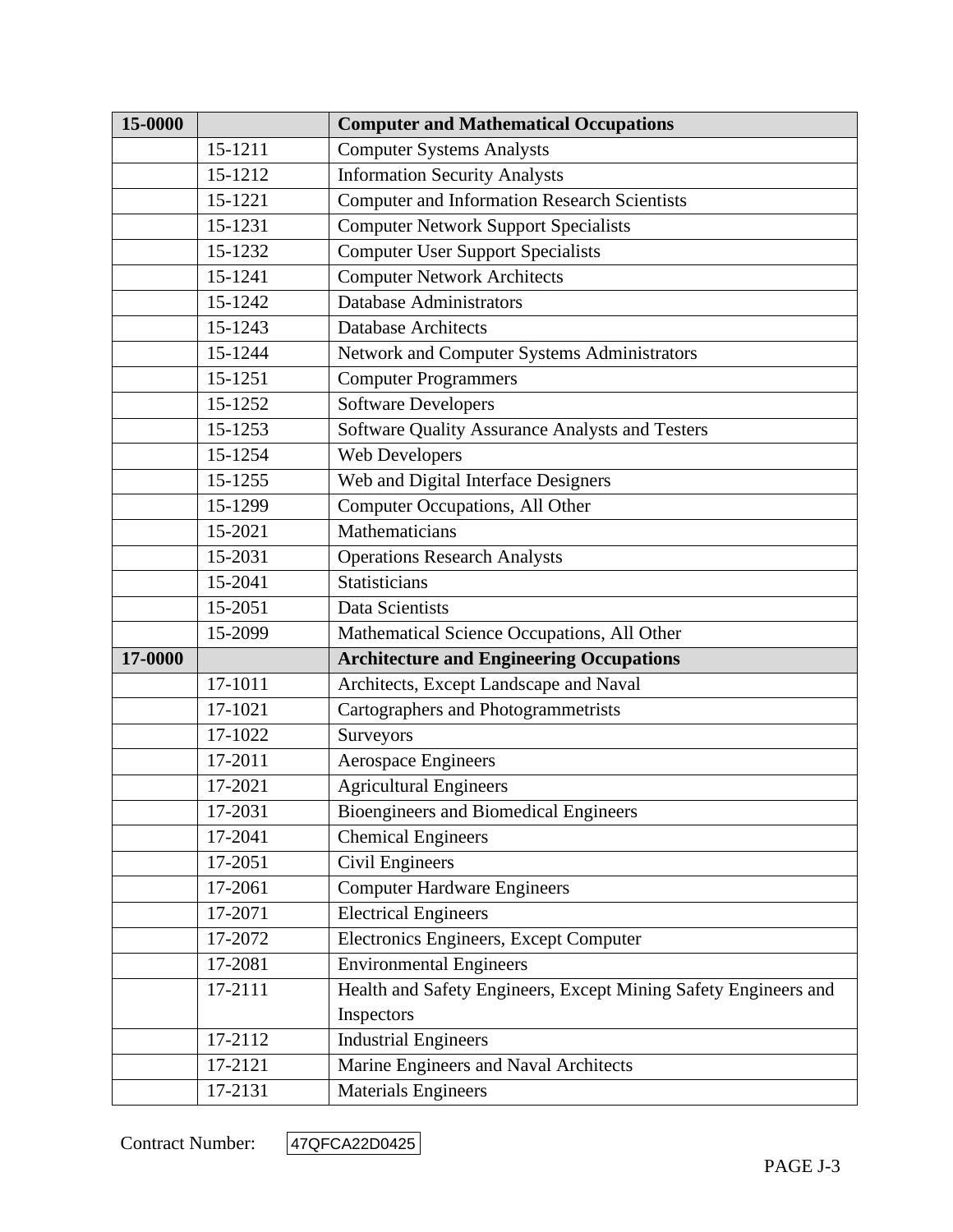|         | 17-2141 | <b>Mechanical Engineers</b>                                     |
|---------|---------|-----------------------------------------------------------------|
|         | 17-2151 | Mining and Geological Engineers, Including Mining Safety        |
|         |         | Engineers                                                       |
|         | 17-2161 | <b>Nuclear Engineers</b>                                        |
|         | 17-2171 | Petroleum Engineers                                             |
|         | 17-2199 | Engineers, All Other                                            |
|         | 17-3011 | <b>Architectural and Civil Drafters</b>                         |
|         | 17-3012 | <b>Electrical and Electronics Drafters</b>                      |
|         | 17-3013 | <b>Mechanical Drafters</b>                                      |
|         | 17-3019 | Drafters, All Other                                             |
|         | 17-3021 | Aerospace Engineering and Operations Technologists and          |
|         |         | Technicians                                                     |
|         | 17-3022 | Civil Engineering Technologists and Technicians                 |
|         | 17-3023 | Electrical and Electronic Engineering Technologists and         |
|         |         | Technicians                                                     |
|         | 17-3024 | Electro-Mechanical and Mechatronics Technologists and           |
|         |         | Technicians                                                     |
|         | 17-3025 | Environmental Engineering Technologists and Technicians         |
|         | 17-3026 | Industrial Engineering Technologists and Technicians            |
|         | 17-3027 | Mechanical Engineering Technologists and Technicians            |
|         | 17-3028 | <b>Calibration Technologists and Technicians</b>                |
|         | 17-3029 | Engineering Technologists and Technicians, Except Drafters, All |
|         |         | Other                                                           |
|         | 17-3031 | Surveying and Mapping Technicians                               |
| 19-0000 |         | Life, Physical, and Social Science Occupations                  |
|         | 19-1011 | <b>Animal Scientists</b>                                        |
|         | 19-1012 | Food Scientists and Technologists                               |
|         | 19-1013 | Soil and Plant Scientists                                       |
|         | 19-1021 | <b>Biochemists and Biophysicists</b>                            |
|         | 19-1022 | Microbiologists                                                 |
|         | 19-1023 | Zoologists and Wildlife Biologists                              |
|         | 19-1029 | Biological Scientists, All Other                                |
|         | 19-1031 | <b>Conservation Scientists</b>                                  |
|         | 19-1032 | Foresters                                                       |
|         | 19-1041 | Epidemiologists                                                 |
|         | 19-1099 | Life Scientists, All Other                                      |
|         | 19-2011 | Astronomers                                                     |
|         | 19-2012 | Physicists                                                      |
|         | 19-2021 | Atmospheric and Space Scientists                                |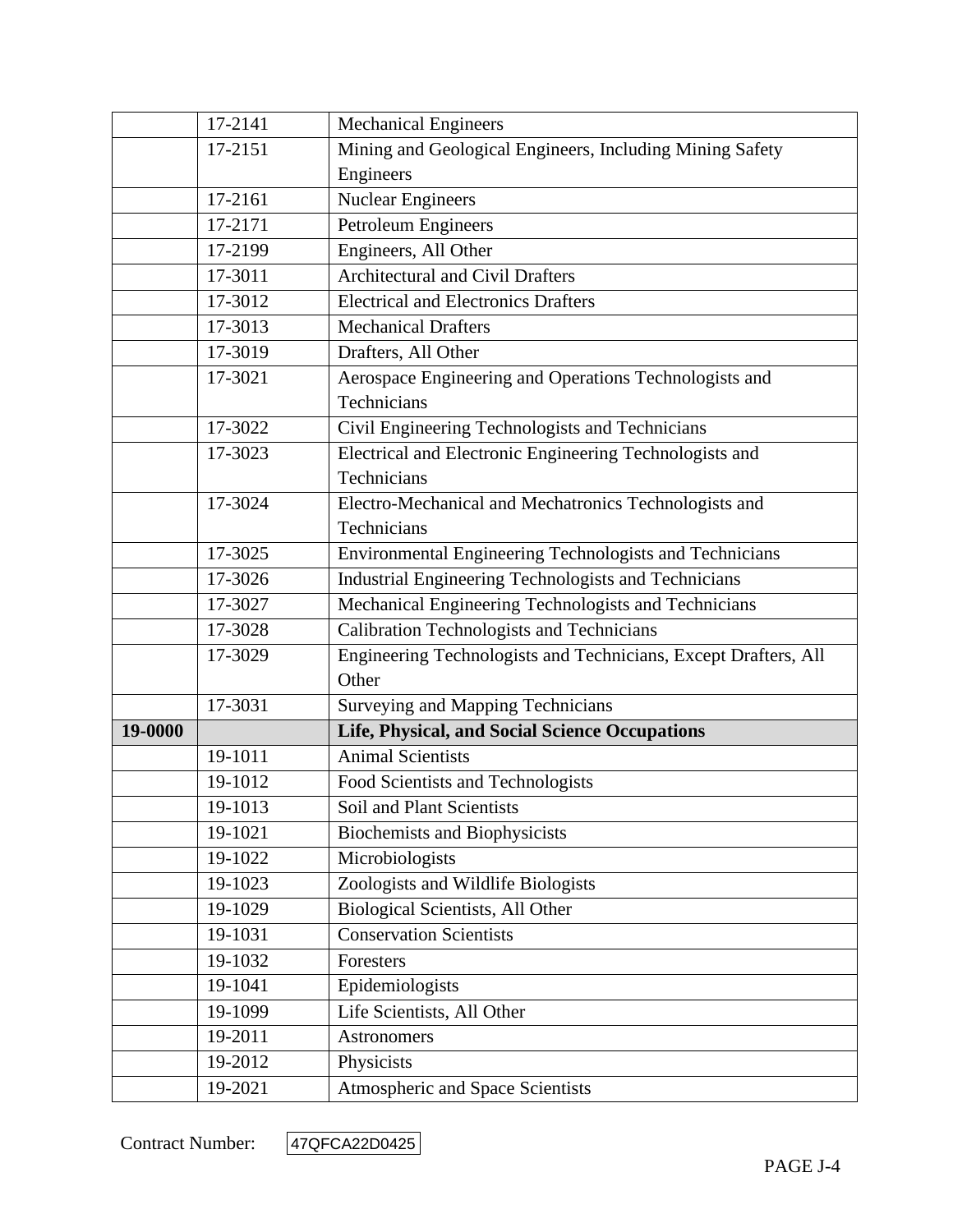|         | 19-2031 | Chemists                                                      |
|---------|---------|---------------------------------------------------------------|
|         | 19-2032 | <b>Materials Scientists</b>                                   |
|         | 19-2041 | Environmental Scientists and Specialists, Including Health    |
|         | 19-2042 | Geoscientists, Except Hydrologists and Geographers            |
|         | 19-2043 | Hydrologists                                                  |
|         | 19-2099 | Physical Scientists, All Other                                |
|         | 19-3011 | Economists                                                    |
|         | 19-3051 | <b>Urban and Regional Planners</b>                            |
|         | 19-3092 | Geographers                                                   |
|         | 19-3099 | Social Scientists and Related Workers, All Other              |
|         | 19-4012 | <b>Agricultural Technicians</b>                               |
|         | 19-4021 | <b>Biological Technicians</b>                                 |
|         | 19-4031 | <b>Chemical Technicians</b>                                   |
|         | 19-4042 | Environmental Science and Protection Technicians, Including   |
|         |         | Health                                                        |
|         | 19-4043 | Geological Technicians, Except Hydrologic Technicians         |
|         | 19-4044 | Hydrologic Technicians                                        |
|         | 19-4051 | <b>Nuclear Technicians</b>                                    |
|         | 19-4071 | <b>Forest and Conservation Technicians</b>                    |
|         | 19-4092 | <b>Forensic Science Technicians</b>                           |
|         | 19-4099 | Life, Physical, and Social Science Technicians, All Other     |
|         | 19-5011 | Occupational Health and Safety Specialists                    |
|         | 19-5012 | Occupational Health and Safety Technicians                    |
| 21-0000 |         | <b>Community and Social Service Occupations</b>               |
|         | 23-1011 | Lawyers                                                       |
|         | 23-1012 | <b>Judicial Law Clerks</b>                                    |
|         | 23-1021 | Administrative Law Judges, Adjudicators, and Hearing Officers |
|         | 23-1022 | Arbitrators, Mediators, and Conciliators                      |
|         | 23-1023 | Judges, Magistrate Judges, and Magistrates                    |
|         | 23-2011 | Paralegals and Legal Assistants                               |
|         | 23-2093 | Title Examiners, Abstractors, and Searchers                   |
|         | 23-2099 | Legal Support Workers, All Other                              |
| 25-0000 |         | <b>Educational Instruction and Library Occupations</b>        |
|         | 25-3099 | Teachers and Instructors, All Other                           |
|         | 25-9031 | <b>Instructional Coordinators</b>                             |
|         | 25-9049 | Teaching Assistants, All Other                                |
|         | 25-9099 | Educational Instruction and Library Workers, All Other        |
|         | 27-3031 | <b>Public Relations Specialists</b>                           |
|         | 27-3041 | Editors                                                       |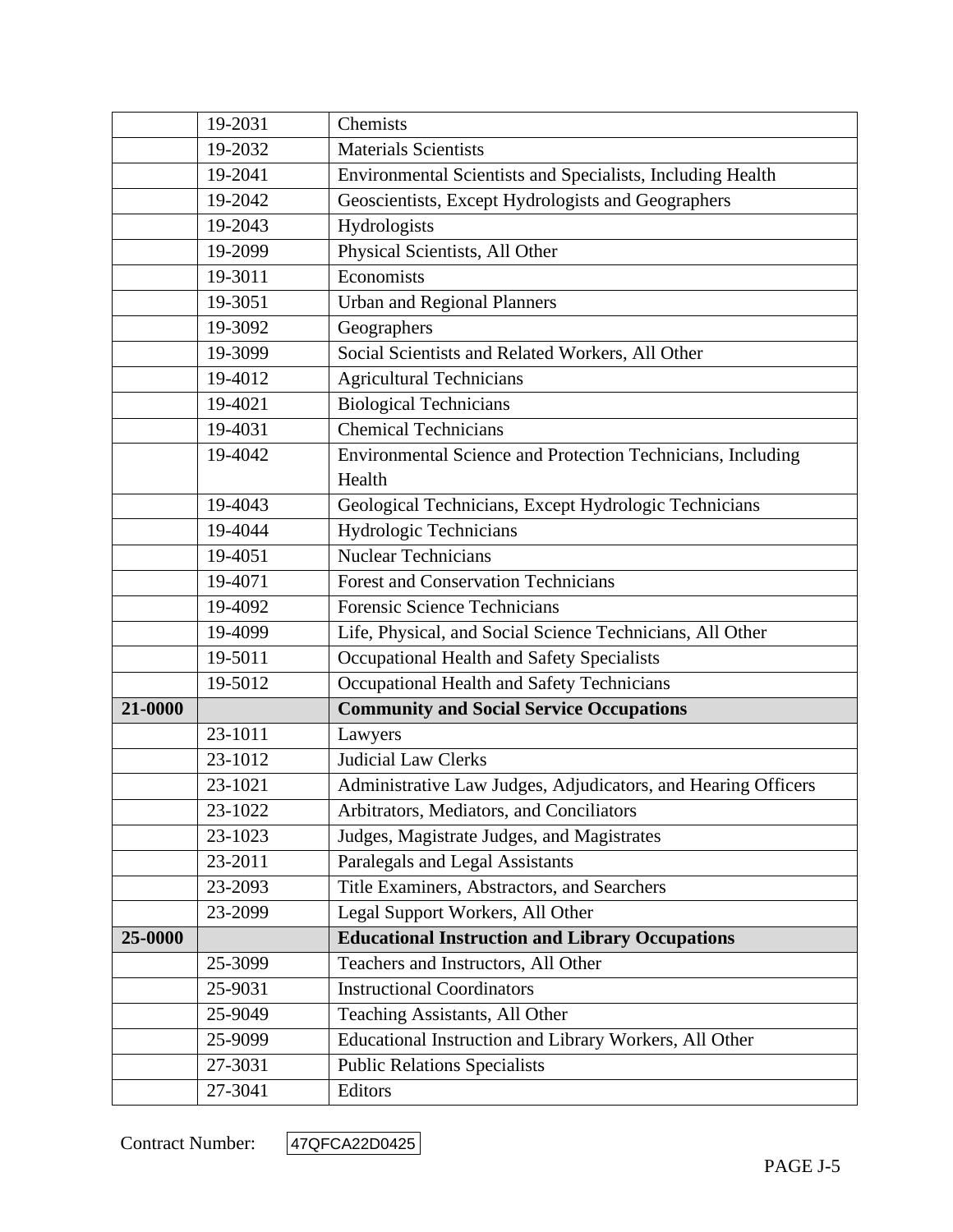|         | 27-3042 | <b>Technical Writers</b>                                             |
|---------|---------|----------------------------------------------------------------------|
|         | 27-3043 | <b>Writers and Authors</b>                                           |
|         | 27-3091 | <b>Interpreters and Translators</b>                                  |
|         | 27-3092 | <b>Court Reporters and Simultaneous Captioners</b>                   |
|         | 27-3099 | Media and Communication Workers, All Other                           |
|         | 27-4011 | Audio and Video Technicians                                          |
|         | 27-4012 | <b>Broadcast Technicians</b>                                         |
|         | 27-4014 | Sound Engineering Technicians                                        |
|         | 27-4015 | <b>Lighting Technicians</b>                                          |
|         | 27-4021 | Photographers                                                        |
|         | 27-4031 | Camera Operators, Television, Video, and Film                        |
|         | 27-4032 | Film and Video Editors                                               |
|         | 27-4099 | Media and Communication Equipment Workers, All Other                 |
| 33-0000 |         | <b>Protective Service Occupations</b>                                |
|         | 33-1021 | First-Line Supervisors of Firefighting and Prevention Workers        |
|         | 33-2011 | Firefighters                                                         |
|         | 33-2021 | Fire Inspectors and Investigators                                    |
|         | 33-2022 | Forest Fire Inspectors and Prevention Specialists                    |
|         | 33-9021 | Private Detectives and Investigators                                 |
|         | 33-9032 | <b>Security Guards</b>                                               |
|         | 33-9099 | Protective Service Workers, All Other                                |
| 43-0000 |         | <b>Office and Administrative Support Occupations</b>                 |
|         | 43-2099 | Communications Equipment Operators, All Other                        |
|         | 43-3061 | <b>Procurement Clerks</b>                                            |
|         | 43-3099 | Financial Clerks, All Other                                          |
|         | 43-5011 | Cargo and Freight Agents                                             |
|         | 43-5032 | Dispatchers, Except Police, Fire, and Ambulance                      |
|         | 43-5061 | Production, Planning, and Expediting Clerks                          |
|         | 43-5071 | Shipping, Receiving, and Inventory Clerks                            |
|         | 43-5111 | Weighers, Measurers, Checkers, and Samplers, Recordkeeping           |
|         | 43-6011 | <b>Executive Secretaries and Executive Administrative Assistants</b> |
|         | 43-6012 | Legal Secretaries and Administrative Assistants                      |
|         | 43-6014 | Secretaries and Administrative Assistants, Except Legal, Medical,    |
|         |         | and Executive                                                        |
|         | 43-9061 | Office Clerks, General                                               |
|         | 43-9081 | Proofreaders and Copy Markers                                        |
|         | 43-9111 | <b>Statistical Assistants</b>                                        |
|         |         |                                                                      |

Contract Number: 47QFCA22D0425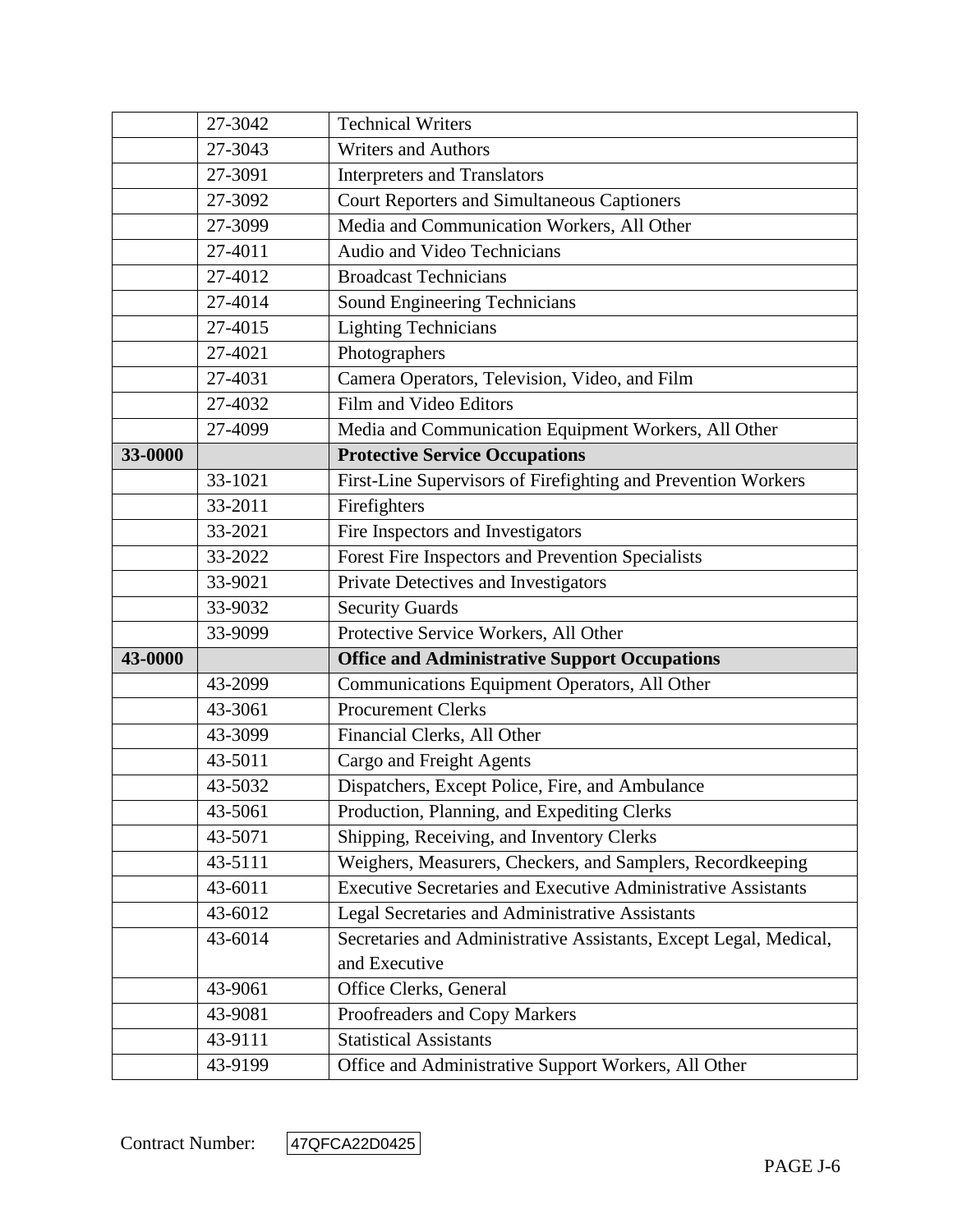| 49-0000 |         | <b>Installation, Maintenance, and Repair Occupations</b>            |
|---------|---------|---------------------------------------------------------------------|
|         | 49-1011 | First-Line Supervisors of Mechanics, Installers, and Repairers      |
|         | 49-2021 | Radio, Cellular, and Tower Equipment Installers and Repairers       |
|         | 49-2022 | Telecommunications Equipment Installers and Repairers, Except       |
|         |         | <b>Line Installers</b>                                              |
|         | 49-2091 | <b>Avionics Technicians</b>                                         |
|         | 49-2092 | Electric Motor, Power Tool, and Related Repairers                   |
|         | 49-2093 | Electrical and Electronics Installers and Repairers, Transportation |
|         |         | Equipment                                                           |
|         | 49-2094 | Electrical and Electronics Repairers, Commercial and Industrial     |
|         |         | Equipment                                                           |
|         | 49-2095 | Electrical and Electronics Repairers, Powerhouse, Substation, and   |
|         |         | Relay                                                               |
|         | 49-2096 | Electronic Equipment Installers and Repairers, Motor Vehicles       |
|         | 49-2097 | Audiovisual Equipment Installers and Repairers                      |
|         | 49-3011 | <b>Aircraft Mechanics and Service Technicians</b>                   |
|         | 49-3023 | <b>Automotive Service Technicians and Mechanics</b>                 |
|         | 49-3031 | Bus and Truck Mechanics and Diesel Engine Specialists               |
|         | 49-3042 | Mobile Heavy Equipment Mechanics, Except Engines                    |
|         | 49-3051 | Motorboat Mechanics and Service Technicians                         |
|         | 49-9011 | <b>Mechanical Door Repairers</b>                                    |
|         | 49-9012 | Control and Valve Installers and Repairers, Except Mechanical       |
|         |         | Door                                                                |
|         | 49-9041 | <b>Industrial Machinery Mechanics</b>                               |
|         | 49-9043 | Maintenance Workers, Machinery                                      |
|         | 49-9051 | <b>Electrical Power-Line Installers and Repairers</b>               |
|         | 49-9052 | Telecommunications Line Installers and Repairers                    |
|         | 49-9061 | Camera and Photographic Equipment Repairers                         |
|         | 49-9069 | Precision Instrument and Equipment Repairers, All Other             |
|         | 49-9071 | Maintenance and Repair Workers, General                             |
|         | 49-9081 | <b>Wind Turbine Service Technicians</b>                             |
|         | 49-9092 | <b>Commercial Divers</b>                                            |
|         | 49-9098 | Helpers--Installation, Maintenance, and Repair Workers              |
|         | 49-9099 | Installation, Maintenance, and Repair Workers, All Other            |
| 51-0000 |         | <b>Production Occupations</b>                                       |
|         | 51-1011 | First-Line Supervisors of Production and Operating Workers          |
|         | 51-2011 | Aircraft Structure, Surfaces, Rigging, and Systems Assemblers       |
|         | 51-2022 | <b>Electrical and Electronic Equipment Assemblers</b>               |
|         | 51-2023 | <b>Electromechanical Equipment Assemblers</b>                       |

Contract Number: 47QFCA22D0425